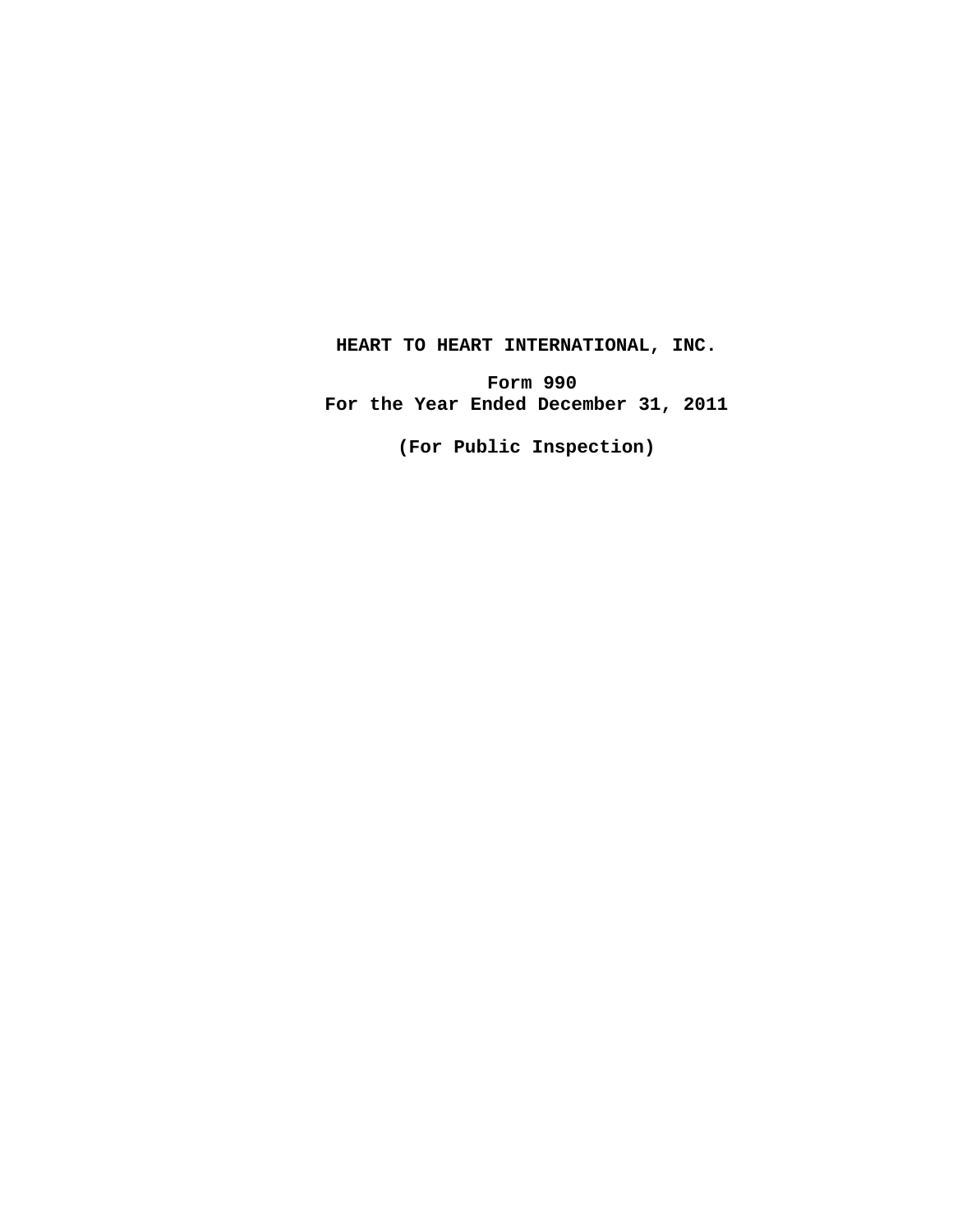| 191<br>Form                |
|----------------------------|
| Department of the Treasury |
| Internal Revenue Service   |

## \*\* PUBLIC DISCLOSURE COPY \*\*

**Under section 501(c), 527, or 4947(a)(1) of the Internal Revenue Code (except black lung 990** Return of Organization Exempt From Income Tax <br>Under section 501(c), 527, or 4947(a)(1) of the Internal Revenue Code (except black lung **2011** 

OMB No. 1545-0047 **benefit trust or private foundation) Construction Construction Construction Construction Inspection**

| The organization may have to use a copy of this return to satisfy state reporting requirements.

|                                |                                  | A For the 2011 calendar year, or tax year beginning                                                                            | and ending                                                                                                                                  |                                                     |                                                             |  |  |  |  |
|--------------------------------|----------------------------------|--------------------------------------------------------------------------------------------------------------------------------|---------------------------------------------------------------------------------------------------------------------------------------------|-----------------------------------------------------|-------------------------------------------------------------|--|--|--|--|
|                                | <b>B</b> Check if<br>applicable: | <b>C</b> Name of organization                                                                                                  |                                                                                                                                             | D Employer identification number                    |                                                             |  |  |  |  |
|                                | ]Address<br>]change              | HEART TO HEART INTERNATIONAL, INC                                                                                              |                                                                                                                                             |                                                     |                                                             |  |  |  |  |
|                                | Name<br>change                   | Doing Business As                                                                                                              |                                                                                                                                             |                                                     | 48-1108359                                                  |  |  |  |  |
|                                | <b>Initial</b><br>return         | Number and street (or P.O. box if mail is not delivered to street address)                                                     | Room/suite                                                                                                                                  | E Telephone number                                  |                                                             |  |  |  |  |
|                                | Termin-<br>ated                  | 401 S CLAIRBORNE                                                                                                               | 302                                                                                                                                         |                                                     | $913 - 764 - 5200$                                          |  |  |  |  |
|                                | Amended<br>return                | City or town, state or country, and $ZIP + 4$                                                                                  |                                                                                                                                             | G Gross receipts \$                                 | 88,638,274.                                                 |  |  |  |  |
|                                | Applica-<br>tion<br>pending      | 66062<br>OLATHE, KS                                                                                                            |                                                                                                                                             | $H(a)$ is this a group return                       |                                                             |  |  |  |  |
|                                |                                  | F Name and address of principal officer: ANDRE BUTLER                                                                          |                                                                                                                                             | for affiliates?                                     | $\left.\right $ Yes $\left[\overline{\mathrm{X}}\right]$ No |  |  |  |  |
|                                |                                  | SAME AS C ABOVE                                                                                                                | 527                                                                                                                                         | $H(b)$ Are all affiliates included? $\Box$ Yes      | <b>No</b>                                                   |  |  |  |  |
|                                |                                  | <b>I</b> Tax-exempt status: $X \over 301(c)(3)$<br>$\sqrt{\frac{1}{1}}$ (insert no.)<br>$4947(a)(1)$ or<br>$501(c)$ (          |                                                                                                                                             | If "No," attach a list. (see instructions)          |                                                             |  |  |  |  |
|                                |                                  | J Website: WWW.HEARTTOHEART.ORG                                                                                                |                                                                                                                                             | $H(c)$ Group exemption number $\blacktriangleright$ |                                                             |  |  |  |  |
|                                |                                  | <b>K</b> Form of organization: $X$ Corporation<br>Association<br>Other $\blacktriangleright$<br>Trust                          |                                                                                                                                             |                                                     | L Year of formation: $1992$ M State of legal domicile: KS   |  |  |  |  |
|                                | Part I                           | <b>Summary</b>                                                                                                                 |                                                                                                                                             |                                                     |                                                             |  |  |  |  |
|                                | 1                                | Briefly describe the organization's mission or most significant activities: TO PROVIDE HUMANITARIAN RELIEF<br>AND DEVELOPMENT. |                                                                                                                                             |                                                     |                                                             |  |  |  |  |
| Activities & Governance        | 2                                |                                                                                                                                | Check this box $\blacktriangleright$ $\Box$ if the organization discontinued its operations or disposed of more than 25% of its net assets. |                                                     |                                                             |  |  |  |  |
|                                | 3                                | Number of voting members of the governing body (Part VI, line 1a)                                                              |                                                                                                                                             | 3                                                   | 9                                                           |  |  |  |  |
|                                | 4                                |                                                                                                                                |                                                                                                                                             | $\overline{\mathbf{4}}$                             | ब्र                                                         |  |  |  |  |
|                                | 5                                |                                                                                                                                |                                                                                                                                             | 5                                                   | 35                                                          |  |  |  |  |
|                                | 6                                |                                                                                                                                |                                                                                                                                             | 6                                                   | 3575                                                        |  |  |  |  |
|                                |                                  |                                                                                                                                |                                                                                                                                             | 7a                                                  | $\overline{0}$ .                                            |  |  |  |  |
|                                |                                  |                                                                                                                                |                                                                                                                                             | 7b                                                  | $\overline{\mathfrak{o}}$ .                                 |  |  |  |  |
|                                |                                  |                                                                                                                                |                                                                                                                                             | <b>Prior Year</b>                                   | <b>Current Year</b>                                         |  |  |  |  |
|                                | 8                                | Contributions and grants (Part VIII, line 1h)                                                                                  |                                                                                                                                             | 80, 510, 413.                                       | 87,931,810.                                                 |  |  |  |  |
| Revenue                        | 9                                | Program service revenue (Part VIII, line 2g)                                                                                   |                                                                                                                                             | 464, 249.                                           | 664,942.                                                    |  |  |  |  |
|                                | 10                               |                                                                                                                                |                                                                                                                                             | $-2,690.$                                           | $-2,838.$                                                   |  |  |  |  |
|                                | 11                               | Other revenue (Part VIII, column (A), lines 5, 6d, 8c, 9c, 10c, and 11e)                                                       |                                                                                                                                             | $-44,939.$                                          | $-11,948.$                                                  |  |  |  |  |
|                                | 12                               | Total revenue - add lines 8 through 11 (must equal Part VIII, column (A), line 12)                                             |                                                                                                                                             | 80,927,033.<br>73,663,735.                          | 88,581,966.<br>88,943,012.                                  |  |  |  |  |
|                                | 13                               | Grants and similar amounts paid (Part IX, column (A), lines 1-3)                                                               |                                                                                                                                             | Ο.                                                  |                                                             |  |  |  |  |
|                                | 14                               |                                                                                                                                |                                                                                                                                             | 1, 217, 194.                                        | 1,340,700.                                                  |  |  |  |  |
| Expenses                       | 15                               | Salaries, other compensation, employee benefits (Part IX, column (A), lines 5-10)                                              |                                                                                                                                             | 0.                                                  | О.                                                          |  |  |  |  |
|                                |                                  |                                                                                                                                |                                                                                                                                             |                                                     |                                                             |  |  |  |  |
|                                |                                  |                                                                                                                                |                                                                                                                                             | 4,445,305.                                          | 3,043,726.                                                  |  |  |  |  |
|                                | 17                               |                                                                                                                                |                                                                                                                                             | 79,326,234.                                         | 93,327,438.                                                 |  |  |  |  |
|                                | 18                               | Total expenses. Add lines 13-17 (must equal Part IX, column (A), line 25)                                                      |                                                                                                                                             | 1,600,799.                                          | $-4, 745, 472.$                                             |  |  |  |  |
|                                | 19                               |                                                                                                                                |                                                                                                                                             | <b>Beginning of Current Year</b>                    |                                                             |  |  |  |  |
| Net Assets or<br>Fund Balances |                                  |                                                                                                                                |                                                                                                                                             | 26,873,704.                                         | <b>End of Year</b><br>22,797,263.                           |  |  |  |  |
|                                | 20                               | Total assets (Part X, line 16)                                                                                                 |                                                                                                                                             | 1,158,578.                                          | 1,828,212.                                                  |  |  |  |  |
|                                | 21<br>22                         | Total liabilities (Part X, line 26)                                                                                            |                                                                                                                                             | 25,715,126.                                         | 20,969,051.                                                 |  |  |  |  |
|                                | Part II                          | <b>Signature Block</b>                                                                                                         |                                                                                                                                             |                                                     |                                                             |  |  |  |  |
|                                |                                  |                                                                                                                                |                                                                                                                                             |                                                     |                                                             |  |  |  |  |

Under penalties of perjury, I declare that I have examined this return, including accompanying schedules and statements, and to the best of my knowledge and belief, it is true, correct, and complete. Declaration of preparer (other than officer) is based on all information of which preparer has any knowledge.

| Sign<br>Here    | Signature of officer<br>ANDRE BUTLER, EXECUTIVE DIRECTOR<br>Type or print name and title |                                    |               | Date                                               |
|-----------------|------------------------------------------------------------------------------------------|------------------------------------|---------------|----------------------------------------------------|
| Paid            | Print/Type preparer's name<br>GREGORY D. OWENS                                           | Preparer's signature<br>GREGORY D. | Date<br>OWENS | <b>PTIN</b><br>Check<br>P00048643<br>self-emploved |
| Preparer        | KELLER & OWENS, LLC<br>Firm's name                                                       |                                    |               | 48-1195228<br>Firm's $EIN$                         |
| Use Only        | Firm's address 10955 LOWELL AVE, STE 800<br>OVERLAND PARK, KS 66210                      |                                    |               | Phone no. (913) 338-3500                           |
|                 | May the IRS discuss this return with the preparer shown above? (see instructions)        |                                    |               | ΧI<br><b>No</b><br>Yes                             |
| 132001 01-23-12 | LHA For Paperwork Reduction Act Notice, see the separate instructions.                   |                                    |               | Form 990 (2011)                                    |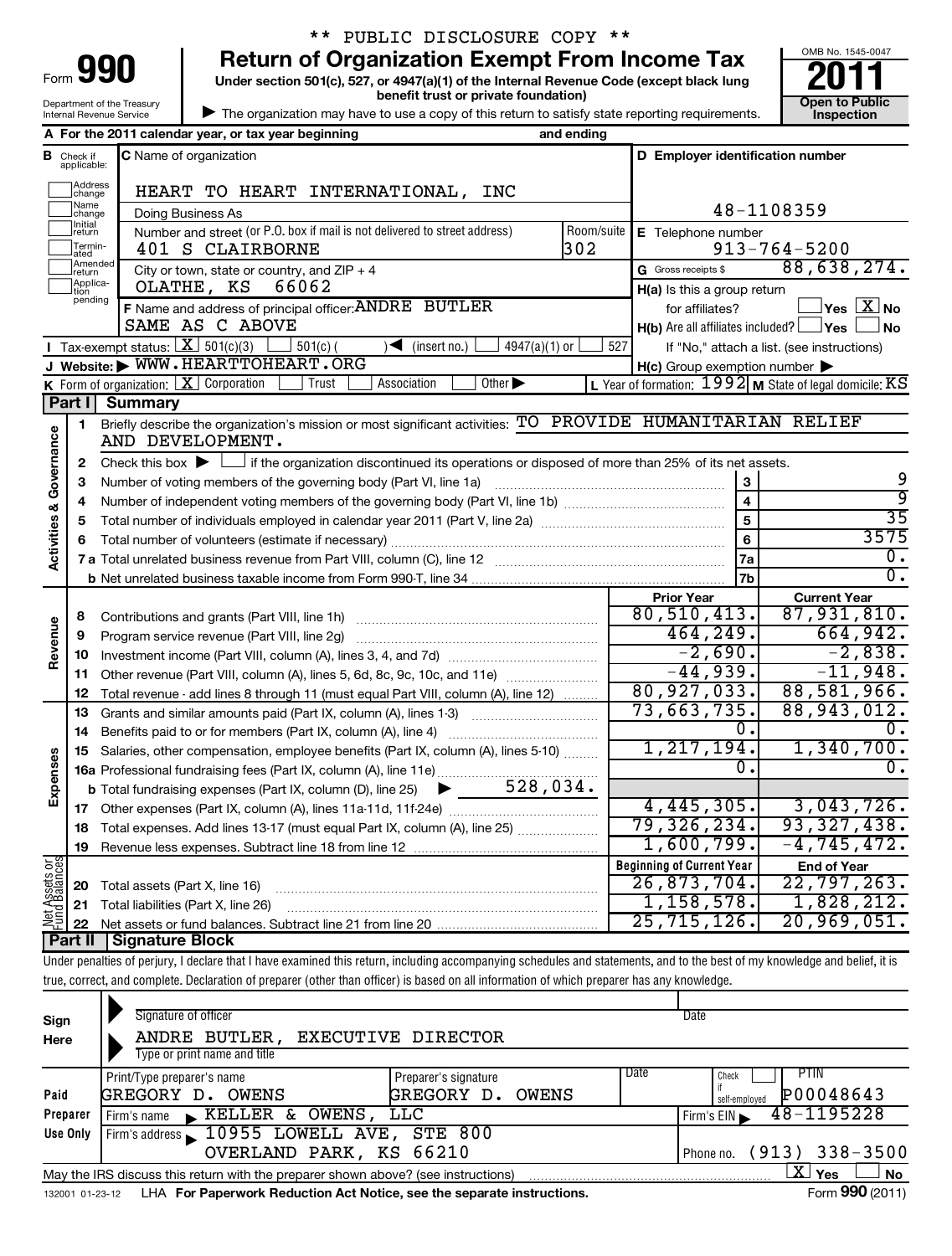|                | Part III   Statement of Program Service Accomplishments                                                                                                                                                                                                                                                                                                                                                                                                   |
|----------------|-----------------------------------------------------------------------------------------------------------------------------------------------------------------------------------------------------------------------------------------------------------------------------------------------------------------------------------------------------------------------------------------------------------------------------------------------------------|
|                | Check if Schedule O contains a response to any question in this Part III                                                                                                                                                                                                                                                                                                                                                                                  |
| 1              | Briefly describe the organization's mission:<br>HEART TO HEART INTERNATIONAL IS IMPROVING GLOBAL HEALTH THROUGH                                                                                                                                                                                                                                                                                                                                           |
|                | HUMANITARIAN INITIATIVES THAT CONNECT PEOPLE AND RESOURCES TO A WORLD                                                                                                                                                                                                                                                                                                                                                                                     |
|                | IN NEED.                                                                                                                                                                                                                                                                                                                                                                                                                                                  |
| $\mathbf{2}$   | Did the organization undertake any significant program services during the year which were not listed on                                                                                                                                                                                                                                                                                                                                                  |
|                | $Yes \quad X \quad No$<br>the prior Form 990 or 990-EZ?<br>$\begin{bmatrix} \begin{bmatrix} 0 & 0 & 0 \\ 0 & 0 & 0 \\ 0 & 0 & 0 \\ 0 & 0 & 0 \\ 0 & 0 & 0 \\ 0 & 0 & 0 \\ 0 & 0 & 0 \\ 0 & 0 & 0 & 0 \\ 0 & 0 & 0 & 0 \\ 0 & 0 & 0 & 0 \\ 0 & 0 & 0 & 0 & 0 \\ 0 & 0 & 0 & 0 & 0 \\ 0 & 0 & 0 & 0 & 0 \\ 0 & 0 & 0 & 0 & 0 \\ 0 & 0 & 0 & 0 & 0 & 0 \\ 0 & 0 & 0 & 0 & 0 & 0 \\ 0 & 0 & 0 & 0 & $<br>If "Yes," describe these new services on Schedule O. |
| 3              | Yes $X$ No<br>Did the organization cease conducting, or make significant changes in how it conducts, any program services?<br>If "Yes," describe these changes on Schedule O.                                                                                                                                                                                                                                                                             |
| 4              | Describe the organization's program service accomplishments for each of its three largest program services, as measured by expenses.                                                                                                                                                                                                                                                                                                                      |
|                | Section 501(c)(3) and 501(c)(4) organizations and section 4947(a)(1) trusts are required to report the amount of grants and allocations to<br>others, the total expenses, and revenue, if any, for each program service reported.                                                                                                                                                                                                                         |
| 4a             | 85,989,337. ) (Revenue \$<br>$89,171,851$ . including grants of \$<br>) (Expenses \$<br>(Code:<br>INTERNATIONAL DELIVERY AND DISTRIBUTION OF HUMANITARIAN AID FOR THE                                                                                                                                                                                                                                                                                     |
|                | BENEFIT OF PEOPLE IN DEVELOPING COUNTRIES. ACTIVITIES INCLUDE                                                                                                                                                                                                                                                                                                                                                                                             |
|                | DISTRIBUTION OF MEDICAL AID, SHIPMENTS OF RELIEF SUPPLIES, AND<br>COMPREHENSIVE MEDICAL-EDUCATION INITIATIVES.                                                                                                                                                                                                                                                                                                                                            |
|                |                                                                                                                                                                                                                                                                                                                                                                                                                                                           |
|                |                                                                                                                                                                                                                                                                                                                                                                                                                                                           |
|                |                                                                                                                                                                                                                                                                                                                                                                                                                                                           |
|                |                                                                                                                                                                                                                                                                                                                                                                                                                                                           |
|                |                                                                                                                                                                                                                                                                                                                                                                                                                                                           |
|                |                                                                                                                                                                                                                                                                                                                                                                                                                                                           |
|                | OF DISADVANTAGED PEOPLE IN THE UNITED STATES. ACTIVITIES INCLUDE<br>DISTRIBUTION OF MATERIAL SUPPORT TO DIRECT-SERVICE AGENCIES, SHIPMENTS<br>OF RELIEF SUPPLIES FOR DISASTER VICTIMS, AND ONGOING MEDICAL SERVICE TO                                                                                                                                                                                                                                     |
|                | DISASTER ZONES.                                                                                                                                                                                                                                                                                                                                                                                                                                           |
|                |                                                                                                                                                                                                                                                                                                                                                                                                                                                           |
|                |                                                                                                                                                                                                                                                                                                                                                                                                                                                           |
|                |                                                                                                                                                                                                                                                                                                                                                                                                                                                           |
|                | ) (Revenue \$<br>(Code: ) (Expenses \$<br>including grants of \$                                                                                                                                                                                                                                                                                                                                                                                          |
|                |                                                                                                                                                                                                                                                                                                                                                                                                                                                           |
|                |                                                                                                                                                                                                                                                                                                                                                                                                                                                           |
|                |                                                                                                                                                                                                                                                                                                                                                                                                                                                           |
|                |                                                                                                                                                                                                                                                                                                                                                                                                                                                           |
|                |                                                                                                                                                                                                                                                                                                                                                                                                                                                           |
|                |                                                                                                                                                                                                                                                                                                                                                                                                                                                           |
|                | Other program services (Describe in Schedule O.)                                                                                                                                                                                                                                                                                                                                                                                                          |
| 4с<br>4d<br>4е | (Expenses \$<br>including grants of \$<br>(Revenue \$<br>92, 395, 009.<br>Total program service expenses ▶<br>Form 990 (2011)                                                                                                                                                                                                                                                                                                                             |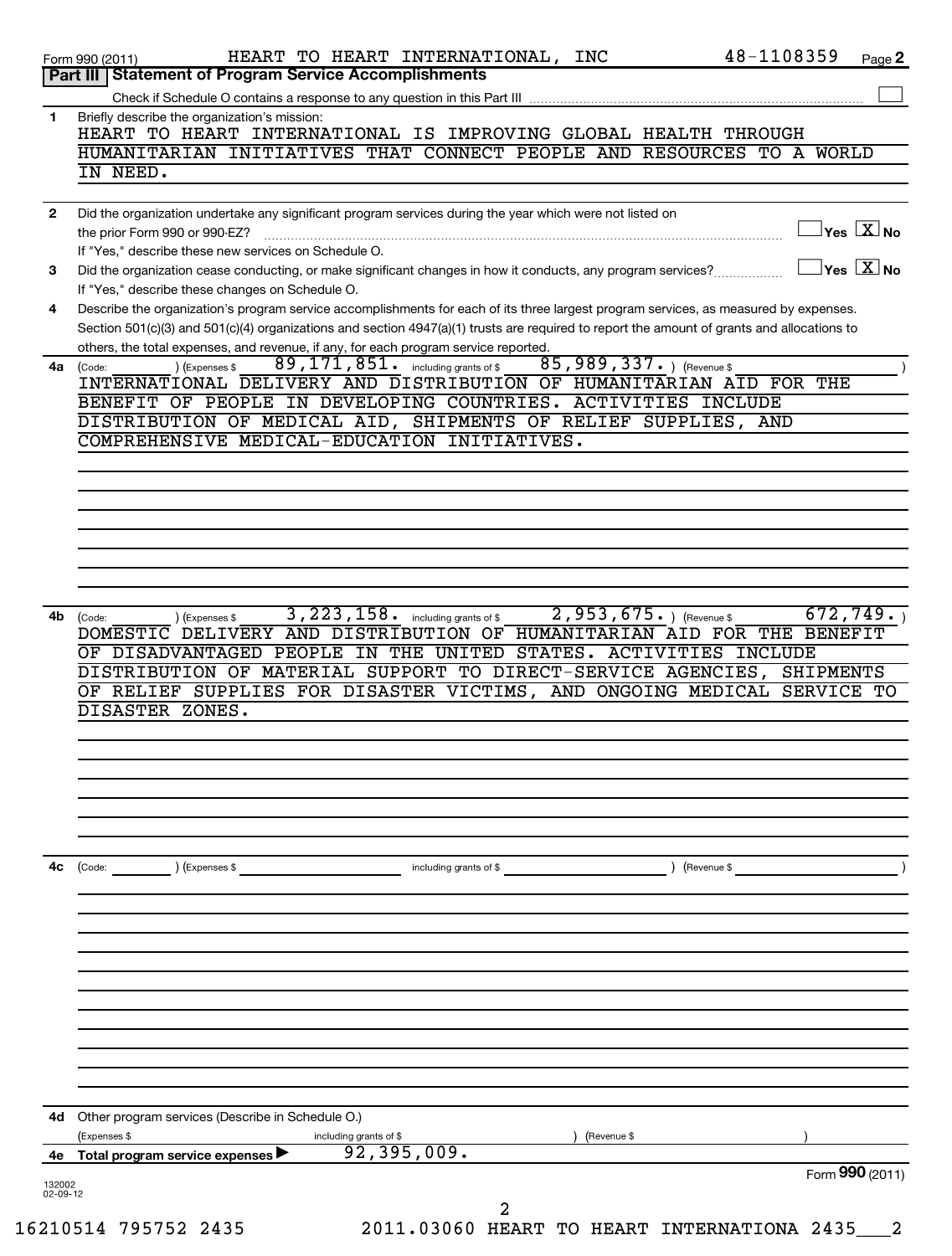16210514 795752 2435 2011.03060 HEART TO HEART INTERNATIONA 2435\_\_\_2 3

| Form 990 (2011) | HEART | TO | HEART <sub>-</sub> | <b>INTERNATIONAL</b> | <b>INC</b> | 48-1108359 | Page |
|-----------------|-------|----|--------------------|----------------------|------------|------------|------|

|     | <b>Part IV   Checklist of Required Schedules</b>                                                                                                                                                                                    |                |                         |                         |
|-----|-------------------------------------------------------------------------------------------------------------------------------------------------------------------------------------------------------------------------------------|----------------|-------------------------|-------------------------|
|     |                                                                                                                                                                                                                                     |                | Yes                     | No                      |
| 1.  | Is the organization described in section $501(c)(3)$ or $4947(a)(1)$ (other than a private foundation)?                                                                                                                             |                |                         |                         |
|     | If "Yes," complete Schedule A                                                                                                                                                                                                       | 1              | х                       |                         |
| 2   |                                                                                                                                                                                                                                     | $\overline{2}$ | $\overline{\mathbf{X}}$ |                         |
| 3   | Did the organization engage in direct or indirect political campaign activities on behalf of or in opposition to candidates for                                                                                                     |                |                         |                         |
|     | public office? If "Yes," complete Schedule C, Part I                                                                                                                                                                                | З              |                         | x                       |
| 4   | Section 501(c)(3) organizations. Did the organization engage in lobbying activities, or have a section 501(h) election in effect                                                                                                    |                |                         |                         |
|     |                                                                                                                                                                                                                                     | 4              |                         | x                       |
| 5   | Is the organization a section 501(c)(4), 501(c)(5), or 501(c)(6) organization that receives membership dues, assessments, or                                                                                                        |                |                         |                         |
|     |                                                                                                                                                                                                                                     | 5              |                         | X                       |
| 6   | Did the organization maintain any donor advised funds or any similar funds or accounts for which donors have the right to                                                                                                           |                |                         |                         |
|     | provide advice on the distribution or investment of amounts in such funds or accounts? If "Yes," complete Schedule D, Part I                                                                                                        | 6              |                         | X                       |
| 7   | Did the organization receive or hold a conservation easement, including easements to preserve open space,                                                                                                                           |                |                         |                         |
|     | the environment, historic land areas, or historic structures? If "Yes," complete Schedule D, Part II                                                                                                                                | $\overline{7}$ |                         | X                       |
| 8   | Did the organization maintain collections of works of art, historical treasures, or other similar assets? If "Yes," complete                                                                                                        |                |                         |                         |
|     | Schedule D, Part III <b>Marting Communities</b> and the contract of the contract of the contract of the contract of the contract of the contract of the contract of the contract of the contract of the contract of the contract of | 8              |                         | X                       |
| 9   | Did the organization report an amount in Part X, line 21; serve as a custodian for amounts not listed in Part X; or provide                                                                                                         |                |                         |                         |
|     | credit counseling, debt management, credit repair, or debt negotiation services? If "Yes," complete Schedule D, Part IV                                                                                                             | 9              |                         | X                       |
|     | Did the organization, directly or through a related organization, hold assets in temporarily restricted endowments, permanent                                                                                                       |                |                         |                         |
| 10  |                                                                                                                                                                                                                                     | 10             | х                       |                         |
|     |                                                                                                                                                                                                                                     |                |                         |                         |
| 11  | If the organization's answer to any of the following questions is "Yes," then complete Schedule D, Parts VI, VII, VIII, IX, or X                                                                                                    |                |                         |                         |
|     | as applicable.                                                                                                                                                                                                                      |                |                         |                         |
|     | a Did the organization report an amount for land, buildings, and equipment in Part X, line 10? If "Yes," complete Schedule D,                                                                                                       |                | X                       |                         |
|     | Part VI                                                                                                                                                                                                                             | 11a            |                         |                         |
|     | <b>b</b> Did the organization report an amount for investments - other securities in Part X, line 12 that is 5% or more of its total                                                                                                |                |                         | x                       |
|     |                                                                                                                                                                                                                                     | 11b            |                         |                         |
| с   | Did the organization report an amount for investments - program related in Part X, line 13 that is 5% or more of its total                                                                                                          |                |                         |                         |
|     |                                                                                                                                                                                                                                     | 11c            |                         | x                       |
|     | d Did the organization report an amount for other assets in Part X, line 15 that is 5% or more of its total assets reported in                                                                                                      |                |                         |                         |
|     |                                                                                                                                                                                                                                     | 11d            |                         | х                       |
|     | Did the organization report an amount for other liabilities in Part X, line 25? If "Yes," complete Schedule D, Part X                                                                                                               | 11e            |                         | X                       |
| f   | Did the organization's separate or consolidated financial statements for the tax year include a footnote that addresses                                                                                                             |                |                         |                         |
|     | the organization's liability for uncertain tax positions under FIN 48 (ASC 740)? If "Yes," complete Schedule D, Part X                                                                                                              | 11f            | х                       |                         |
|     | 12a Did the organization obtain separate, independent audited financial statements for the tax year? If "Yes," complete                                                                                                             |                |                         |                         |
|     | Schedule D, Parts XI, XII, and XIII                                                                                                                                                                                                 | 12a            | х                       |                         |
|     | <b>b</b> Was the organization included in consolidated, independent audited financial statements for the tax year?                                                                                                                  |                |                         |                         |
|     | If "Yes," and if the organization answered "No" to line 12a, then completing Schedule D, Parts XI, XII, and XIII is optional                                                                                                        | 12D            |                         | ▵                       |
| 13  | Is the organization a school described in section 170(b)(1)(A)(ii)? If "Yes," complete Schedule E                                                                                                                                   | 13             |                         | $\overline{\text{x}}$   |
| 14a | Did the organization maintain an office, employees, or agents outside of the United States?                                                                                                                                         | 14a            | х                       |                         |
|     | <b>b</b> Did the organization have aggregate revenues or expenses of more than \$10,000 from grantmaking, fundraising, business,                                                                                                    |                |                         |                         |
|     | investment, and program service activities outside the United States, or aggregate foreign investments valued at \$100,000                                                                                                          |                |                         |                         |
|     |                                                                                                                                                                                                                                     | 14b            | х                       |                         |
| 15  | Did the organization report on Part IX, column (A), line 3, more than \$5,000 of grants or assistance to any organization                                                                                                           |                |                         |                         |
|     |                                                                                                                                                                                                                                     | 15             | х                       |                         |
| 16  | Did the organization report on Part IX, column (A), line 3, more than \$5,000 of aggregate grants or assistance to individuals                                                                                                      |                |                         |                         |
|     |                                                                                                                                                                                                                                     | 16             |                         | x                       |
| 17  | Did the organization report a total of more than \$15,000 of expenses for professional fundraising services on Part IX,                                                                                                             |                |                         |                         |
|     |                                                                                                                                                                                                                                     | 17             |                         | x                       |
| 18  | Did the organization report more than \$15,000 total of fundraising event gross income and contributions on Part VIII, lines                                                                                                        |                |                         |                         |
|     |                                                                                                                                                                                                                                     | 18             | х                       |                         |
| 19  | Did the organization report more than \$15,000 of gross income from gaming activities on Part VIII, line 9a? If "Yes,"                                                                                                              |                |                         |                         |
|     |                                                                                                                                                                                                                                     | 19             |                         | x                       |
|     | 20a Did the organization operate one or more hospital facilities? If "Yes," complete Schedule H                                                                                                                                     | <b>20a</b>     |                         | $\overline{\textbf{X}}$ |

**b** If "Yes" to line 20a, did the organization attach a copy of its audited financial statements to this return? Did the organization operate one or more hospital facilities? ~~~~~~~~~~~~~~~~

Form (2011) **990**

**20b**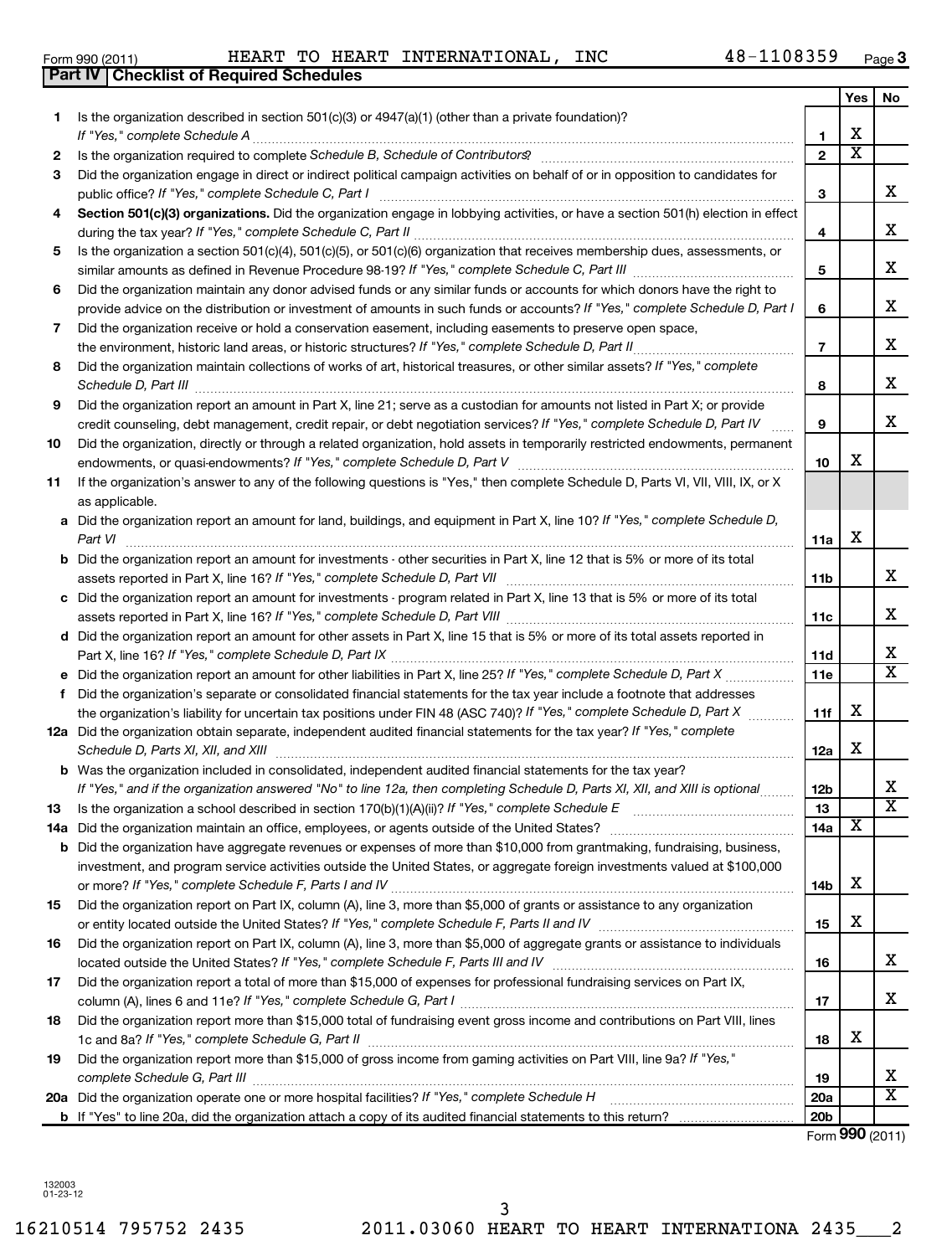16210514 795752 2435 2011.03060 HEART TO HEART INTERNATIONA 2435\_\_\_2 4

|    | <b>b</b> Is the organization aware that it engaged in an excess benefit transaction with a disqualified person in a prior year, and<br>that the transaction has not been reported on any of the organization's prior Forms 990 or 990-EZ? If "Yes," complete<br>Schedule L, Part I                              |
|----|-----------------------------------------------------------------------------------------------------------------------------------------------------------------------------------------------------------------------------------------------------------------------------------------------------------------|
|    | Was a loan to or by a current or former officer, director, trustee, key employee, highly compensated employee, or disqualified<br>person outstanding as of the end of the organization's tax year? If "Yes," complete Schedule L, Part II                                                                       |
|    | Did the organization provide a grant or other assistance to an officer, director, trustee, key employee, substantial<br>contributor or employee thereof, a grant selection committee member, or to a 35% controlled entity or family member<br>of any of these persons? If "Yes," complete Schedule L, Part III |
|    | Was the organization a party to a business transaction with one of the following parties (see Schedule L, Part IV<br>instructions for applicable filing thresholds, conditions, and exceptions):<br>a A current or former officer, director, trustee, or key employee? If "Yes," complete Schedule L, Part IV   |
|    | <b>b</b> A family member of a current or former officer, director, trustee, or key employee? If "Yes," complete Schedule L, Part IV                                                                                                                                                                             |
| с  | An entity of which a current or former officer, director, trustee, or key employee (or a family member thereof) was an officer,<br>director, trustee, or direct or indirect owner? If "Yes," complete Schedule L, Part IV                                                                                       |
|    | Did the organization receive more than \$25,000 in non-cash contributions? If "Yes," complete Schedule M                                                                                                                                                                                                        |
|    | Did the organization receive contributions of art, historical treasures, or other similar assets, or qualified conservation<br>contributions? If "Yes," complete Schedule M                                                                                                                                     |
|    | Did the organization liquidate, terminate, or dissolve and cease operations?<br>If "Yes," complete Schedule N, Part I                                                                                                                                                                                           |
|    | Did the organization sell, exchange, dispose of, or transfer more than 25% of its net assets? If "Yes," complete<br>Schedule N, Part II                                                                                                                                                                         |
|    | Did the organization own 100% of an entity disregarded as separate from the organization under Regulations<br>sections 301.7701-2 and 301.7701-3? If "Yes," complete Schedule R, Part I                                                                                                                         |
|    | Was the organization related to any tax-exempt or taxable entity?<br>If "Yes," complete Schedule R, Parts II, III, IV, and V, line 1                                                                                                                                                                            |
| ōа | Did the organization have a controlled entity within the meaning of section 512(b)(13)?                                                                                                                                                                                                                         |
| b  | Did the organization receive any payment from or engage in any transaction with a controlled entity within the meaning of<br>section 512(b)(13)? If "Yes," complete Schedule R, Part V, line 2                                                                                                                  |
|    | Section 501(c)(3) organizations. Did the organization make any transfers to an exempt non-charitable related organization?                                                                                                                                                                                      |
|    | Did the organization conduct more than 5% of its activities through an entity that is not a related organization<br>and that is treated as a partnership for federal income tax purposes? If "Yes," complete Schedule R, Part VI                                                                                |
|    | Did the organization complete Schedule O and provide explanations in Schedule O for Part VI, lines 11 and 19?<br>Note. All Form 990 filers are required to complete Schedule O                                                                                                                                  |

*(continued)* **Part IV Checklist of Required Schedules** Form 990 (2011) Page HEART TO HEART INTERNATIONAL, INC 48-1108359

**4**

**21**

**22**

**23**

**24a 24b**

**24c 24d**

**25a**

~~~~~~~~~~~~~~~~~~~~~~~~~

**25b**

**26**

**27**

**28a 28b**

**28c 29**

 $\overline{\text{x}}$ 

**30**

**31**

**32**

**33**

**34 35a**

**35b**

**36**

**37**

**38**

Form (2011) **990**

X

**Yes No**

X

X

X

X

X

X

X

X  $\overline{\text{x}}$ 

X

X

X

X

X

X  $\overline{\text{x}}$ 

X

X

X

X

|  | Form 990 (2011) |
|--|-----------------|
|  |                 |

**21**

**22**

**23**

**26**

**27**

**28**

**29 30**

**31**

**32**

**33**

**34**

**35 a**

**36**

**37**

**38**

Did the organization report more than \$5,000 of grants and other assistance to any government or organization in the

United States on Part IX, column (A), line 1? If "Yes," complete Schedule I, Parts I and II manual component compo

Did the organization report more than \$5,000 of grants and other assistance to individuals in the United States on Part IX,

Did the organization answer "Yes" to Part VII, Section A, line 3, 4, or 5 about compensation of the organization's current

*If "Yes," complete Schedule I, Parts I and III* column (A), line 2? ~~~~~~~~~~~~~~~~~~~~~~~~~~~~~~

*Schedule J* ~~~~~~~~~~~~~~~~~~~~~~~~~~~~~~~~~~~~~~~~~~~~~~~~~~~~~~~~

**24 a** Did the organization have a tax-exempt bond issue with an outstanding principal amount of more than \$100,000 as of the

last day of the year, that was issued after December 31, 2002? If "Yes," answer lines 24b through 24d and complete *Schedule K. If "No", go to line 25* ~~~~~~~~~~~~~~~~~~~~~~~~~~~~~~~~~~~~~~~~~~~~~

and former officers, directors, trustees, key employees, and highest compensated employees? If "Yes," complete

**b** Did the organization invest any proceeds of tax-exempt bonds beyond a temporary period exception? *\_\_\_\_\_\_\_\_\_\_\_\_\_\_\_\_\_\_\_\_\_* **c** Did the organization maintain an escrow account other than a refunding escrow at any time during the year to defease

**d** Did the organization act as an "on behalf of" issuer for bonds outstanding at any time during the year? ~~~~~~~~~~~

any tax-exempt bonds? ~~~~~~~~~~~~~~~~~~~~~~~~~~~~~~~~~~~~~~~~~~~~~~~~~~

**25 a Section 501(c)(3) and 501(c)(4) organizations.**  Did the organization engage in an excess benefit transaction with a

disqualified person during the year? If "Yes," complete Schedule L, Part I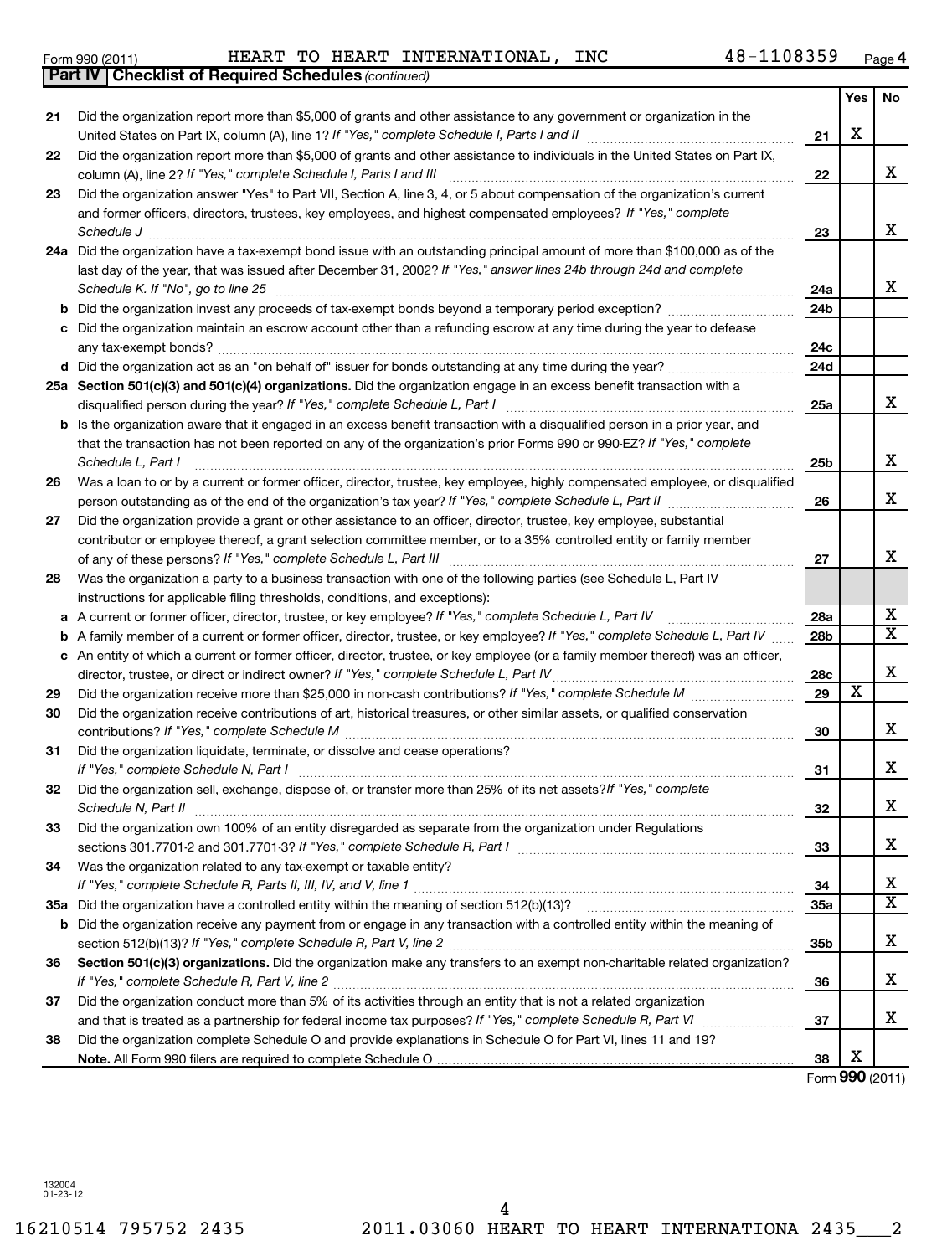|        | Check if Schedule O contains a response to any question in this Part V                                                                          |                        |    |                |                         |                              |  |
|--------|-------------------------------------------------------------------------------------------------------------------------------------------------|------------------------|----|----------------|-------------------------|------------------------------|--|
|        |                                                                                                                                                 |                        |    |                | Yes                     | No                           |  |
|        |                                                                                                                                                 | 1a                     | 81 |                |                         |                              |  |
| b      | Enter the number of Forms W-2G included in line 1a. Enter -0- if not applicable                                                                 | 1 <sub>b</sub>         | U  |                |                         |                              |  |
| C      | Did the organization comply with backup withholding rules for reportable payments to vendors and reportable gaming                              |                        |    |                |                         |                              |  |
|        |                                                                                                                                                 |                        |    | 1c             |                         |                              |  |
|        | 2a Enter the number of employees reported on Form W-3, Transmittal of Wage and Tax Statements,                                                  |                        |    |                |                         |                              |  |
|        | filed for the calendar year ending with or within the year covered by this return                                                               | 2a                     | 35 |                |                         |                              |  |
| b      | If at least one is reported on line 2a, did the organization file all required federal employment tax returns?                                  |                        |    | 2 <sub>b</sub> | х                       |                              |  |
|        | Note. If the sum of lines 1a and 2a is greater than 250, you may be required to e-file (see instructions)                                       |                        |    |                |                         |                              |  |
|        |                                                                                                                                                 |                        |    | За             |                         | x                            |  |
| b      | If "Yes," has it filed a Form 990-T for this year? If "No," provide an explanation in Schedule O                                                |                        |    | 3 <sub>b</sub> |                         |                              |  |
|        | 4a At any time during the calendar year, did the organization have an interest in, or a signature or other authority over, a                    |                        |    |                |                         |                              |  |
|        | financial account in a foreign country (such as a bank account, securities account, or other financial account)?                                |                        |    | 4a             | х                       |                              |  |
|        | <b>b</b> If "Yes," enter the name of the foreign country: $\blacktriangleright$ HAITI                                                           |                        |    |                |                         |                              |  |
|        | See instructions for filing requirements for Form TD F 90-22.1, Report of Foreign Bank and Financial Accounts.                                  |                        |    |                |                         |                              |  |
| 5а     |                                                                                                                                                 |                        |    | 5a             |                         | X<br>$\overline{\mathtt{x}}$ |  |
| b      |                                                                                                                                                 |                        |    |                |                         |                              |  |
| с      | 5c                                                                                                                                              |                        |    |                |                         |                              |  |
|        | 6a Does the organization have annual gross receipts that are normally greater than \$100,000, and did the organization solicit                  |                        |    |                |                         |                              |  |
|        |                                                                                                                                                 |                        |    | 6а             |                         | х                            |  |
|        | <b>b</b> If "Yes," did the organization include with every solicitation an express statement that such contributions or gifts                   |                        |    |                |                         |                              |  |
|        |                                                                                                                                                 |                        |    | 6b             |                         |                              |  |
| 7      | Organizations that may receive deductible contributions under section 170(c).                                                                   |                        |    |                |                         |                              |  |
| a      | Did the organization receive a payment in excess of \$75 made partly as a contribution and partly for goods and services provided to the payor? |                        |    | 7a             | х                       |                              |  |
| b      |                                                                                                                                                 |                        |    | 7b             | $\overline{\textbf{X}}$ |                              |  |
| c      | Did the organization sell, exchange, or otherwise dispose of tangible personal property for which it was required                               |                        |    |                |                         |                              |  |
|        |                                                                                                                                                 |                        |    | 7c             |                         | X                            |  |
| d      | If "Yes," indicate the number of Forms 8282 filed during the year [111] [11] "Yes," indicate the number of Forms 8282 filed during the year     | <b>7d</b>              |    |                |                         |                              |  |
| е      | Did the organization receive any funds, directly or indirectly, to pay premiums on a personal benefit contract?                                 |                        |    | 7е             |                         | х                            |  |
| f      |                                                                                                                                                 |                        |    | 7f             |                         | X                            |  |
| g      | If the organization received a contribution of qualified intellectual property, did the organization file Form 8899 as required?                |                        |    | 7g             |                         |                              |  |
| h      | If the organization received a contribution of cars, boats, airplanes, or other vehicles, did the organization file a Form 1098-C?              |                        |    | 7h             |                         |                              |  |
| 8      | Sponsoring organizations maintaining donor advised funds and section $509(a)(3)$ supporting organizations. Did the supporting                   |                        |    |                |                         |                              |  |
|        | organization, or a donor advised fund maintained by a sponsoring organization, have excess business holdings at any time during the year?       |                        |    | 8              |                         |                              |  |
| 9      | Sponsoring organizations maintaining donor advised funds.                                                                                       |                        |    |                |                         |                              |  |
| а      |                                                                                                                                                 |                        |    | 9а             |                         |                              |  |
|        |                                                                                                                                                 |                        |    | 9b             |                         |                              |  |
| 10     | Section 501(c)(7) organizations. Enter:                                                                                                         |                        |    |                |                         |                              |  |
| а<br>b | Gross receipts, included on Form 990, Part VIII, line 12, for public use of club facilities                                                     | 10a<br>10 <sub>b</sub> |    |                |                         |                              |  |
| 11     | Section 501(c)(12) organizations. Enter:                                                                                                        |                        |    |                |                         |                              |  |
| а      |                                                                                                                                                 | 11a                    |    |                |                         |                              |  |
| b      | Gross income from other sources (Do not net amounts due or paid to other sources against                                                        |                        |    |                |                         |                              |  |
|        | amounts due or received from them.)                                                                                                             | 11b                    |    |                |                         |                              |  |
|        | 12a Section 4947(a)(1) non-exempt charitable trusts. Is the organization filing Form 990 in lieu of Form 1041?                                  |                        |    | 12a            |                         |                              |  |
|        | <b>b</b> If "Yes," enter the amount of tax-exempt interest received or accrued during the year                                                  | 12b                    |    |                |                         |                              |  |
| 13     | Section 501(c)(29) qualified nonprofit health insurance issuers.                                                                                |                        |    |                |                         |                              |  |
|        | a Is the organization licensed to issue qualified health plans in more than one state?                                                          |                        |    | 13a            |                         |                              |  |
|        | Note. See the instructions for additional information the organization must report on Schedule O.                                               |                        |    |                |                         |                              |  |
| b      | Enter the amount of reserves the organization is required to maintain by the states in which the                                                |                        |    |                |                         |                              |  |
|        | 13 <sub>b</sub>                                                                                                                                 |                        |    |                |                         |                              |  |
| с      |                                                                                                                                                 | 13c                    |    |                |                         |                              |  |
|        | 14a Did the organization receive any payments for indoor tanning services during the tax year?                                                  |                        |    | 14a            |                         | x                            |  |
|        | <b>b</b> If "Yes," has it filed a Form 720 to report these payments? If "No," provide an explanation in Schedule O                              |                        |    | 14b            |                         |                              |  |
|        |                                                                                                                                                 |                        |    |                | Form 990 (2011)         |                              |  |

132005 01-23-12

## Form 990 (2011) Page HEART TO HEART INTERNATIONAL, INC 48-1108359 **Part V** Statements Regarding Other IRS Filings and Tax Compliance

**5**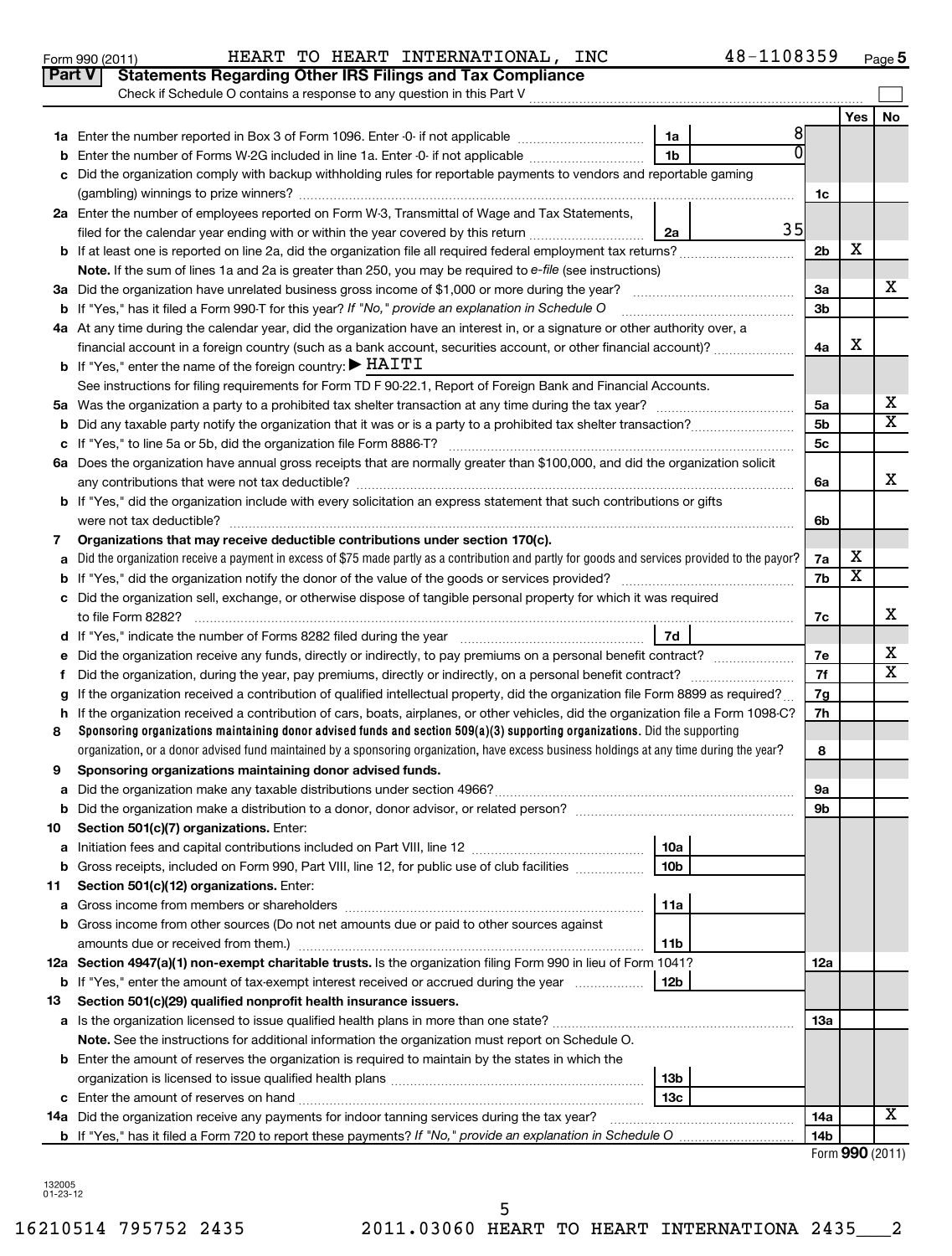| Form 990 (2011)    |  |
|--------------------|--|
| <b>Part VI Gov</b> |  |

## Form 990 (2011) Page HEART TO HEART INTERNATIONAL, INC 48-1108359

**6**

**9**

X

| <b>rt VI   Governance, Management, and Disclosure</b> For each "Yes" response to lines 2 through 7b below, and for a "No" response |  |  |  |  |  |
|------------------------------------------------------------------------------------------------------------------------------------|--|--|--|--|--|
| to line 8a, 8b, or 10b below, describe the circumstances, processes, or changes in Schedule O. See instructions.                   |  |  |  |  |  |

|    | to line 8a, 8b, or 10b below, describe the circumstances, processes, or changes in Schedule O. See instructions.                  |    |         |                         |
|----|-----------------------------------------------------------------------------------------------------------------------------------|----|---------|-------------------------|
|    |                                                                                                                                   |    |         | $\mathbf{X}$            |
|    | <b>Section A. Governing Body and Management</b>                                                                                   |    |         |                         |
|    |                                                                                                                                   |    | Yes     | <b>No</b>               |
|    | <b>1a</b> Enter the number of voting members of the governing body at the end of the tax year                                     | 1a |         |                         |
|    | If there are material differences in voting rights among members of the governing body, or if the governing                       |    |         |                         |
|    | body delegated broad authority to an executive committee or similar committee, explain in Schedule O.                             |    |         |                         |
| b  | Enter the number of voting members included in line 1a, above, who are independent <i>manumum</i>                                 | 1b |         |                         |
| 2  | Did any officer, director, trustee, or key employee have a family relationship or a business relationship with any other          |    |         |                         |
|    | officer, director, trustee, or key employee?                                                                                      |    | 2       | x.                      |
| 3  | Did the organization delegate control over management duties customarily performed by or under the direct supervision             |    |         |                         |
|    |                                                                                                                                   |    | 3       | х                       |
| 4  | Did the organization make any significant changes to its governing documents since the prior Form 990 was filed?                  |    | 4       | x                       |
| 5  |                                                                                                                                   |    | 5       | X                       |
| 6  | Did the organization have members or stockholders?                                                                                |    | 6       | $\overline{\mathtt{x}}$ |
| 7a | Did the organization have members, stockholders, or other persons who had the power to elect or appoint one or                    |    |         |                         |
|    | more members of the governing body?                                                                                               |    | 7a      | x.                      |
|    | <b>b</b> Are any governance decisions of the organization reserved to (or subject to approval by) members, stockholders, or       |    |         |                         |
|    | persons other than the governing body?                                                                                            |    | 7b      | x                       |
| 8  | Did the organization contemporaneously document the meetings held or written actions undertaken during the year by the following: |    |         |                         |
| a  | The governing body?                                                                                                               |    | х<br>8a |                         |
| b  | Each committee with authority to act on behalf of the governing body?                                                             |    | 8b      | X                       |
|    | Is there any officer, director, trustee, or key employee listed in Part VII, Section A, who cannot be reached at the              |    |         |                         |

organization's mailing address? If "Yes," provide the names and addresses in Schedule O manument content content

| Section B. Policies (This Section B requests information about policies not required by the Internal Revenue Code.) |                                                                                                                                                 |                 |       |           |  |  |  |  |
|---------------------------------------------------------------------------------------------------------------------|-------------------------------------------------------------------------------------------------------------------------------------------------|-----------------|-------|-----------|--|--|--|--|
|                                                                                                                     |                                                                                                                                                 |                 | Yes l | <b>No</b> |  |  |  |  |
|                                                                                                                     |                                                                                                                                                 | 10a             |       | X         |  |  |  |  |
|                                                                                                                     | <b>b</b> If "Yes," did the organization have written policies and procedures governing the activities of such chapters, affiliates,             |                 |       |           |  |  |  |  |
|                                                                                                                     |                                                                                                                                                 | 10 <sub>b</sub> |       |           |  |  |  |  |
|                                                                                                                     | 11a Has the organization provided a complete copy of this Form 990 to all members of its governing body before filing the form?                 | 11a             | х     |           |  |  |  |  |
|                                                                                                                     | <b>b</b> Describe in Schedule O the process, if any, used by the organization to review this Form 990.                                          |                 |       |           |  |  |  |  |
| 12a                                                                                                                 | Did the organization have a written conflict of interest policy? If "No," go to line 13                                                         | 12a             | х     |           |  |  |  |  |
| b                                                                                                                   | Were officers, directors, or trustees, and key employees required to disclose annually interests that could give rise to conflicts?             | 12 <sub>b</sub> | х     |           |  |  |  |  |
|                                                                                                                     | c Did the organization regularly and consistently monitor and enforce compliance with the policy? If "Yes," describe                            |                 |       |           |  |  |  |  |
|                                                                                                                     | in Schedule O how this was done                                                                                                                 | 12 <sub>c</sub> | х     |           |  |  |  |  |
| 13                                                                                                                  |                                                                                                                                                 | 13              | X     |           |  |  |  |  |
| 14                                                                                                                  |                                                                                                                                                 | 14              | х     |           |  |  |  |  |
| 15                                                                                                                  | Did the process for determining compensation of the following persons include a review and approval by independent                              |                 |       |           |  |  |  |  |
|                                                                                                                     | persons, comparability data, and contemporaneous substantiation of the deliberation and decision?                                               |                 |       |           |  |  |  |  |
| a                                                                                                                   |                                                                                                                                                 | 15a             | х     |           |  |  |  |  |
|                                                                                                                     |                                                                                                                                                 | 15 <sub>b</sub> |       | X         |  |  |  |  |
|                                                                                                                     | If "Yes" to line 15a or 15b, describe the process in Schedule O (see instructions).                                                             |                 |       |           |  |  |  |  |
|                                                                                                                     | <b>16a</b> Did the organization invest in, contribute assets to, or participate in a joint venture or similar arrangement with a                |                 |       |           |  |  |  |  |
|                                                                                                                     | taxable entity during the year?                                                                                                                 | <b>16a</b>      |       | x         |  |  |  |  |
|                                                                                                                     | <b>b</b> If "Yes," did the organization follow a written policy or procedure requiring the organization to evaluate its participation           |                 |       |           |  |  |  |  |
|                                                                                                                     | in joint venture arrangements under applicable federal tax law, and take steps to safeguard the organization's                                  |                 |       |           |  |  |  |  |
|                                                                                                                     |                                                                                                                                                 | 16 <sub>b</sub> |       |           |  |  |  |  |
|                                                                                                                     | <b>Section C. Disclosure</b>                                                                                                                    |                 |       |           |  |  |  |  |
| 17                                                                                                                  | List the states with which a copy of this Form 990 is required to be filed $\blacktriangleright$ AL, AK, AR, AZ, CA, CT, DC, FL, GA, HI, IL, KS |                 |       |           |  |  |  |  |
| 18                                                                                                                  | Section 6104 requires an organization to make its Forms 1023 (or 1024 if applicable), 990, and 990-T (Section 501(c)(3)s only) available        |                 |       |           |  |  |  |  |

| for public inspection. Indicate how you made these available. Check all that apply. |  |
|-------------------------------------------------------------------------------------|--|
|-------------------------------------------------------------------------------------|--|

 $\boxed{\textbf{X}}$  Own website  $\boxed{\textbf{X}}$  Another's website  $\boxed{\textbf{X}}$  Upon request

**19** Describe in Schedule O whether (and if so, how), the organization made its governing documents, conflict of interest policy, and financial statements available to the public during the tax year.

|  | 20 State the name, physical address, and telephone number of the person who possesses the books and records of the organization: |  |
|--|----------------------------------------------------------------------------------------------------------------------------------|--|
|  | HEART TO HEART INTERNATIONAL - 913-764-5200                                                                                      |  |

|  |                          |  |                      | 401 S. CLAIRBORNE, SUITE 302, OLATHE, KS |  |  | 66062 |                                               |                 |  |
|--|--------------------------|--|----------------------|------------------------------------------|--|--|-------|-----------------------------------------------|-----------------|--|
|  | 132000<br>$01 - 23 - 12$ |  |                      | SEE SCHEDULE O FOR FULL LIST OF STATES   |  |  |       |                                               | Form 990 (2011) |  |
|  |                          |  |                      |                                          |  |  |       |                                               |                 |  |
|  |                          |  | 16210514 795752 2435 |                                          |  |  |       | 2011.03060 HEART TO HEART INTERNATIONA 2435 2 |                 |  |
|  |                          |  |                      |                                          |  |  |       |                                               |                 |  |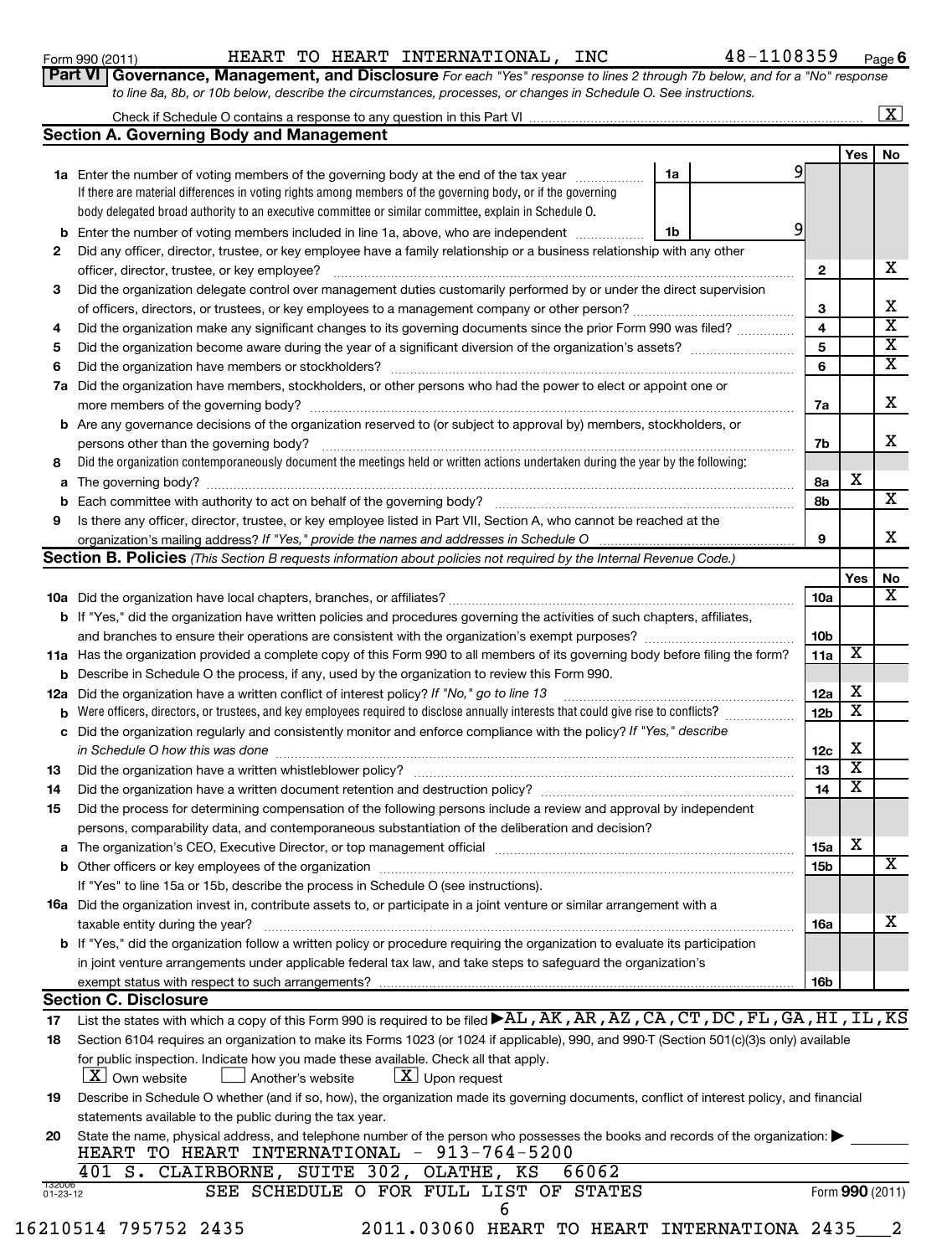### **Section A. Officers, Directors, Trustees, Key Employees, and Highest Compensated Employees** Check if Schedule O contains a response to any question in this Part VII **Part VII Compensation of Officers, Directors, Trustees, Key Employees, Highest Compensated Employees, and Independent Contractors**  $\sim$

**1a**  Complete this table for all persons required to be listed. Report compensation for the calendar year ending with or within the organization's tax year.

**•** List all of the organization's current officers, directors, trustees (whether individuals or organizations), regardless of amount of compensation. Enter -0- in columns  $(D)$ ,  $(E)$ , and  $(F)$  if no compensation was paid.

**•** List all of the organization's **current** key employees, if any. See instructions for definition of "key employee."

 $\bullet$  List the organization's five  $\tt current$  highest compensated employees (other than an officer, director, trustee, or key employee) who received reportable

compensation (Box 5 of Form W-2 and/or Box 7 of Form 1099-MISC) of more than \$100,000 from the organization and any related organizations .

 $\bullet$  List all of the organization's former officers, key employees, and highest compensated employees who received more than \$100,000 of reportable compensation from the organization and any related organizations.

**•** List all of the organization's former directors or trustees that received, in the capacity as a former director or trustee of the organization, more than \$10,000 of reportable compensation from the organization and any related organizations.

List persons in the following order: individual trustees or directors; institutional trustees; officers; key employees; highest compensated employees; and former such persons.

Check this box if neither the organization nor any related organization compensated any current officer, director, or trustee.  $\left\vert \cdot\right\vert$ 

| (A)                                          | (B)                                                                                                                                           | (C)         |              |                                   |        |                                                                                                 |                                  | (D)                                                                      | (E)                                        | (F)                             |
|----------------------------------------------|-----------------------------------------------------------------------------------------------------------------------------------------------|-------------|--------------|-----------------------------------|--------|-------------------------------------------------------------------------------------------------|----------------------------------|--------------------------------------------------------------------------|--------------------------------------------|---------------------------------|
| Name and Title                               | Average<br>hours per<br>week                                                                                                                  |             |              | Position                          |        | (do not check more than one<br>box, unless person is both an<br>officer and a director/trustee) |                                  | Reportable<br>compensation<br>from                                       | Reportable<br>compensation<br>from related | Estimated<br>amount of<br>other |
|                                              | Individual trustee or director<br>(describe<br>hours for<br>Institutional trustee<br>related<br>organizations<br>in Schedule<br>Officer<br>O) |             | Key employee | Highest compensated<br>  employee | Former | the<br>organization<br>(W-2/1099-MISC)                                                          | organizations<br>(W-2/1099-MISC) | compensation<br>from the<br>organization<br>and related<br>organizations |                                            |                                 |
| GARY MORSCH, MD<br>(1)                       |                                                                                                                                               |             |              |                                   |        |                                                                                                 |                                  |                                                                          |                                            |                                 |
| VICE CHAIR & FOUNDER                         | 2.00                                                                                                                                          | $\mathbf X$ |              | X                                 |        |                                                                                                 |                                  | $\mathbf 0$ .                                                            | $\mathbf 0$ .                              | $0 \cdot$                       |
| (2)<br>LONNIE CANNON                         |                                                                                                                                               |             |              |                                   |        |                                                                                                 |                                  |                                                                          |                                            |                                 |
| <b>TREASURER</b>                             | 1.00                                                                                                                                          | X           |              | $\mathbf X$                       |        |                                                                                                 |                                  | 0.                                                                       | $\mathbf 0$ .                              | $\mathbf 0$ .                   |
| ARTHUR FILLMORE, JD<br>(3)                   |                                                                                                                                               |             |              |                                   |        |                                                                                                 |                                  |                                                                          |                                            |                                 |
| BOARD MEMBER                                 | 1.00                                                                                                                                          | X           |              |                                   |        |                                                                                                 |                                  | $\mathbf 0$ .                                                            | $\mathbf 0$ .                              | $\boldsymbol{0}$ .              |
| ROBERT LAMBRECHTS, JD<br>(4)                 |                                                                                                                                               |             |              |                                   |        |                                                                                                 |                                  |                                                                          |                                            |                                 |
| BOARD MEMBER                                 | 1.00                                                                                                                                          | X           |              |                                   |        |                                                                                                 |                                  | $\mathbf 0$                                                              | $\mathbf 0$                                | $\boldsymbol{0}$ .              |
| BRUCE RE<br>(5)                              |                                                                                                                                               |             |              |                                   |        |                                                                                                 |                                  |                                                                          |                                            |                                 |
| BOARD MEMBER                                 | 1.00                                                                                                                                          | X           |              |                                   |        |                                                                                                 |                                  | $\mathbf 0$ .                                                            | $\mathbf 0$ .                              | $\mathbf 0$ .                   |
| TIFFANY WOODLEY, CPA<br>(6)                  |                                                                                                                                               |             |              |                                   |        |                                                                                                 |                                  |                                                                          |                                            |                                 |
| BOARD MEMBER                                 | 1.00                                                                                                                                          | X           |              |                                   |        |                                                                                                 |                                  | $\mathbf 0$ .                                                            | $\mathbf 0$ .                              | $\mathbf 0$ .                   |
| DARRELL LYNN GRACE, D.O.<br>(7)              |                                                                                                                                               |             |              |                                   |        |                                                                                                 |                                  |                                                                          |                                            |                                 |
| <b>SECRETARY</b>                             | 1.00                                                                                                                                          | $\mathbf X$ |              | $\mathbf X$                       |        |                                                                                                 |                                  | $\mathbf 0$ .                                                            | $\mathbf 0$ .                              | $\mathbf 0$ .                   |
| ZANDRA L. MAFFETT<br>(8)                     |                                                                                                                                               |             |              |                                   |        |                                                                                                 |                                  |                                                                          |                                            |                                 |
| <b>BOARD MEMBER</b>                          | 1.00                                                                                                                                          | Х           |              |                                   |        |                                                                                                 |                                  | 0.                                                                       | $\mathbf 0$ .                              | $\mathbf 0$ .                   |
| JIM KERR, R. PH.<br>(9)                      |                                                                                                                                               |             |              |                                   |        |                                                                                                 |                                  |                                                                          |                                            |                                 |
| <b>CHAIR</b>                                 | 1.00                                                                                                                                          | $\mathbf X$ |              | $\mathbf X$                       |        |                                                                                                 |                                  | $\mathbf 0$ .                                                            | $\mathbf 0$ .                              | $\mathbf 0$ .                   |
| (10) JAMES BAKER                             |                                                                                                                                               |             |              |                                   |        |                                                                                                 |                                  |                                                                          |                                            |                                 |
| DIRECTOR OF FINANCE & ADMI                   | 40.00                                                                                                                                         |             |              | $\mathbf X$                       |        |                                                                                                 |                                  | 59,379.                                                                  | $\mathbf 0$ .                              | 3,960.                          |
| (11) ANDRE BUTLER<br>CHIEF EXECUTIVE OFFICER | 40.00                                                                                                                                         |             |              | $\mathbf X$                       |        |                                                                                                 |                                  | 102,192.                                                                 | $\mathbf 0$ .                              | 3,960.                          |
|                                              |                                                                                                                                               |             |              |                                   |        |                                                                                                 |                                  |                                                                          |                                            |                                 |
|                                              |                                                                                                                                               |             |              |                                   |        |                                                                                                 |                                  |                                                                          |                                            |                                 |
|                                              |                                                                                                                                               |             |              |                                   |        |                                                                                                 |                                  |                                                                          |                                            |                                 |
| 132007 01-23-12                              |                                                                                                                                               |             |              |                                   |        |                                                                                                 |                                  |                                                                          |                                            | Form 990 (2011)                 |

7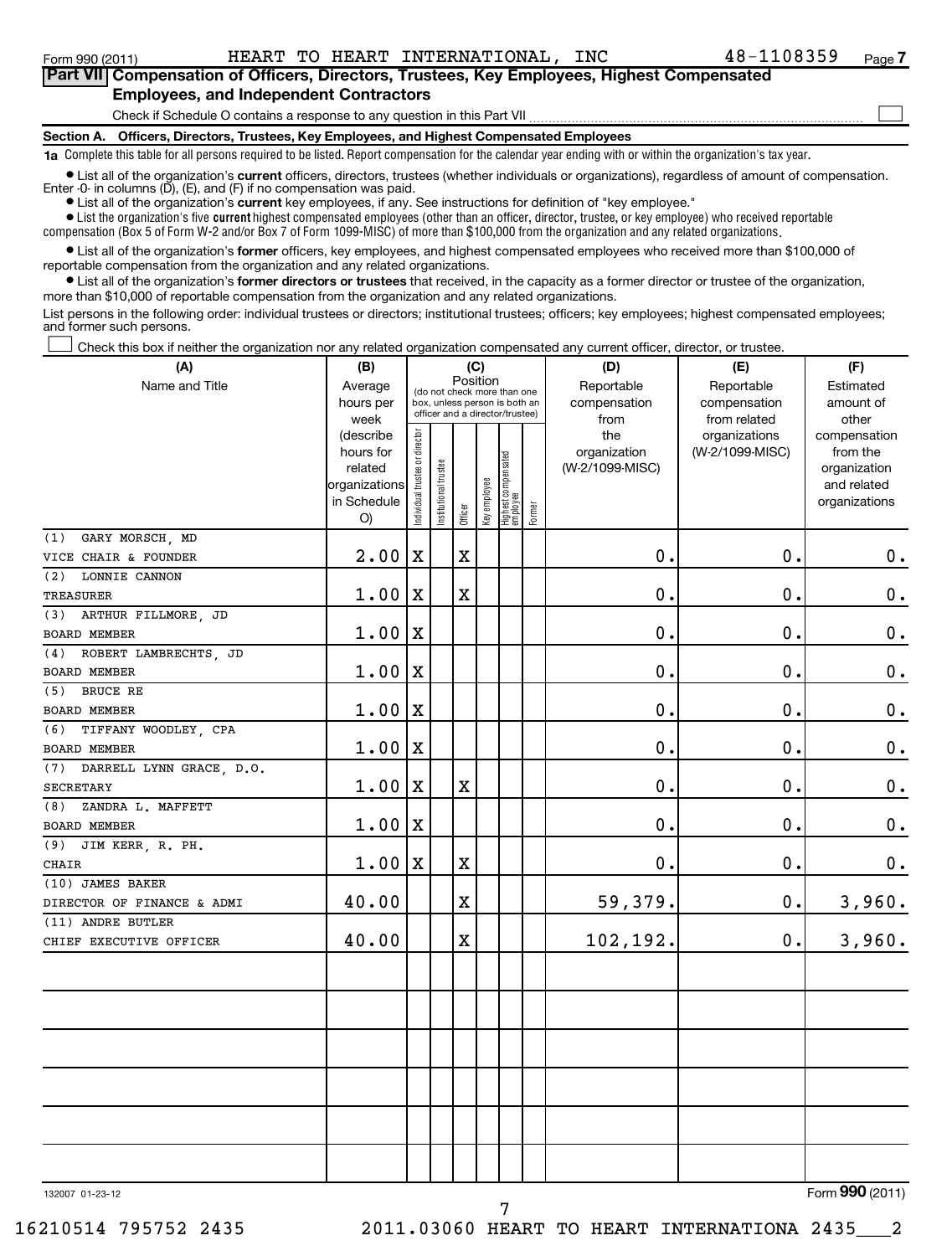| HEART TO HEART INTERNATIONAL,<br>Form 990 (2011)                                                                                                                                                                                                                       |                                                                         |                                |                       |                 |              |                                                                                                 |        | <b>INC</b>                                | 48-1108359                                        |                  |                                                                          |                                        | Page 8                      |
|------------------------------------------------------------------------------------------------------------------------------------------------------------------------------------------------------------------------------------------------------------------------|-------------------------------------------------------------------------|--------------------------------|-----------------------|-----------------|--------------|-------------------------------------------------------------------------------------------------|--------|-------------------------------------------|---------------------------------------------------|------------------|--------------------------------------------------------------------------|----------------------------------------|-----------------------------|
| <b>Part VII</b><br>Section A. Officers, Directors, Trustees, Key Employees, and Highest Compensated Employees (continued)                                                                                                                                              |                                                                         |                                |                       |                 |              |                                                                                                 |        |                                           |                                                   |                  |                                                                          |                                        |                             |
| (A)<br>Name and title                                                                                                                                                                                                                                                  | (B)<br>Average<br>hours per<br>week                                     |                                |                       | (C)<br>Position |              | (do not check more than one<br>box, unless person is both an<br>officer and a director/trustee) |        | (D)<br>Reportable<br>compensation<br>from | (E)<br>Reportable<br>compensation<br>from related |                  |                                                                          | (F)<br>Estimated<br>amount of<br>other |                             |
|                                                                                                                                                                                                                                                                        | (describe<br>hours for<br>related<br>organizations<br>in Schedule<br>O) | Individual trustee or director | Institutional trustee | Officer         | Key employee | Highest compensated<br>  employee                                                               | Former | the<br>organization<br>(W-2/1099-MISC)    | organizations<br>(W-2/1099-MISC)                  |                  | compensation<br>from the<br>organization<br>and related<br>organizations |                                        |                             |
|                                                                                                                                                                                                                                                                        |                                                                         |                                |                       |                 |              |                                                                                                 |        |                                           |                                                   |                  |                                                                          |                                        |                             |
|                                                                                                                                                                                                                                                                        |                                                                         |                                |                       |                 |              |                                                                                                 |        |                                           |                                                   |                  |                                                                          |                                        |                             |
|                                                                                                                                                                                                                                                                        |                                                                         |                                |                       |                 |              |                                                                                                 |        |                                           |                                                   |                  |                                                                          |                                        |                             |
|                                                                                                                                                                                                                                                                        |                                                                         |                                |                       |                 |              |                                                                                                 |        |                                           |                                                   |                  |                                                                          |                                        |                             |
|                                                                                                                                                                                                                                                                        |                                                                         |                                |                       |                 |              |                                                                                                 |        | 161,571.                                  |                                                   | $\overline{0}$ . |                                                                          | 7,920.                                 |                             |
| c Total from continuation sheets to Part VII, Section A                                                                                                                                                                                                                |                                                                         |                                |                       |                 |              |                                                                                                 |        | 0.                                        |                                                   | σ.               |                                                                          |                                        | $\overline{\mathfrak{o}}$ . |
|                                                                                                                                                                                                                                                                        |                                                                         |                                |                       |                 |              |                                                                                                 |        | 161,571.                                  |                                                   | 0.               |                                                                          | 7,920.                                 |                             |
| Total number of individuals (including but not limited to those listed above) who received more than \$100,000 of reportable<br>2<br>compensation from the organization $\qquad \qquad$                                                                                |                                                                         |                                |                       |                 |              |                                                                                                 |        |                                           |                                                   |                  |                                                                          |                                        | 1                           |
| 3<br>Did the organization list any former officer, director, or trustee, key employee, or highest compensated employee on                                                                                                                                              |                                                                         |                                |                       |                 |              |                                                                                                 |        |                                           |                                                   |                  |                                                                          | Yes                                    | <b>No</b>                   |
| line 1a? If "Yes," complete Schedule J for such individual manufacture content to the set of the set of the schedule J for such individual<br>For any individual listed on line 1a, is the sum of reportable compensation and other compensation from the organization |                                                                         |                                |                       |                 |              |                                                                                                 |        |                                           |                                                   |                  | 3                                                                        |                                        | х                           |
| and related organizations greater than \$150,000? If "Yes," complete Schedule J for such individual                                                                                                                                                                    |                                                                         |                                |                       |                 |              |                                                                                                 |        |                                           |                                                   |                  | 4                                                                        |                                        | х                           |
| Did any person listed on line 1a receive or accrue compensation from any unrelated organization or individual for services<br>5<br>rendered to the organization? If "Yes," complete Schedule J for such person                                                         |                                                                         |                                |                       |                 |              |                                                                                                 |        |                                           |                                                   |                  | 5                                                                        |                                        | x                           |
| <b>Section B. Independent Contractors</b>                                                                                                                                                                                                                              |                                                                         |                                |                       |                 |              |                                                                                                 |        |                                           |                                                   |                  |                                                                          |                                        |                             |
| Complete this table for your five highest compensated independent contractors that received more than \$100,000 of compensation from<br>1<br>the organization. Report compensation for the calendar year ending with or within the organization's tax year.            |                                                                         |                                |                       |                 |              |                                                                                                 |        |                                           |                                                   |                  |                                                                          |                                        |                             |
| (A)                                                                                                                                                                                                                                                                    |                                                                         |                                |                       |                 |              |                                                                                                 |        | (B)                                       |                                                   |                  | (C)                                                                      |                                        |                             |
| Name and business address                                                                                                                                                                                                                                              |                                                                         |                                | <b>NONE</b>           |                 |              |                                                                                                 |        | Description of services                   |                                                   |                  | Compensation                                                             |                                        |                             |
|                                                                                                                                                                                                                                                                        |                                                                         |                                |                       |                 |              |                                                                                                 |        |                                           |                                                   |                  |                                                                          |                                        |                             |
|                                                                                                                                                                                                                                                                        |                                                                         |                                |                       |                 |              |                                                                                                 |        |                                           |                                                   |                  |                                                                          |                                        |                             |
|                                                                                                                                                                                                                                                                        |                                                                         |                                |                       |                 |              |                                                                                                 |        |                                           |                                                   |                  |                                                                          |                                        |                             |
|                                                                                                                                                                                                                                                                        |                                                                         |                                |                       |                 |              |                                                                                                 |        |                                           |                                                   |                  |                                                                          |                                        |                             |
| Total number of independent contractors (including but not limited to those listed above) who received more than<br>2                                                                                                                                                  |                                                                         |                                |                       |                 |              |                                                                                                 |        |                                           |                                                   |                  |                                                                          |                                        |                             |
| \$100,000 of compensation from the organization                                                                                                                                                                                                                        |                                                                         |                                |                       |                 |              | 0                                                                                               |        |                                           |                                                   |                  | Form 990 (2011)                                                          |                                        |                             |

132008 01-23-12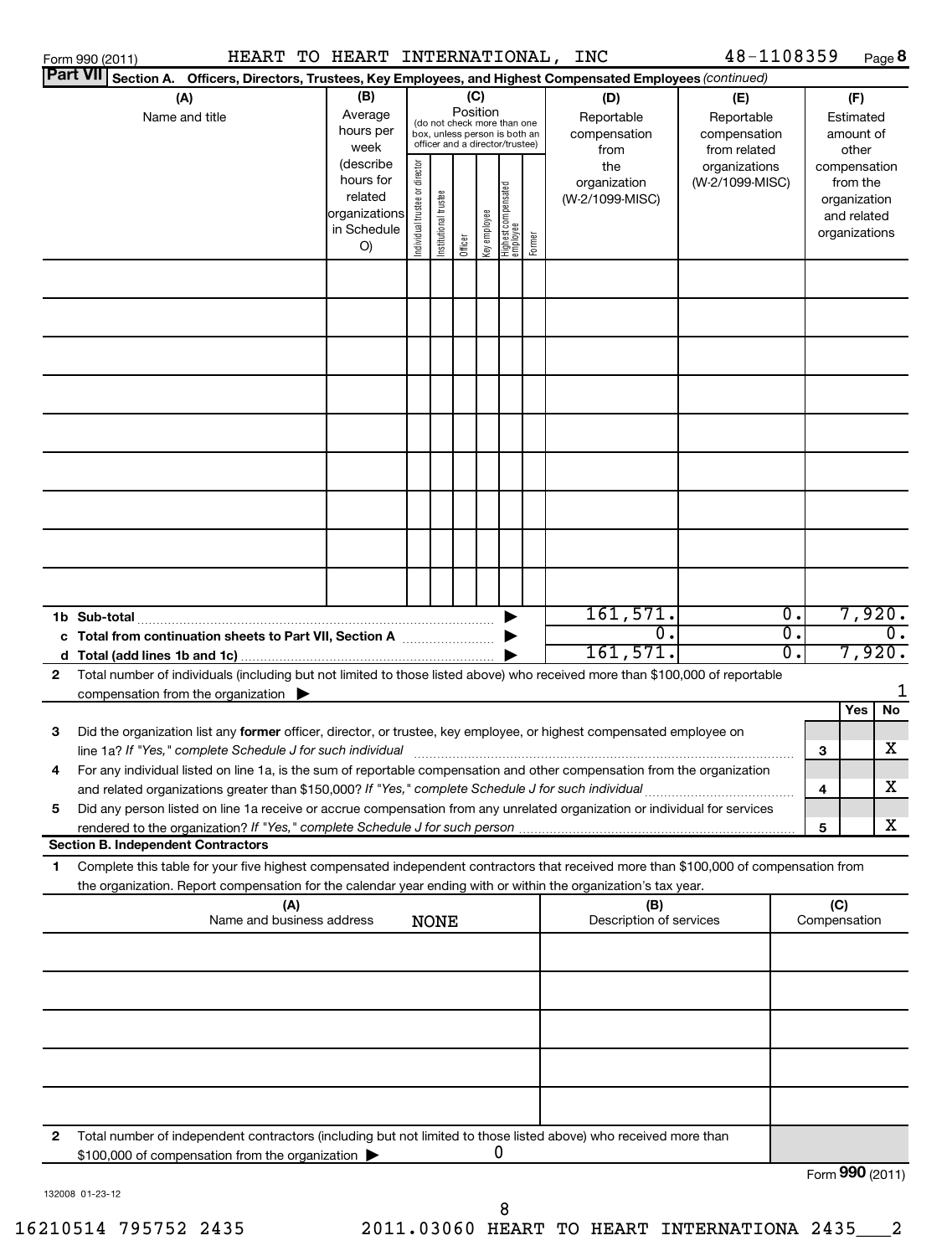| Form 990 (2011) |                                       | HEART T |  |
|-----------------|---------------------------------------|---------|--|
|                 | <b>Part VIII Statement of Revenue</b> |         |  |

## Form 990 (2011) HEART TO HEART INTERNATIONAL, INC 48-1108359 Page

 $48 - 1108359$  Page 9

|                                                           |        |                                                                                                                                                                                                                                                                                                    |                                                                                                                                          | (A)<br>Total revenue | (B)<br>Related or<br>exempt function<br>revenue | (C)<br>Unrelated<br>business<br>revenue | (D)<br>Revenue<br>excluded from<br>tax under<br>sections 512,<br>513, or 514 |
|-----------------------------------------------------------|--------|----------------------------------------------------------------------------------------------------------------------------------------------------------------------------------------------------------------------------------------------------------------------------------------------------|------------------------------------------------------------------------------------------------------------------------------------------|----------------------|-------------------------------------------------|-----------------------------------------|------------------------------------------------------------------------------|
| Contributions, Gifts, Grants<br>and Other Similar Amounts |        | <b>1 a</b> Federated campaigns<br><b>b</b> Membership dues<br>c Fundraising events<br>d Related organizations<br>e Government grants (contributions)<br>f All other contributions, gifts, grants, and<br>similar amounts not included above<br>g Noncash contributions included in lines 1a-1f: \$ | 35,309.<br>1a<br>1 <sub>b</sub><br>38,287.<br>1 <sub>c</sub><br>1 <sub>d</sub><br>145,000.<br>1e<br>87, 713, 214.<br>1f<br>84, 412, 776. | 87,931,810           |                                                 |                                         |                                                                              |
|                                                           |        |                                                                                                                                                                                                                                                                                                    | <b>Business Code</b>                                                                                                                     |                      |                                                 |                                         |                                                                              |
| Program Service<br>Revenue                                | 2a     | <b>ADMINISTRATION FEE</b>                                                                                                                                                                                                                                                                          | 493000                                                                                                                                   | 664,942.             | 664,942.                                        |                                         |                                                                              |
|                                                           | b<br>с |                                                                                                                                                                                                                                                                                                    |                                                                                                                                          |                      |                                                 |                                         |                                                                              |
|                                                           | d      |                                                                                                                                                                                                                                                                                                    |                                                                                                                                          |                      |                                                 |                                         |                                                                              |
|                                                           | е      |                                                                                                                                                                                                                                                                                                    |                                                                                                                                          |                      |                                                 |                                         |                                                                              |
|                                                           |        | f All other program service revenue                                                                                                                                                                                                                                                                |                                                                                                                                          |                      |                                                 |                                         |                                                                              |
|                                                           |        |                                                                                                                                                                                                                                                                                                    |                                                                                                                                          | 664,942.             |                                                 |                                         |                                                                              |
|                                                           | 3      | Investment income (including dividends, interest, and                                                                                                                                                                                                                                              |                                                                                                                                          | 3,413.               |                                                 |                                         | 3,413.                                                                       |
|                                                           | 4      | Income from investment of tax-exempt bond proceeds                                                                                                                                                                                                                                                 |                                                                                                                                          |                      |                                                 |                                         |                                                                              |
|                                                           | 5      |                                                                                                                                                                                                                                                                                                    |                                                                                                                                          |                      |                                                 |                                         |                                                                              |
|                                                           |        |                                                                                                                                                                                                                                                                                                    | (i) Real<br>(ii) Personal                                                                                                                |                      |                                                 |                                         |                                                                              |
|                                                           | 6а     | Gross rents                                                                                                                                                                                                                                                                                        |                                                                                                                                          |                      |                                                 |                                         |                                                                              |
|                                                           |        | <b>b</b> Less: rental expenses $\ldots$                                                                                                                                                                                                                                                            |                                                                                                                                          |                      |                                                 |                                         |                                                                              |
|                                                           |        | c Rental income or (loss)                                                                                                                                                                                                                                                                          |                                                                                                                                          |                      |                                                 |                                         |                                                                              |
|                                                           |        | <b>d</b> Net rental income or (loss)<br><b>7 a</b> Gross amount from sales of                                                                                                                                                                                                                      | (i) Securities<br>(ii) Other                                                                                                             |                      |                                                 |                                         |                                                                              |
|                                                           |        | assets other than inventory                                                                                                                                                                                                                                                                        | 24,602.                                                                                                                                  |                      |                                                 |                                         |                                                                              |
|                                                           |        | <b>b</b> Less: cost or other basis                                                                                                                                                                                                                                                                 |                                                                                                                                          |                      |                                                 |                                         |                                                                              |
|                                                           |        | and sales expenses                                                                                                                                                                                                                                                                                 | $90.$ 30,763.                                                                                                                            |                      |                                                 |                                         |                                                                              |
|                                                           |        |                                                                                                                                                                                                                                                                                                    | $-90. -6, 161.$                                                                                                                          |                      |                                                 |                                         |                                                                              |
|                                                           |        |                                                                                                                                                                                                                                                                                                    |                                                                                                                                          | $-6, 251.$           |                                                 |                                         | $-6, 251.$                                                                   |
| Ф<br>Other Revenu                                         |        | 8 a Gross income from fundraising events (not<br>$38,287.$ of<br>including \$<br>contributions reported on line 1c). See                                                                                                                                                                           |                                                                                                                                          |                      |                                                 |                                         |                                                                              |
|                                                           |        |                                                                                                                                                                                                                                                                                                    | 5,700.<br>a                                                                                                                              |                      |                                                 |                                         |                                                                              |
|                                                           |        |                                                                                                                                                                                                                                                                                                    | 25,455                                                                                                                                   |                      |                                                 |                                         |                                                                              |
|                                                           |        | c Net income or (loss) from fundraising events                                                                                                                                                                                                                                                     |                                                                                                                                          | $-19,755$ .          |                                                 |                                         | $-19,755.$                                                                   |
|                                                           |        | 9 a Gross income from gaming activities. See                                                                                                                                                                                                                                                       |                                                                                                                                          |                      |                                                 |                                         |                                                                              |
|                                                           |        |                                                                                                                                                                                                                                                                                                    | b                                                                                                                                        |                      |                                                 |                                         |                                                                              |
|                                                           |        | c Net income or (loss) from gaming activities                                                                                                                                                                                                                                                      |                                                                                                                                          |                      |                                                 |                                         |                                                                              |
|                                                           |        | 10 a Gross sales of inventory, less returns                                                                                                                                                                                                                                                        |                                                                                                                                          |                      |                                                 |                                         |                                                                              |
|                                                           |        |                                                                                                                                                                                                                                                                                                    |                                                                                                                                          |                      |                                                 |                                         |                                                                              |
|                                                           |        |                                                                                                                                                                                                                                                                                                    | b                                                                                                                                        |                      |                                                 |                                         |                                                                              |
|                                                           |        | c Net income or (loss) from sales of inventory                                                                                                                                                                                                                                                     |                                                                                                                                          |                      |                                                 |                                         |                                                                              |
|                                                           |        | Miscellaneous Revenue<br>11 a MISCELLANEOUS                                                                                                                                                                                                                                                        | <b>Business Code</b><br>900099                                                                                                           | 7,807.               | 7,807.                                          |                                         |                                                                              |
|                                                           | b      |                                                                                                                                                                                                                                                                                                    |                                                                                                                                          |                      |                                                 |                                         |                                                                              |
|                                                           | с      |                                                                                                                                                                                                                                                                                                    |                                                                                                                                          |                      |                                                 |                                         |                                                                              |
|                                                           |        |                                                                                                                                                                                                                                                                                                    |                                                                                                                                          |                      |                                                 |                                         |                                                                              |
|                                                           |        |                                                                                                                                                                                                                                                                                                    |                                                                                                                                          | 7,807.               |                                                 |                                         |                                                                              |
|                                                           | 12     | Total revenue. See instructions.                                                                                                                                                                                                                                                                   |                                                                                                                                          | 88, 581, 966.        | 672,749.                                        | 0.1                                     | $-22,593.$                                                                   |
| 132009<br>01-23-12                                        |        |                                                                                                                                                                                                                                                                                                    |                                                                                                                                          |                      |                                                 |                                         | Form 990 (2011)                                                              |

9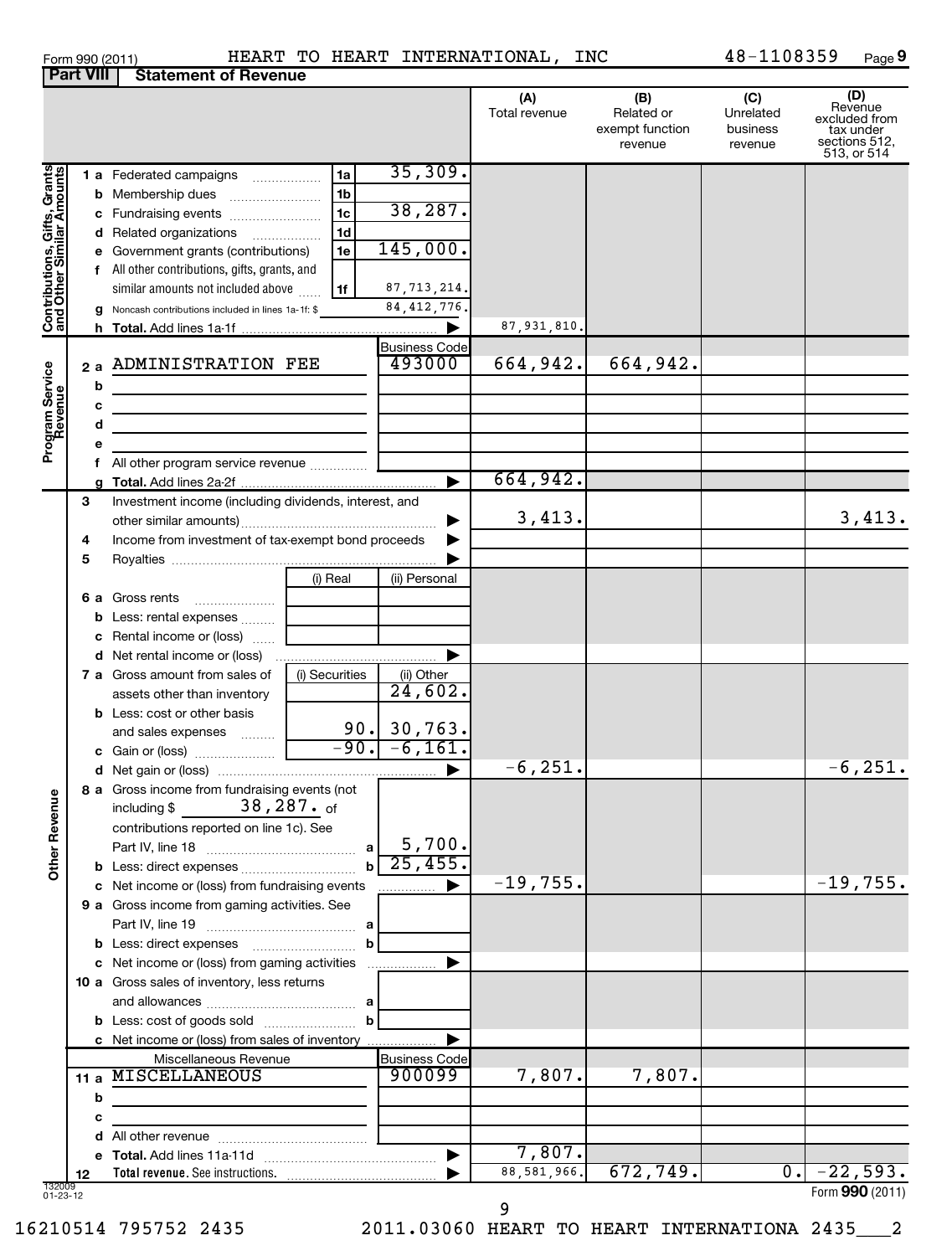## **Part IX Statement of Functional Expenses**

*Section 501(c)(3) and 501(c)(4) organizations must complete all columns. All other organizations must complete column (A) but are not required to complete columns (B), (C), and (D).*

|              | Check if Schedule O contains a response to any question in this Part IX                                   |                |                                    |                                           |                                |  |  |  |  |  |  |
|--------------|-----------------------------------------------------------------------------------------------------------|----------------|------------------------------------|-------------------------------------------|--------------------------------|--|--|--|--|--|--|
|              | Do not include amounts reported on lines 6b,<br>7b, 8b, 9b, and 10b of Part VIII.                         | Total expenses | (B)<br>Program service<br>expenses | (C)<br>Management and<br>general expenses | (D)<br>Fundraising<br>expenses |  |  |  |  |  |  |
| 1.           | Grants and other assistance to governments and                                                            |                |                                    |                                           |                                |  |  |  |  |  |  |
|              | organizations in the United States. See Part IV, line 21                                                  | 2,953,675.     | 2,953,675.                         |                                           |                                |  |  |  |  |  |  |
| $\mathbf{2}$ | Grants and other assistance to individuals in                                                             |                |                                    |                                           |                                |  |  |  |  |  |  |
|              | the United States. See Part IV, line 22                                                                   |                |                                    |                                           |                                |  |  |  |  |  |  |
| 3            | Grants and other assistance to governments,                                                               |                |                                    |                                           |                                |  |  |  |  |  |  |
|              | organizations, and individuals outside the                                                                |                |                                    |                                           |                                |  |  |  |  |  |  |
|              | United States. See Part IV, lines 15 and 16                                                               |                | 85,989,337. 85,989,337.            |                                           |                                |  |  |  |  |  |  |
| 4            | Benefits paid to or for members                                                                           |                |                                    |                                           |                                |  |  |  |  |  |  |
| 5            | Compensation of current officers, directors,                                                              |                |                                    |                                           |                                |  |  |  |  |  |  |
|              | trustees, and key employees                                                                               | 169,491.       | 48,795.                            | 78,235.                                   | 42,461.                        |  |  |  |  |  |  |
| 6            | Compensation not included above, to disqualified                                                          |                |                                    |                                           |                                |  |  |  |  |  |  |
|              | persons (as defined under section 4958(f)(1)) and                                                         |                |                                    |                                           |                                |  |  |  |  |  |  |
|              | persons described in section 4958(c)(3)(B)                                                                | 983,434.       | 572, 266.                          |                                           |                                |  |  |  |  |  |  |
| 7            |                                                                                                           |                |                                    | 158, 362.                                 | 252,806.                       |  |  |  |  |  |  |
| 8            | Pension plan accruals and contributions (include                                                          |                |                                    |                                           |                                |  |  |  |  |  |  |
|              | section 401(k) and section 403(b) employer contributions)                                                 | 54,684.        | 31,868.                            | 8,343.                                    | 14,473.                        |  |  |  |  |  |  |
| 9            |                                                                                                           | 133,091.       | 71,959.                            | 26,995.                                   | 34,137.                        |  |  |  |  |  |  |
| 10           |                                                                                                           |                |                                    |                                           |                                |  |  |  |  |  |  |
| 11           | Fees for services (non-employees):                                                                        |                |                                    |                                           |                                |  |  |  |  |  |  |
| a<br>b       |                                                                                                           | 6,678.         |                                    | 6,678.                                    |                                |  |  |  |  |  |  |
|              |                                                                                                           | 19,725.        |                                    | 19,725.                                   |                                |  |  |  |  |  |  |
| d            | Lobbying                                                                                                  |                |                                    |                                           |                                |  |  |  |  |  |  |
|              | Professional fundraising services. See Part IV, line 17                                                   |                |                                    |                                           |                                |  |  |  |  |  |  |
| f            | Investment management fees                                                                                | 250.           |                                    | 250.                                      |                                |  |  |  |  |  |  |
| g            |                                                                                                           | 618, 124.      | 603,913.                           | 1,293.                                    | 12,918.                        |  |  |  |  |  |  |
| 12           |                                                                                                           | 147,554.       | 100,078.                           |                                           | 47,476.                        |  |  |  |  |  |  |
| 13           |                                                                                                           | 233,664.       | 126, 339.                          | 47,393.                                   | 59,932.                        |  |  |  |  |  |  |
| 14           |                                                                                                           |                |                                    |                                           |                                |  |  |  |  |  |  |
| 15           |                                                                                                           |                |                                    |                                           |                                |  |  |  |  |  |  |
| 16           |                                                                                                           | 301, 921.      | 259, 435.                          | 20,391.                                   | 22,095.                        |  |  |  |  |  |  |
| 17           |                                                                                                           | 436,148.       | 423,510.                           | 7,226.                                    | 5,412.                         |  |  |  |  |  |  |
| 18           | Payments of travel or entertainment expenses                                                              |                |                                    |                                           |                                |  |  |  |  |  |  |
|              | for any federal, state, or local public officials                                                         |                |                                    |                                           |                                |  |  |  |  |  |  |
| 19           | Conferences, conventions, and meetings                                                                    | 74,979.        | 40,540.                            | 15,208.                                   | 19,231.                        |  |  |  |  |  |  |
| 20           | Interest                                                                                                  |                |                                    |                                           |                                |  |  |  |  |  |  |
| 21           | Depreciation, depletion, and amortization                                                                 | 179, 215.      | 155, 252.                          | 10,615.                                   | 13,348.                        |  |  |  |  |  |  |
| 22<br>23     | Insurance                                                                                                 | 22,935.        | 16,055.                            | 3,440.                                    | 3,440.                         |  |  |  |  |  |  |
| 24           | Other expenses. Itemize expenses not covered                                                              |                |                                    |                                           |                                |  |  |  |  |  |  |
|              | above. (List miscellaneous expenses in line 24e. If line<br>24e amount exceeds 10% of line 25, column (A) |                |                                    |                                           |                                |  |  |  |  |  |  |
| a            | amount, list line 24e expenses on Schedule O.) [<br>OBSOLETE INVENTORY                                    | 1,001,344.     | 1,001,344.                         |                                           |                                |  |  |  |  |  |  |
| b            | STAFF DEVELOPMENT                                                                                         | 1,189.         | 643                                | 241.                                      | 305.                           |  |  |  |  |  |  |
| c            |                                                                                                           |                |                                    |                                           |                                |  |  |  |  |  |  |
| d            |                                                                                                           |                |                                    |                                           |                                |  |  |  |  |  |  |
| е            | All other expenses                                                                                        |                |                                    |                                           |                                |  |  |  |  |  |  |
| 25           | Total functional expenses. Add lines 1 through 24e                                                        | 93,327,438.    | 92, 395, 009.                      | 404,395.                                  | 528,034.                       |  |  |  |  |  |  |
| 26           | Joint costs. Complete this line only if the organization                                                  |                |                                    |                                           |                                |  |  |  |  |  |  |
|              | reported in column (B) joint costs from a combined                                                        |                |                                    |                                           |                                |  |  |  |  |  |  |
|              | educational campaign and fundraising solicitation.                                                        |                |                                    |                                           |                                |  |  |  |  |  |  |
|              | Check here $\blacktriangleright$ $\boxed{\textbf{X}}$ if following SOP 98-2 (ASC 958-720)                 |                |                                    |                                           |                                |  |  |  |  |  |  |

132010 01-23-12

10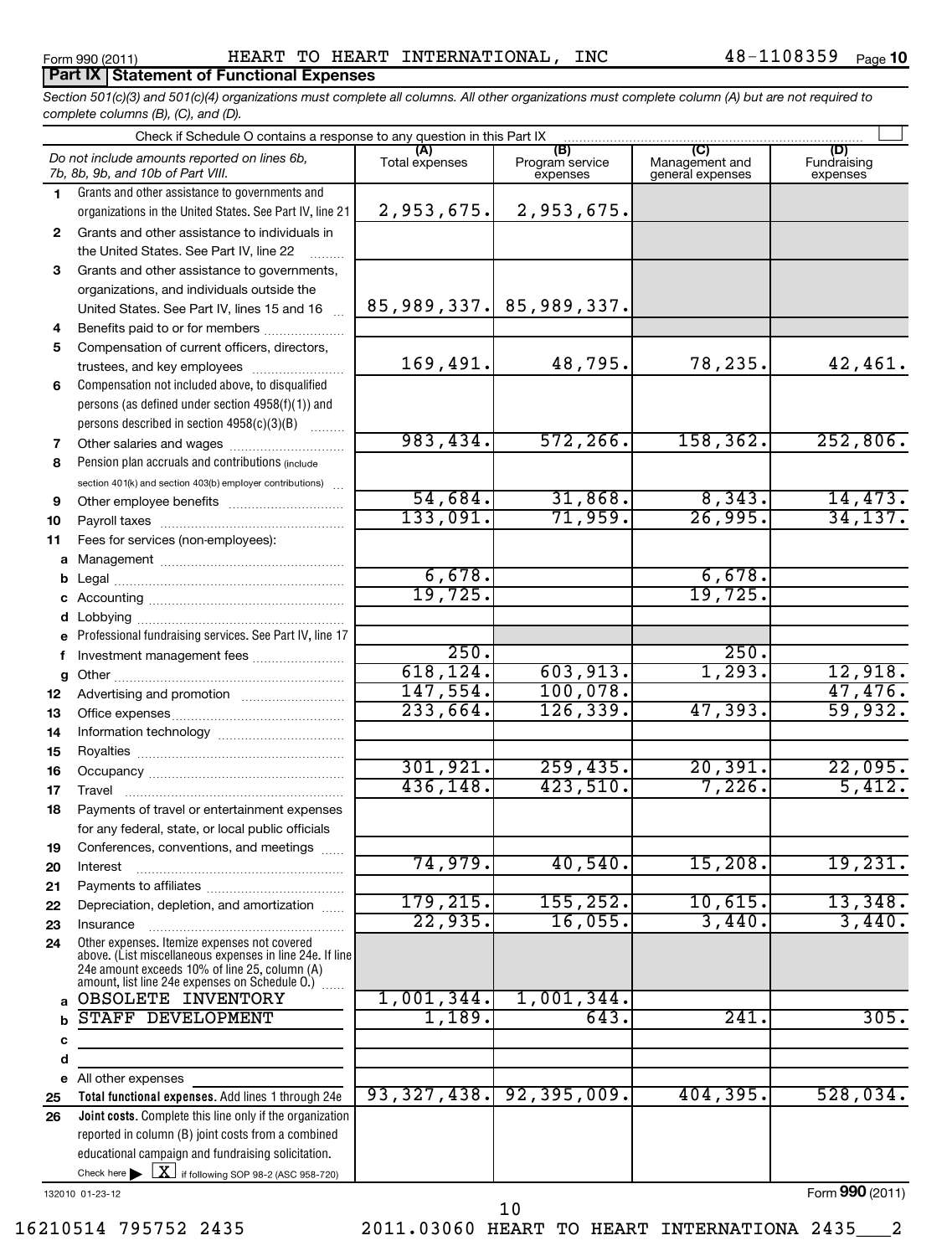|             | <b>Part X   Balance Sheet</b>                                                  |
|-------------|--------------------------------------------------------------------------------|
|             |                                                                                |
|             |                                                                                |
| 2           |                                                                                |
| 3           |                                                                                |
| 4           |                                                                                |
| 5           | Receivables from current and former officers, directors, trustees, key         |
|             | employees, and highest compensated employees. Complete Part II                 |
|             | of Schedule L                                                                  |
| 6           | Receivables from other disqualified persons (as defined under section          |
|             | $4958(f)(1)$ , persons described in section $4958(c)(3)(B)$ , and contributing |
|             | employers and sponsoring organizations of section 501(c)(9) voluntary          |
|             |                                                                                |
| Assets<br>7 |                                                                                |
| 8           |                                                                                |
| 9           |                                                                                |

**10 a** Land, buildings, and equipment: cost or other **5 6 7 8 9 10c 11 12 13 14** basis. Complete Part VI of Schedule D www. 10a **10b** of Schedule L ~~~~~~~~~~~~~~~~~~~~~~~~~~~~~~~ employees' beneficiary organizations (see instructions) ~~~~~~~~~~~ ~~~~~~~~~~~~~~~~~~~~~~~ ~~~~~~~~~~~~~~~~~~~~~~~~~~ ~~~~~~~~~~~~~~~~~~ Less: accumulated depreciation ~~~~~~ Investments - publicly traded securities Investments - other securities. See Part IV, line 11 Investments - program-related. See Part IV, line 11 Intangible assets ~~~~~~~~~~~~~~~~~~~ ~~~~~~~~~~~~~~ …………………………………… ~~~~~~~~~~~~~~~~~~~~~~~~~~~~~~  $24,377,817.$  8 19,475,998. 2,790,673.

|                      |    | 1,236,266.                                                                              | 1,136,324.    | 10 <sub>c</sub> | 1,554,407.      |
|----------------------|----|-----------------------------------------------------------------------------------------|---------------|-----------------|-----------------|
|                      | 11 |                                                                                         | 31,536.       | 11              | 59,623.         |
|                      | 12 |                                                                                         |               | 12              |                 |
|                      | 13 |                                                                                         |               | 13              |                 |
|                      | 14 |                                                                                         |               | 14              |                 |
|                      | 15 |                                                                                         |               | 15              |                 |
|                      | 16 |                                                                                         | 26,873,704.   | 16              | 22,797,263.     |
|                      | 17 |                                                                                         | 161, 335.     | 17              | 150, 745.       |
|                      | 18 |                                                                                         |               | 18              |                 |
|                      | 19 |                                                                                         |               | 19              |                 |
|                      | 20 |                                                                                         |               | 20              |                 |
|                      | 21 | Escrow or custodial account liability. Complete Part IV of Schedule D [                 |               | 21              |                 |
|                      | 22 | Payables to current and former officers, directors, trustees, key employees,            |               |                 |                 |
| Liabilities          |    | highest compensated employees, and disqualified persons. Complete Part II               |               |                 |                 |
|                      |    | of Schedule L                                                                           |               | 22              |                 |
|                      | 23 | Secured mortgages and notes payable to unrelated third parties                          | 997, 243.     | 23              | 1,677,467.      |
|                      | 24 | Unsecured notes and loans payable to unrelated third parties                            |               | 24              |                 |
|                      | 25 | Other liabilities (including federal income tax, payables to related third              |               |                 |                 |
|                      |    | parties, and other liabilities not included on lines 17-24). Complete Part X of         |               |                 |                 |
|                      |    | Schedule D                                                                              |               | 25              |                 |
|                      | 26 |                                                                                         | 1,158,578.    | 26              | 1,828,212.      |
|                      |    | Organizations that follow SFAS 117, check here $\blacktriangleright \Box$ and complete  |               |                 |                 |
|                      |    | lines 27 through 29, and lines 33 and 34.                                               |               |                 |                 |
|                      | 27 |                                                                                         | 24,577,476.   | 27              | 19,588,889.     |
| <b>Fund Balances</b> | 28 |                                                                                         | 1,077,112.    | 28              | 1,319,829.      |
|                      | 29 | Permanently restricted net assets                                                       | 60,538.       | 29              | 60, 333.        |
|                      |    | Organizations that do not follow SFAS 117, check here $\blacktriangleright \Box$<br>and |               |                 |                 |
|                      |    | complete lines 30 through 34.                                                           |               |                 |                 |
|                      | 30 |                                                                                         |               | 30              |                 |
|                      | 31 | Paid-in or capital surplus, or land, building, or equipment fund                        |               | 31              |                 |
| <b>Net Assets or</b> | 32 | Retained earnings, endowment, accumulated income, or other funds                        |               | 32              |                 |
|                      | 33 |                                                                                         | 25, 715, 126. | 33              | 20,969,051.     |
|                      | 34 |                                                                                         | 26,873,704.   | 34              | 22,797,263.     |
|                      |    |                                                                                         |               |                 | Form 990 (2011) |

Form 990 (2011) Page HEART TO HEART INTERNATIONAL, INC 48-1108359

48-1108359 <sub>Page</sub> 11

26,368. 48,278.

**(A) (B)**

Beginning of year | Find of year

 $\overline{59,716.}$  1,146,686.  $631,943.$  2 495,604.  $\begin{array}{|c|c|c|c|c|}\hline 610,000. & 3 & & 16,667. \ \hline 26,368. & 4 & & 48,278. \ \hline \end{array}$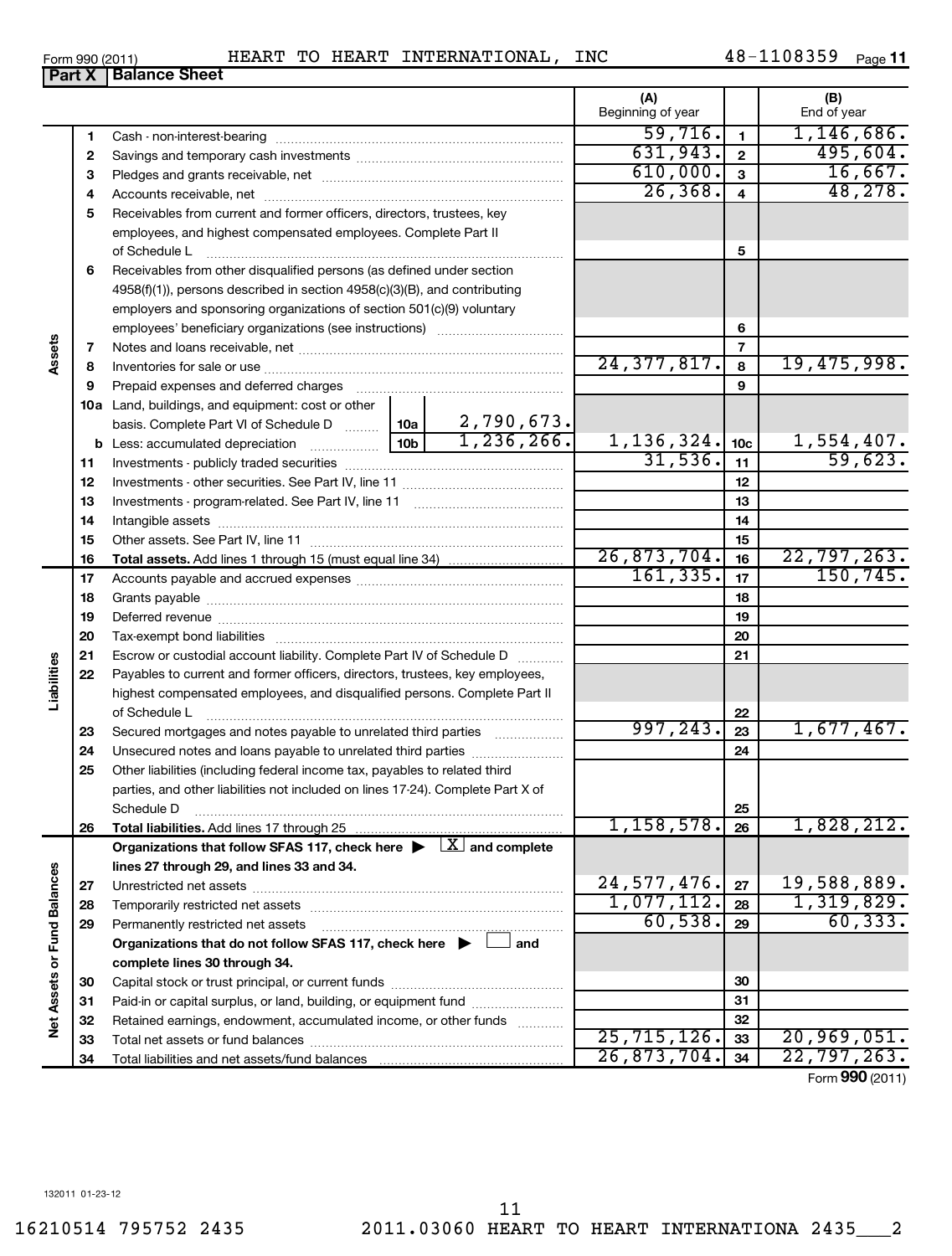|              | HEART TO HEART INTERNATIONAL, INC<br>Form 990 (2011)                                                                            |                         | 48-1108359  |                |     | Page 12                        |
|--------------|---------------------------------------------------------------------------------------------------------------------------------|-------------------------|-------------|----------------|-----|--------------------------------|
|              | <b>Part XI Reconciliation of Net Assets</b>                                                                                     |                         |             |                |     |                                |
|              |                                                                                                                                 |                         |             |                |     | $\lfloor x \rfloor$            |
|              |                                                                                                                                 |                         |             |                |     |                                |
| 1            |                                                                                                                                 | $\mathbf{1}$            | 88,581,966. |                |     |                                |
| 2            |                                                                                                                                 |                         |             |                |     | 93, 327, 438.                  |
| 3            | Revenue less expenses. Subtract line 2 from line 1                                                                              | $\overline{\mathbf{3}}$ |             |                |     | $-4, 745, 472.$                |
| 4            |                                                                                                                                 | $\overline{4}$          |             |                |     | $\overline{25,715,126}$ .      |
| 5            |                                                                                                                                 | 5                       |             |                |     | $-603.$                        |
| 6            | Net assets or fund balances at end of year. Combine lines 3, 4, and 5 (must equal Part X, line 33, column (B))                  | 6                       |             |                |     | 20,969,051.                    |
|              | <b>Part XII Financial Statements and Reporting</b>                                                                              |                         |             |                |     |                                |
|              |                                                                                                                                 |                         |             |                |     |                                |
|              |                                                                                                                                 |                         |             |                | Yes | <b>No</b>                      |
|              | Accounting method used to prepare the Form 990: $\Box$ Cash $\Box X$ Accrual<br>Other                                           |                         |             |                |     |                                |
|              | If the organization changed its method of accounting from a prior year or checked "Other," explain in Schedule O.               |                         |             |                |     |                                |
| 2a           |                                                                                                                                 |                         |             | 2a             |     | х                              |
| b            |                                                                                                                                 |                         |             | 2 <sub>b</sub> | X   |                                |
| $\mathbf{c}$ | If "Yes" to line 2a or 2b, does the organization have a committee that assumes responsibility for oversight of the audit,       |                         |             |                |     |                                |
|              |                                                                                                                                 |                         |             | 2c             | х   |                                |
|              | If the organization changed either its oversight process or selection process during the tax year, explain in Schedule O.       |                         |             |                |     |                                |
|              | d If "Yes" to line 2a or 2b, check a box below to indicate whether the financial statements for the year were issued on a       |                         |             |                |     |                                |
|              | separate basis, consolidated basis, or both:                                                                                    |                         |             |                |     |                                |
|              | $ \mathbf{X} $ Separate basis<br>$\mathbb{R}^n$<br>Consolidated basis <u>Luis</u> Both consolidated and separate basis          |                         |             |                |     |                                |
|              | 3a As a result of a federal award, was the organization required to undergo an audit or audits as set forth in the Single Audit |                         |             |                |     |                                |
|              |                                                                                                                                 |                         |             | За             |     | x                              |
|              | b If "Yes," did the organization undergo the required audit or audits? If the organization did not undergo the required audit   |                         |             |                |     |                                |
|              |                                                                                                                                 |                         |             | 3 <sub>b</sub> |     |                                |
|              |                                                                                                                                 |                         |             |                |     | $T_{\text{max}}$ 000 $(0.011)$ |

Form (2011) **990**

## 132012 01-23-12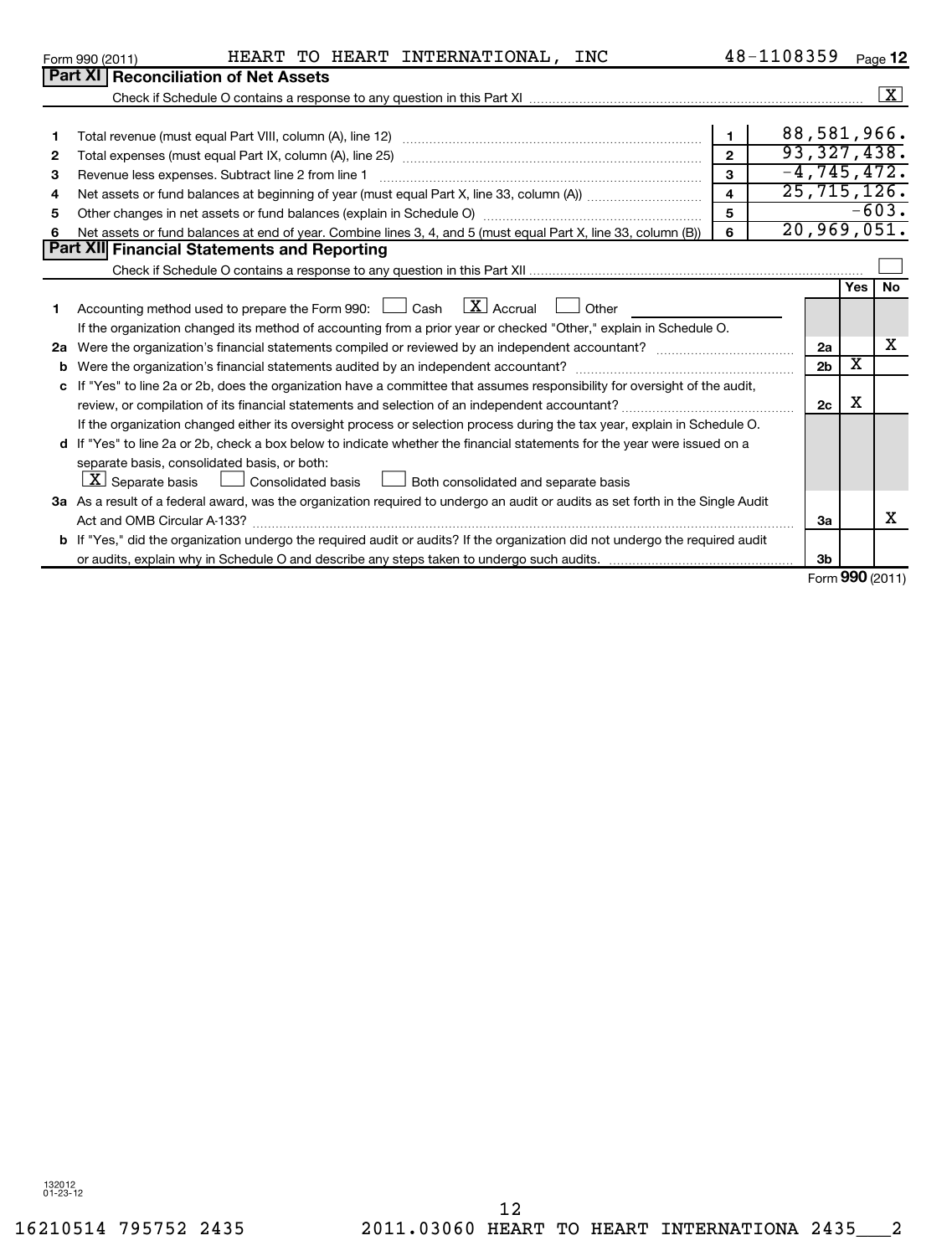| <b>SCHEDULE A</b>              |                            |                                               |                                                                                                                                               |  |                                        |                                                   | OMB No. 1545-0047 |                      |                                     |    |                                       |            |    |
|--------------------------------|----------------------------|-----------------------------------------------|-----------------------------------------------------------------------------------------------------------------------------------------------|--|----------------------------------------|---------------------------------------------------|-------------------|----------------------|-------------------------------------|----|---------------------------------------|------------|----|
| (Form 990 or 990-EZ)           |                            |                                               | <b>Public Charity Status and Public Support</b>                                                                                               |  |                                        |                                                   |                   |                      |                                     |    |                                       |            |    |
|                                |                            |                                               | Complete if the organization is a section 501(c)(3) organization or a section                                                                 |  |                                        |                                                   |                   |                      |                                     |    |                                       |            |    |
|                                | Department of the Treasury |                                               |                                                                                                                                               |  | 4947(a)(1) nonexempt charitable trust. |                                                   |                   |                      |                                     |    | <b>Open to Public</b>                 |            |    |
| Internal Revenue Service       |                            |                                               | Attach to Form 990 or Form 990-EZ. $\triangleright$ See separate instructions.                                                                |  |                                        |                                                   |                   |                      |                                     |    |                                       | Inspection |    |
|                                | Name of the organization   |                                               |                                                                                                                                               |  |                                        |                                                   |                   |                      |                                     |    | <b>Employer identification number</b> |            |    |
|                                |                            |                                               | HEART TO HEART INTERNATIONAL, INC                                                                                                             |  |                                        |                                                   |                   |                      |                                     |    | 48-1108359                            |            |    |
| Part I                         |                            |                                               | Reason for Public Charity Status (All organizations must complete this part.) See instructions.                                               |  |                                        |                                                   |                   |                      |                                     |    |                                       |            |    |
|                                |                            |                                               | The organization is not a private foundation because it is: (For lines 1 through 11, check only one box.)                                     |  |                                        |                                                   |                   |                      |                                     |    |                                       |            |    |
| 1                              |                            |                                               | A church, convention of churches, or association of churches described in section 170(b)(1)(A)(i).                                            |  |                                        |                                                   |                   |                      |                                     |    |                                       |            |    |
| 2                              |                            |                                               | A school described in section 170(b)(1)(A)(ii). (Attach Schedule E.)                                                                          |  |                                        |                                                   |                   |                      |                                     |    |                                       |            |    |
| 3                              |                            |                                               | A hospital or a cooperative hospital service organization described in section 170(b)(1)(A)(iii).                                             |  |                                        |                                                   |                   |                      |                                     |    |                                       |            |    |
|                                |                            |                                               | A medical research organization operated in conjunction with a hospital described in section 170(b)(1)(A)(iii). Enter the hospital's name,    |  |                                        |                                                   |                   |                      |                                     |    |                                       |            |    |
|                                | city, and state:           |                                               |                                                                                                                                               |  |                                        |                                                   |                   |                      |                                     |    |                                       |            |    |
| 5                              |                            |                                               | An organization operated for the benefit of a college or university owned or operated by a governmental unit described in                     |  |                                        |                                                   |                   |                      |                                     |    |                                       |            |    |
|                                |                            | section 170(b)(1)(A)(iv). (Complete Part II.) |                                                                                                                                               |  |                                        |                                                   |                   |                      |                                     |    |                                       |            |    |
| 6                              |                            |                                               | A federal, state, or local government or governmental unit described in section 170(b)(1)(A)(v).                                              |  |                                        |                                                   |                   |                      |                                     |    |                                       |            |    |
| $\mathbf{X}$<br>$\overline{7}$ |                            |                                               | An organization that normally receives a substantial part of its support from a governmental unit or from the general public described in     |  |                                        |                                                   |                   |                      |                                     |    |                                       |            |    |
|                                |                            | section 170(b)(1)(A)(vi). (Complete Part II.) |                                                                                                                                               |  |                                        |                                                   |                   |                      |                                     |    |                                       |            |    |
| 8                              |                            |                                               | A community trust described in section 170(b)(1)(A)(vi). (Complete Part II.)                                                                  |  |                                        |                                                   |                   |                      |                                     |    |                                       |            |    |
| 9                              |                            |                                               | An organization that normally receives: (1) more than 33 1/3% of its support from contributions, membership fees, and gross receipts from     |  |                                        |                                                   |                   |                      |                                     |    |                                       |            |    |
|                                |                            |                                               | activities related to its exempt functions - subject to certain exceptions, and (2) no more than 33 1/3% of its support from gross investment |  |                                        |                                                   |                   |                      |                                     |    |                                       |            |    |
|                                |                            |                                               | income and unrelated business taxable income (less section 511 tax) from businesses acquired by the organization after June 30, 1975.         |  |                                        |                                                   |                   |                      |                                     |    |                                       |            |    |
|                                |                            | See section 509(a)(2). (Complete Part III.)   |                                                                                                                                               |  |                                        |                                                   |                   |                      |                                     |    |                                       |            |    |
| 10                             |                            |                                               | An organization organized and operated exclusively to test for public safety. See section 509(a)(4).                                          |  |                                        |                                                   |                   |                      |                                     |    |                                       |            |    |
| 11                             |                            |                                               | An organization organized and operated exclusively for the benefit of, to perform the functions of, or to carry out the purposes of one or    |  |                                        |                                                   |                   |                      |                                     |    |                                       |            |    |
|                                |                            |                                               | more publicly supported organizations described in section 509(a)(1) or section 509(a)(2). See section 509(a)(3). Check the box that          |  |                                        |                                                   |                   |                      |                                     |    |                                       |            |    |
|                                |                            |                                               | describes the type of supporting organization and complete lines 11e through 11h.                                                             |  |                                        |                                                   |                   |                      |                                     |    |                                       |            |    |
|                                | 」Туре I<br>aι              | bl                                            | J Type II                                                                                                                                     |  | c L                                    | $\Box$ Type III - Functionally integrated         |                   |                      |                                     |    | Type III - Other                      |            |    |
| e l                            |                            |                                               | By checking this box, I certify that the organization is not controlled directly or indirectly by one or more disqualified persons other than |  |                                        |                                                   |                   |                      |                                     |    |                                       |            |    |
|                                |                            |                                               | foundation managers and other than one or more publicly supported organizations described in section 509(a)(1) or section 509(a)(2).          |  |                                        |                                                   |                   |                      |                                     |    |                                       |            |    |
| f                              |                            |                                               | If the organization received a written determination from the IRS that it is a Type I, Type II, or Type III                                   |  |                                        |                                                   |                   |                      |                                     |    |                                       |            |    |
|                                |                            | supporting organization, check this box       |                                                                                                                                               |  |                                        |                                                   |                   |                      |                                     |    |                                       |            |    |
| g                              |                            |                                               | Since August 17, 2006, has the organization accepted any gift or contribution from any of the following persons?                              |  |                                        |                                                   |                   |                      |                                     |    |                                       |            |    |
|                                | $\left( 1\right)$          |                                               | A person who directly or indirectly controls, either alone or together with persons described in (ii) and (iii) below,                        |  |                                        |                                                   |                   |                      |                                     |    |                                       | Yes        | No |
|                                |                            |                                               | the governing body of the supported organization?                                                                                             |  |                                        |                                                   |                   |                      |                                     |    | 11g(i)                                |            |    |
|                                |                            |                                               |                                                                                                                                               |  |                                        |                                                   |                   |                      |                                     |    | 11g(ii)                               |            |    |
|                                |                            |                                               |                                                                                                                                               |  |                                        |                                                   |                   |                      |                                     |    | 11g(iii)                              |            |    |
| h                              |                            |                                               | Provide the following information about the supported organization(s).                                                                        |  |                                        |                                                   |                   |                      |                                     |    |                                       |            |    |
|                                |                            |                                               |                                                                                                                                               |  |                                        |                                                   |                   |                      |                                     |    |                                       |            |    |
|                                | (i) Name of supported      | (ii) EIN                                      | (iii) Type of                                                                                                                                 |  |                                        | (iv) is the organization $(v)$ Did you notify the |                   |                      | (vi) Is the<br>organization in col. |    | (vii) Amount of                       |            |    |
|                                | organization               |                                               | organization<br>(described on lines 1-9                                                                                                       |  | in col. (i) listed in your             |                                                   |                   | organization in col. | (i) organized in the                |    |                                       | support    |    |
|                                |                            |                                               | above or IRC section                                                                                                                          |  |                                        | governing document?                               |                   | (i) of your support? | U.S.?                               |    |                                       |            |    |
|                                |                            |                                               | (see instructions))                                                                                                                           |  | Yes                                    | No                                                | Yes               | No                   | Yes                                 | No |                                       |            |    |
|                                |                            |                                               |                                                                                                                                               |  |                                        |                                                   |                   |                      |                                     |    |                                       |            |    |
|                                |                            |                                               |                                                                                                                                               |  |                                        |                                                   |                   |                      |                                     |    |                                       |            |    |
|                                |                            |                                               |                                                                                                                                               |  |                                        |                                                   |                   |                      |                                     |    |                                       |            |    |
|                                |                            |                                               |                                                                                                                                               |  |                                        |                                                   |                   |                      |                                     |    |                                       |            |    |
|                                |                            |                                               |                                                                                                                                               |  |                                        |                                                   |                   |                      |                                     |    |                                       |            |    |
|                                |                            |                                               |                                                                                                                                               |  |                                        |                                                   |                   |                      |                                     |    |                                       |            |    |

**Form 990 or 990-EZ.**

LHA **For Paperwork Reduction Act Notice, see the Instructions for** 

132021 01-24-12

**Total**

**Schedule A (Form 990 or 990-EZ) 2011**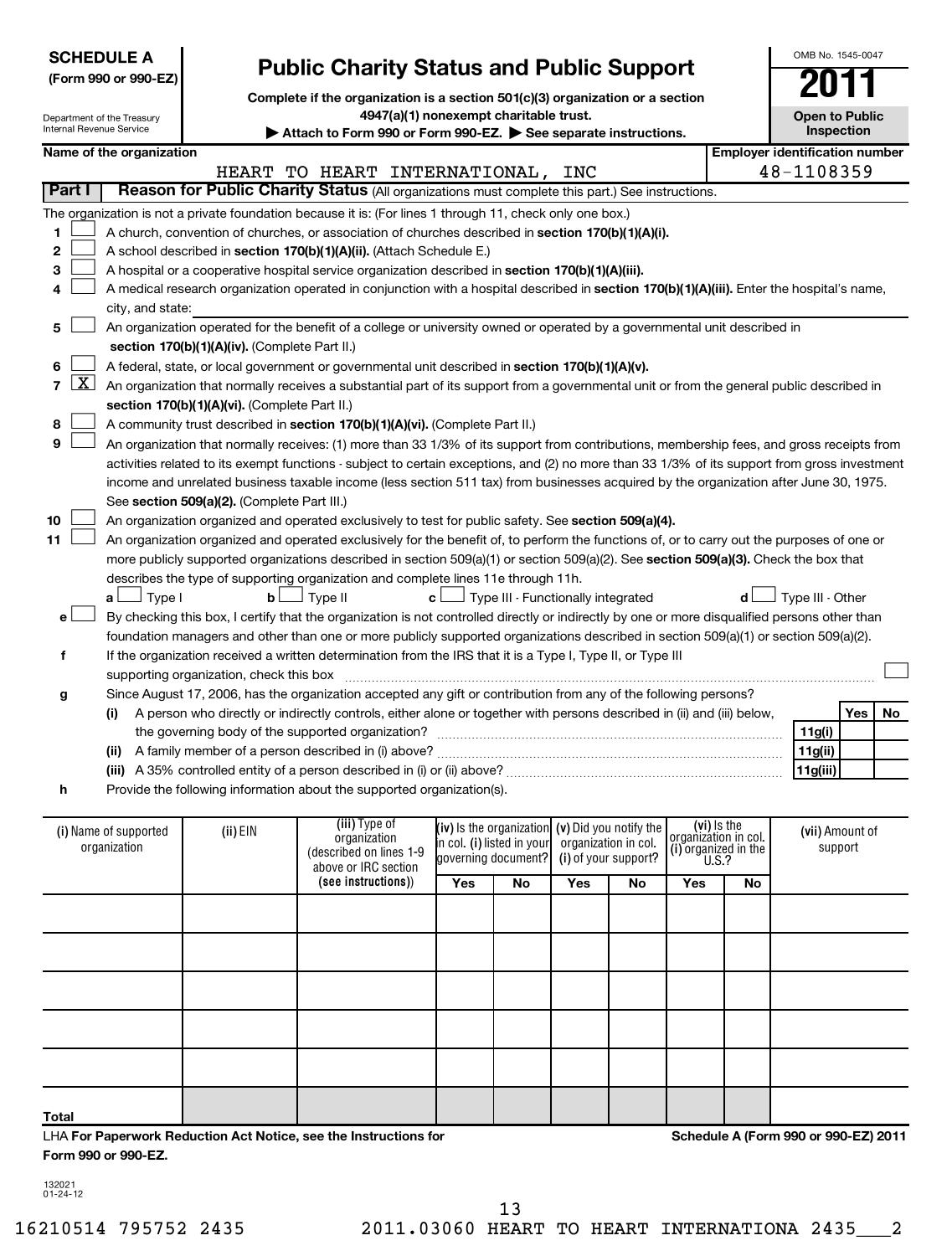## Schedule A (Form 990 or 990-EZ) 2011 <code>HEART TO HEART INTERNATIONAL</code> , <code>INC</code>  $48$  –  $1108359$  <code>Page</code>

48-1108359 Page 2

(Complete only if you checked the box on line 5, 7, or 8 of Part I or if the organization failed to qualify under Part III. If the organization fails to qualify under the tests listed below, please complete Part III.) **Part II Support Schedule for Organizations Described in Sections 170(b)(1)(A)(iv) and 170(b)(1)(A)(vi)**

|    | <b>Section A. Public Support</b>                                                                                                                                           |              |                |               |               |               |                                         |  |
|----|----------------------------------------------------------------------------------------------------------------------------------------------------------------------------|--------------|----------------|---------------|---------------|---------------|-----------------------------------------|--|
|    | Calendar year (or fiscal year beginning in)                                                                                                                                | (a) 2007     | (b) 2008       | (c) 2009      | $(d)$ 2010    | (e) 2011      | (f) Total                               |  |
|    | 1 Gifts, grants, contributions, and                                                                                                                                        |              |                |               |               |               |                                         |  |
|    | membership fees received. (Do not                                                                                                                                          |              |                |               |               |               |                                         |  |
|    | include any "unusual grants.")                                                                                                                                             | 119,098,315. | 100,181,358.   | 95, 914, 746. | 80,510,413.   | 87,931,810.   | 483,636,642.                            |  |
|    | 2 Tax revenues levied for the organ-                                                                                                                                       |              |                |               |               |               |                                         |  |
|    | ization's benefit and either paid to                                                                                                                                       |              |                |               |               |               |                                         |  |
|    | or expended on its behalf                                                                                                                                                  |              |                |               |               |               |                                         |  |
|    | 3 The value of services or facilities                                                                                                                                      |              |                |               |               |               |                                         |  |
|    | furnished by a governmental unit to                                                                                                                                        |              |                |               |               |               |                                         |  |
|    | the organization without charge                                                                                                                                            |              |                |               |               |               |                                         |  |
|    | 4 Total. Add lines 1 through 3                                                                                                                                             | 119,098,315. | 100, 181, 358. | 95, 914, 746. | 80, 510, 413. | 87, 931, 810. | 483,636,642.                            |  |
| 5  | The portion of total contributions                                                                                                                                         |              |                |               |               |               |                                         |  |
|    | by each person (other than a                                                                                                                                               |              |                |               |               |               |                                         |  |
|    | governmental unit or publicly                                                                                                                                              |              |                |               |               |               |                                         |  |
|    | supported organization) included                                                                                                                                           |              |                |               |               |               |                                         |  |
|    | on line 1 that exceeds 2% of the                                                                                                                                           |              |                |               |               |               |                                         |  |
|    | amount shown on line 11,                                                                                                                                                   |              |                |               |               |               |                                         |  |
|    | column (f)                                                                                                                                                                 |              |                |               |               |               | 345, 861, 433.                          |  |
|    | 6 Public support. Subtract line 5 from line 4.                                                                                                                             |              |                |               |               |               | 137, 775, 209.                          |  |
|    | <b>Section B. Total Support</b>                                                                                                                                            |              |                |               |               |               |                                         |  |
|    | Calendar year (or fiscal year beginning in)                                                                                                                                | (a) 2007     | (b) 2008       | $(c)$ 2009    | $(d)$ 2010    | (e) 2011      | (f) Total                               |  |
|    | <b>7</b> Amounts from line 4                                                                                                                                               | 119,098,315  | 100, 181, 358, | 95, 914, 746  | 80, 510, 413  | 87,931,810    | 483,636,642.                            |  |
|    | 8 Gross income from interest,                                                                                                                                              |              |                |               |               |               |                                         |  |
|    | dividends, payments received on                                                                                                                                            |              |                |               |               |               |                                         |  |
|    | securities loans, rents, royalties                                                                                                                                         |              |                |               |               |               |                                         |  |
|    | and income from similar sources                                                                                                                                            | 11,869.      | 2,316.         | 992.          | 5,394.        | 3,413.        | 23,984.                                 |  |
|    | <b>9</b> Net income from unrelated business                                                                                                                                |              |                |               |               |               |                                         |  |
|    | activities, whether or not the                                                                                                                                             |              | 13,502.        |               |               |               |                                         |  |
|    | business is regularly carried on                                                                                                                                           |              |                |               |               |               | 13,502.                                 |  |
|    | 10 Other income. Do not include gain                                                                                                                                       |              |                |               |               |               |                                         |  |
|    | or loss from the sale of capital                                                                                                                                           |              |                | 6,890.        |               | 7,807.        |                                         |  |
|    | assets (Explain in Part IV.)                                                                                                                                               |              |                |               |               |               | 14,697.<br>483,688,825.                 |  |
|    | 11 Total support. Add lines 7 through 10                                                                                                                                   |              |                |               |               |               | 1,677,592.                              |  |
|    | <b>12</b> Gross receipts from related activities, etc. (see instructions)                                                                                                  |              |                |               |               | 12            |                                         |  |
|    | 13 First five years. If the Form 990 is for the organization's first, second, third, fourth, or fifth tax year as a section 501(c)(3)                                      |              |                |               |               |               |                                         |  |
|    | organization, check this box and stop here<br>Section C. Computation of Public Support Percentage                                                                          |              |                |               |               |               |                                         |  |
|    |                                                                                                                                                                            |              |                |               |               | 14            | 28.48<br>%                              |  |
|    |                                                                                                                                                                            |              |                |               |               | 15            | 30.80<br>%                              |  |
|    | 16a 33 1/3% support test - 2011. If the organization did not check the box on line 13, and line 14 is 33 1/3% or more, check this box and                                  |              |                |               |               |               |                                         |  |
|    | stop here. The organization qualifies as a publicly supported organization manufactured content and the organization                                                       |              |                |               |               |               |                                         |  |
|    | b 33 1/3% support test - 2010. If the organization did not check a box on line 13 or 16a, and line 15 is 33 1/3% or more, check this box                                   |              |                |               |               |               |                                         |  |
|    |                                                                                                                                                                            |              |                |               |               |               |                                         |  |
|    | 17a 10% -facts-and-circumstances test - 2011. If the organization did not check a box on line 13, 16a, or 16b, and line 14 is 10% or more,                                 |              |                |               |               |               |                                         |  |
|    | and if the organization meets the "facts-and-circumstances" test, check this box and stop here. Explain in Part IV how the organization                                    |              |                |               |               |               |                                         |  |
|    | meets the "facts-and-circumstances" test. The organization qualifies as a publicly supported organization <i>manumumumumum</i>                                             |              |                |               |               |               | $\blacktriangleright$ $\vert$ X $\vert$ |  |
|    | b 10% -facts-and-circumstances test - 2010. If the organization did not check a box on line 13, 16a, 16b, or 17a, and line 15 is 10% or                                    |              |                |               |               |               |                                         |  |
|    | more, and if the organization meets the "facts-and-circumstances" test, check this box and stop here. Explain in Part IV how the                                           |              |                |               |               |               |                                         |  |
|    | organization meets the "facts-and-circumstances" test. The organization qualifies as a publicly supported organization                                                     |              |                |               |               |               |                                         |  |
| 18 |                                                                                                                                                                            |              |                |               |               |               |                                         |  |
|    | Private foundation. If the organization did not check a box on line 13, 16a, 16b, 17a, or 17b, check this box and see instructions<br>Schedule A (Form 990 or 990-EZ) 2011 |              |                |               |               |               |                                         |  |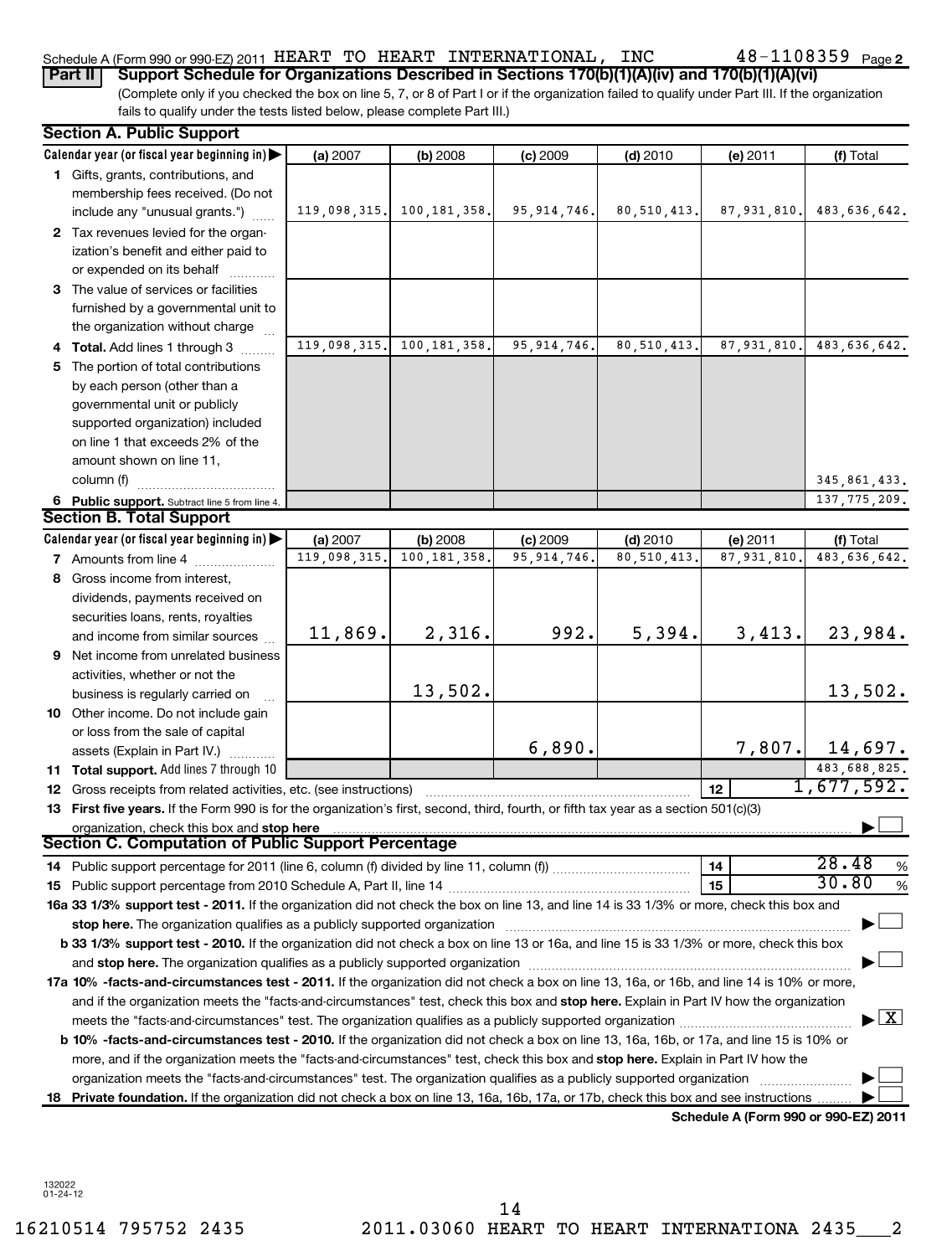## **Part III** Support Schedule for Organizations Described in Section 509(a)(2)

(Complete only if you checked the box on line 9 of Part I or if the organization failed to qualify under Part II. If the organization fails to qualify under the tests listed below, please complete Part II.)

| <b>Section A. Public Support</b>                                                                                                                                                                                               |          |          |            |            |          |                                      |
|--------------------------------------------------------------------------------------------------------------------------------------------------------------------------------------------------------------------------------|----------|----------|------------|------------|----------|--------------------------------------|
| Calendar year (or fiscal year beginning in)                                                                                                                                                                                    | (a) 2007 | (b) 2008 | $(c)$ 2009 | $(d)$ 2010 | (e) 2011 | (f) Total                            |
| 1 Gifts, grants, contributions, and                                                                                                                                                                                            |          |          |            |            |          |                                      |
| membership fees received. (Do not                                                                                                                                                                                              |          |          |            |            |          |                                      |
| include any "unusual grants.")                                                                                                                                                                                                 |          |          |            |            |          |                                      |
| <b>2</b> Gross receipts from admissions,<br>merchandise sold or services per-<br>formed, or facilities furnished in<br>any activity that is related to the<br>organization's tax-exempt purpose                                |          |          |            |            |          |                                      |
| 3 Gross receipts from activities that<br>are not an unrelated trade or bus-                                                                                                                                                    |          |          |            |            |          |                                      |
| iness under section 513                                                                                                                                                                                                        |          |          |            |            |          |                                      |
| Tax revenues levied for the organ-<br>4<br>ization's benefit and either paid to<br>or expended on its behalf                                                                                                                   |          |          |            |            |          |                                      |
| 5 The value of services or facilities                                                                                                                                                                                          |          |          |            |            |          |                                      |
| furnished by a governmental unit to<br>the organization without charge                                                                                                                                                         |          |          |            |            |          |                                      |
| <b>6 Total.</b> Add lines 1 through 5                                                                                                                                                                                          |          |          |            |            |          |                                      |
| 7a Amounts included on lines 1, 2, and<br>3 received from disqualified persons                                                                                                                                                 |          |          |            |            |          |                                      |
| <b>b</b> Amounts included on lines 2 and 3 received<br>from other than disqualified persons that<br>exceed the greater of \$5,000 or 1% of the<br>amount on line 13 for the year                                               |          |          |            |            |          |                                      |
| c Add lines 7a and 7b                                                                                                                                                                                                          |          |          |            |            |          |                                      |
| 8 Public support (Subtract line 7c from line 6.)                                                                                                                                                                               |          |          |            |            |          |                                      |
| <b>Section B. Total Support</b>                                                                                                                                                                                                |          |          |            |            |          |                                      |
| Calendar year (or fiscal year beginning in)                                                                                                                                                                                    | (a) 2007 | (b) 2008 | $(c)$ 2009 | $(d)$ 2010 | (e) 2011 | (f) Total                            |
| 9 Amounts from line 6                                                                                                                                                                                                          |          |          |            |            |          |                                      |
| <b>10a</b> Gross income from interest,<br>dividends, payments received on<br>securities loans, rents, royalties<br>and income from similar sources                                                                             |          |          |            |            |          |                                      |
| <b>b</b> Unrelated business taxable income                                                                                                                                                                                     |          |          |            |            |          |                                      |
| (less section 511 taxes) from businesses<br>acquired after June 30, 1975<br>$\overline{\phantom{a}}$                                                                                                                           |          |          |            |            |          |                                      |
| c Add lines 10a and 10b                                                                                                                                                                                                        |          |          |            |            |          |                                      |
| <b>11</b> Net income from unrelated business<br>activities not included in line 10b,<br>whether or not the business is<br>regularly carried on                                                                                 |          |          |            |            |          |                                      |
| 12 Other income. Do not include gain<br>or loss from the sale of capital<br>assets (Explain in Part IV.)                                                                                                                       |          |          |            |            |          |                                      |
| 13 Total support (Add lines 9, 10c, 11, and 12.)                                                                                                                                                                               |          |          |            |            |          |                                      |
| 14 First five years. If the Form 990 is for the organization's first, second, third, fourth, or fifth tax year as a section 501(c)(3) organization,                                                                            |          |          |            |            |          |                                      |
| check this box and stop here with the content of the content of the state of the content of the state of the state of the content of the content of the content of the content of the content of the content of the content of |          |          |            |            |          |                                      |
| Section C. Computation of Public Support Percentage                                                                                                                                                                            |          |          |            |            |          |                                      |
|                                                                                                                                                                                                                                |          |          |            |            | 15       | %                                    |
|                                                                                                                                                                                                                                |          |          |            |            | 16       | %                                    |
| Section D. Computation of Investment Income Percentage                                                                                                                                                                         |          |          |            |            |          |                                      |
|                                                                                                                                                                                                                                |          |          |            |            | 17       | %                                    |
| 18 Investment income percentage from 2010 Schedule A, Part III, line 17                                                                                                                                                        |          |          |            |            | 18       | %                                    |
| 19a 33 1/3% support tests - 2011. If the organization did not check the box on line 14, and line 15 is more than 33 1/3%, and line 17 is not                                                                                   |          |          |            |            |          |                                      |
| more than 33 1/3%, check this box and stop here. The organization qualifies as a publicly supported organization                                                                                                               |          |          |            |            |          |                                      |
| b 33 1/3% support tests - 2010. If the organization did not check a box on line 14 or line 19a, and line 16 is more than 33 1/3%, and                                                                                          |          |          |            |            |          |                                      |
| line 18 is not more than 33 1/3%, check this box and stop here. The organization qualifies as a publicly supported organization                                                                                                |          |          |            |            |          |                                      |
| 20<br>132023 01-24-12                                                                                                                                                                                                          |          |          |            |            |          | Schedule A (Form 990 or 990-EZ) 2011 |
|                                                                                                                                                                                                                                |          |          | 15         |            |          |                                      |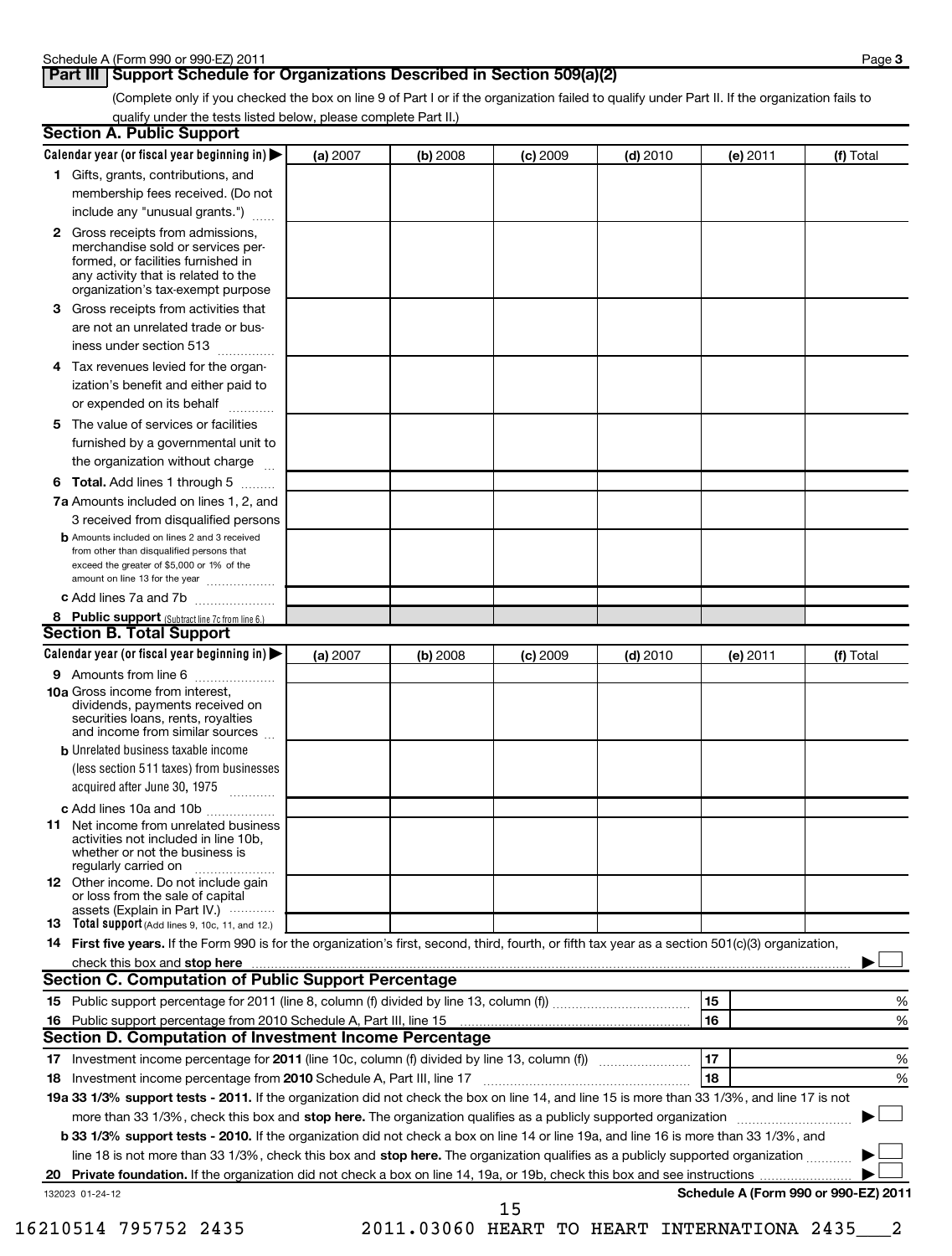|                                          | $48 - 1108359$ Page 4<br>Schedule A (Form 990 or 990-EZ) 2011 HEART TO HEART INTERNATIONAL, INC                                                                                                                                        |
|------------------------------------------|----------------------------------------------------------------------------------------------------------------------------------------------------------------------------------------------------------------------------------------|
| Part IV                                  | Supplemental Information. Complete this part to provide the explanations required by Part II, line 10; Part II, line 17a or 17b;<br>and Part III, line 12. Also complete this part for any additional information. (See instructions). |
|                                          | PART II, SECTION C, LINE 17A, FACTS AND CIRCUMSTANCES TEST:                                                                                                                                                                            |
|                                          |                                                                                                                                                                                                                                        |
|                                          | THE ORGANIZATION IS BROADLY SUPPORTED AND HAS A DIVERSE BOARD OF                                                                                                                                                                       |
| DIRECTORS.                               | THE ORGANIZATION'S PUBLIC SUPPORT PERCENTAGE IS JUST BELOW THE                                                                                                                                                                         |
|                                          | 33 1/3% THRESHOLD DUE TO THE LARGE NONCASH CONTRIBUTIONS IT HAS RECEIVED                                                                                                                                                               |
| FOR PHARMACEUTICAL AND MEDICAL SUPPLIES. | THE ORGANIZATION IS PURSUING                                                                                                                                                                                                           |
|                                          | FUNDRAISING EFFORTS TO BROADEN ITS SUPPORT AND INCREASE ITS PUBLIC SUPPORT                                                                                                                                                             |
|                                          |                                                                                                                                                                                                                                        |
| PERCENTAGE.                              |                                                                                                                                                                                                                                        |
|                                          |                                                                                                                                                                                                                                        |
|                                          |                                                                                                                                                                                                                                        |
|                                          |                                                                                                                                                                                                                                        |
|                                          |                                                                                                                                                                                                                                        |
|                                          |                                                                                                                                                                                                                                        |
|                                          |                                                                                                                                                                                                                                        |
|                                          |                                                                                                                                                                                                                                        |
|                                          |                                                                                                                                                                                                                                        |
|                                          |                                                                                                                                                                                                                                        |
|                                          |                                                                                                                                                                                                                                        |
|                                          |                                                                                                                                                                                                                                        |
|                                          |                                                                                                                                                                                                                                        |
|                                          |                                                                                                                                                                                                                                        |
|                                          |                                                                                                                                                                                                                                        |
|                                          |                                                                                                                                                                                                                                        |
|                                          |                                                                                                                                                                                                                                        |
|                                          |                                                                                                                                                                                                                                        |
|                                          |                                                                                                                                                                                                                                        |
|                                          |                                                                                                                                                                                                                                        |
|                                          |                                                                                                                                                                                                                                        |
|                                          |                                                                                                                                                                                                                                        |
|                                          |                                                                                                                                                                                                                                        |
|                                          |                                                                                                                                                                                                                                        |
|                                          |                                                                                                                                                                                                                                        |
|                                          |                                                                                                                                                                                                                                        |
| 132024 01-24-12                          | Schedule A (Form 990 or 990-EZ) 2011                                                                                                                                                                                                   |
|                                          | 16                                                                                                                                                                                                                                     |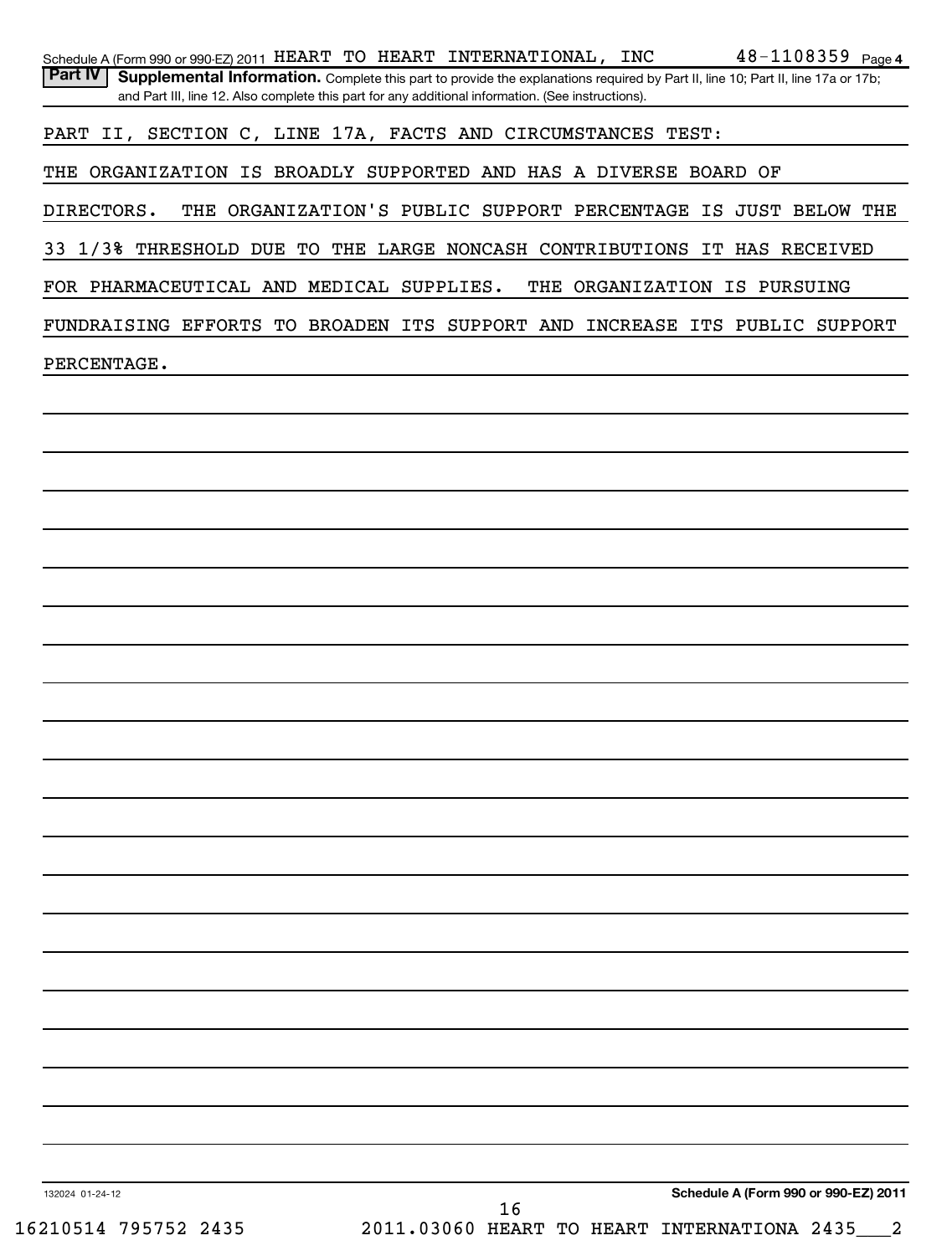## **Schedule B Schedule of Contributors**

**or 990-PF) | Attach to Form 990, Form 990-EZ, or Form 990-PF.**

OMB No. 1545-0047

**2011**

**Name of the organization Employer identification number**

| -- -- - - - .              |  |
|----------------------------|--|
| Department of the Treasury |  |
| Internal Revenue Service   |  |
|                            |  |

**(Form 990, 990-EZ,**

| Name or the organization              |                                                                           | <b>Employer Renuncation number</b> |
|---------------------------------------|---------------------------------------------------------------------------|------------------------------------|
|                                       | HEART TO HEART INTERNATIONAL,<br>INC                                      | 48-1108359                         |
| <b>Organization type (check one):</b> |                                                                           |                                    |
| Filers of:                            | Section:                                                                  |                                    |
| Form 990 or 990-EZ                    | $\lfloor \underline{X} \rfloor$ 501(c)( 3) (enter number) organization    |                                    |
|                                       | 4947(a)(1) nonexempt charitable trust not treated as a private foundation |                                    |
|                                       | 527 political organization                                                |                                    |
| Form 990-PF                           | 501(c)(3) exempt private foundation                                       |                                    |
|                                       | 4947(a)(1) nonexempt charitable trust treated as a private foundation     |                                    |
|                                       | 501(c)(3) taxable private foundation                                      |                                    |

Check if your organization is covered by the General Rule or a Special Rule. **Note.**  Only a section 501(c)(7), (8), or (10) organization can check boxes for both the General Rule and a Special Rule. See instructions.

## **General Rule**

 $\boxed{\textbf{X}}$  For an organization filing Form 990, 990-EZ, or 990-PF that received, during the year, \$5,000 or more (in money or property) from any one contributor. Complete Parts I and II.

## **Special Rules**

509(a)(1) and 170(b)(1)(A)(vi) and received from any one contributor, during the year, a contribution of the greater of (1**)** \$5,000 or (**2**) 2% For a section 501(c)(3) organization filing Form 990 or 990-EZ that met the 33 1/3% support test of the regulations under sections of the amount on (i) Form 990, Part VIII, line 1h, or (ii) Form 990-EZ, line 1. Complete Parts I and II.  $\left\vert \cdot\right\vert$ 

total contributions of more than \$1,000 for use exclusively for religious, charitable, scientific, literary, or educational purposes, or For a section 501(c)(7), (8), or (10) organization filing Form 990 or 990-EZ that received from any one contributor, during the year, the prevention of cruelty to children or animals. Complete Parts I, II, and III.  $\left\vert \cdot\right\vert$ 

purpose. Do not complete any of the parts unless the General Rule applies to this organization because it received nonexclusively contributions for use exclusively for religious, charitable, etc., purposes, but these contributions did not total to more than \$1,000. If this box is checked, enter here the total contributions that were received during the year for an exclusively religious, charitable, etc., For a section 501(c)(7), (8), or (10) organization filing Form 990 or 990-EZ that received from any one contributor, during the year, religious, charitable, etc., contributions of \$5,000 or more during the year.  $\ldots$   $\ldots$   $\ldots$   $\ldots$   $\ldots$   $\ldots$   $\ldots$   $\ldots$   $\ldots$  $\left\vert \cdot\right\vert$ 

**Caution.** An organization that is not covered by the General Rule and/or the Special Rules does not file Schedule B (Form 990, 990-EZ, or 990-PF), but it **must** answer "No" on Part IV, line 2, of its Form 990; or check the box on line H of its Form 990-EZ or on Part I, line 2 of its Form 990-PF, to certify that it does not meet the filing requirements of Schedule B (Form 990, 990-EZ, or 990-PF).

LHA For Paperwork Reduction Act Notice, see the Instructions for Form 990, 990-EZ, or 990-PF. Schedule B (Form 990, 990-EZ, or 990-PF) (2011)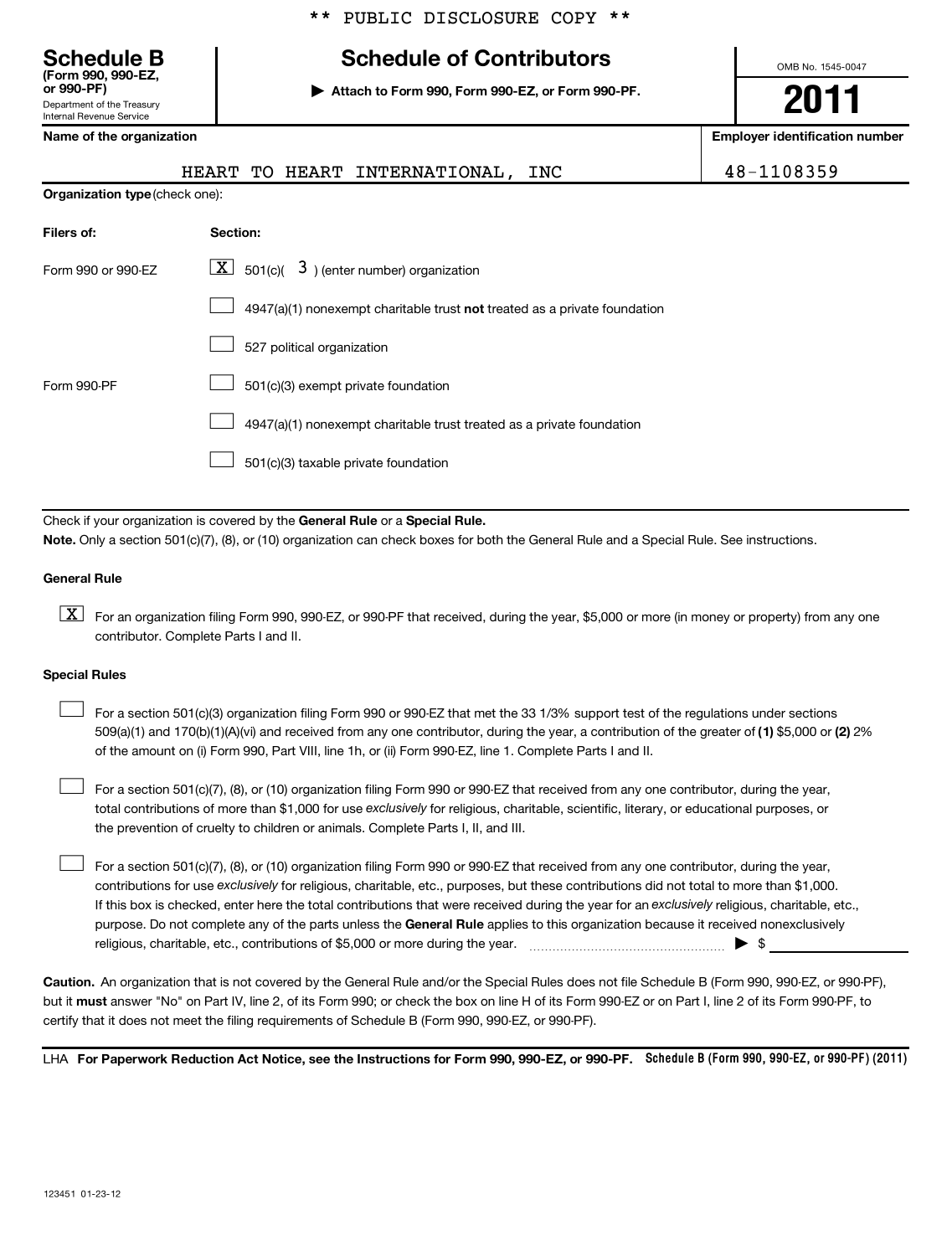**Name of organization Employer identification number**

## HEART TO HEART INTERNATIONAL, INC  $\vert$  48-1108359

123452 01-23-12 **Schedule B (Form 990, 990-EZ, or 990-PF) (2011) (a) No. (b) Name, address, and ZIP + 4 (c) Total contributions (d) Type of contribution Person Payroll Noncash (a) No. (b) Name, address, and ZIP + 4 (c) Total contributions (d) Type of contribution Person Payroll Noncash (a) No. (b) Name, address, and ZIP + 4 (c) Total contributions (d) Type of contribution Person Payroll Noncash (a) No. (b) Name, address, and ZIP + 4 (c) Total contributions (d) Type of contribution Person Payroll Noncash (a) No. (b) Name, address, and ZIP + 4 (c) Total contributions (d) Type of contribution Person Payroll Noncash (a) No. (b) Name, address, and ZIP + 4 (c) Total contributions (d) Type of contribution Person Payroll Noncash** Part I Contributors (see instructions). Use duplicate copies of Part I if additional space is needed. \$ (Complete Part II if there is a noncash contribution.) \$ (Complete Part II if there is a noncash contribution.) \$ (Complete Part II if there is a noncash contribution.) \$ (Complete Part II if there is a noncash contribution.) \$ (Complete Part II if there is a noncash contribution.) \$ (Complete Part II if there is a noncash contribution.)  $\Box$  $\Box$  $\overline{\mathbf{x}}$  $\Box$  $\Box$  $\lfloor x \rfloor$  $\Box$  $\Box$  $\overline{X}$  $\Box$  $\Box$  $\Box$  $\Box$  $\Box$  $\Box$  $\Box$  $\Box$  $\Box$ 1 37,651,660. X 2 2,191,375. X 3 36,746,700. X 18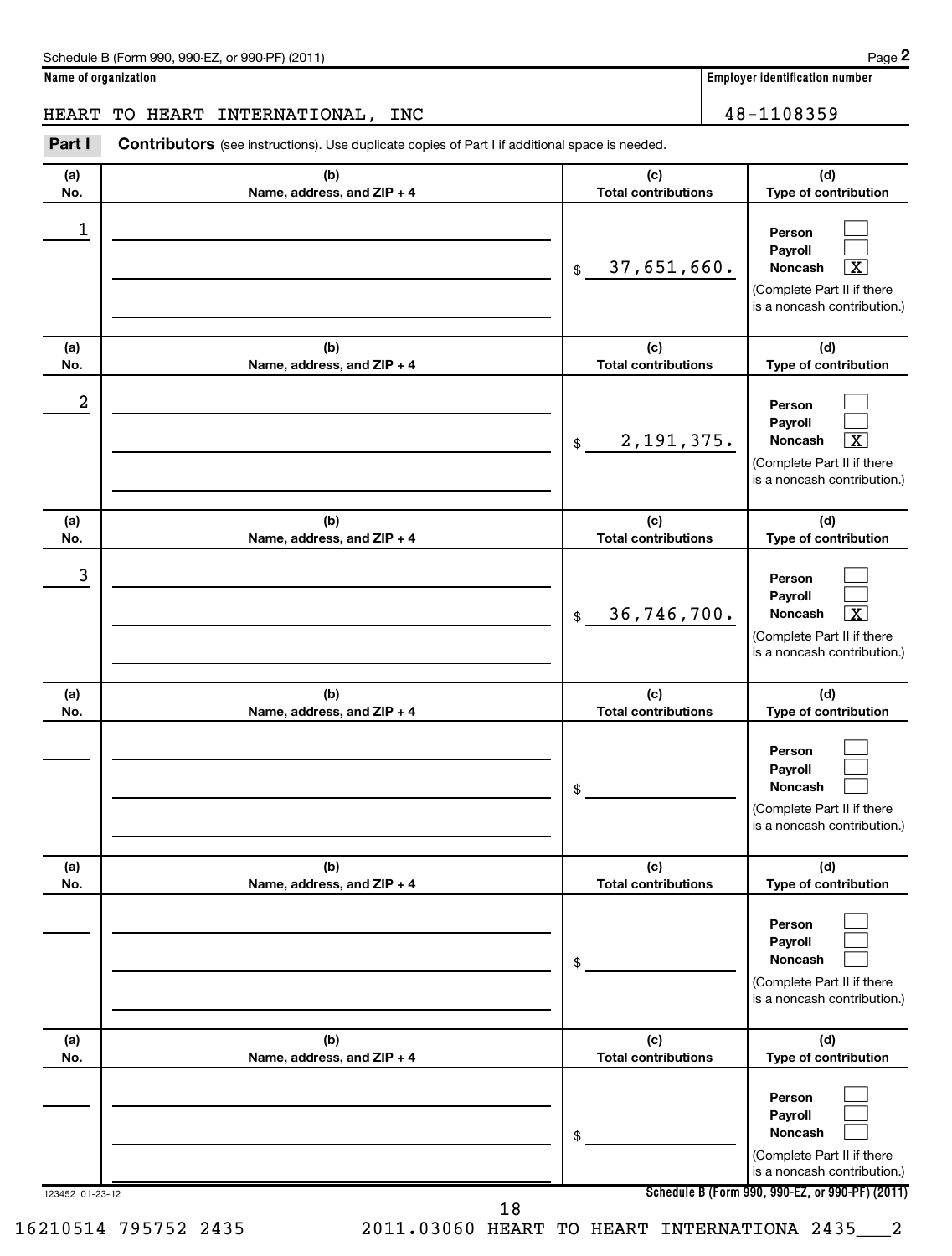| Schedule B (Form 990, 990-EZ, or 990-PF) (2011)<br>Page |     |                                |  |  |
|---------------------------------------------------------|-----|--------------------------------|--|--|
| Name of organization                                    |     | Emplover identification number |  |  |
|                                                         |     |                                |  |  |
| HEART<br>TO HEART INTERNATIONAL,                        | INC | 48-1108359                     |  |  |

Part II Noncash Property (see instructions). Use duplicate copies of Part II if additional space is needed.

**(a) No. from Part I (c) FMV (or estimate) (see instructions) (b) Description of noncash property given (d) Date received (a) No. from Part I (c) FMV (or estimate) (see instructions) (b) Description of noncash property given (d) Date received (a) No. from Part I (c) FMV (or estimate) (see instructions) (b) Description of noncash property given (d) Date received (a) No. from Part I (c) FMV (or estimate) (see instructions) (b) Description of noncash property given (d) Date received** \$ \$ \$ \$ PHARMACEUTICAL SUPPLIES 1 37,651,660. 12/31/11 PHARMACEUTICAL SUPPLIES 2 2,191,375. 12/31/11 PHARMACEUTICAL SUPPLIES 3 36,746,700. 12/31/11

|                              |                                              | \$                                             |                                                 |
|------------------------------|----------------------------------------------|------------------------------------------------|-------------------------------------------------|
| (a)<br>No.<br>from<br>Part I | (b)<br>Description of noncash property given | (c)<br>FMV (or estimate)<br>(see instructions) | (d)<br>Date received                            |
|                              |                                              | \$                                             |                                                 |
| (a)<br>No.<br>from<br>Part I | (b)<br>Description of noncash property given | (c)<br>FMV (or estimate)<br>(see instructions) | (d)<br>Date received                            |
|                              |                                              | \$                                             |                                                 |
| 123453 01-23-12              | 19                                           |                                                | Schedule B (Form 990, 990-EZ, or 990-PF) (2011) |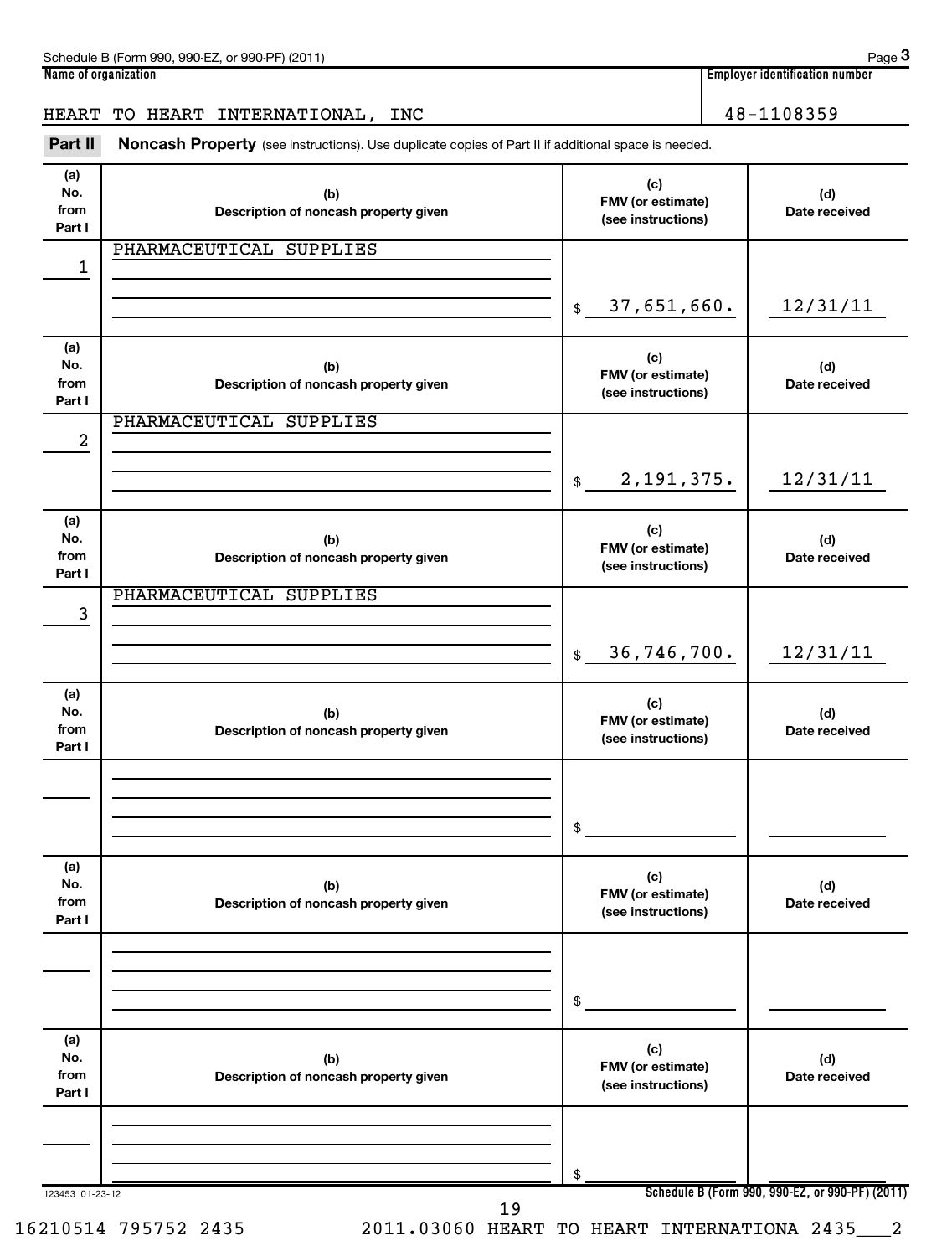| Name of organization      |                                                                                                                                                                                        |                      | <b>Employer identification number</b>                                                                                                                                                                                                                |  |  |  |
|---------------------------|----------------------------------------------------------------------------------------------------------------------------------------------------------------------------------------|----------------------|------------------------------------------------------------------------------------------------------------------------------------------------------------------------------------------------------------------------------------------------------|--|--|--|
| <b>HEART</b><br>Part III  | TO HEART INTERNATIONAL, INC<br>the total of exclusively religious, charitable, etc., contributions of \$1,000 or less for the year. (Enter this information once.) $\triangleright$ \$ |                      | 48-1108359<br><i>Exclusively</i> religious, charitable, etc., individual contributions to section 501(c)(7), (8), or (10) organizations that total more than \$1,000 for the<br>year. Complete columns (a) through (e) and the following line entry. |  |  |  |
|                           | Use duplicate copies of Part III if additional space is needed.                                                                                                                        |                      |                                                                                                                                                                                                                                                      |  |  |  |
| (a) No.<br>from<br>Part I | (b) Purpose of gift                                                                                                                                                                    | (c) Use of gift      | (d) Description of how gift is held                                                                                                                                                                                                                  |  |  |  |
|                           |                                                                                                                                                                                        | (e) Transfer of gift |                                                                                                                                                                                                                                                      |  |  |  |
|                           | Transferee's name, address, and ZIP + 4                                                                                                                                                |                      | Relationship of transferor to transferee                                                                                                                                                                                                             |  |  |  |
| (a) No.<br>from<br>Part I | (b) Purpose of gift                                                                                                                                                                    | (c) Use of gift      | (d) Description of how gift is held                                                                                                                                                                                                                  |  |  |  |
|                           | Transferee's name, address, and ZIP + 4                                                                                                                                                | (e) Transfer of gift | Relationship of transferor to transferee                                                                                                                                                                                                             |  |  |  |
| (a) No.                   |                                                                                                                                                                                        |                      |                                                                                                                                                                                                                                                      |  |  |  |
| from<br>Part I            | (b) Purpose of gift                                                                                                                                                                    | (c) Use of gift      | (d) Description of how gift is held                                                                                                                                                                                                                  |  |  |  |
|                           |                                                                                                                                                                                        |                      |                                                                                                                                                                                                                                                      |  |  |  |
|                           | Transferee's name, address, and ZIP + 4                                                                                                                                                | (e) Transfer of gift | Relationship of transferor to transferee                                                                                                                                                                                                             |  |  |  |
| (a) No.<br>from<br>Part I | (b) Purpose of gift                                                                                                                                                                    | (c) Use of gift      | (d) Description of how gift is held                                                                                                                                                                                                                  |  |  |  |
|                           |                                                                                                                                                                                        | (e) Transfer of gift |                                                                                                                                                                                                                                                      |  |  |  |
|                           | Transferee's name, address, and ZIP + 4                                                                                                                                                |                      | Relationship of transferor to transferee                                                                                                                                                                                                             |  |  |  |
| 123454 01-23-12           |                                                                                                                                                                                        | 20                   | Schedule B (Form 990, 990-EZ, or 990-PF) (2011)                                                                                                                                                                                                      |  |  |  |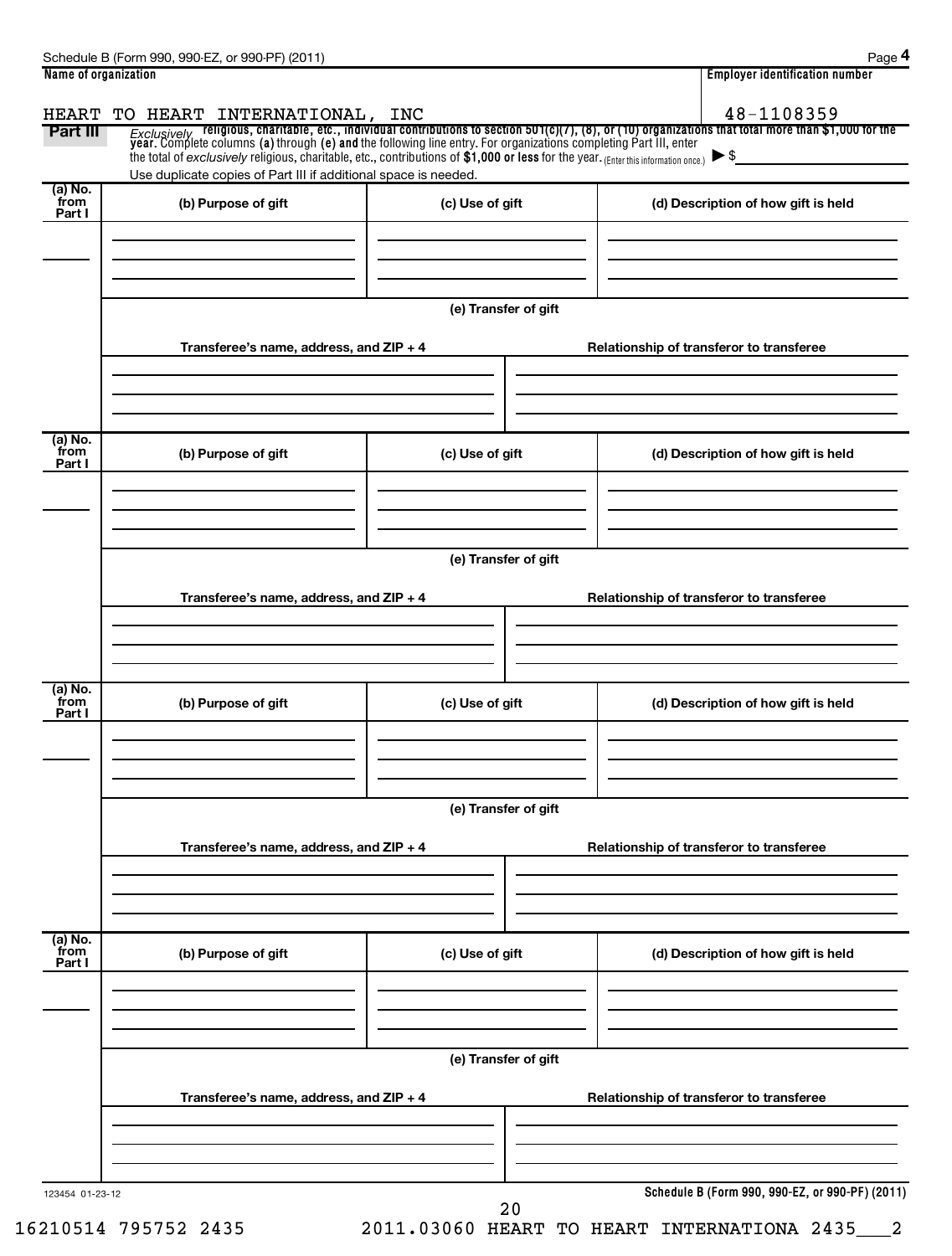Department of the Treasury Internal Revenue Service

## **SCHEDULE D Supplemental Financial Statements 2011**

**Part IV, line 6, 7, 8, 9, 10, 11a, 11b, 11c, 11d, 11e, 11f, 12a, or 12b.**

**| Attach to Form 990. | See separate instructions.**

OMB No. 1545-0047 **Open to Public Inspection**

|                          | Name of the organization<br>HEART TO HEART INTERNATIONAL, INC                                                                                                                                                                 | <b>Employer identification number</b><br>48-1108359                                                                                                                                                                                                                                                                 |
|--------------------------|-------------------------------------------------------------------------------------------------------------------------------------------------------------------------------------------------------------------------------|---------------------------------------------------------------------------------------------------------------------------------------------------------------------------------------------------------------------------------------------------------------------------------------------------------------------|
| Part I                   | Organizations Maintaining Donor Advised Funds or Other Similar Funds or Accounts. Complete if the                                                                                                                             |                                                                                                                                                                                                                                                                                                                     |
|                          | organization answered "Yes" to Form 990, Part IV, line 6.                                                                                                                                                                     |                                                                                                                                                                                                                                                                                                                     |
|                          | (a) Donor advised funds                                                                                                                                                                                                       | (b) Funds and other accounts                                                                                                                                                                                                                                                                                        |
|                          |                                                                                                                                                                                                                               |                                                                                                                                                                                                                                                                                                                     |
| 1                        |                                                                                                                                                                                                                               |                                                                                                                                                                                                                                                                                                                     |
| 2                        |                                                                                                                                                                                                                               |                                                                                                                                                                                                                                                                                                                     |
| з                        |                                                                                                                                                                                                                               |                                                                                                                                                                                                                                                                                                                     |
| 4                        |                                                                                                                                                                                                                               |                                                                                                                                                                                                                                                                                                                     |
| 5                        | Did the organization inform all donors and donor advisors in writing that the assets held in donor advised funds                                                                                                              |                                                                                                                                                                                                                                                                                                                     |
|                          |                                                                                                                                                                                                                               | Yes<br>No                                                                                                                                                                                                                                                                                                           |
| 6                        | Did the organization inform all grantees, donors, and donor advisors in writing that grant funds can be used only                                                                                                             |                                                                                                                                                                                                                                                                                                                     |
|                          | for charitable purposes and not for the benefit of the donor or donor advisor, or for any other purpose conferring                                                                                                            |                                                                                                                                                                                                                                                                                                                     |
|                          |                                                                                                                                                                                                                               | Yes<br>No                                                                                                                                                                                                                                                                                                           |
| Part II                  | <b>Conservation Easements.</b> Complete if the organization answered "Yes" to Form 990, Part IV, line 7.                                                                                                                      |                                                                                                                                                                                                                                                                                                                     |
| 1                        | Purpose(s) of conservation easements held by the organization (check all that apply).                                                                                                                                         |                                                                                                                                                                                                                                                                                                                     |
|                          | Preservation of land for public use (e.g., recreation or education)<br>Preservation of an historically important land area                                                                                                    |                                                                                                                                                                                                                                                                                                                     |
|                          | Protection of natural habitat<br>Preservation of a certified historic structure                                                                                                                                               |                                                                                                                                                                                                                                                                                                                     |
|                          | Preservation of open space                                                                                                                                                                                                    |                                                                                                                                                                                                                                                                                                                     |
| 2                        | Complete lines 2a through 2d if the organization held a qualified conservation contribution in the form of a conservation easement on the last                                                                                |                                                                                                                                                                                                                                                                                                                     |
|                          | day of the tax year.                                                                                                                                                                                                          |                                                                                                                                                                                                                                                                                                                     |
|                          |                                                                                                                                                                                                                               | Held at the End of the Tax Year                                                                                                                                                                                                                                                                                     |
| а                        |                                                                                                                                                                                                                               | 2a                                                                                                                                                                                                                                                                                                                  |
|                          |                                                                                                                                                                                                                               | 2 <sub>b</sub>                                                                                                                                                                                                                                                                                                      |
|                          |                                                                                                                                                                                                                               | 2c                                                                                                                                                                                                                                                                                                                  |
|                          | Number of conservation easements included in (c) acquired after 8/17/06, and not on a historic structure                                                                                                                      |                                                                                                                                                                                                                                                                                                                     |
|                          | listed in the National Register [111] Marshall Register [11] Marshall Register [11] Marshall Register [11] Marshall Register [11] Marshall Register [11] Marshall Register [11] Marshall Register [11] Marshall Register [11] | 2d                                                                                                                                                                                                                                                                                                                  |
| 3                        | Number of conservation easements modified, transferred, released, extinguished, or terminated by the organization during the tax                                                                                              |                                                                                                                                                                                                                                                                                                                     |
|                          | $\mathsf{year}$                                                                                                                                                                                                               |                                                                                                                                                                                                                                                                                                                     |
| 4                        | Number of states where property subject to conservation easement is located >                                                                                                                                                 |                                                                                                                                                                                                                                                                                                                     |
| 5                        | Does the organization have a written policy regarding the periodic monitoring, inspection, handling of                                                                                                                        |                                                                                                                                                                                                                                                                                                                     |
|                          | violations, and enforcement of the conservation easements it holds?                                                                                                                                                           | Yes<br><b>No</b>                                                                                                                                                                                                                                                                                                    |
| 6                        | Staff and volunteer hours devoted to monitoring, inspecting, and enforcing conservation easements during the year                                                                                                             |                                                                                                                                                                                                                                                                                                                     |
| 7                        | Amount of expenses incurred in monitoring, inspecting, and enforcing conservation easements during the year $\triangleright$ \$                                                                                               |                                                                                                                                                                                                                                                                                                                     |
| 8                        | Does each conservation easement reported on line 2(d) above satisfy the requirements of section 170(h)(4)(B)(i)                                                                                                               |                                                                                                                                                                                                                                                                                                                     |
|                          |                                                                                                                                                                                                                               | Yes<br><b>No</b>                                                                                                                                                                                                                                                                                                    |
| 9                        | In Part XIV, describe how the organization reports conservation easements in its revenue and expense statement, and balance sheet, and                                                                                        |                                                                                                                                                                                                                                                                                                                     |
|                          | include, if applicable, the text of the footnote to the organization's financial statements that describes the organization's accounting for                                                                                  |                                                                                                                                                                                                                                                                                                                     |
|                          | conservation easements.                                                                                                                                                                                                       |                                                                                                                                                                                                                                                                                                                     |
|                          | Organizations Maintaining Collections of Art, Historical Treasures, or Other Similar Assets.<br>Part III                                                                                                                      |                                                                                                                                                                                                                                                                                                                     |
|                          | Complete if the organization answered "Yes" to Form 990, Part IV, line 8.                                                                                                                                                     |                                                                                                                                                                                                                                                                                                                     |
|                          | 1a If the organization elected, as permitted under SFAS 116 (ASC 958), not to report in its revenue statement and balance sheet works of art,                                                                                 |                                                                                                                                                                                                                                                                                                                     |
|                          | historical treasures, or other similar assets held for public exhibition, education, or research in furtherance of public service, provide, in Part XIV,                                                                      |                                                                                                                                                                                                                                                                                                                     |
|                          | the text of the footnote to its financial statements that describes these items.                                                                                                                                              |                                                                                                                                                                                                                                                                                                                     |
| b                        | If the organization elected, as permitted under SFAS 116 (ASC 958), to report in its revenue statement and balance sheet works of art, historical                                                                             |                                                                                                                                                                                                                                                                                                                     |
|                          | treasures, or other similar assets held for public exhibition, education, or research in furtherance of public service, provide the following amounts                                                                         |                                                                                                                                                                                                                                                                                                                     |
|                          | relating to these items:                                                                                                                                                                                                      |                                                                                                                                                                                                                                                                                                                     |
|                          |                                                                                                                                                                                                                               | $\blacktriangleright$ \$                                                                                                                                                                                                                                                                                            |
|                          | (ii) Assets included in Form 990, Part X                                                                                                                                                                                      | $\blacktriangleright$ \$                                                                                                                                                                                                                                                                                            |
| 2                        | If the organization received or held works of art, historical treasures, or other similar assets for financial gain, provide                                                                                                  |                                                                                                                                                                                                                                                                                                                     |
|                          | the following amounts required to be reported under SFAS 116 (ASC 958) relating to these items:                                                                                                                               |                                                                                                                                                                                                                                                                                                                     |
|                          |                                                                                                                                                                                                                               |                                                                                                                                                                                                                                                                                                                     |
| а                        |                                                                                                                                                                                                                               | $\frac{1}{2}$ $\frac{1}{2}$ $\frac{1}{2}$ $\frac{1}{2}$ $\frac{1}{2}$ $\frac{1}{2}$ $\frac{1}{2}$ $\frac{1}{2}$ $\frac{1}{2}$ $\frac{1}{2}$ $\frac{1}{2}$ $\frac{1}{2}$ $\frac{1}{2}$ $\frac{1}{2}$ $\frac{1}{2}$ $\frac{1}{2}$ $\frac{1}{2}$ $\frac{1}{2}$ $\frac{1}{2}$ $\frac{1}{2}$ $\frac{1}{2}$ $\frac{1}{2}$ |
| b                        | Assets included in Form 990, Part X [CONSERVING DETERMAN DELISTING DETAILS DESCRIPTION AND RELATIONS                                                                                                                          |                                                                                                                                                                                                                                                                                                                     |
|                          | LHA For Paperwork Reduction Act Notice, see the Instructions for Form 990.                                                                                                                                                    | Schedule D (Form 990) 2011                                                                                                                                                                                                                                                                                          |
| 132051<br>$01 - 23 - 12$ |                                                                                                                                                                                                                               |                                                                                                                                                                                                                                                                                                                     |

21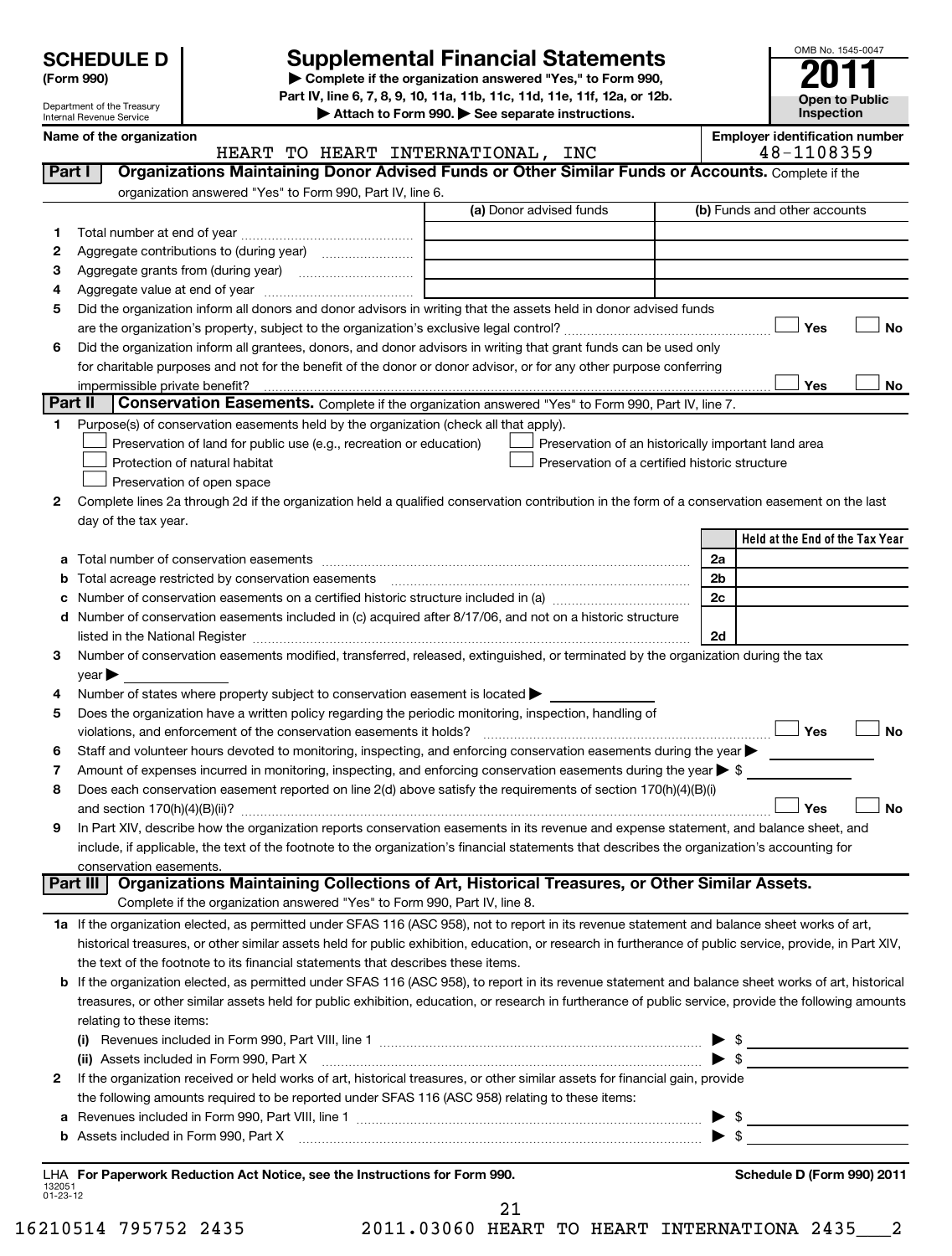|               | Schedule D (Form 990) 2011                                                                                                                                                                                                     | HEART TO HEART INTERNATIONAL, INC |                |                           |         |                      |           |                | $48 - 1108359$ Page 2      |
|---------------|--------------------------------------------------------------------------------------------------------------------------------------------------------------------------------------------------------------------------------|-----------------------------------|----------------|---------------------------|---------|----------------------|-----------|----------------|----------------------------|
| Part III      | Organizations Maintaining Collections of Art, Historical Treasures, or Other Similar Assets (continued)                                                                                                                        |                                   |                |                           |         |                      |           |                |                            |
| 3             | Using the organization's acquisition, accession, and other records, check any of the following that are a significant use of its collection items                                                                              |                                   |                |                           |         |                      |           |                |                            |
|               | (check all that apply):                                                                                                                                                                                                        |                                   |                |                           |         |                      |           |                |                            |
| a             | Public exhibition                                                                                                                                                                                                              | d                                 |                | Loan or exchange programs |         |                      |           |                |                            |
| b             | Scholarly research                                                                                                                                                                                                             | е                                 | Other          |                           |         |                      |           |                |                            |
| c             | Preservation for future generations                                                                                                                                                                                            |                                   |                |                           |         |                      |           |                |                            |
| 4             | Provide a description of the organization's collections and explain how they further the organization's exempt purpose in Part XIV.                                                                                            |                                   |                |                           |         |                      |           |                |                            |
| 5             | During the year, did the organization solicit or receive donations of art, historical treasures, or other similar assets                                                                                                       |                                   |                |                           |         |                      |           |                |                            |
|               |                                                                                                                                                                                                                                |                                   |                |                           |         |                      |           | Yes            | No                         |
|               | Part IV<br>Escrow and Custodial Arrangements. Complete if the organization answered "Yes" to Form 990, Part IV, line 9, or                                                                                                     |                                   |                |                           |         |                      |           |                |                            |
|               | reported an amount on Form 990, Part X, line 21.                                                                                                                                                                               |                                   |                |                           |         |                      |           |                |                            |
|               | 1a Is the organization an agent, trustee, custodian or other intermediary for contributions or other assets not included                                                                                                       |                                   |                |                           |         |                      |           |                |                            |
|               |                                                                                                                                                                                                                                |                                   |                |                           |         |                      |           | Yes            | <b>No</b>                  |
|               | <b>b</b> If "Yes," explain the arrangement in Part XIV and complete the following table:                                                                                                                                       |                                   |                |                           |         |                      |           |                |                            |
|               |                                                                                                                                                                                                                                |                                   |                |                           |         |                      |           | Amount         |                            |
| с             | Beginning balance measurements and the contract of the contract of the contract of the contract of the contract of the contract of the contract of the contract of the contract of the contract of the contract of the contrac |                                   |                |                           |         | 1c                   |           |                |                            |
|               | Additions during the year manufactured and an annual contract of the year manufactured and all the year manufactured and all the year manufactured and all the year manufactured and all the year manufactured and all the yea |                                   |                |                           |         | 1d                   |           |                |                            |
|               | Distributions during the year manufactured and an account of the year manufactured and the year manufactured and the year manufactured and the year manufactured and the year manufactured and the year manufactured and the y |                                   |                |                           |         | 1e                   |           |                |                            |
|               |                                                                                                                                                                                                                                |                                   |                |                           |         | 1f                   |           |                |                            |
|               |                                                                                                                                                                                                                                |                                   |                |                           |         |                      |           | Yes            | No                         |
|               | b If "Yes," explain the arrangement in Part XIV.                                                                                                                                                                               |                                   |                |                           |         |                      |           |                |                            |
| <b>Part V</b> | Endowment Funds. Complete if the organization answered "Yes" to Form 990, Part IV, line 10.                                                                                                                                    |                                   |                |                           |         |                      |           |                |                            |
|               |                                                                                                                                                                                                                                | (a) Current year                  | (b) Prior year | (c) Two years back        |         | (d) Three years back |           |                | (e) Four years back        |
| 1a            | Beginning of year balance                                                                                                                                                                                                      | 60,538,                           | 58,979.        |                           | 54,725  |                      | 64,370.   |                |                            |
|               |                                                                                                                                                                                                                                |                                   | 25.            |                           |         |                      | 4,240.    |                |                            |
|               | Net investment earnings, gains, and losses                                                                                                                                                                                     | $-205.$                           | 1,534.         |                           | 4,254.  |                      | $-13,635$ |                |                            |
|               | Grants or scholarships                                                                                                                                                                                                         |                                   |                |                           |         |                      |           |                |                            |
| е             | Other expenditures for facilities                                                                                                                                                                                              |                                   |                |                           |         |                      |           |                |                            |
|               | and programs                                                                                                                                                                                                                   |                                   |                |                           |         |                      |           |                |                            |
|               |                                                                                                                                                                                                                                |                                   |                |                           |         |                      | 250       |                |                            |
| g             | End of year balance                                                                                                                                                                                                            | 60,333.                           | 60,538.        |                           | 58,979. |                      | 54,725    |                |                            |
| 2             | Provide the estimated percentage of the current year end balance (line 1g, column (a)) held as:                                                                                                                                |                                   |                |                           |         |                      |           |                |                            |
|               | Board designated or quasi-endowment                                                                                                                                                                                            |                                   |                |                           |         |                      |           |                |                            |
|               | Permanent endowment > 100.00                                                                                                                                                                                                   | %                                 |                |                           |         |                      |           |                |                            |
|               | Temporarily restricted endowment                                                                                                                                                                                               | %                                 |                |                           |         |                      |           |                |                            |
|               | The percentages in lines 2a, 2b, and 2c should equal 100%.                                                                                                                                                                     |                                   |                |                           |         |                      |           |                |                            |
|               | 3a Are there endowment funds not in the possession of the organization that are held and administered for the organization                                                                                                     |                                   |                |                           |         |                      |           |                |                            |
|               | by:                                                                                                                                                                                                                            |                                   |                |                           |         |                      |           |                | Yes<br>No                  |
|               | (i)                                                                                                                                                                                                                            |                                   |                |                           |         |                      |           | 3a(i)          | х                          |
|               |                                                                                                                                                                                                                                |                                   |                |                           |         |                      |           | 3a(ii)         | $\overline{\texttt{x}}$    |
|               |                                                                                                                                                                                                                                |                                   |                |                           |         |                      |           | 3 <sub>b</sub> |                            |
|               | Describe in Part XIV the intended uses of the organization's endowment funds.                                                                                                                                                  |                                   |                |                           |         |                      |           |                |                            |
|               | <b>Part VI</b><br>Land, Buildings, and Equipment. See Form 990, Part X, line 10.                                                                                                                                               |                                   |                |                           |         |                      |           |                |                            |
|               | Description of property                                                                                                                                                                                                        | (a) Cost or other                 |                | (b) Cost or other         |         | (c) Accumulated      |           | (d) Book value |                            |
|               |                                                                                                                                                                                                                                | basis (investment)                |                | basis (other)             |         | depreciation         |           |                |                            |
|               |                                                                                                                                                                                                                                |                                   |                | 161,000.                  |         |                      |           |                | 161,000.                   |
|               |                                                                                                                                                                                                                                |                                   |                | 1,532,142.                |         | 495, 360.            |           |                | 1,036,782.                 |
|               |                                                                                                                                                                                                                                |                                   |                |                           |         |                      |           |                |                            |
|               |                                                                                                                                                                                                                                |                                   |                | 328,052.                  |         | 166, 142.            |           |                | 161,910.                   |
|               |                                                                                                                                                                                                                                |                                   |                | 769,479.                  |         | 574,764.             |           |                | 194,715.                   |
|               | Total. Add lines 1a through 1e. (Column (d) must equal Form 990, Part X, column (B), line 10(c).)                                                                                                                              |                                   |                |                           |         |                      |           |                | 1,554,407.                 |
|               |                                                                                                                                                                                                                                |                                   |                |                           |         |                      |           |                | Schedule D (Form 990) 2011 |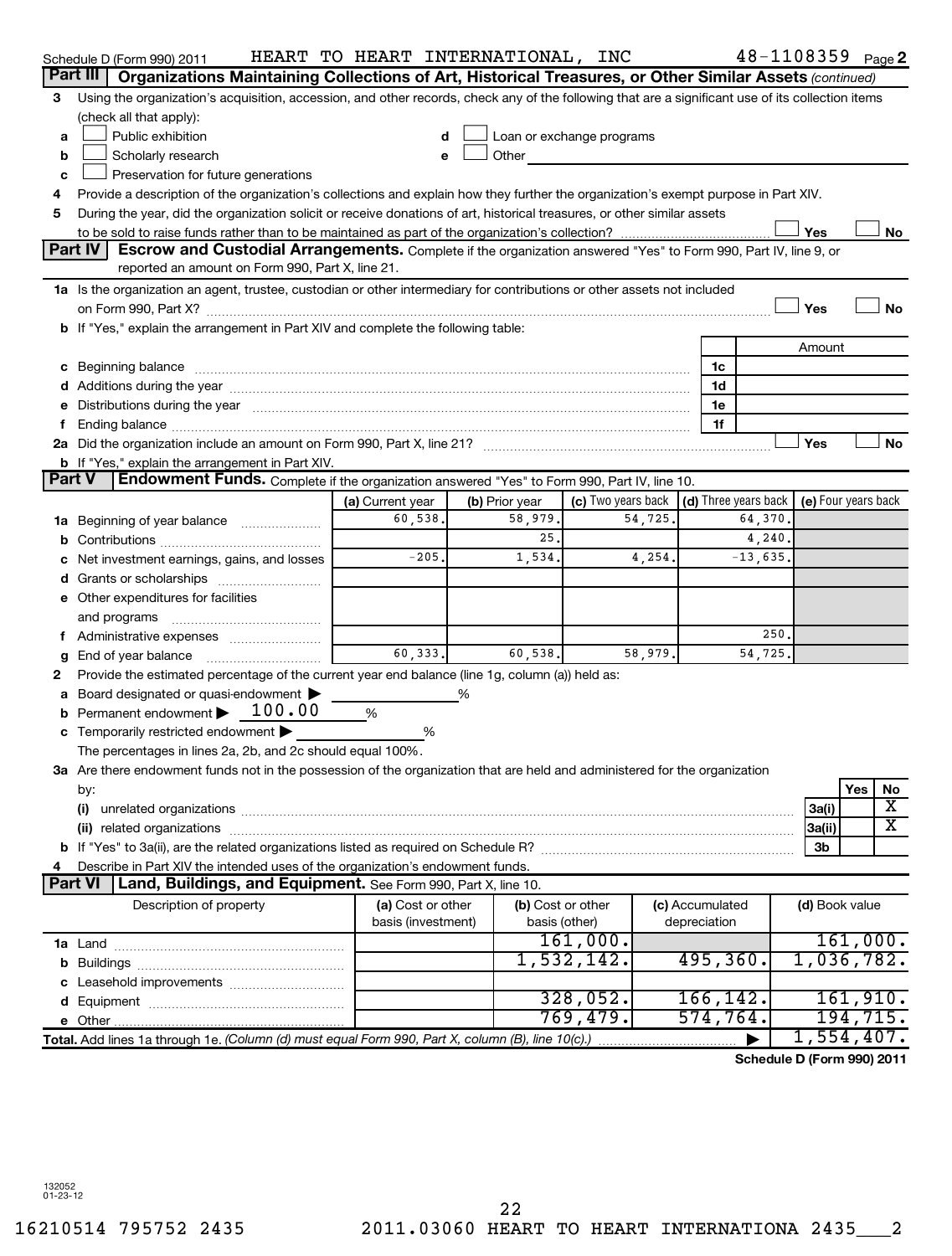| Schedule D (Form 990) 2011 |
|----------------------------|
|----------------------------|

Schedule D (Form 990) 2011 HEART'TO HEART'INTERNATIONAL,INC 48-IIU8359 Page HEART TO HEART INTERNATIONAL, INC 48-1108359

| Part VII Investments - Other Securities. See Form 990, Part X, line 12.                                                                                                                                                                                               |                 |                |                                                              |                            |
|-----------------------------------------------------------------------------------------------------------------------------------------------------------------------------------------------------------------------------------------------------------------------|-----------------|----------------|--------------------------------------------------------------|----------------------------|
| (a) Description of security or category<br>(including name of security)                                                                                                                                                                                               | (b) Book value  |                | (c) Method of valuation:<br>Cost or end-of-year market value |                            |
| (1) Financial derivatives                                                                                                                                                                                                                                             |                 |                |                                                              |                            |
|                                                                                                                                                                                                                                                                       |                 |                |                                                              |                            |
| (3) Other                                                                                                                                                                                                                                                             |                 |                |                                                              |                            |
| (A)                                                                                                                                                                                                                                                                   |                 |                |                                                              |                            |
| (B)                                                                                                                                                                                                                                                                   |                 |                |                                                              |                            |
| (C)                                                                                                                                                                                                                                                                   |                 |                |                                                              |                            |
| (D)                                                                                                                                                                                                                                                                   |                 |                |                                                              |                            |
| (E)                                                                                                                                                                                                                                                                   |                 |                |                                                              |                            |
| (F)                                                                                                                                                                                                                                                                   |                 |                |                                                              |                            |
| (G)                                                                                                                                                                                                                                                                   |                 |                |                                                              |                            |
| (H)                                                                                                                                                                                                                                                                   |                 |                |                                                              |                            |
| (1)                                                                                                                                                                                                                                                                   |                 |                |                                                              |                            |
| Total. (Col (b) must equal Form 990, Part X, col (B) line 12.)<br>Part VIII Investments - Program Related. See Form 990, Part X, line 13.                                                                                                                             |                 |                |                                                              |                            |
|                                                                                                                                                                                                                                                                       |                 |                | (c) Method of valuation:                                     |                            |
| (a) Description of investment type                                                                                                                                                                                                                                    | (b) Book value  |                | Cost or end-of-year market value                             |                            |
| (1)                                                                                                                                                                                                                                                                   |                 |                |                                                              |                            |
| (2)                                                                                                                                                                                                                                                                   |                 |                |                                                              |                            |
| (3)                                                                                                                                                                                                                                                                   |                 |                |                                                              |                            |
| (4)<br>(5)                                                                                                                                                                                                                                                            |                 |                |                                                              |                            |
| (6)                                                                                                                                                                                                                                                                   |                 |                |                                                              |                            |
| (7)                                                                                                                                                                                                                                                                   |                 |                |                                                              |                            |
| (8)                                                                                                                                                                                                                                                                   |                 |                |                                                              |                            |
| (9)                                                                                                                                                                                                                                                                   |                 |                |                                                              |                            |
| (10)                                                                                                                                                                                                                                                                  |                 |                |                                                              |                            |
| Total. (Col (b) must equal Form 990, Part X, col (B) line 13.) $\blacktriangleright$                                                                                                                                                                                  |                 |                |                                                              |                            |
| Part IX<br>Other Assets. See Form 990, Part X, line 15.                                                                                                                                                                                                               |                 |                |                                                              |                            |
|                                                                                                                                                                                                                                                                       | (a) Description |                |                                                              | (b) Book value             |
| (1)                                                                                                                                                                                                                                                                   |                 |                |                                                              |                            |
| (2)                                                                                                                                                                                                                                                                   |                 |                |                                                              |                            |
| (3)                                                                                                                                                                                                                                                                   |                 |                |                                                              |                            |
| (4)                                                                                                                                                                                                                                                                   |                 |                |                                                              |                            |
| (5)                                                                                                                                                                                                                                                                   |                 |                |                                                              |                            |
| (6)                                                                                                                                                                                                                                                                   |                 |                |                                                              |                            |
| (7)                                                                                                                                                                                                                                                                   |                 |                |                                                              |                            |
| (8)                                                                                                                                                                                                                                                                   |                 |                |                                                              |                            |
| (9)                                                                                                                                                                                                                                                                   |                 |                |                                                              |                            |
| (10)<br>Total. (Column (b) must equal Form 990, Part X, col (B) line 15.)                                                                                                                                                                                             |                 |                |                                                              |                            |
| Part X<br>Other Liabilities. See Form 990, Part X, line 25.                                                                                                                                                                                                           |                 |                |                                                              |                            |
| (a) Description of liability<br><u>1.</u>                                                                                                                                                                                                                             |                 | (b) Book value |                                                              |                            |
| (1)<br>Federal income taxes                                                                                                                                                                                                                                           |                 |                |                                                              |                            |
| (2)                                                                                                                                                                                                                                                                   |                 |                |                                                              |                            |
| (3)                                                                                                                                                                                                                                                                   |                 |                |                                                              |                            |
| (4)                                                                                                                                                                                                                                                                   |                 |                |                                                              |                            |
| (5)                                                                                                                                                                                                                                                                   |                 |                |                                                              |                            |
| (6)                                                                                                                                                                                                                                                                   |                 |                |                                                              |                            |
| (7)                                                                                                                                                                                                                                                                   |                 |                |                                                              |                            |
| (8)                                                                                                                                                                                                                                                                   |                 |                |                                                              |                            |
| (9)                                                                                                                                                                                                                                                                   |                 |                |                                                              |                            |
| (10)                                                                                                                                                                                                                                                                  |                 |                |                                                              |                            |
| (11)                                                                                                                                                                                                                                                                  |                 |                |                                                              |                            |
| Total. (Column (b) must equal Form 990, Part X, col (B) line 25.)<br>Fily 48 (ASC 740) Footnote. In Part XIV, provide the text of the footnote to the organization's financial statements that reports the organization's liability for uncertain tax positions under |                 |                |                                                              |                            |
| 2. FIN 4<br>132053<br>01-23-12<br>FIN 48 (ASC 740).                                                                                                                                                                                                                   |                 |                |                                                              |                            |
|                                                                                                                                                                                                                                                                       |                 |                |                                                              | Schedule D (Form 990) 2011 |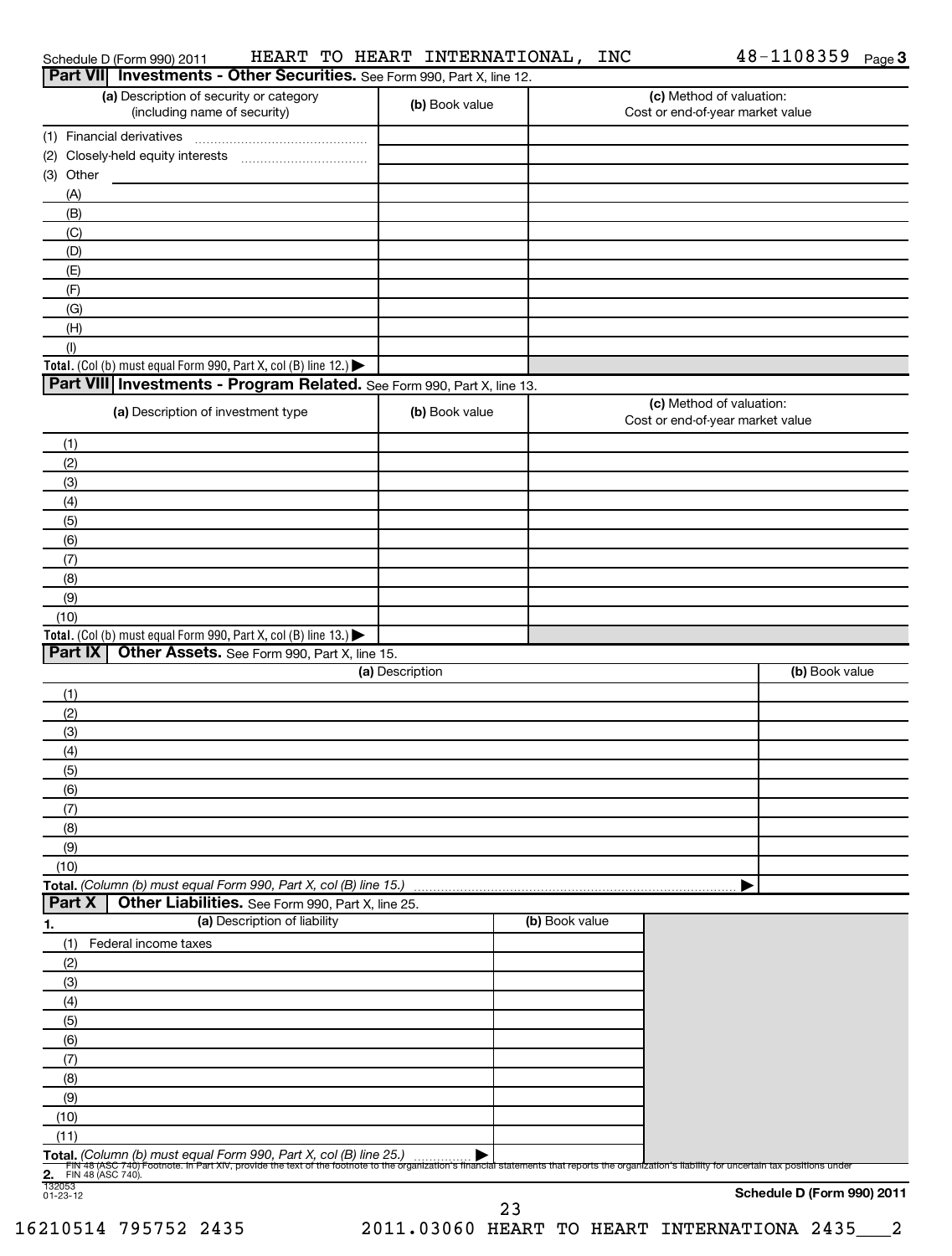|                    | HEART TO HEART INTERNATIONAL, INC<br>Schedule D (Form 990) 2011                                                                                                  |                |              |                |      |              | 48-1108359 Page 4          |             |
|--------------------|------------------------------------------------------------------------------------------------------------------------------------------------------------------|----------------|--------------|----------------|------|--------------|----------------------------|-------------|
|                    | Reconciliation of Change in Net Assets from Form 990 to Audited Financial Statements<br>Part XI                                                                  |                |              |                |      |              |                            |             |
| 1                  | Total revenue (Form 990, Part VIII, column (A), line 12)                                                                                                         |                |              | 1.             |      |              | 88,581,966.                |             |
| 2                  |                                                                                                                                                                  |                |              | $\mathbf{2}$   |      |              | 93,327,438.                |             |
| з                  |                                                                                                                                                                  |                |              | $\mathbf{3}$   |      |              | $-4, 745, 472.$            |             |
| 4                  | Net unrealized gains (losses) on investments [111] Martin Martin Martin Martin Martin Martin Martin Martin Mar                                                   |                |              | $\overline{4}$ |      |              |                            | $-603.$     |
| 5                  |                                                                                                                                                                  |                |              | 5              |      |              |                            |             |
| 6                  |                                                                                                                                                                  |                |              | 6              |      |              |                            |             |
| 7                  |                                                                                                                                                                  |                |              | $\overline{7}$ |      |              |                            |             |
| 8                  |                                                                                                                                                                  |                |              | 8              |      |              |                            |             |
| 9                  |                                                                                                                                                                  |                |              | 9              |      |              |                            | $-603.$     |
| 10                 | Excess or (deficit) for the year per audited financial statements. Combine lines 3 and 9                                                                         |                |              | 10             |      |              | $-4, 746, 075.$            |             |
|                    | Part XII   Reconciliation of Revenue per Audited Financial Statements With Revenue per Return                                                                    |                |              |                |      |              |                            |             |
| 1                  |                                                                                                                                                                  |                |              |                |      | $\mathbf{1}$ | 90, 923, 398.              |             |
| 2                  | Amounts included on line 1 but not on Form 990, Part VIII, line 12:                                                                                              |                |              |                |      |              |                            |             |
|                    | a Net unrealized gains on investments [11] [12] Net unrealised by Ret unrealized gains on investments                                                            | 2a             |              | $-603.$        |      |              |                            |             |
|                    |                                                                                                                                                                  | 2 <sub>b</sub> | 2, 271, 752. |                |      |              |                            |             |
|                    |                                                                                                                                                                  | 2c             |              |                |      |              |                            |             |
|                    |                                                                                                                                                                  | 2d             |              | 45,078.        |      |              |                            |             |
|                    |                                                                                                                                                                  |                |              |                |      | 2e           | 2,316,227.                 |             |
| з                  |                                                                                                                                                                  |                |              |                |      | $\mathbf{a}$ | 88,607,171.                |             |
|                    | Amounts included on Form 990, Part VIII, line 12, but not on line 1:                                                                                             |                |              |                |      |              |                            |             |
|                    |                                                                                                                                                                  | 4a             |              |                | 250. |              |                            |             |
|                    |                                                                                                                                                                  | 4 <sub>b</sub> |              | $-25,455.$     |      |              |                            |             |
|                    | c Add lines 4a and 4b                                                                                                                                            |                |              |                |      | 4с           |                            | $-25, 205.$ |
|                    |                                                                                                                                                                  |                |              |                |      |              | 88,581,966.                |             |
|                    | Part XIII Reconciliation of Expenses per Audited Financial Statements With Expenses per Return                                                                   |                |              |                |      |              |                            |             |
|                    |                                                                                                                                                                  |                |              |                |      | 1.           | 95,669,473.                |             |
| 1.                 |                                                                                                                                                                  |                |              |                |      |              |                            |             |
| 2                  | Amounts included on line 1 but not on Form 990, Part IX, line 25:                                                                                                |                | 2, 271, 752. |                |      |              |                            |             |
|                    |                                                                                                                                                                  | 2a             |              |                |      |              |                            |             |
|                    |                                                                                                                                                                  | 2 <sub>b</sub> |              |                |      |              |                            |             |
|                    |                                                                                                                                                                  | 2c             |              |                |      |              |                            |             |
|                    |                                                                                                                                                                  | 2d             |              | 70, 533.       |      |              |                            |             |
|                    |                                                                                                                                                                  |                |              |                |      | 2e           | 2,342,285.                 |             |
| з                  |                                                                                                                                                                  |                |              |                |      | $\mathbf{a}$ | 93, 327, 188.              |             |
|                    | Amounts included on Form 990, Part IX, line 25, but not on line 1:                                                                                               |                |              |                |      |              |                            |             |
|                    |                                                                                                                                                                  | 4a             |              |                | 250. |              |                            |             |
|                    | <b>b</b> Other (Describe in Part XIV.)                                                                                                                           | 4b             |              |                |      |              |                            |             |
|                    | c Add lines 4a and 4b                                                                                                                                            |                |              |                |      | 4c           |                            | 250.        |
|                    |                                                                                                                                                                  |                |              |                |      | 5            | 93,327,438.                |             |
|                    | <b>Part XIV Supplemental Information</b>                                                                                                                         |                |              |                |      |              |                            |             |
|                    | Complete this part to provide the descriptions required for Part II, lines 3, 5, and 9; Part III, lines 1a and 4; Part IV, lines 1b and 2b; Part V, line 4; Part |                |              |                |      |              |                            |             |
|                    | X, line 2; Part XI, line 8; Part XII, lines 2d and 4b; and Part XIII, lines 2d and 4b. Also complete this part to provide any additional information.            |                |              |                |      |              |                            |             |
|                    | PART X, LINE 2: THE ORGANIZATION HAS ADOPTED THE PROVISIONS FASB ASC                                                                                             |                |              |                |      |              |                            |             |
|                    | 740-10 - ACCOUNTING FOR UNCERTAIN INCOME TAX POSITIONS AS IT MIGHT APPLY                                                                                         |                |              |                |      |              |                            |             |
|                    |                                                                                                                                                                  |                |              |                |      |              |                            |             |
| TO                 | THE ORGANIZATION'S FINANCIAL TRANSACTIONS.                                                                                                                       |                |              |                |      |              | THE ORGANIZATION'S POLICY  |             |
| IS                 | TO RECORD A LIABILITY FOR ANY TAX POSITION THAT IS BENEFICIAL TO THE                                                                                             |                |              |                |      |              |                            |             |
|                    | ORGANIZATION, INCLUDING ANY RELATED INTEREST AND PENALTIES, WHEN IT IS                                                                                           |                |              |                |      |              |                            |             |
|                    |                                                                                                                                                                  |                |              |                |      |              |                            |             |
|                    | MORE LIKELY THAN NOT THE POSITION TAKEN BY MANAGEMENT WITH RESPECT TO THE                                                                                        |                |              |                |      |              |                            |             |
|                    | TRANSACTION OR CLASS OF TRANSACTIONS WILL BE OVERTURNED BY A TAXING                                                                                              |                |              |                |      |              |                            |             |
|                    | AUTHORITY UPON EXAMINATION.<br>MANAGEMENT BELIEVES THERE ARE NO SUCH                                                                                             |                |              |                |      |              |                            |             |
|                    |                                                                                                                                                                  |                |              |                |      |              | Schedule D (Form 990) 2011 |             |
| 132054<br>01-23-12 | 24                                                                                                                                                               |                |              |                |      |              |                            |             |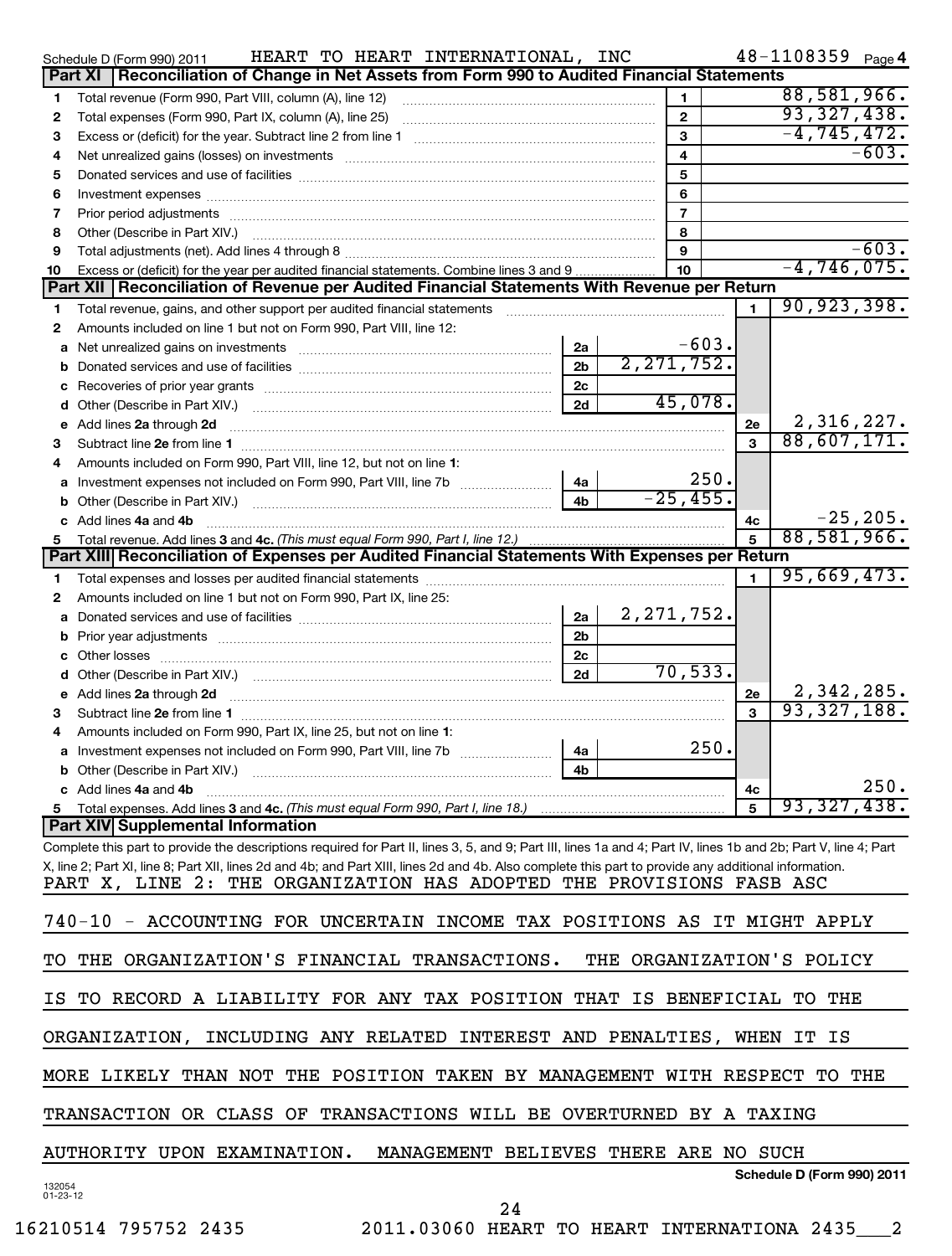| Schedule D (Form 990) 2011 HEART TO HEART INTERNATIONAL, INC 48-1108359 Page 5<br>Part XIV Supplemental Information (continued) |                            |
|---------------------------------------------------------------------------------------------------------------------------------|----------------------------|
|                                                                                                                                 |                            |
| POSITIONS AS OF DECEMBER 31, 2011 AND, ACCORDINGLY, NO LIABILITY HAS BEEN                                                       |                            |
| ACCRUED.                                                                                                                        |                            |
|                                                                                                                                 |                            |
| PART XII, LINE 2D - OTHER ADJUSTMENTS:                                                                                          |                            |
| RENTAL INCOME FROM WAREHOUSE SPACE DONATED TO CHARITABLE                                                                        |                            |
| $\frac{45,078.}{2}$<br>ORGANIZATIONS                                                                                            |                            |
|                                                                                                                                 |                            |
| PART XII, LINE 4B - OTHER ADJUSTMENTS:                                                                                          |                            |
| $-25,455.$<br>SPECIAL EVENT EXPENSES                                                                                            |                            |
|                                                                                                                                 |                            |
| PART XIII, LINE 2D - OTHER ADJUSTMENTS:                                                                                         |                            |
| DONATION OF WAREHOUSE SPACE TO CHARITABLE ORGANIZATIONS 45,078.                                                                 |                            |
| SPECIAL EVENT EXPENSES                                                                                                          | 25,455.                    |
| TOTAL TO SCHEDULE D, PART XIII, LINE 2D                                                                                         | 70,533.                    |
|                                                                                                                                 |                            |
|                                                                                                                                 |                            |
|                                                                                                                                 |                            |
|                                                                                                                                 |                            |
|                                                                                                                                 |                            |
|                                                                                                                                 |                            |
|                                                                                                                                 |                            |
|                                                                                                                                 |                            |
|                                                                                                                                 |                            |
|                                                                                                                                 |                            |
|                                                                                                                                 |                            |
|                                                                                                                                 |                            |
|                                                                                                                                 |                            |
|                                                                                                                                 |                            |
| 132055<br>$01 - 23 - 12$                                                                                                        | Schedule D (Form 990) 2011 |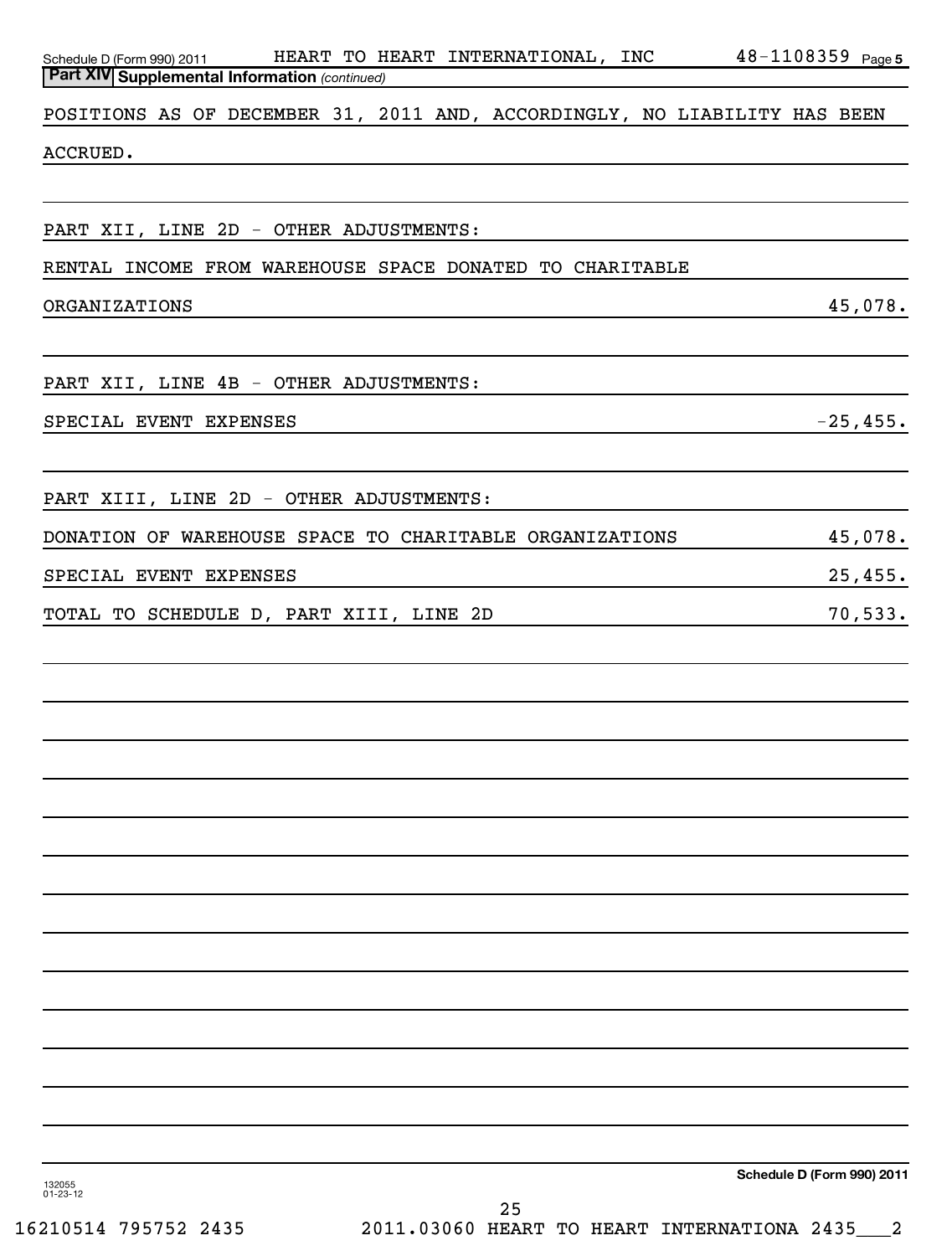| SUNEDULE F<br>(Form 990)   |
|----------------------------|
| Department of the Treasury |

Internal Revenue Service

# SCHEDULE F<br> **Statement of Activities Outside the United States**<br>
Peartment of the Treasury<br> **Statement of the Treasury**<br> **Peartment of the Treasury**<br> **Peartment of the Treasury**<br> **Peartment of the Treasury**<br> **Peartment of**

**| Complete if the organization answered "Yes" to Form 990,**

**Part IV, line 14b, 15, or 16. Conserved Bart IV, Ince 14b, 15, or 16. Conserved Bart IV, 15 See separate instructions. Conserved Bart III Conserved Bart III Conserved Bart II Conserved Bart II Conserved Bart** 

| Name of the organization          | <b>Employer identification number</b> |                                                     |                                                                                                                                         |                       |                                                   |                           |
|-----------------------------------|---------------------------------------|-----------------------------------------------------|-----------------------------------------------------------------------------------------------------------------------------------------|-----------------------|---------------------------------------------------|---------------------------|
| HEART TO HEART INTERNATIONAL, INC |                                       |                                                     |                                                                                                                                         |                       | 48-1108359                                        |                           |
| Part I                            |                                       |                                                     | General Information on Activities Outside the United States. Complete if the organization answered "Yes"                                |                       |                                                   |                           |
| to Form 990, Part IV, line 14b.   |                                       |                                                     |                                                                                                                                         |                       |                                                   |                           |
| 1                                 |                                       |                                                     | For grantmakers. Does the organization maintain records to substantiate the amount of its grants and other assistance,                  |                       |                                                   |                           |
|                                   |                                       |                                                     | the grantees' eligibility for the grants or assistance, and the selection criteria used to award the grants or assistance?              |                       |                                                   | Yes $\boxed{\text{X}}$ No |
|                                   |                                       |                                                     |                                                                                                                                         |                       |                                                   |                           |
| 2                                 |                                       |                                                     | For grantmakers. Describe in Part V the organization's procedures for monitoring the use of its grants and other assistance outside the |                       |                                                   |                           |
| United States.                    |                                       |                                                     |                                                                                                                                         |                       |                                                   |                           |
| З                                 |                                       |                                                     | Activities per Region. (The following Part I, line 3 table can be duplicated if additional space is needed.)                            |                       |                                                   |                           |
| (a) Region                        | (b) Number of                         | (c) Number of<br>(d) Activities conducted in region |                                                                                                                                         |                       | (e) If activity listed in (d)                     | (f) Total                 |
|                                   | offices                               | employees,<br>agents, and                           | (by type) (e.g., fundraising, program                                                                                                   |                       | is a program service,                             | expenditures<br>for and   |
|                                   | in the region                         | independent<br>contractors                          | services, investments, grants to<br>recipients located in the region)                                                                   |                       | describe specific type<br>of service(s) in region | investments               |
|                                   |                                       | in region                                           |                                                                                                                                         |                       |                                                   | in region                 |
|                                   |                                       |                                                     |                                                                                                                                         |                       | DISTRIBUTION OF MEDICAL                           |                           |
|                                   |                                       |                                                     |                                                                                                                                         | AID; MEDICAL          |                                                   |                           |
| CENTRAL AMERICA AND               |                                       |                                                     |                                                                                                                                         | SERVICES/EDUCATION;   |                                                   |                           |
| THE CARIBBEAN                     | -1                                    | 1                                                   | PROGRAM SERVICES                                                                                                                        | COMMUNITY HEALTH      |                                                   | 73886134.                 |
|                                   |                                       |                                                     |                                                                                                                                         |                       |                                                   |                           |
| RUSSIA AND THE NEWLY              |                                       |                                                     |                                                                                                                                         |                       | DISTRIBUTION OF MEDICAL                           |                           |
| INDEPENDENT STATES                | 0                                     | 0                                                   | PROGRAM SERVICES                                                                                                                        |                       | AID; MEDICAL EDUCATION                            | 703,750.                  |
|                                   |                                       |                                                     |                                                                                                                                         |                       | DISTRIBUTION OF MEDICAL                           |                           |
|                                   |                                       |                                                     |                                                                                                                                         | AID; COMMUNITY HEALTH |                                                   |                           |
|                                   |                                       |                                                     |                                                                                                                                         | INITIATIVES; MEDICAL  |                                                   |                           |
| SOUTH ASIA                        | 0                                     | 0                                                   | PROGRAM SERVICES                                                                                                                        | EDUCATION; DISASTER   |                                                   | 3, 203, 725.              |
|                                   |                                       |                                                     |                                                                                                                                         |                       |                                                   |                           |
|                                   |                                       |                                                     |                                                                                                                                         |                       |                                                   |                           |
|                                   |                                       |                                                     |                                                                                                                                         |                       | DISTRIBUTION OF MEDICAL                           |                           |
| SUB-SAHARAN AFRICA                | 0                                     | 0                                                   | PROGRAM SERVICES                                                                                                                        | AID                   |                                                   | 8,724,582.                |
|                                   |                                       |                                                     |                                                                                                                                         |                       |                                                   |                           |
|                                   |                                       |                                                     |                                                                                                                                         |                       |                                                   |                           |
|                                   |                                       |                                                     |                                                                                                                                         |                       | DISTRIBUTION OF MEDICAL                           |                           |
| EAST ASIA                         | 0                                     | 0                                                   | PROGRAM SERVICES                                                                                                                        | AID                   |                                                   | 591,676.                  |
|                                   |                                       |                                                     |                                                                                                                                         |                       |                                                   |                           |
|                                   |                                       |                                                     |                                                                                                                                         |                       | DISTRIBUTION OF MEDICAL                           |                           |
| <b>EUROPE</b>                     | 0                                     | 0                                                   | PROGRAM SERVICES                                                                                                                        | AID                   |                                                   | 7,200.                    |
|                                   |                                       |                                                     |                                                                                                                                         |                       |                                                   |                           |
|                                   |                                       |                                                     |                                                                                                                                         |                       |                                                   |                           |
|                                   |                                       |                                                     |                                                                                                                                         |                       | DISTRIBUTION OF MEDICAL                           |                           |
| MIDDLE EAST                       | 0                                     | 0                                                   | PROGRAM SERVICES                                                                                                                        | AID                   |                                                   | 29,467.                   |
|                                   |                                       |                                                     |                                                                                                                                         |                       |                                                   |                           |
|                                   |                                       |                                                     |                                                                                                                                         |                       |                                                   |                           |
|                                   |                                       |                                                     |                                                                                                                                         |                       | DISTRIBUTION OF MEDICAL                           |                           |
| NORTH AMERICA                     | 0                                     | 0                                                   | PROGRAM SERVICES                                                                                                                        | AID                   |                                                   | 2,223.                    |
| 3 a Sub-total                     | 1                                     | $\mathbf{1}$                                        |                                                                                                                                         |                       |                                                   | 87, 148, 757.             |
| <b>b</b> Total from continuation  |                                       |                                                     |                                                                                                                                         |                       |                                                   |                           |
| sheets to Part I                  | 0                                     | 0                                                   |                                                                                                                                         |                       |                                                   | 210,297.                  |
| c Totals (add lines 3a            |                                       |                                                     |                                                                                                                                         |                       |                                                   |                           |
| and 3b)                           |                                       | 1                                                   |                                                                                                                                         |                       |                                                   | 87, 359, 054.             |

**For Paperwork Reduction Act Notice, see the Instructions for Form 990. Schedule F (Form 990) 2011** LHA SEE PART V FOR COLUMN (E) DESCRIPTIONS

OMB No. 1545-0047

132071 01-23-12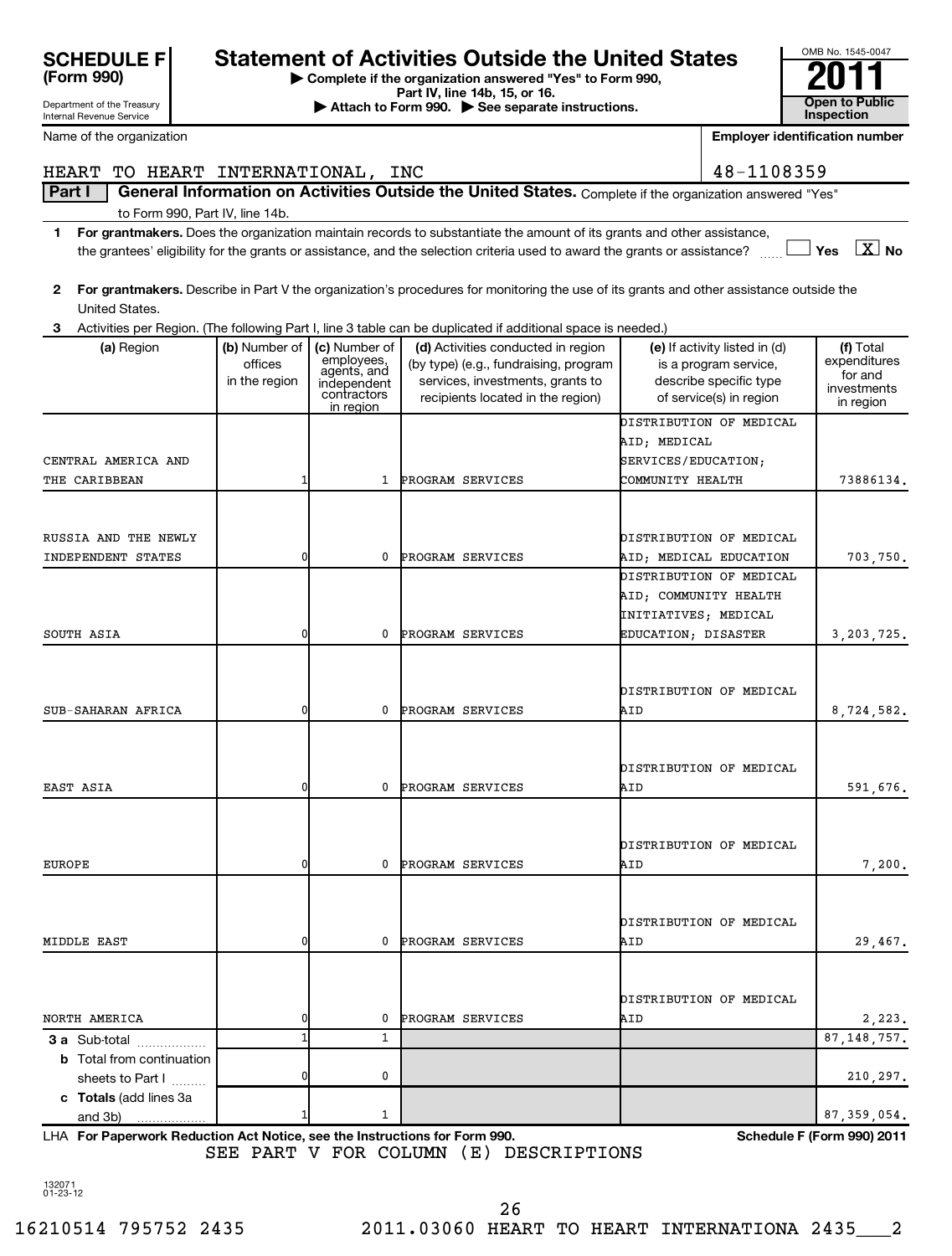| (Form 990)<br>Schedule F | <b>HEART</b> | mn<br>±U. | <b>HEART</b> | INTERNATIONAL, | <b>INC</b> | ⊥08359 r<br>10 D<br>ΨO<br>Page |
|--------------------------|--------------|-----------|--------------|----------------|------------|--------------------------------|
|--------------------------|--------------|-----------|--------------|----------------|------------|--------------------------------|

| <b>Part I</b> | Continuation of Activities per Region. (Schedule F (Form 990), Part I, line 3) |                                                      |                                                                                                                                         |                                                                                                             |                                         |  |  |  |  |  |
|---------------|--------------------------------------------------------------------------------|------------------------------------------------------|-----------------------------------------------------------------------------------------------------------------------------------------|-------------------------------------------------------------------------------------------------------------|-----------------------------------------|--|--|--|--|--|
| (a) Region    | (b) Number of<br>offices<br>in the region                                      | (c) Number of<br>employees or<br>agents in<br>region | (d) Activities conducted in region<br>(by type) (i.e., fundraising,<br>program services, grants to<br>recipients located in the region) | (e) If activity listed in (d)<br>is a program service,<br>describe specific type<br>of service(s) in region | (f) Total<br>expenditures<br>for region |  |  |  |  |  |
| SOUTH AMERICA | $\mathbf{0}$                                                                   | $\mathbf 0$                                          | PROGRAM SERVICES                                                                                                                        | DISTRIBUTION OF MEDICAL<br>AID                                                                              | 210,297.                                |  |  |  |  |  |
|               |                                                                                |                                                      |                                                                                                                                         |                                                                                                             |                                         |  |  |  |  |  |
|               |                                                                                |                                                      |                                                                                                                                         |                                                                                                             |                                         |  |  |  |  |  |
|               |                                                                                |                                                      |                                                                                                                                         |                                                                                                             |                                         |  |  |  |  |  |
|               |                                                                                |                                                      |                                                                                                                                         |                                                                                                             |                                         |  |  |  |  |  |
|               |                                                                                |                                                      |                                                                                                                                         |                                                                                                             |                                         |  |  |  |  |  |
|               |                                                                                |                                                      |                                                                                                                                         |                                                                                                             |                                         |  |  |  |  |  |
|               |                                                                                |                                                      |                                                                                                                                         |                                                                                                             |                                         |  |  |  |  |  |
|               |                                                                                |                                                      |                                                                                                                                         |                                                                                                             |                                         |  |  |  |  |  |
|               |                                                                                |                                                      |                                                                                                                                         |                                                                                                             |                                         |  |  |  |  |  |
| <b>Totals</b> |                                                                                |                                                      |                                                                                                                                         |                                                                                                             | 210,297.                                |  |  |  |  |  |

132181 05-01-11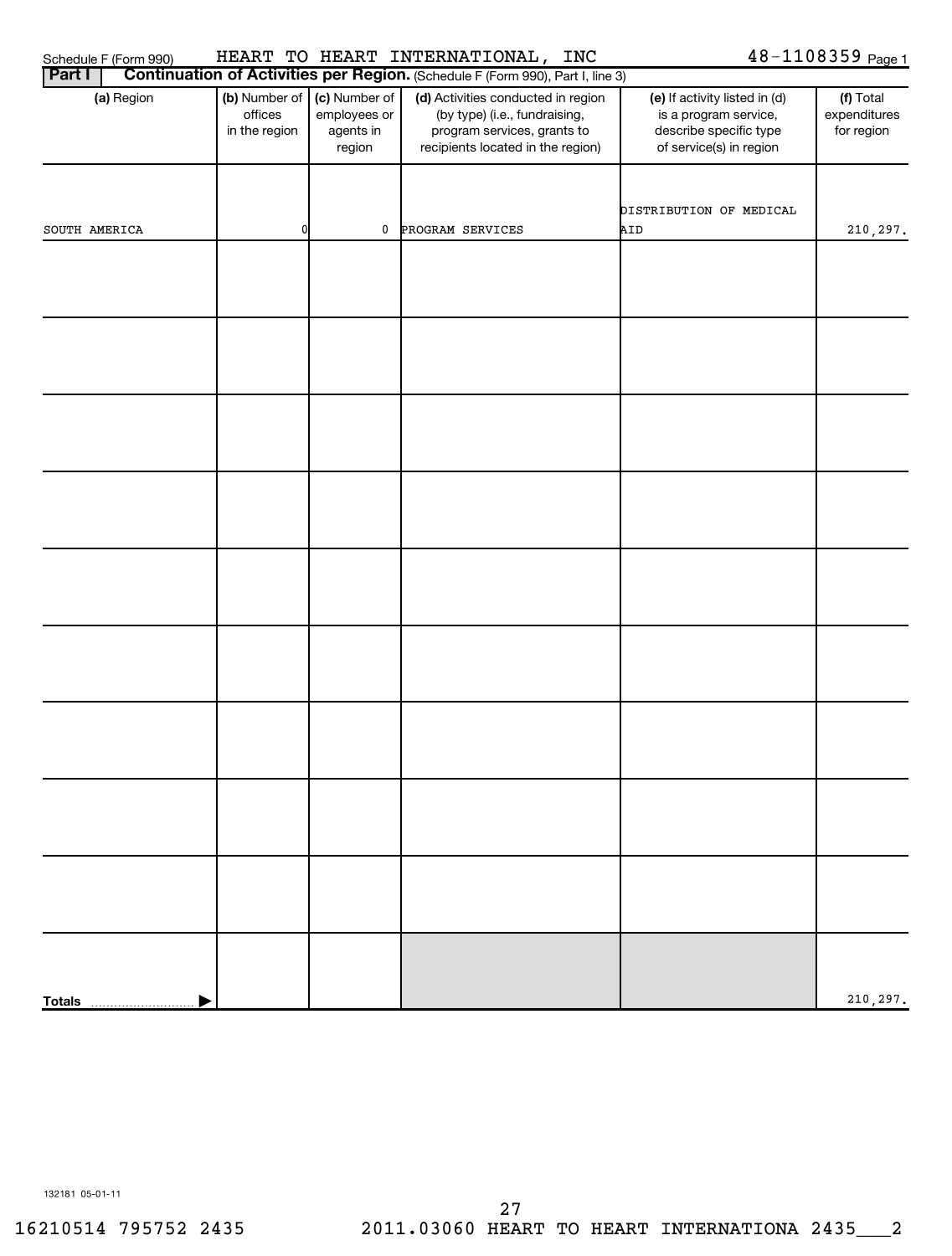**(a)** Name of organization (b) IRS code section (c) Region (c) Region (d) Purpose of (e) Amount (f) Manner of (g) Amount of (h) Description (i) (a) Name of organization (f) IRS code section (c) Region (d) Purpose of (d) Am (b) IRS code section and EIN (if applicable) Part II can be duplicated if additional space is needed. (c) Region (d) Purpose of grant (e) Amount of cash grant (f) Manner of cash disbursement

Part II | Grants and Other Assistance to Organizations or Entities Outside the United States. Complete if the organization answered "Yes" to Form 990, Part IV, line 15, for any Schedule F (Form 990) 2011 HEART TO HEART INTERNATIONAL,INC 48-1108359 recipient who received more than \$5,000. Check this box if no one recipient received more than \$5,000 ~~~~~~~~~~~~~~~~~~~~~~~~~~~~~~~~~~~~~

| F (Form 990) 2011 |  | HEART TO HEART |
|-------------------|--|----------------|
|                   |  |                |

(a) Name of organization

|              | AND THE CARIBBEAN MEDICAL ASSISTANCE                                                                                                            |                                      | 0.            | 5,367. MEDICAL SUPPLIES       | <b>DISTRIBUTOR</b>         |
|--------------|-------------------------------------------------------------------------------------------------------------------------------------------------|--------------------------------------|---------------|-------------------------------|----------------------------|
|              |                                                                                                                                                 |                                      |               |                               | PURCHASED PRICE,           |
|              |                                                                                                                                                 |                                      |               |                               | FMV AS A                   |
|              | CENTRAL AMERICA                                                                                                                                 |                                      |               | PHARMACEUTICALS,              | WHOLESALE                  |
|              | AND THE CARIBBEAN                                                                                                                               | MEDICAL ASSISTANCE                   | 0.            | 513. MEDICAL SUPPLIES         | DISTRIBUTOR                |
|              |                                                                                                                                                 |                                      |               |                               | PURCHASED PRICE,           |
|              |                                                                                                                                                 |                                      |               |                               | FMV AS A                   |
|              | CENTRAL AMERICA                                                                                                                                 |                                      |               | PHARMACEUTICALS,              | WHOLESALE                  |
|              | AND THE CARIBBEAN                                                                                                                               | MEDICAL ASSISTANCE                   | 0.            | 6,931. MEDICAL SUPPLIES       | DISTRIBUTOR                |
|              |                                                                                                                                                 |                                      |               |                               | PURCHASED PRICE,           |
|              |                                                                                                                                                 |                                      |               |                               | FMV AS A                   |
|              | CENTRAL AMERICA                                                                                                                                 |                                      |               | PHARMACEUTICALS,              | WHOLESALE                  |
|              | AND THE CARIBBEAN                                                                                                                               | MEDICAL ASSISTANCE                   | $\mathbf 0$   | 983022. MEDICAL SUPPLIES      | DISTRIBUTOR                |
|              |                                                                                                                                                 |                                      |               |                               | PURCHASED PRICE,           |
|              |                                                                                                                                                 |                                      |               |                               | FMV AS A                   |
|              | CENTRAL AMERICA                                                                                                                                 |                                      |               | PHARMACEUTICALS,              | WHOLESALE                  |
|              | AND THE CARIBBEAN                                                                                                                               | MEDICAL ASSISTANCE                   | 0.            | 3,998,866. MEDICAL SUPPLIES   | DISTRIBUTOR                |
|              |                                                                                                                                                 |                                      |               |                               | PURCHASED PRICE.           |
|              |                                                                                                                                                 |                                      |               |                               | FMV AS A                   |
|              | CENTRAL AMERICA                                                                                                                                 |                                      |               | PHARMACEUTICALS,              | WHOLESALE                  |
|              | AND THE CARIBBEAN MEDICAL ASSISTANCE                                                                                                            |                                      | $\mathsf 0$ . | 8,688. MEDICAL SUPPLIES       | <b>DISTRIBUTOR</b>         |
|              |                                                                                                                                                 |                                      |               |                               | PURCHASED PRICE,           |
|              |                                                                                                                                                 |                                      |               |                               | FMV AS A                   |
|              | CENTRAL AMERICA                                                                                                                                 |                                      |               | PHARMACEUTICALS,              | WHOLESALE                  |
|              | AND THE CARIBBEAN MEDICAL ASSISTANCE                                                                                                            |                                      | 0.            | 9, 647, 220. MEDICAL SUPPLIES | <b>DISTRIBUTOR</b>         |
|              |                                                                                                                                                 |                                      |               |                               | PURCHASED PRICE            |
|              |                                                                                                                                                 |                                      |               |                               | FMV AS A                   |
|              | CENTRAL AMERICA                                                                                                                                 |                                      |               | PHARMACEUTICALS,              | WHOLESALE                  |
|              |                                                                                                                                                 | AND THE CARIBBEAN MEDICAL ASSISTANCE | 0.            | 202414. MEDICAL SUPPLIES      | DISTRIBUTOR                |
| $\mathbf{2}$ | Enter total number of recipient organizations listed above that are recognized as charities by the foreign country, recognized as tax-exempt by |                                      |               |                               |                            |
|              |                                                                                                                                                 |                                      |               |                               | 164                        |
| 3            | Enter total number of other organizations or entities                                                                                           |                                      |               |                               | $\overline{0}$             |
|              |                                                                                                                                                 |                                      |               |                               | Schedule F (Form 990) 2011 |

28

CENTRAL AMERICA PHARMACEUTICALS, WHOLESALE

**2**

**|** X

(i) Method of valuation (book, FMV, appraisal, other)

PURCHASED PRICE,

FMV AS A

(g) Amount of non-cash assistance

(h) Description of non-cash assistance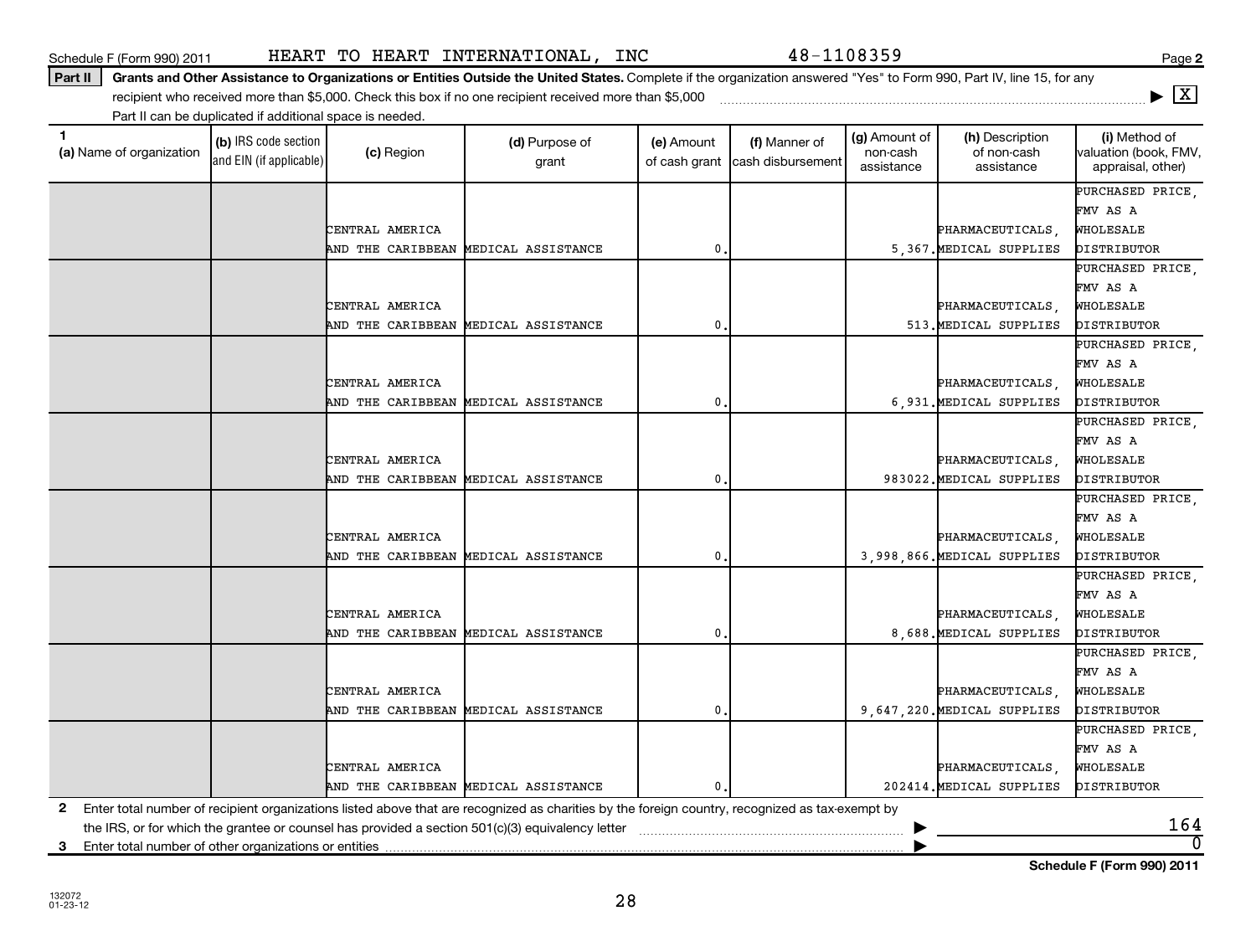| $\mathbf 1$<br>(a) Name of organization | (b) IRS code section<br>and EIN (if applicable) | (c) Region                           | (d) Purpose of<br>grant | (e) Amount<br>of cash grant | (f) Manner of<br>cash disbursement | (g) Amount of<br>non-cash<br>assistance | (h) Description<br>of non-cash<br>assistance    | (i) Method of<br>valuation (book, FMV,<br>appraisal, other) |
|-----------------------------------------|-------------------------------------------------|--------------------------------------|-------------------------|-----------------------------|------------------------------------|-----------------------------------------|-------------------------------------------------|-------------------------------------------------------------|
|                                         |                                                 |                                      |                         |                             |                                    |                                         |                                                 | PURCHASED PRICE,                                            |
|                                         |                                                 |                                      |                         |                             |                                    |                                         |                                                 | FMV AS A                                                    |
|                                         |                                                 | CENTRAL AMERICA                      |                         |                             |                                    |                                         | PHARMACEUTICALS,                                | WHOLESALE                                                   |
|                                         |                                                 | AND THE CARIBBEAN MEDICAL ASSISTANCE |                         | $\mathbf{0}$                |                                    |                                         | 11,295. MEDICAL SUPPLIES                        | DISTRIBUTOR                                                 |
|                                         |                                                 |                                      |                         |                             |                                    |                                         |                                                 | PURCHASED PRICE,                                            |
|                                         |                                                 |                                      |                         |                             |                                    |                                         |                                                 | FMV AS A                                                    |
|                                         |                                                 | CENTRAL AMERICA                      |                         |                             |                                    |                                         | PHARMACEUTICALS,                                | WHOLESALE                                                   |
|                                         |                                                 | AND THE CARIBBEAN MEDICAL ASSISTANCE |                         | 0                           |                                    |                                         | 72,998. MEDICAL SUPPLIES                        | DISTRIBUTOR                                                 |
|                                         |                                                 |                                      |                         |                             |                                    |                                         |                                                 | PURCHASED PRICE,                                            |
|                                         |                                                 |                                      |                         |                             |                                    |                                         |                                                 | FMV AS A                                                    |
|                                         |                                                 | CENTRAL AMERICA                      |                         |                             |                                    |                                         | PHARMACEUTICALS,                                | WHOLESALE                                                   |
|                                         |                                                 | AND THE CARIBBEAN                    | MEDICAL ASSISTANCE      | $\mathbf 0$                 |                                    |                                         | 494. MEDICAL SUPPLIES                           | DISTRIBUTOR                                                 |
|                                         |                                                 |                                      |                         |                             |                                    |                                         |                                                 | PURCHASED PRICE,                                            |
|                                         |                                                 |                                      |                         |                             |                                    |                                         |                                                 | FMV AS A                                                    |
|                                         |                                                 | CENTRAL AMERICA                      |                         | $\mathbf{0}$                |                                    |                                         | PHARMACEUTICALS,<br>6,811,984. MEDICAL SUPPLIES | WHOLESALE<br>DISTRIBUTOR                                    |
|                                         |                                                 | AND THE CARIBBEAN MEDICAL ASSISTANCE |                         |                             |                                    |                                         |                                                 | PURCHASED PRICE,                                            |
|                                         |                                                 |                                      |                         |                             |                                    |                                         |                                                 | FMV AS A                                                    |
|                                         |                                                 | CENTRAL AMERICA                      |                         |                             |                                    |                                         | PHARMACEUTICALS,                                | WHOLESALE                                                   |
|                                         |                                                 | AND THE CARIBBEAN MEDICAL ASSISTANCE |                         | $\mathbf{0}$                |                                    |                                         | 5,175. MEDICAL SUPPLIES                         | DISTRIBUTOR                                                 |
|                                         |                                                 |                                      |                         |                             |                                    |                                         |                                                 | PURCHASED PRICE,                                            |
|                                         |                                                 |                                      |                         |                             |                                    |                                         |                                                 | FMV AS A                                                    |
|                                         |                                                 | CENTRAL AMERICA                      |                         |                             |                                    |                                         | PHARMACEUTICALS,                                | WHOLESALE                                                   |
|                                         |                                                 | AND THE CARIBBEAN MEDICAL ASSISTANCE |                         | $\mathbf{0}$                |                                    |                                         | 3,667. MEDICAL SUPPLIES                         | DISTRIBUTOR                                                 |
|                                         |                                                 |                                      |                         |                             |                                    |                                         |                                                 | PURCHASED PRICE,                                            |
|                                         |                                                 |                                      |                         |                             |                                    |                                         |                                                 | FMV AS A                                                    |
|                                         |                                                 | CENTRAL AMERICA                      |                         |                             |                                    |                                         | PHARMACEUTICALS,                                | WHOLESALE                                                   |
|                                         |                                                 | AND THE CARIBBEAN                    | MEDICAL ASSISTANCE      | 0                           |                                    |                                         | 6,880. MEDICAL SUPPLIES                         | DISTRIBUTOR                                                 |
|                                         |                                                 |                                      |                         |                             |                                    |                                         |                                                 | PURCHASED PRICE,                                            |
|                                         |                                                 |                                      |                         |                             |                                    |                                         |                                                 | FMV AS A                                                    |
|                                         |                                                 | CENTRAL AMERICA                      |                         |                             |                                    |                                         | PHARMACEUTICALS,                                | WHOLESALE                                                   |
|                                         |                                                 | AND THE CARIBBEAN MEDICAL ASSISTANCE |                         | $\mathbf{0}$                |                                    |                                         | 17,851. MEDICAL SUPPLIES                        | DISTRIBUTOR                                                 |
|                                         |                                                 |                                      |                         |                             |                                    |                                         |                                                 | PURCHASED PRICE,                                            |
|                                         |                                                 |                                      |                         |                             |                                    |                                         |                                                 | FMV AS A                                                    |
|                                         |                                                 | CENTRAL AMERICA                      |                         |                             |                                    |                                         | PHARMACEUTICALS,                                | WHOLESALE                                                   |
|                                         |                                                 | AND THE CARIBBEAN MEDICAL ASSISTANCE |                         | $\mathbf 0$ .               |                                    |                                         | 4,924. MEDICAL SUPPLIES                         | DISTRIBUTOR                                                 |

**Part II Continuation of Grants and Other Assistance to Organizations or Entities Outside the United States.**  (Schedule F (Form 990), Part II, line 1)

**2**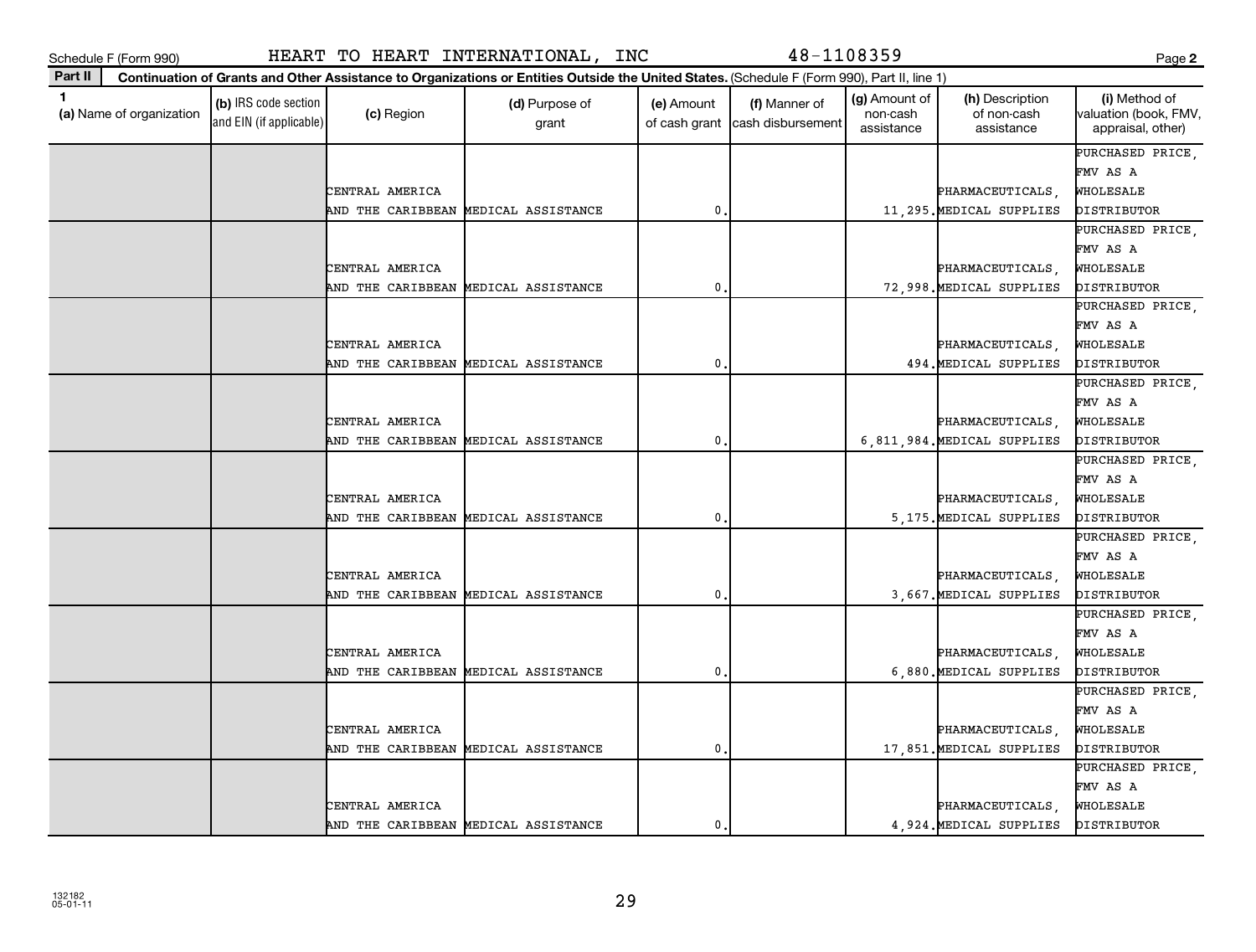| ×<br>۰.<br>. .<br>v | ×<br>۰. |
|---------------------|---------|

| 1<br>(a) Name of organization | (b) IRS code section<br>and EIN (if applicable) | (c) Region                           | (d) Purpose of<br>grant              | (e) Amount<br>of cash grant | (f) Manner of<br>cash disbursement | (g) Amount of<br>non-cash<br>assistance | (h) Description<br>of non-cash<br>assistance     | (i) Method of<br>valuation (book, FMV,<br>appraisal, other) |
|-------------------------------|-------------------------------------------------|--------------------------------------|--------------------------------------|-----------------------------|------------------------------------|-----------------------------------------|--------------------------------------------------|-------------------------------------------------------------|
|                               |                                                 |                                      |                                      |                             |                                    |                                         |                                                  | PURCHASED PRICE,<br>FMV AS A                                |
|                               |                                                 |                                      |                                      |                             |                                    |                                         |                                                  |                                                             |
|                               |                                                 | CENTRAL AMERICA<br>AND THE CARIBBEAN | MEDICAL ASSISTANCE                   | 0                           |                                    |                                         | PHARMACEUTICALS,<br>14,864,021. MEDICAL SUPPLIES | WHOLESALE<br><b><i>DISTRIBUTOR</i></b>                      |
|                               |                                                 |                                      |                                      |                             |                                    |                                         |                                                  | PURCHASED PRICE,                                            |
|                               |                                                 |                                      |                                      |                             |                                    |                                         |                                                  | FMV AS A                                                    |
|                               |                                                 | CENTRAL AMERICA                      |                                      |                             |                                    |                                         | PHARMACEUTICALS,                                 | WHOLESALE                                                   |
|                               |                                                 | AND THE CARIBBEAN                    | MEDICAL ASSISTANCE                   | $\mathbf 0$ .               |                                    |                                         | 8,345. MEDICAL SUPPLIES                          | DISTRIBUTOR                                                 |
|                               |                                                 |                                      |                                      |                             |                                    |                                         |                                                  | PURCHASED PRICE,                                            |
|                               |                                                 |                                      |                                      |                             |                                    |                                         |                                                  | FMV AS A                                                    |
|                               |                                                 | CENTRAL AMERICA                      |                                      |                             |                                    |                                         | PHARMACEUTICALS,                                 | WHOLESALE                                                   |
|                               |                                                 | AND THE CARIBBEAN                    | MEDICAL ASSISTANCE                   | $\mathbf 0$                 |                                    |                                         | 501. MEDICAL SUPPLIES                            | DISTRIBUTOR                                                 |
|                               |                                                 |                                      |                                      |                             |                                    |                                         |                                                  | PURCHASED PRICE,                                            |
|                               |                                                 |                                      |                                      |                             |                                    |                                         |                                                  | FMV AS A                                                    |
|                               |                                                 | CENTRAL AMERICA                      |                                      |                             |                                    |                                         | PHARMACEUTICALS,                                 | WHOLESALE                                                   |
|                               |                                                 | AND THE CARIBBEAN                    | MEDICAL ASSISTANCE                   | 0                           |                                    |                                         | 193168. MEDICAL SUPPLIES                         | DISTRIBUTOR                                                 |
|                               |                                                 |                                      |                                      |                             |                                    |                                         |                                                  | PURCHASED PRICE,                                            |
|                               |                                                 |                                      |                                      |                             |                                    |                                         |                                                  | FMV AS A                                                    |
|                               |                                                 | CENTRAL AMERICA                      |                                      |                             |                                    |                                         | PHARMACEUTICALS,                                 | WHOLESALE                                                   |
|                               |                                                 | AND THE CARIBBEAN                    | MEDICAL ASSISTANCE                   | $\mathbf{0}$                |                                    |                                         | 125190. MEDICAL SUPPLIES                         | DISTRIBUTOR                                                 |
|                               |                                                 |                                      |                                      |                             |                                    |                                         |                                                  | PURCHASED PRICE,                                            |
|                               |                                                 |                                      |                                      |                             |                                    |                                         |                                                  | FMV AS A                                                    |
|                               |                                                 | CENTRAL AMERICA                      |                                      |                             |                                    |                                         | PHARMACEUTICALS,                                 | WHOLESALE                                                   |
|                               |                                                 | AND THE CARIBBEAN                    | MEDICAL ASSISTANCE                   | $\mathbf 0$                 |                                    |                                         | 66,891. MEDICAL SUPPLIES                         | DISTRIBUTOR                                                 |
|                               |                                                 |                                      |                                      |                             |                                    |                                         |                                                  | PURCHASED PRICE,                                            |
|                               |                                                 |                                      |                                      |                             |                                    |                                         |                                                  | FMV AS A                                                    |
|                               |                                                 | CENTRAL AMERICA                      |                                      |                             |                                    |                                         | PHARMACEUTICALS,                                 | WHOLESALE                                                   |
|                               |                                                 | AND THE CARIBBEAN                    | MEDICAL ASSISTANCE                   | 0                           |                                    |                                         | 122282. MEDICAL SUPPLIES                         | DISTRIBUTOR                                                 |
|                               |                                                 |                                      |                                      |                             |                                    |                                         |                                                  | PURCHASED PRICE,                                            |
|                               |                                                 |                                      |                                      |                             |                                    |                                         |                                                  | FMV AS A                                                    |
|                               |                                                 | CENTRAL AMERICA                      |                                      |                             |                                    |                                         | PHARMACEUTICALS,                                 | WHOLESALE                                                   |
|                               |                                                 | AND THE CARIBBEAN                    | MEDICAL ASSISTANCE                   | $\mathbf 0$ .               |                                    |                                         | 115745. MEDICAL SUPPLIES                         | DISTRIBUTOR                                                 |
|                               |                                                 |                                      |                                      |                             |                                    |                                         |                                                  | PURCHASED PRICE,                                            |
|                               |                                                 |                                      |                                      |                             |                                    |                                         |                                                  | FMV AS A                                                    |
|                               |                                                 | CENTRAL AMERICA                      |                                      |                             |                                    |                                         | PHARMACEUTICALS,                                 | WHOLESALE                                                   |
|                               |                                                 |                                      | AND THE CARIBBEAN MEDICAL ASSISTANCE | $\mathbf 0$                 |                                    |                                         | 673. MEDICAL SUPPLIES                            | DISTRIBUTOR                                                 |

## Schedule F (Form 990) HEART TO HEART INTERNATIONAL, INC 48-1108359 Page

**Part II Continuation of Grants and Other Assistance to Organizations or Entities Outside the United States.**  (Schedule F (Form 990), Part II, line 1)

**2**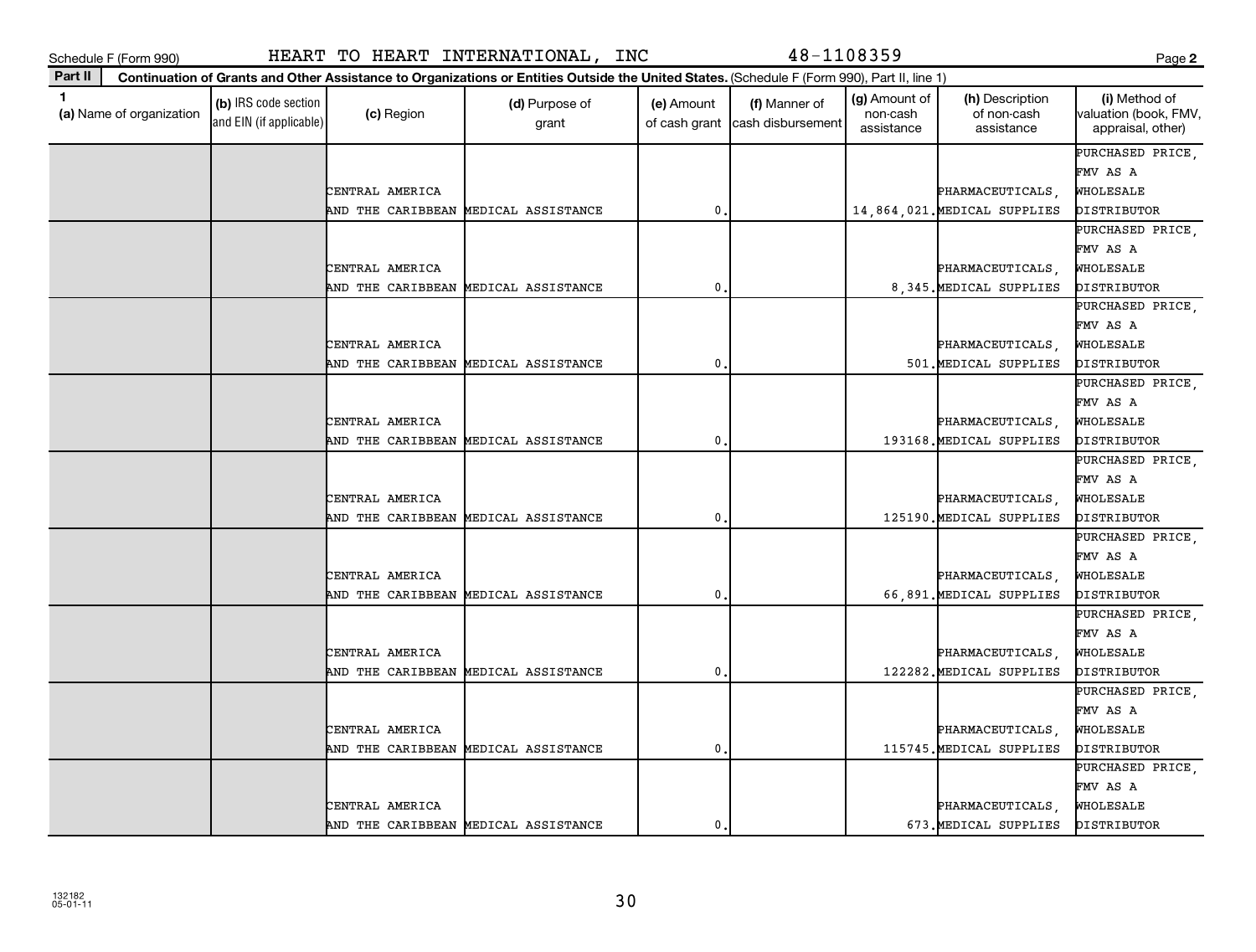**(a)**  Name of organization

and EIN (if applicable)

| ×<br>۰.<br>v<br>. . |  |
|---------------------|--|

|                 |                                      |   |  |                                | PURCHASED PRICE, |
|-----------------|--------------------------------------|---|--|--------------------------------|------------------|
|                 |                                      |   |  |                                | FMV AS A         |
| CENTRAL AMERICA |                                      |   |  | PHARMACEUTICALS,               | WHOLESALE        |
|                 | AND THE CARIBBEAN MEDICAL ASSISTANCE | 0 |  | 1,482,674. MEDICAL SUPPLIES    | DISTRIBUTOR      |
|                 |                                      |   |  |                                | PURCHASED PRICE, |
|                 |                                      |   |  |                                | FMV AS A         |
| CENTRAL AMERICA |                                      |   |  | PHARMACEUTICALS,               | WHOLESALE        |
|                 | AND THE CARIBBEAN MEDICAL ASSISTANCE | 0 |  | 278420. MEDICAL SUPPLIES       | DISTRIBUTOR      |
|                 |                                      |   |  |                                | PURCHASED PRICE, |
|                 |                                      |   |  |                                | FMV AS A         |
| CENTRAL AMERICA |                                      |   |  | PHARMACEUTICALS,               | WHOLESALE        |
|                 | AND THE CARIBBEAN MEDICAL ASSISTANCE | 0 |  | 10,934. MEDICAL SUPPLIES       | DISTRIBUTOR      |
|                 |                                      |   |  |                                | PURCHASED PRICE, |
|                 |                                      |   |  |                                | FMV AS A         |
| CENTRAL AMERICA |                                      |   |  | PHARMACEUTICALS,               | WHOLESALE        |
|                 | AND THE CARIBBEAN MEDICAL ASSISTANCE | 0 |  | 2,708,059. MEDICAL SUPPLIES    | DISTRIBUTOR      |
|                 |                                      |   |  |                                | PURCHASED PRICE, |
|                 |                                      |   |  |                                | FMV AS A         |
| CENTRAL AMERICA |                                      |   |  | PHARMACEUTICALS,               | WHOLESALE        |
|                 | AND THE CARIBBEAN MEDICAL ASSISTANCE | 0 |  | 10,440. MEDICAL SUPPLIES       | DISTRIBUTOR      |
|                 |                                      |   |  |                                | PURCHASED PRICE, |
|                 |                                      |   |  |                                | FMV AS A         |
| CENTRAL AMERICA |                                      |   |  | PHARMACEUTICALS,               | WHOLESALE        |
|                 | AND THE CARIBBEAN MEDICAL ASSISTANCE | 0 |  | 589225. MEDICAL SUPPLIES       | DISTRIBUTOR      |
|                 |                                      |   |  |                                | PURCHASED PRICE, |
|                 |                                      |   |  |                                | FMV AS A         |
| CENTRAL AMERICA |                                      |   |  | PHARMACEUTICALS,               | WHOLESALE        |
|                 | AND THE CARIBBEAN MEDICAL ASSISTANCE | 0 |  | 13, 917, 148. MEDICAL SUPPLIES | DISTRIBUTOR      |
|                 |                                      |   |  |                                | PURCHASED PRICE, |
|                 |                                      |   |  |                                | FMV AS A         |
| CENTRAL AMERICA |                                      |   |  | PHARMACEUTICALS,               | WHOLESALE        |
|                 | AND THE CARIBBEAN MEDICAL ASSISTANCE | 0 |  | 8, 246. MEDICAL SUPPLIES       | DISTRIBUTOR      |
|                 |                                      |   |  |                                | PURCHASED PRICE, |
|                 |                                      |   |  |                                | FMV AS A         |
| CENTRAL AMERICA |                                      |   |  | PHARMACEUTICALS,               | WHOLESALE        |
|                 | AND THE CARIBBEAN MEDICAL ASSISTANCE | 0 |  | 1,042,109. MEDICAL SUPPLIES    | DISTRIBUTOR      |
|                 |                                      |   |  |                                |                  |

## Schedule F (Form 990) HEART TO HEART INTERNATIONAL, INC 48-1108359 Page

 $\begin{array}{|c|c|c|}\n\hline\n\text{(c) Region} & \text{(d) Purpose of} \\
\hline\n\end{array}$ 

**Continuation of Grants and Other Assistance to Organizations or Entities Outside the United States.**  (Schedule F (Form 990), Part II, line 1)

grant

**1 (b)** IRS code section **(c)** Region **(d)** Purpose of **(e)** Amount **(f)** Manner of **(g)** Amount of **(h)** Description **(i) (a)** Name of organization **(h)** Description **(i) (c)** Region **(d)** Purpose of **(d)** Amount **(** 

(e) Amount

of cash grant | cash disbursement

(f) Manner of

(g) Amount of non-cash assistance

(h) Description of non-cash assistance

**2**

(i) Method of valuation (book, FMV, appraisal, other)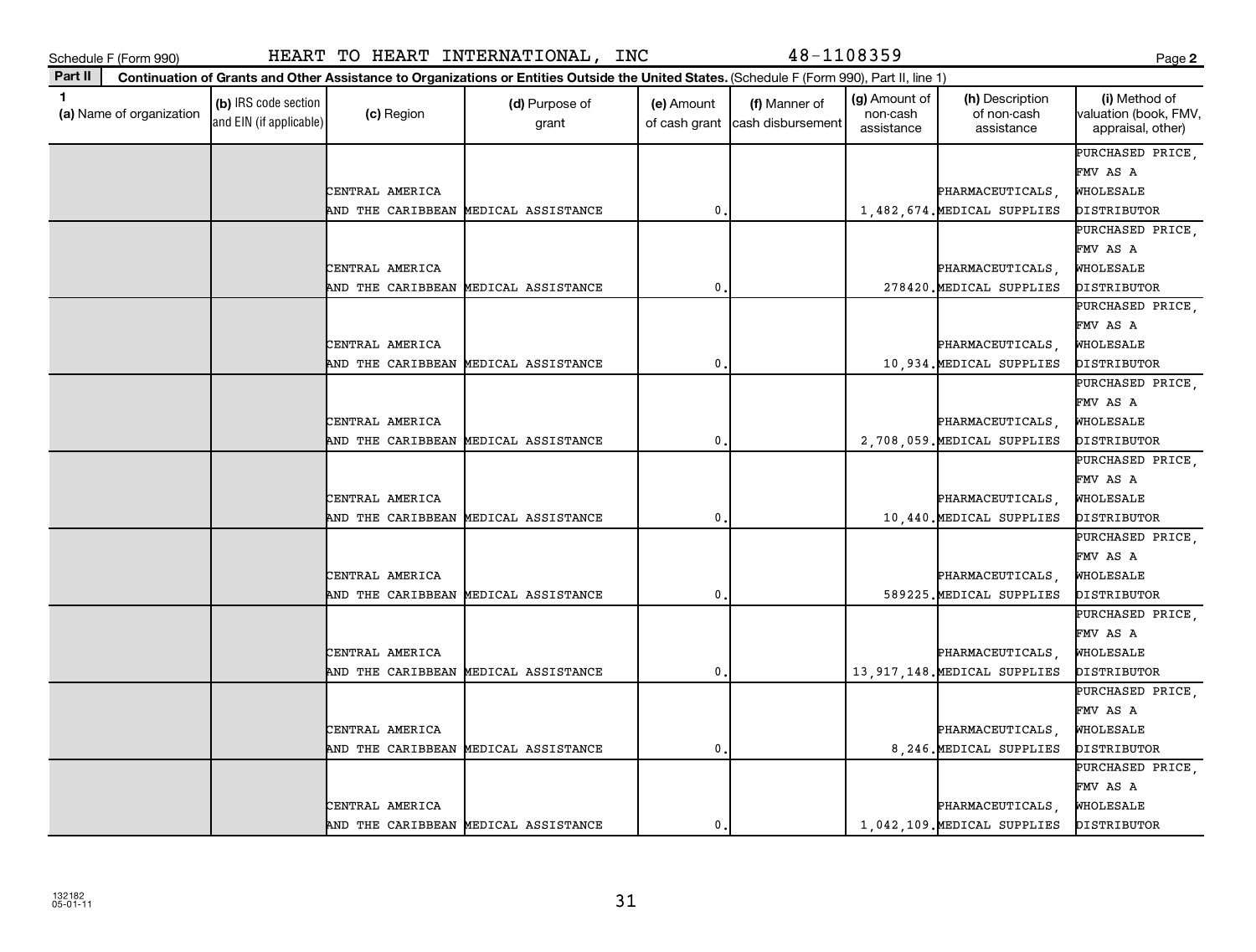**(a)**  Name of organization

and EIN (if applicable)

| ×<br>. .<br>v |  |
|---------------|--|

|  | and EIN (if applicable) |                 |                   | grant                                |   | of cash grant   cash disbursement | assistance | assistance                  | appraisal, other)  |
|--|-------------------------|-----------------|-------------------|--------------------------------------|---|-----------------------------------|------------|-----------------------------|--------------------|
|  |                         |                 |                   |                                      |   |                                   |            |                             | PURCHASED PRICE,   |
|  |                         |                 |                   |                                      |   |                                   |            |                             | FMV AS A           |
|  |                         | CENTRAL AMERICA |                   |                                      |   |                                   |            | PHARMACEUTICALS,            | WHOLESALE          |
|  |                         |                 |                   | AND THE CARIBBEAN MEDICAL ASSISTANCE | 0 |                                   |            | 3,764. MEDICAL SUPPLIES     | <b>DISTRIBUTOR</b> |
|  |                         |                 |                   |                                      |   |                                   |            |                             | PURCHASED PRICE,   |
|  |                         |                 |                   |                                      |   |                                   |            |                             | FMV AS A           |
|  |                         | CENTRAL AMERICA |                   |                                      |   |                                   |            | PHARMACEUTICALS,            | WHOLESALE          |
|  |                         |                 |                   | AND THE CARIBBEAN MEDICAL ASSISTANCE | 0 |                                   |            | 45, 471. MEDICAL SUPPLIES   | DISTRIBUTOR        |
|  |                         |                 |                   |                                      |   |                                   |            |                             | PURCHASED PRICE,   |
|  |                         |                 |                   |                                      |   |                                   |            |                             | FMV AS A           |
|  |                         | CENTRAL AMERICA |                   |                                      |   |                                   |            | PHARMACEUTICALS,            | WHOLESALE          |
|  |                         |                 |                   | AND THE CARIBBEAN MEDICAL ASSISTANCE | 0 |                                   |            | 34, 261. MEDICAL SUPPLIES   | DISTRIBUTOR        |
|  |                         |                 |                   |                                      |   |                                   |            |                             | PURCHASED PRICE,   |
|  |                         |                 |                   |                                      |   |                                   |            |                             | FMV AS A           |
|  |                         | CENTRAL AMERICA |                   |                                      |   |                                   |            | PHARMACEUTICALS,            | WHOLESALE          |
|  |                         |                 | AND THE CARIBBEAN | MEDICAL ASSISTANCE                   | 0 |                                   |            | 4,988,667. MEDICAL SUPPLIES | DISTRIBUTOR        |
|  |                         |                 |                   |                                      |   |                                   |            |                             | PURCHASED PRICE,   |
|  |                         |                 |                   |                                      |   |                                   |            |                             | FMV AS A           |
|  |                         | CENTRAL AMERICA |                   |                                      |   |                                   |            | PHARMACEUTICALS,            | WHOLESALE          |
|  |                         |                 | AND THE CARIBBEAN | MEDICAL ASSISTANCE                   | 0 |                                   |            | 1,677. MEDICAL SUPPLIES     | DISTRIBUTOR        |
|  |                         |                 |                   |                                      |   |                                   |            |                             | PURCHASED PRICE,   |
|  |                         |                 |                   |                                      |   |                                   |            |                             | FMV AS A           |
|  |                         | CENTRAL AMERICA |                   |                                      |   |                                   |            | PHARMACEUTICALS,            | WHOLESALE          |
|  |                         |                 |                   | AND THE CARIBBEAN MEDICAL ASSISTANCE | 0 |                                   |            | 1,805. MEDICAL SUPPLIES     | DISTRIBUTOR        |
|  |                         |                 |                   |                                      |   |                                   |            |                             | PURCHASED PRICE,   |
|  |                         |                 |                   |                                      |   |                                   |            |                             | FMV AS A           |
|  |                         | CENTRAL AMERICA |                   |                                      |   |                                   |            | PHARMACEUTICALS,            | WHOLESALE          |
|  |                         |                 |                   | AND THE CARIBBEAN MEDICAL ASSISTANCE | 0 |                                   |            | 128981. MEDICAL SUPPLIES    | DISTRIBUTOR        |
|  |                         |                 |                   |                                      |   |                                   |            |                             | PURCHASED PRICE,   |
|  |                         |                 |                   |                                      |   |                                   |            |                             | FMV AS A           |
|  |                         | CENTRAL AMERICA |                   |                                      |   |                                   |            | PHARMACEUTICALS,            | WHOLESALE          |
|  |                         |                 |                   | AND THE CARIBBEAN MEDICAL ASSISTANCE | 0 |                                   |            | 3,707. MEDICAL SUPPLIES     | DISTRIBUTOR        |
|  |                         |                 |                   |                                      |   |                                   |            |                             | PURCHASED PRICE,   |
|  |                         |                 |                   |                                      |   |                                   |            |                             | FMV AS A           |
|  |                         | CENTRAL AMERICA |                   |                                      |   |                                   |            | PHARMACEUTICALS,            | WHOLESALE          |
|  |                         |                 |                   | AND THE CARIBBEAN MEDICAL ASSISTANCE | 0 |                                   |            | 209170. MEDICAL SUPPLIES    | DISTRIBUTOR        |
|  |                         |                 |                   |                                      |   |                                   |            |                             |                    |

 $\begin{array}{|c|c|c|}\n\hline\n\text{(c) Region} & \text{(d) Purpose of} \\
\hline\n\end{array}$ 

**Continuation of Grants and Other Assistance to Organizations or Entities Outside the United States.**  (Schedule F (Form 990), Part II, line 1)

grant

**1 (b)** IRS code section **(c)** Region **(d)** Purpose of **(e)** Amount **(f)** Manner of **(g)** Amount of **(h)** Description **(i) (a)** Name of organization **(h)** Description **(i) (c)** Region **(d)** Purpose of **(d)** Amount **(** 

(e) Amount

of cash grant | cash disbursement

(f) Manner of

(g) Amount of non-cash

(h) Description of non-cash assistance

**2**

(i) Method of valuation (book, FMV,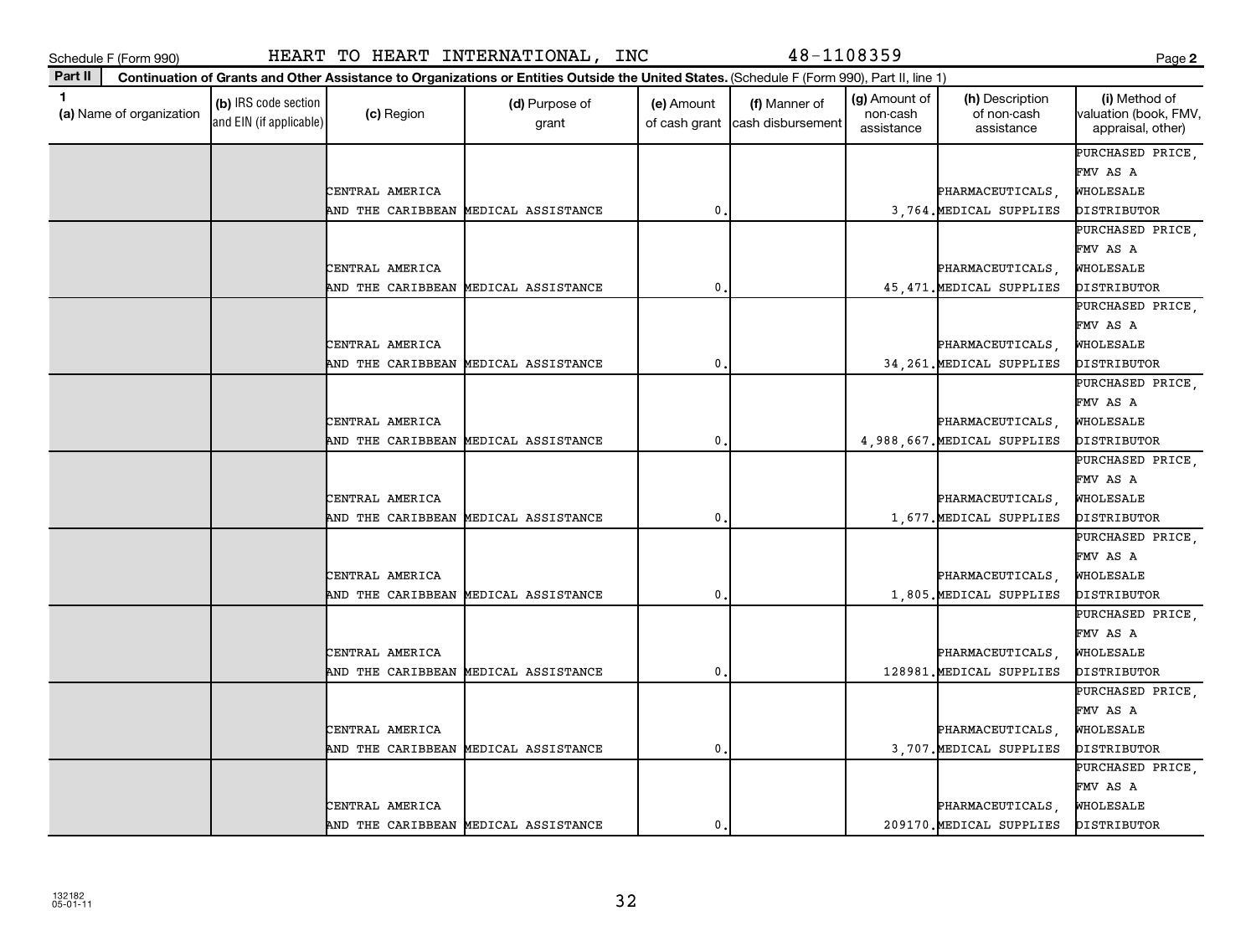**(a)**  Name of organization

and EIN (if applicable)

| ×<br>۰.<br>. .<br>v | ×<br>I<br>٠<br>۰. |
|---------------------|-------------------|

|                   |                                      |              |  |                          | PURCHASED PRICE,   |
|-------------------|--------------------------------------|--------------|--|--------------------------|--------------------|
|                   |                                      |              |  |                          | FMV AS A           |
| CENTRAL AMERICA   |                                      |              |  | PHARMACEUTICALS,         | WHOLESALE          |
|                   | AND THE CARIBBEAN MEDICAL ASSISTANCE | 0            |  | 137763. MEDICAL SUPPLIES | <b>DISTRIBUTOR</b> |
|                   |                                      |              |  |                          | PURCHASED PRICE,   |
|                   |                                      |              |  |                          | FMV AS A           |
| CENTRAL AMERICA   |                                      |              |  | PHARMACEUTICALS,         | WHOLESALE          |
| AND THE CARIBBEAN | MEDICAL ASSISTANCE                   | 0            |  | 1,571. MEDICAL SUPPLIES  | DISTRIBUTOR        |
|                   |                                      |              |  |                          | PURCHASED PRICE,   |
|                   |                                      |              |  |                          | FMV AS A           |
| CENTRAL AMERICA   |                                      |              |  | PHARMACEUTICALS,         | WHOLESALE          |
| AND THE CARIBBEAN | MEDICAL ASSISTANCE                   | 0            |  | 43,146. MEDICAL SUPPLIES | DISTRIBUTOR        |
|                   |                                      |              |  |                          | PURCHASED PRICE,   |
|                   |                                      |              |  |                          | FMV AS A           |
| CENTRAL AMERICA   |                                      |              |  | PHARMACEUTICALS,         | WHOLESALE          |
|                   | AND THE CARIBBEAN MEDICAL ASSISTANCE | 0            |  | 69,864. MEDICAL SUPPLIES | DISTRIBUTOR        |
|                   |                                      |              |  |                          | PURCHASED PRICE,   |
|                   |                                      |              |  |                          | FMV AS A           |
| CENTRAL AMERICA   |                                      |              |  | PHARMACEUTICALS,         | WHOLESALE          |
|                   | AND THE CARIBBEAN MEDICAL ASSISTANCE | 0            |  | 9,589. MEDICAL SUPPLIES  | <b>DISTRIBUTOR</b> |
|                   |                                      |              |  |                          | PURCHASED PRICE,   |
|                   |                                      |              |  |                          | FMV AS A           |
| CENTRAL AMERICA   |                                      |              |  | PHARMACEUTICALS,         | WHOLESALE          |
|                   | AND THE CARIBBEAN MEDICAL ASSISTANCE | $\mathbf{0}$ |  | 906. MEDICAL SUPPLIES    | DISTRIBUTOR        |
|                   |                                      |              |  |                          | PURCHASED PRICE,   |
|                   |                                      |              |  |                          | FMV AS A           |
| CENTRAL AMERICA   |                                      |              |  | PHARMACEUTICALS,         | WHOLESALE          |
|                   | AND THE CARIBBEAN MEDICAL ASSISTANCE | 0            |  | 56,296. MEDICAL SUPPLIES | DISTRIBUTOR        |
|                   |                                      |              |  |                          | PURCHASED PRICE,   |
|                   |                                      |              |  |                          | FMV AS A           |
| CENTRAL AMERICA   |                                      |              |  | PHARMACEUTICALS,         | WHOLESALE          |
| AND THE CARIBBEAN | MEDICAL ASSISTANCE                   | 0            |  | 171. MEDICAL SUPPLIES    | DISTRIBUTOR        |
|                   |                                      |              |  |                          | PURCHASED PRICE.   |
|                   |                                      |              |  |                          | FMV AS A           |
| CENTRAL AMERICA   |                                      |              |  | PHARMACEUTICALS,         | WHOLESALE          |
|                   | AND THE CARIBBEAN MEDICAL ASSISTANCE | 0            |  | 155537. MEDICAL SUPPLIES | <b>DISTRIBUTOR</b> |
|                   |                                      |              |  |                          |                    |

Schedule F (Form 990) HEART TO HEART INTERNATIONAL, INC 48-1108359 Page

 $\begin{array}{|c|c|c|}\n\hline\n\text{(c) Region} & \text{(d) Purpose of} \\
\hline\n\end{array}$ 

**Continuation of Grants and Other Assistance to Organizations or Entities Outside the United States.**  (Schedule F (Form 990), Part II, line 1)

grant

**1 (b)** IRS code section **(c)** Region **(d)** Purpose of **(e)** Amount **(f)** Manner of **(g)** Amount of **(h)** Description **(i) (a)** Name of organization **(h)** Description **(i) (c)** Region **(d)** Purpose of **(d)** Amount **(** 

(e) Amount

of cash grant | cash disbursement

(g) Amount of non-cash assistance

(h) Description of non-cash assistance

(f) Manner of

**2**

(i) Method of valuation (book, FMV, appraisal, other)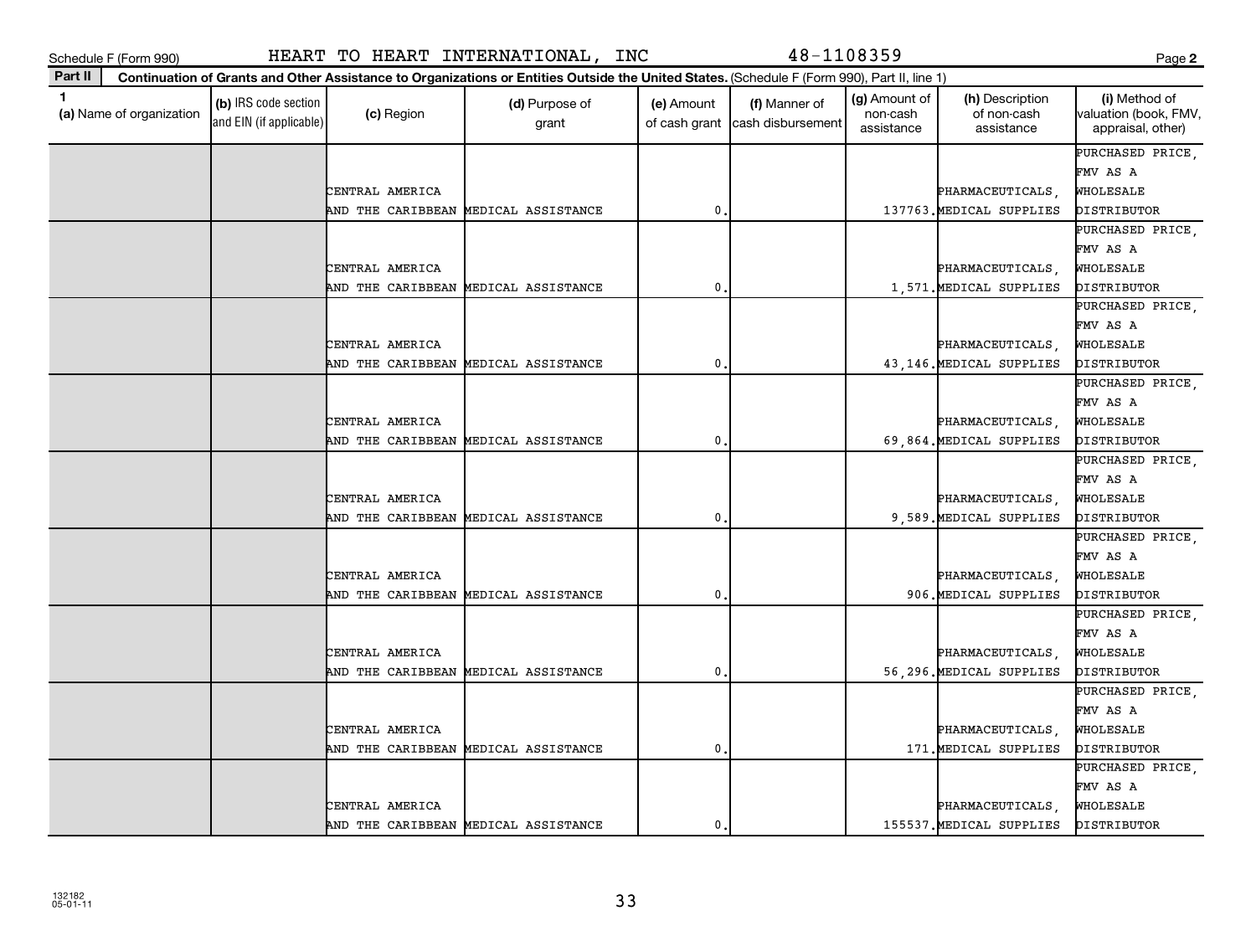| ×<br>. .<br>v |  |
|---------------|--|

| 1.<br>(a) Name of organization | (b) IRS code section<br>and EIN (if applicable) | (c) Region        | (d) Purpose of<br>grant              | (e) Amount<br>of cash grant | (f) Manner of<br>cash disbursement | (g) Amount of<br>non-cash<br>assistance | (h) Description<br>of non-cash<br>assistance | (i) Method of<br>valuation (book, FMV,<br>appraisal, other) |
|--------------------------------|-------------------------------------------------|-------------------|--------------------------------------|-----------------------------|------------------------------------|-----------------------------------------|----------------------------------------------|-------------------------------------------------------------|
|                                |                                                 |                   |                                      |                             |                                    |                                         |                                              | PURCHASED PRICE,                                            |
|                                |                                                 |                   |                                      |                             |                                    |                                         |                                              | FMV AS A                                                    |
|                                |                                                 | CENTRAL AMERICA   |                                      |                             |                                    |                                         | PHARMACEUTICALS,                             | WHOLESALE                                                   |
|                                |                                                 | AND THE CARIBBEAN | MEDICAL ASSISTANCE                   | $\mathbf{0}$                |                                    |                                         | 2,015. MEDICAL SUPPLIES                      | DISTRIBUTOR                                                 |
|                                |                                                 |                   |                                      |                             |                                    |                                         |                                              | PURCHASED PRICE                                             |
|                                |                                                 |                   |                                      |                             |                                    |                                         |                                              | FMV AS A                                                    |
|                                |                                                 | CENTRAL AMERICA   |                                      |                             |                                    |                                         | PHARMACEUTICALS,                             | WHOLESALE                                                   |
|                                |                                                 |                   | AND THE CARIBBEAN MEDICAL ASSISTANCE | $\pmb{0}$                   |                                    |                                         | 14,504. MEDICAL SUPPLIES                     | DISTRIBUTOR                                                 |
|                                |                                                 |                   |                                      |                             |                                    |                                         |                                              | PURCHASED PRICE,                                            |
|                                |                                                 |                   |                                      |                             |                                    |                                         |                                              | FMV AS A                                                    |
|                                |                                                 | CENTRAL AMERICA   |                                      |                             |                                    |                                         | PHARMACEUTICALS,                             | WHOLESALE                                                   |
|                                |                                                 | AND THE CARIBBEAN | MEDICAL ASSISTANCE                   | $\mathbf{0}$                |                                    |                                         | 11,405. MEDICAL SUPPLIES                     | DISTRIBUTOR                                                 |
|                                |                                                 |                   |                                      |                             |                                    |                                         |                                              | PURCHASED PRICE,                                            |
|                                |                                                 |                   |                                      |                             |                                    |                                         |                                              | FMV AS A                                                    |
|                                |                                                 | CENTRAL AMERICA   |                                      |                             |                                    |                                         | PHARMACEUTICALS,                             | WHOLESALE                                                   |
|                                |                                                 | AND THE CARIBBEAN | MEDICAL ASSISTANCE                   | $\mathbf{0}$                |                                    |                                         | 6,045. MEDICAL SUPPLIES                      | DISTRIBUTOR                                                 |
|                                |                                                 |                   |                                      |                             |                                    |                                         |                                              | PURCHASED PRICE,                                            |
|                                |                                                 |                   |                                      |                             |                                    |                                         |                                              | FMV AS A                                                    |
|                                |                                                 | CENTRAL AMERICA   |                                      |                             |                                    |                                         | PHARMACEUTICALS,                             | WHOLESALE                                                   |
|                                |                                                 |                   | AND THE CARIBBEAN MEDICAL ASSISTANCE | $\mathbf 0$                 |                                    |                                         | 469. MEDICAL SUPPLIES                        | DISTRIBUTOR                                                 |
|                                |                                                 |                   |                                      |                             |                                    |                                         |                                              | PURCHASED PRICE,                                            |
|                                |                                                 |                   |                                      |                             |                                    |                                         |                                              | FMV AS A                                                    |
|                                |                                                 | CENTRAL AMERICA   |                                      |                             |                                    |                                         | PHARMACEUTICALS,                             | WHOLESALE                                                   |
|                                |                                                 | AND THE CARIBBEAN | MEDICAL ASSISTANCE                   | 0                           |                                    |                                         | 15,508. MEDICAL SUPPLIES                     | DISTRIBUTOR                                                 |
|                                |                                                 |                   |                                      |                             |                                    |                                         |                                              | PURCHASED PRICE,                                            |
|                                |                                                 |                   |                                      |                             |                                    |                                         |                                              | FMV AS A                                                    |
|                                |                                                 | CENTRAL AMERICA   |                                      |                             |                                    |                                         | PHARMACEUTICALS,                             | WHOLESALE                                                   |
|                                |                                                 |                   | AND THE CARIBBEAN MEDICAL ASSISTANCE | $\mathbf{0}$                |                                    |                                         | 5,181. MEDICAL SUPPLIES                      | DISTRIBUTOR                                                 |
|                                |                                                 |                   |                                      |                             |                                    |                                         |                                              | PURCHASED PRICE,                                            |
|                                |                                                 |                   |                                      |                             |                                    |                                         |                                              | FMV AS A                                                    |
|                                |                                                 | CENTRAL AMERICA   |                                      |                             |                                    |                                         | PHARMACEUTICALS,                             | WHOLESALE                                                   |
|                                |                                                 |                   | AND THE CARIBBEAN MEDICAL ASSISTANCE | $\mathbf 0$                 |                                    |                                         | 114858. MEDICAL SUPPLIES                     | DISTRIBUTOR                                                 |
|                                |                                                 |                   |                                      |                             |                                    |                                         |                                              | PURCHASED PRICE,                                            |
|                                |                                                 |                   |                                      |                             |                                    |                                         |                                              | FMV AS A                                                    |
|                                |                                                 | CENTRAL AMERICA   |                                      |                             |                                    |                                         | PHARMACEUTICALS                              | WHOLESALE                                                   |
|                                |                                                 |                   | AND THE CARIBBEAN MEDICAL ASSISTANCE | 0                           |                                    |                                         | 2,444. MEDICAL SUPPLIES                      | DISTRIBUTOR                                                 |

**Continuation of Grants and Other Assistance to Organizations or Entities Outside the United States.**  (Schedule F (Form 990), Part II, line 1)

(g) Amount of

(h) Description

**2**

(i) Method of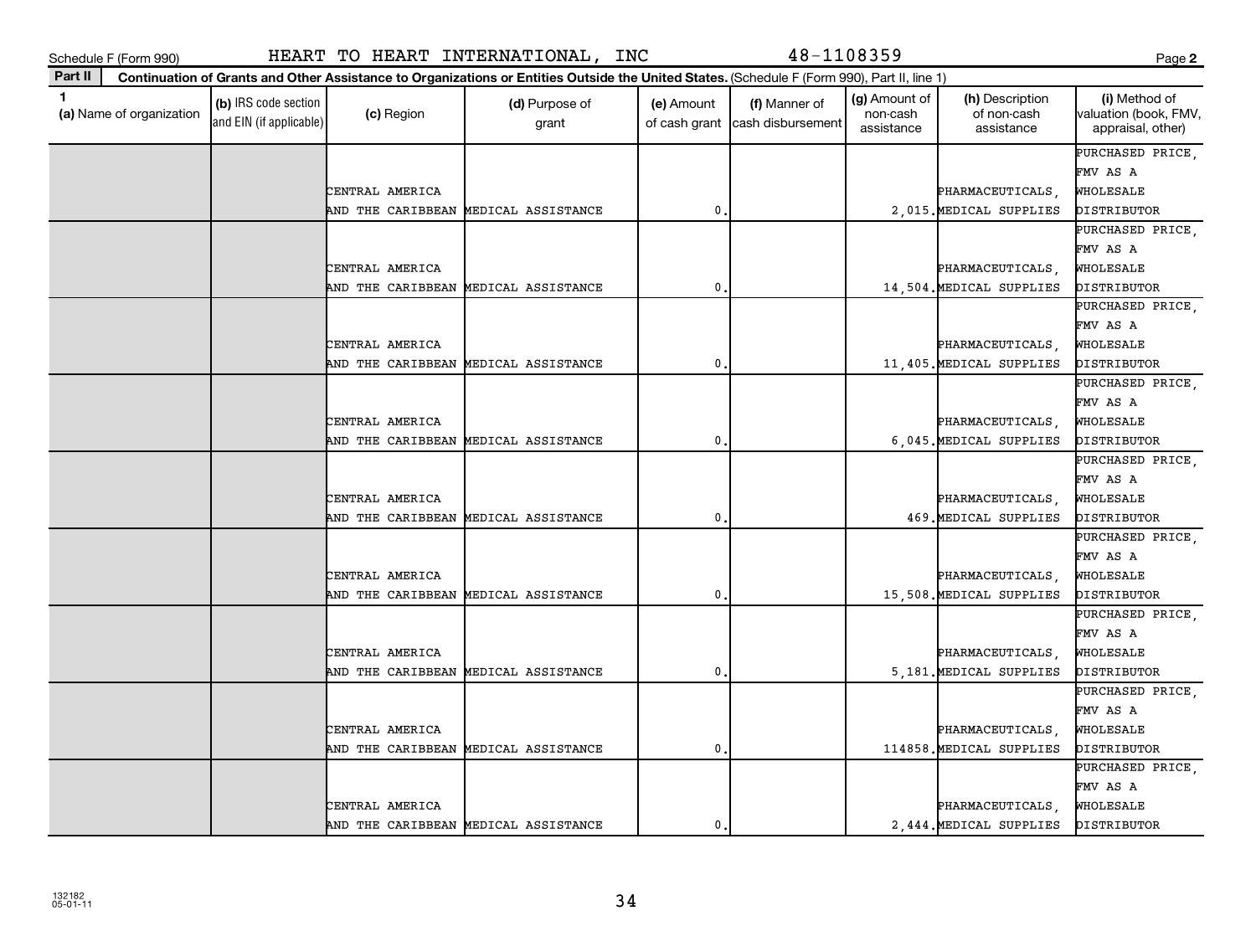**(a)**  Name of organization

and EIN (if applicable)

|                     | . .                 |
|---------------------|---------------------|
| ×<br>۰.<br>. .<br>v | ×<br>I<br>. .<br>۰. |

|  |                                      |  |                    |   |  |                               | PURCHASED PRICE,   |
|--|--------------------------------------|--|--------------------|---|--|-------------------------------|--------------------|
|  |                                      |  |                    |   |  |                               | FMV AS A           |
|  | CENTRAL AMERICA                      |  |                    |   |  | PHARMACEUTICALS,              | WHOLESALE          |
|  | AND THE CARIBBEAN                    |  | MEDICAL ASSISTANCE | 0 |  | 2, 257. MEDICAL SUPPLIES      | DISTRIBUTOR        |
|  |                                      |  |                    |   |  |                               | PURCHASED PRICE,   |
|  |                                      |  |                    |   |  |                               | FMV AS A           |
|  | CENTRAL AMERICA                      |  |                    |   |  | PHARMACEUTICALS,              | WHOLESALE          |
|  | AND THE CARIBBEAN MEDICAL ASSISTANCE |  |                    | 0 |  | 67,320. MEDICAL SUPPLIES      | DISTRIBUTOR        |
|  |                                      |  |                    |   |  |                               | PURCHASED PRICE,   |
|  |                                      |  |                    |   |  |                               | FMV AS A           |
|  | CENTRAL AMERICA                      |  |                    |   |  | PHARMACEUTICALS,              | WHOLESALE          |
|  | AND THE CARIBBEAN MEDICAL ASSISTANCE |  |                    | 0 |  | 544. MEDICAL SUPPLIES         | DISTRIBUTOR        |
|  |                                      |  |                    |   |  |                               | PURCHASED PRICE,   |
|  |                                      |  |                    |   |  |                               | FMV AS A           |
|  | CENTRAL AMERICA                      |  |                    |   |  | PHARMACEUTICALS,              | WHOLESALE          |
|  | AND THE CARIBBEAN MEDICAL ASSISTANCE |  |                    | 0 |  | 11,303. MEDICAL SUPPLIES      | DISTRIBUTOR        |
|  |                                      |  |                    |   |  |                               | PURCHASED PRICE,   |
|  |                                      |  |                    |   |  |                               | FMV AS A           |
|  | CENTRAL AMERICA                      |  |                    |   |  | PHARMACEUTICALS,              | WHOLESALE          |
|  | AND THE CARIBBEAN MEDICAL ASSISTANCE |  |                    | 0 |  | 16,648. MEDICAL SUPPLIES      | <b>DISTRIBUTOR</b> |
|  |                                      |  |                    |   |  |                               | PURCHASED PRICE,   |
|  |                                      |  |                    |   |  |                               | FMV AS A           |
|  | CENTRAL AMERICA                      |  |                    |   |  | PHARMACEUTICALS,              | WHOLESALE          |
|  | AND THE CARIBBEAN MEDICAL ASSISTANCE |  |                    | 0 |  | 50,941. MEDICAL SUPPLIES      | DISTRIBUTOR        |
|  |                                      |  |                    |   |  |                               | PURCHASED PRICE,   |
|  |                                      |  |                    |   |  |                               | FMV AS A           |
|  | CENTRAL AMERICA                      |  |                    |   |  | PHARMACEUTICALS,              | WHOLESALE          |
|  | AND THE CARIBBEAN                    |  | MEDICAL ASSISTANCE | 0 |  | 1, 411, 361. MEDICAL SUPPLIES | DISTRIBUTOR        |
|  |                                      |  |                    |   |  |                               | PURCHASED PRICE,   |
|  |                                      |  |                    |   |  |                               | FMV AS A           |
|  | CENTRAL AMERICA                      |  |                    |   |  | PHARMACEUTICALS,              | WHOLESALE          |
|  | AND THE CARIBBEAN MEDICAL ASSISTANCE |  |                    | 0 |  | 2,609. MEDICAL SUPPLIES       | DISTRIBUTOR        |
|  |                                      |  |                    |   |  |                               | PURCHASED PRICE,   |
|  |                                      |  |                    |   |  |                               | FMV AS A           |
|  | CENTRAL AMERICA                      |  |                    |   |  | PHARMACEUTICALS,              | WHOLESALE          |
|  | AND THE CARIBBEAN MEDICAL ASSISTANCE |  |                    | 0 |  | 4,369,623. MEDICAL SUPPLIES   | DISTRIBUTOR        |
|  |                                      |  |                    |   |  |                               |                    |

## Schedule F (Form 990) HEART TO HEART INTERNATIONAL, INC 48-1108359 Page

(c) Region (d) Purpose of

**Continuation of Grants and Other Assistance to Organizations or Entities Outside the United States.**  (Schedule F (Form 990), Part II, line 1)

grant

**1 (b)** IRS code section **(c)** Region **(d)** Purpose of **(e)** Amount **(f)** Manner of **(g)** Amount of **(h)** Description **(i) (a)** Name of organization **(h)** Description **(i) (c)** Region **(d)** Purpose of **(d)** Amount **(** 

(e) Amount

of cash grant | cash disbursement

(f) Manner of

(g) Amount of non-cash assistance

(h) Description of non-cash assistance

**2**

(i) Method of valuation (book, FMV, appraisal, other)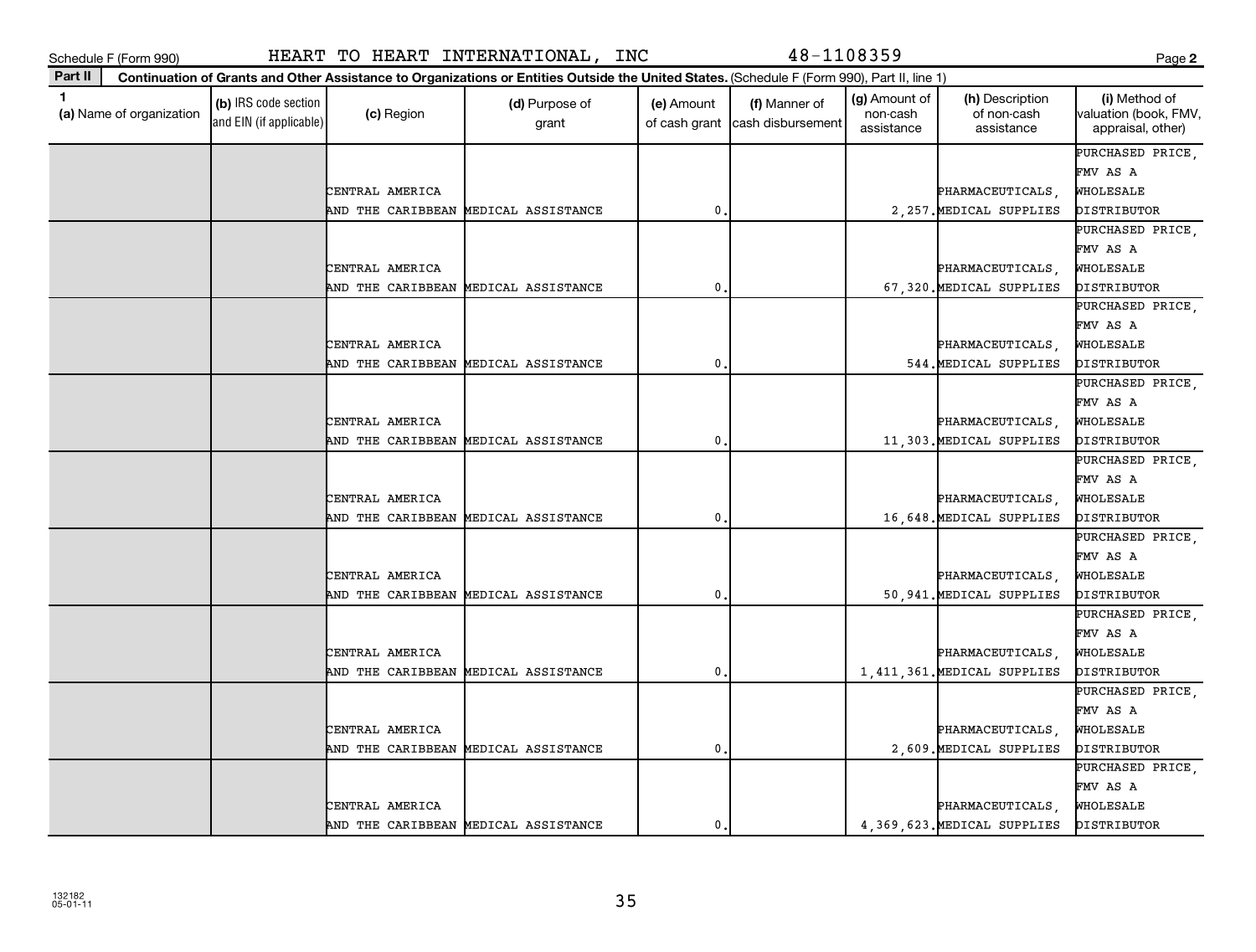| ×<br>۰.<br>. .<br>v | ۰,<br>× |
|---------------------|---------|

| $\mathbf 1$<br>(a) Name of organization | (b) IRS code section<br>and EIN (if applicable) | (c) Region                           | (d) Purpose of<br>grant | (e) Amount<br>of cash grant | (f) Manner of<br>cash disbursement | (g) Amount of<br>non-cash<br>assistance | (h) Description<br>of non-cash<br>assistance | (i) Method of<br>valuation (book, FMV,<br>appraisal, other) |
|-----------------------------------------|-------------------------------------------------|--------------------------------------|-------------------------|-----------------------------|------------------------------------|-----------------------------------------|----------------------------------------------|-------------------------------------------------------------|
|                                         |                                                 |                                      |                         |                             |                                    |                                         |                                              | PURCHASED PRICE,                                            |
|                                         |                                                 |                                      |                         |                             |                                    |                                         |                                              | FMV AS A                                                    |
|                                         |                                                 | CENTRAL AMERICA                      |                         |                             |                                    |                                         | PHARMACEUTICALS,                             | WHOLESALE                                                   |
|                                         |                                                 | AND THE CARIBBEAN MEDICAL ASSISTANCE |                         | $\mathbf{0}$                |                                    |                                         | 24,363. MEDICAL SUPPLIES                     | DISTRIBUTOR                                                 |
|                                         |                                                 |                                      |                         |                             |                                    |                                         |                                              | PURCHASED PRICE,<br>FMV AS A                                |
|                                         |                                                 | CENTRAL AMERICA                      |                         |                             |                                    |                                         | PHARMACEUTICALS,                             | WHOLESALE                                                   |
|                                         |                                                 | AND THE CARIBBEAN MEDICAL ASSISTANCE |                         | 0                           |                                    |                                         | 347268. MEDICAL SUPPLIES                     | DISTRIBUTOR                                                 |
|                                         |                                                 |                                      |                         |                             |                                    |                                         |                                              | PURCHASED PRICE,                                            |
|                                         |                                                 |                                      |                         |                             |                                    |                                         |                                              | FMV AS A                                                    |
|                                         |                                                 | CENTRAL AMERICA                      |                         |                             |                                    |                                         | PHARMACEUTICALS,                             | WHOLESALE                                                   |
|                                         |                                                 | AND THE CARIBBEAN MEDICAL ASSISTANCE |                         | $\mathbf 0$                 |                                    |                                         | 3,284. MEDICAL SUPPLIES                      | DISTRIBUTOR                                                 |
|                                         |                                                 |                                      |                         |                             |                                    |                                         |                                              | PURCHASED PRICE,                                            |
|                                         |                                                 |                                      |                         |                             |                                    |                                         |                                              | FMV AS A                                                    |
|                                         |                                                 | CENTRAL AMERICA                      |                         |                             |                                    |                                         | PHARMACEUTICALS,                             | WHOLESALE                                                   |
|                                         |                                                 | AND THE CARIBBEAN MEDICAL ASSISTANCE |                         | $\mathbf{0}$                |                                    |                                         | 59,056. MEDICAL SUPPLIES                     | DISTRIBUTOR                                                 |
|                                         |                                                 |                                      |                         |                             |                                    |                                         |                                              | PURCHASED PRICE,                                            |
|                                         |                                                 |                                      |                         |                             |                                    |                                         |                                              | FMV AS A                                                    |
|                                         |                                                 | CENTRAL AMERICA                      |                         |                             |                                    |                                         | PHARMACEUTICALS,                             | WHOLESALE                                                   |
|                                         |                                                 | AND THE CARIBBEAN MEDICAL ASSISTANCE |                         | $\mathbf{0}$                |                                    |                                         | 1,951. MEDICAL SUPPLIES                      | DISTRIBUTOR                                                 |
|                                         |                                                 |                                      |                         |                             |                                    |                                         |                                              | PURCHASED PRICE,                                            |
|                                         |                                                 |                                      |                         |                             |                                    |                                         |                                              | FMV AS A                                                    |
|                                         |                                                 | CENTRAL AMERICA                      |                         |                             |                                    |                                         | PHARMACEUTICALS,                             | WHOLESALE                                                   |
|                                         |                                                 | AND THE CARIBBEAN MEDICAL ASSISTANCE |                         | $\mathbf{0}$                |                                    |                                         | 36,712. MEDICAL SUPPLIES                     | DISTRIBUTOR                                                 |
|                                         |                                                 |                                      |                         |                             |                                    |                                         |                                              | PURCHASED PRICE,                                            |
|                                         |                                                 |                                      |                         |                             |                                    |                                         |                                              | FMV AS A                                                    |
|                                         |                                                 | CENTRAL AMERICA                      |                         |                             |                                    |                                         | PHARMACEUTICALS,                             | WHOLESALE                                                   |
|                                         |                                                 | AND THE CARIBBEAN                    | MEDICAL ASSISTANCE      | 0                           |                                    |                                         | 523. MEDICAL SUPPLIES                        | DISTRIBUTOR                                                 |
|                                         |                                                 |                                      |                         |                             |                                    |                                         |                                              | PURCHASED PRICE,                                            |
|                                         |                                                 |                                      |                         |                             |                                    |                                         |                                              | FMV AS A                                                    |
|                                         |                                                 | CENTRAL AMERICA                      |                         |                             |                                    |                                         | PHARMACEUTICALS,                             | WHOLESALE                                                   |
|                                         |                                                 | AND THE CARIBBEAN MEDICAL ASSISTANCE |                         | $\mathbf{0}$                |                                    |                                         | 11,434. MEDICAL SUPPLIES                     | DISTRIBUTOR                                                 |
|                                         |                                                 |                                      |                         |                             |                                    |                                         |                                              | PURCHASED PRICE,                                            |
|                                         |                                                 |                                      |                         |                             |                                    |                                         |                                              | FMV AS A                                                    |
|                                         |                                                 | CENTRAL AMERICA                      |                         |                             |                                    |                                         | PHARMACEUTICALS,                             | WHOLESALE                                                   |
|                                         |                                                 | AND THE CARIBBEAN MEDICAL ASSISTANCE |                         | $\mathbf 0$ .               |                                    |                                         | 61,299. MEDICAL SUPPLIES                     | DISTRIBUTOR                                                 |

**Part II Continuation of Grants and Other Assistance to Organizations or Entities Outside the United States.**  (Schedule F (Form 990), Part II, line 1)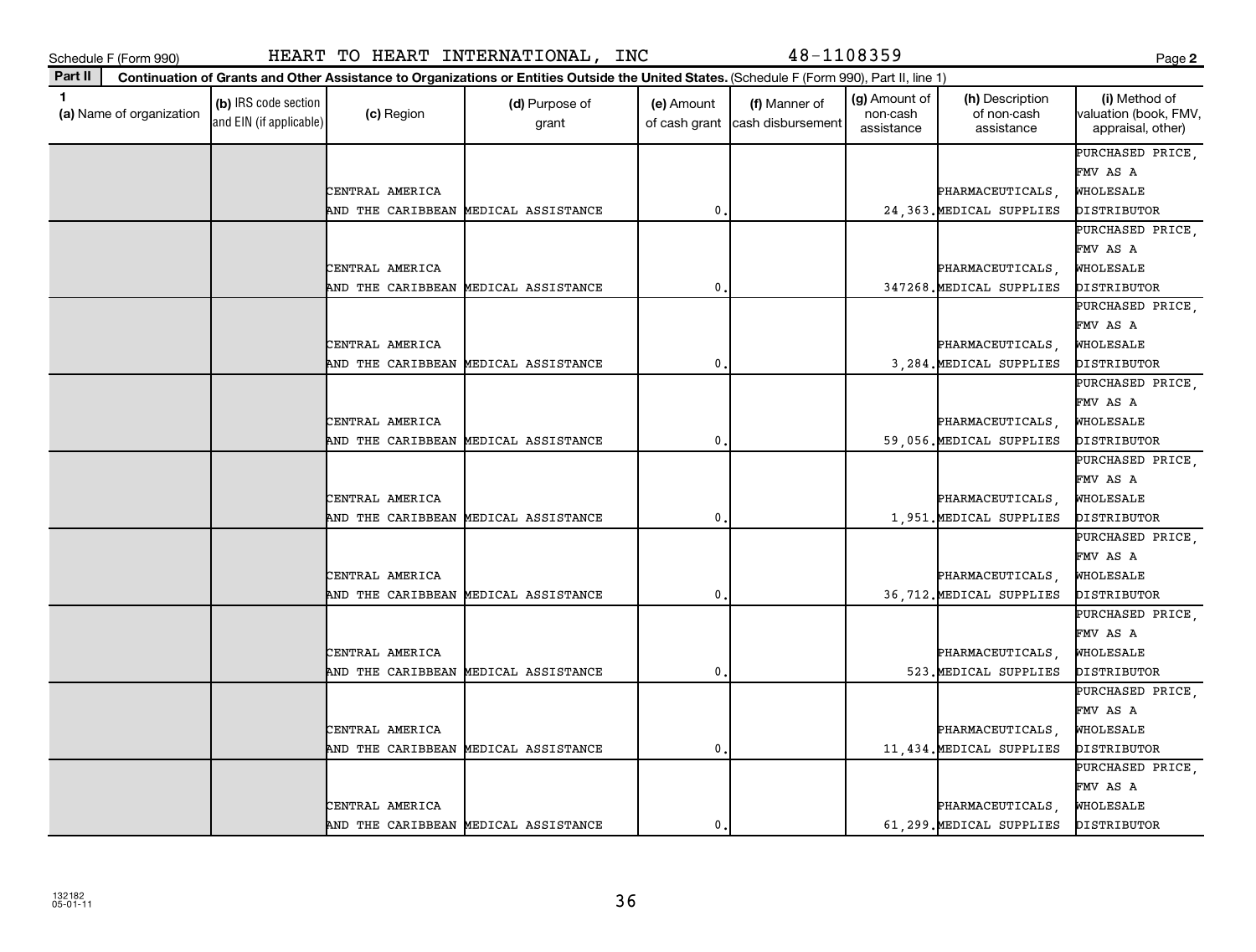| ×<br>۰.<br>. .<br>v | × |
|---------------------|---|

| Part II                                  |                                                 |                   | Continuation of Grants and Other Assistance to Organizations or Entities Outside the United States. (Schedule F (Form 990), Part II, line 1) |                             |                                    |                                         |                                              |                                                             |
|------------------------------------------|-------------------------------------------------|-------------------|----------------------------------------------------------------------------------------------------------------------------------------------|-----------------------------|------------------------------------|-----------------------------------------|----------------------------------------------|-------------------------------------------------------------|
| $\mathbf{1}$<br>(a) Name of organization | (b) IRS code section<br>and EIN (if applicable) | (c) Region        | (d) Purpose of<br>grant                                                                                                                      | (e) Amount<br>of cash grant | (f) Manner of<br>cash disbursement | (g) Amount of<br>non-cash<br>assistance | (h) Description<br>of non-cash<br>assistance | (i) Method of<br>valuation (book, FMV,<br>appraisal, other) |
|                                          |                                                 |                   |                                                                                                                                              |                             |                                    |                                         |                                              | PURCHASED PRICE                                             |
|                                          |                                                 |                   |                                                                                                                                              |                             |                                    |                                         |                                              | FMV AS A                                                    |
|                                          |                                                 | CENTRAL AMERICA   |                                                                                                                                              |                             |                                    |                                         | PHARMACEUTICALS                              | WHOLESALE                                                   |
|                                          |                                                 | AND THE CARIBBEAN | MEDICAL ASSISTANCE                                                                                                                           | 0.                          |                                    |                                         | 5, 229. MEDICAL SUPPLIES                     | DISTRIBUTOR                                                 |
|                                          |                                                 |                   |                                                                                                                                              |                             |                                    |                                         |                                              | PURCHASED PRICE,                                            |
|                                          |                                                 |                   |                                                                                                                                              |                             |                                    |                                         |                                              | FMV AS A                                                    |
|                                          |                                                 | CENTRAL AMERICA   |                                                                                                                                              |                             |                                    |                                         | PHARMACEUTICALS                              | WHOLESALE                                                   |
|                                          |                                                 | AND THE CARIBBEAN | MEDICAL ASSISTANCE                                                                                                                           | 0                           |                                    |                                         | 1,898,258. MEDICAL SUPPLIES                  | DISTRIBUTOR                                                 |
|                                          |                                                 |                   |                                                                                                                                              |                             |                                    |                                         |                                              | PURCHASED PRICE,                                            |
|                                          |                                                 |                   |                                                                                                                                              |                             |                                    |                                         |                                              | FMV AS A                                                    |
|                                          |                                                 | CENTRAL AMERICA   |                                                                                                                                              |                             |                                    |                                         | PHARMACEUTICALS,                             | WHOLESALE                                                   |
|                                          |                                                 | AND THE CARIBBEAN | MEDICAL ASSISTANCE                                                                                                                           | 0                           |                                    |                                         | 591. MEDICAL SUPPLIES                        | DISTRIBUTOR                                                 |
|                                          |                                                 |                   |                                                                                                                                              |                             |                                    |                                         |                                              | PURCHASED PRICE,                                            |
|                                          |                                                 |                   |                                                                                                                                              |                             |                                    |                                         |                                              | FMV AS A                                                    |
|                                          |                                                 | CENTRAL AMERICA   |                                                                                                                                              |                             |                                    |                                         | PHARMACEUTICALS                              | WHOLESALE                                                   |
|                                          |                                                 | AND THE CARIBBEAN | MEDICAL ASSISTANCE                                                                                                                           | 0                           |                                    |                                         | 2,199. MEDICAL SUPPLIES                      | DISTRIBUTOR                                                 |
|                                          |                                                 |                   |                                                                                                                                              |                             |                                    |                                         |                                              | PURCHASED PRICE,                                            |
|                                          |                                                 |                   |                                                                                                                                              |                             |                                    |                                         |                                              | FMV AS A                                                    |
|                                          |                                                 | CENTRAL AMERICA   |                                                                                                                                              |                             |                                    |                                         | PHARMACEUTICALS.                             | WHOLESALE                                                   |
|                                          |                                                 | AND THE CARIBBEAN | MEDICAL ASSISTANCE                                                                                                                           | $\mathbf 0$ .               |                                    |                                         | 5, 216. MEDICAL SUPPLIES                     | DISTRIBUTOR                                                 |
|                                          |                                                 |                   |                                                                                                                                              |                             |                                    |                                         |                                              | PURCHASED PRICE,                                            |
|                                          |                                                 |                   |                                                                                                                                              |                             |                                    |                                         |                                              | FMV AS A                                                    |
|                                          |                                                 | CENTRAL AMERICA   |                                                                                                                                              |                             |                                    |                                         | PHARMACEUTICALS.                             | WHOLESALE                                                   |
|                                          |                                                 | AND THE CARIBBEAN | MEDICAL ASSISTANCE                                                                                                                           | 0.                          |                                    |                                         | 699202. MEDICAL SUPPLIES                     | DISTRIBUTOR                                                 |
|                                          |                                                 |                   |                                                                                                                                              |                             |                                    |                                         |                                              | PURCHASED PRICE,                                            |
|                                          |                                                 |                   |                                                                                                                                              |                             |                                    |                                         |                                              | FMV AS A                                                    |
|                                          |                                                 | CENTRAL AMERICA   |                                                                                                                                              |                             |                                    |                                         | PHARMACEUTICALS                              | WHOLESALE                                                   |
|                                          |                                                 | AND THE CARIBBEAN | MEDICAL ASSISTANCE                                                                                                                           | 0.                          |                                    |                                         | 109322. MEDICAL SUPPLIES                     | DISTRIBUTOR                                                 |
|                                          |                                                 |                   |                                                                                                                                              |                             |                                    |                                         |                                              | PURCHASED PRICE,                                            |
|                                          |                                                 |                   |                                                                                                                                              |                             |                                    |                                         |                                              | FMV AS A                                                    |
|                                          |                                                 |                   |                                                                                                                                              |                             |                                    |                                         | PHARMACEUTICALS.                             | WHOLESALE                                                   |
|                                          |                                                 | EAST ASIA         | MEDICAL ASSISTANCE                                                                                                                           | $\mathbf{0}$ .              |                                    |                                         | 584319 MEDICAL SUPPLIES                      | DISTRIBUTOR                                                 |
|                                          |                                                 |                   |                                                                                                                                              |                             |                                    |                                         |                                              | PURCHASED PRICE,                                            |
|                                          |                                                 |                   |                                                                                                                                              |                             |                                    |                                         |                                              | FMV AS A                                                    |
|                                          |                                                 |                   |                                                                                                                                              |                             |                                    |                                         | PHARMACEUTICALS                              | WHOLESALE                                                   |
|                                          |                                                 | <b>EAST ASIA</b>  | MEDICAL ASSISTANCE                                                                                                                           | $\mathbf{0}$ .              |                                    |                                         | 2.556. MEDICAL SUPPLIES                      | DISTRIBUTOR                                                 |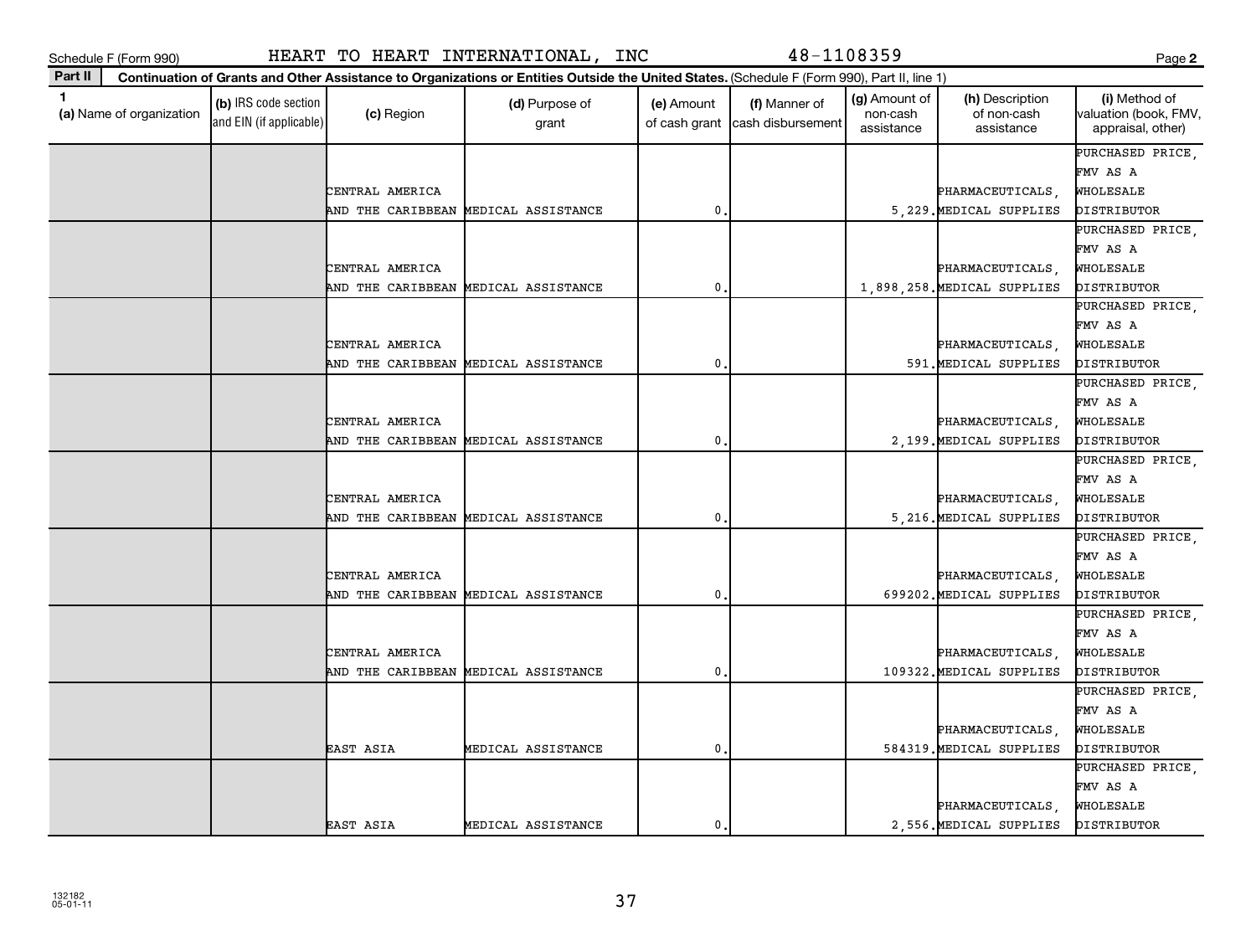| Schedule F (Form 990)                    |                                                 |                   | HEART TO HEART INTERNATIONAL, INC                                                                                                            |                             | 48-1108359                         |                                         |                                              | Page 2                                                      |
|------------------------------------------|-------------------------------------------------|-------------------|----------------------------------------------------------------------------------------------------------------------------------------------|-----------------------------|------------------------------------|-----------------------------------------|----------------------------------------------|-------------------------------------------------------------|
| Part II                                  |                                                 |                   | Continuation of Grants and Other Assistance to Organizations or Entities Outside the United States. (Schedule F (Form 990), Part II, line 1) |                             |                                    |                                         |                                              |                                                             |
| $\mathbf{1}$<br>(a) Name of organization | (b) IRS code section<br>and EIN (if applicable) | (c) Region        | (d) Purpose of<br>grant                                                                                                                      | (e) Amount<br>of cash grant | (f) Manner of<br>cash disbursement | (g) Amount of<br>non-cash<br>assistance | (h) Description<br>of non-cash<br>assistance | (i) Method of<br>valuation (book, FMV,<br>appraisal, other) |
|                                          |                                                 |                   |                                                                                                                                              |                             |                                    |                                         |                                              | PURCHASED PRICE                                             |
|                                          |                                                 |                   |                                                                                                                                              |                             |                                    |                                         |                                              | FMV AS A                                                    |
|                                          |                                                 |                   |                                                                                                                                              |                             |                                    |                                         | PHARMACEUTICALS,                             | WHOLESALE                                                   |
|                                          |                                                 | EAST ASIA         | MEDICAL ASSISTANCE                                                                                                                           | $\mathbf 0$                 |                                    |                                         | 67. MEDICAL SUPPLIES                         | DISTRIBUTOR                                                 |
|                                          |                                                 |                   |                                                                                                                                              |                             |                                    |                                         |                                              | PURCHASED PRICE.                                            |
|                                          |                                                 |                   |                                                                                                                                              |                             |                                    |                                         |                                              | FMV AS A                                                    |
|                                          |                                                 |                   |                                                                                                                                              |                             |                                    |                                         | PHARMACEUTICALS,                             | WHOLESALE                                                   |
|                                          |                                                 | EAST ASIA         | MEDICAL ASSISTANCE                                                                                                                           | 0                           |                                    |                                         | 3,155. MEDICAL SUPPLIES                      | DISTRIBUTOR                                                 |
|                                          |                                                 |                   |                                                                                                                                              |                             |                                    |                                         |                                              | PURCHASED PRICE,                                            |
|                                          |                                                 |                   |                                                                                                                                              |                             |                                    |                                         |                                              | FMV AS A                                                    |
|                                          |                                                 |                   |                                                                                                                                              |                             |                                    |                                         | PHARMACEUTICALS                              | WHOLESALE                                                   |
|                                          |                                                 | EAST ASIA         | MEDICAL ASSISTANCE                                                                                                                           | 0                           |                                    |                                         | 1,580. MEDICAL SUPPLIES                      | DISTRIBUTOR                                                 |
|                                          |                                                 |                   |                                                                                                                                              |                             |                                    |                                         |                                              | PURCHASED PRICE                                             |
|                                          |                                                 |                   |                                                                                                                                              |                             |                                    |                                         |                                              | FMV AS A                                                    |
|                                          |                                                 |                   |                                                                                                                                              |                             |                                    |                                         | PHARMACEUTICALS                              | WHOLESALE                                                   |
|                                          |                                                 | EUROPE            | MEDICAL ASSISTANCE                                                                                                                           | $\mathbf 0$                 |                                    |                                         | 7.200. MEDICAL SUPPLIES                      | DISTRIBUTOR                                                 |
|                                          |                                                 |                   |                                                                                                                                              |                             |                                    |                                         |                                              | PURCHASED PRICE,                                            |
|                                          |                                                 |                   |                                                                                                                                              |                             |                                    |                                         |                                              | FMV AS A                                                    |
|                                          |                                                 |                   |                                                                                                                                              |                             |                                    |                                         | PHARMACEUTICALS,                             | WHOLESALE                                                   |
|                                          |                                                 | MIDDLE EAST       | MEDICAL ASSISTANCE                                                                                                                           | 0                           |                                    |                                         | 29,467. MEDICAL SUPPLIES                     | DISTRIBUTOR                                                 |
|                                          |                                                 |                   |                                                                                                                                              |                             |                                    |                                         |                                              | PURCHASED PRICE,                                            |
|                                          |                                                 |                   |                                                                                                                                              |                             |                                    |                                         |                                              | FMV AS A                                                    |
|                                          |                                                 |                   |                                                                                                                                              |                             |                                    |                                         | PHARMACEUTICALS                              | WHOLESALE                                                   |
|                                          |                                                 | NORTH AMERICA     | MEDICAL ASSISTANCE                                                                                                                           | 0                           |                                    |                                         | 1,659. MEDICAL SUPPLIES                      | DISTRIBUTOR                                                 |
|                                          |                                                 |                   |                                                                                                                                              |                             |                                    |                                         |                                              | PURCHASED PRICE                                             |
|                                          |                                                 |                   |                                                                                                                                              |                             |                                    |                                         |                                              | FMV AS A                                                    |
|                                          |                                                 |                   |                                                                                                                                              |                             |                                    |                                         | PHARMACEUTICALS.                             | WHOLESALE                                                   |
|                                          |                                                 | NORTH AMERICA     | MEDICAL ASSISTANCE                                                                                                                           | $\mathbf{0}$                |                                    |                                         | 565. MEDICAL SUPPLIES                        | DISTRIBUTOR                                                 |
|                                          |                                                 |                   |                                                                                                                                              |                             |                                    |                                         |                                              | PURCHASED PRICE,                                            |
|                                          |                                                 | RUSSIA AND THE    |                                                                                                                                              |                             |                                    |                                         |                                              | FMV AS A                                                    |
|                                          |                                                 | NEWLY INDEPENDENT |                                                                                                                                              |                             |                                    |                                         | PHARMACEUTICALS,                             | WHOLESALE                                                   |
|                                          |                                                 | <b>STATES</b>     | MEDICAL ASSISTANCE                                                                                                                           | $\mathbf 0$                 |                                    |                                         | 37,683. MEDICAL SUPPLIES                     | DISTRIBUTOR                                                 |
|                                          |                                                 |                   |                                                                                                                                              |                             |                                    |                                         |                                              | PURCHASED PRICE.                                            |
|                                          |                                                 | RUSSIA AND THE    |                                                                                                                                              |                             |                                    |                                         |                                              | FMV AS A                                                    |
|                                          |                                                 | NEWLY INDEPENDENT |                                                                                                                                              |                             |                                    |                                         | PHARMACEUTICALS                              | WHOLESALE                                                   |
|                                          |                                                 | <b>STATES</b>     | MEDICAL ASSISTANCE                                                                                                                           | 0.                          |                                    |                                         | 43,963. MEDICAL SUPPLIES                     | DISTRIBUTOR                                                 |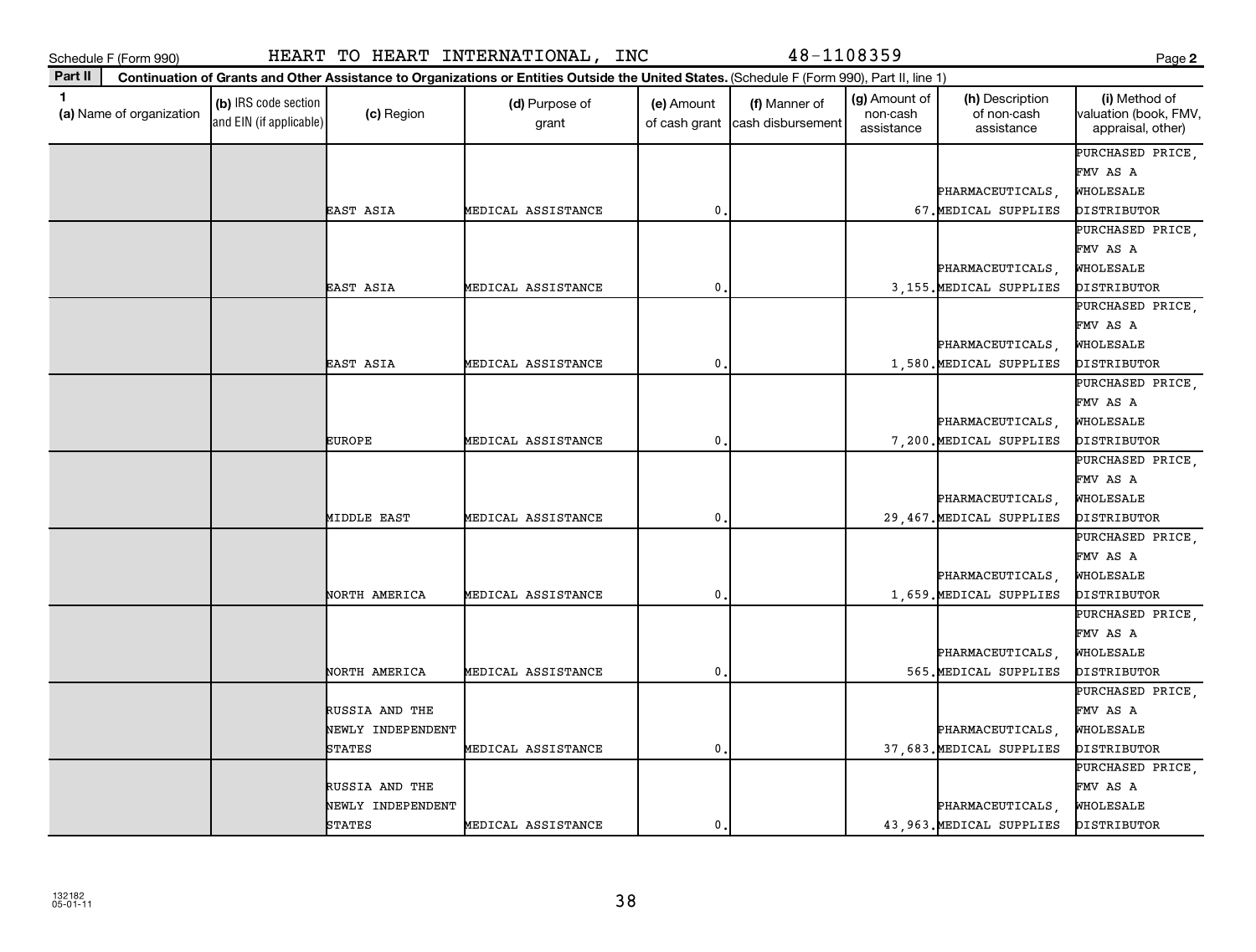|         | Schedule F (Form 990) | HEART | TO HEART | INTERNATIONAL | INC | $48 - 7$                                                                                                                                     | Page |
|---------|-----------------------|-------|----------|---------------|-----|----------------------------------------------------------------------------------------------------------------------------------------------|------|
| Part II |                       |       |          |               |     | Continuation of Grants and Other Assistance to Organizations or Entities Outside the United States. (Schedule F (Form 990), Part II, line 1) |      |

| 1<br>(g) Amount of<br>(i) Method of<br>(h) Description<br>(b) IRS code section<br>(f) Manner of<br>(d) Purpose of<br>(e) Amount<br>(a) Name of organization<br>(c) Region<br>of non-cash<br>valuation (book, FMV,<br>non-cash<br>and EIN (if applicable)<br>cash disbursement<br>of cash grant<br>grant<br>assistance<br>assistance<br>appraisal, other)<br>PURCHASED PRICE<br>RUSSIA AND THE<br>FMV AS A<br>NEWLY INDEPENDENT<br>WHOLESALE<br>PHARMACEUTICALS,<br>$\mathbf{0}$<br>MEDICAL ASSISTANCE<br>497564. MEDICAL SUPPLIES<br><b>STATES</b><br>DISTRIBUTOR<br>PURCHASED PRICE<br>RUSSIA AND THE<br>FMV AS A<br>NEWLY INDEPENDENT<br>PHARMACEUTICALS,<br>WHOLESALE<br>6,674. MEDICAL SUPPLIES<br><b>STATES</b><br>MEDICAL ASSISTANCE<br>0<br>DISTRIBUTOR<br>PURCHASED PRICE,<br>RUSSIA AND THE<br>FMV AS A<br>PHARMACEUTICALS,<br>NEWLY INDEPENDENT<br>WHOLESALE<br><b>STATES</b><br>0<br>7.121. MEDICAL SUPPLIES<br>MEDICAL ASSISTANCE<br>DISTRIBUTOR<br>PURCHASED PRICE,<br>FMV AS A<br>PHARMACEUTICALS,<br>WHOLESALE<br>$\pmb{0}$<br>4,671. MEDICAL SUPPLIES<br>SOUTH AMERICA<br>MEDICAL ASSISTANCE<br>DISTRIBUTOR<br>PURCHASED PRICE,<br>FMV AS A<br>PHARMACEUTICALS,<br>WHOLESALE<br>SOUTH AMERICA<br>MEDICAL ASSISTANCE<br>0<br>13,501. MEDICAL SUPPLIES<br>DISTRIBUTOR<br>PURCHASED PRICE,<br>FMV AS A<br>PHARMACEUTICALS.<br>WHOLESALE<br>$\mathbf{0}$<br>SOUTH AMERICA<br>MEDICAL ASSISTANCE<br>1,012. MEDICAL SUPPLIES<br>DISTRIBUTOR<br>PURCHASED PRICE.<br>FMV AS A<br>PHARMACEUTICALS,<br>WHOLESALE<br>SOUTH AMERICA<br>0<br>6,974. MEDICAL SUPPLIES<br>MEDICAL ASSISTANCE<br>DISTRIBUTOR<br>PURCHASED PRICE,<br>FMV AS A<br>PHARMACEUTICALS,<br>WHOLESALE<br>0<br>SOUTH AMERICA<br>MEDICAL ASSISTANCE<br>11,099. MEDICAL SUPPLIES<br>DISTRIBUTOR<br>PURCHASED PRICE,<br>FMV AS A<br>PHARMACEUTICALS<br>WHOLESALE<br>$\mathbf{0}$<br>164614. MEDICAL SUPPLIES<br>DISTRIBUTOR<br>SOUTH AMERICA<br>MEDICAL ASSISTANCE | Part II |  | Continuation of Grants and Other Assistance to Organizations or Entities Outside the United States. (Schedule F (Form 990), Part II, line 1) |  |  |  |
|----------------------------------------------------------------------------------------------------------------------------------------------------------------------------------------------------------------------------------------------------------------------------------------------------------------------------------------------------------------------------------------------------------------------------------------------------------------------------------------------------------------------------------------------------------------------------------------------------------------------------------------------------------------------------------------------------------------------------------------------------------------------------------------------------------------------------------------------------------------------------------------------------------------------------------------------------------------------------------------------------------------------------------------------------------------------------------------------------------------------------------------------------------------------------------------------------------------------------------------------------------------------------------------------------------------------------------------------------------------------------------------------------------------------------------------------------------------------------------------------------------------------------------------------------------------------------------------------------------------------------------------------------------------------------------------------------------------------------------------------------------------------------------------------------------------------------------------------------------------------------------------------------------------------------------------|---------|--|----------------------------------------------------------------------------------------------------------------------------------------------|--|--|--|
|                                                                                                                                                                                                                                                                                                                                                                                                                                                                                                                                                                                                                                                                                                                                                                                                                                                                                                                                                                                                                                                                                                                                                                                                                                                                                                                                                                                                                                                                                                                                                                                                                                                                                                                                                                                                                                                                                                                                        |         |  |                                                                                                                                              |  |  |  |
|                                                                                                                                                                                                                                                                                                                                                                                                                                                                                                                                                                                                                                                                                                                                                                                                                                                                                                                                                                                                                                                                                                                                                                                                                                                                                                                                                                                                                                                                                                                                                                                                                                                                                                                                                                                                                                                                                                                                        |         |  |                                                                                                                                              |  |  |  |
|                                                                                                                                                                                                                                                                                                                                                                                                                                                                                                                                                                                                                                                                                                                                                                                                                                                                                                                                                                                                                                                                                                                                                                                                                                                                                                                                                                                                                                                                                                                                                                                                                                                                                                                                                                                                                                                                                                                                        |         |  |                                                                                                                                              |  |  |  |
|                                                                                                                                                                                                                                                                                                                                                                                                                                                                                                                                                                                                                                                                                                                                                                                                                                                                                                                                                                                                                                                                                                                                                                                                                                                                                                                                                                                                                                                                                                                                                                                                                                                                                                                                                                                                                                                                                                                                        |         |  |                                                                                                                                              |  |  |  |
|                                                                                                                                                                                                                                                                                                                                                                                                                                                                                                                                                                                                                                                                                                                                                                                                                                                                                                                                                                                                                                                                                                                                                                                                                                                                                                                                                                                                                                                                                                                                                                                                                                                                                                                                                                                                                                                                                                                                        |         |  |                                                                                                                                              |  |  |  |
|                                                                                                                                                                                                                                                                                                                                                                                                                                                                                                                                                                                                                                                                                                                                                                                                                                                                                                                                                                                                                                                                                                                                                                                                                                                                                                                                                                                                                                                                                                                                                                                                                                                                                                                                                                                                                                                                                                                                        |         |  |                                                                                                                                              |  |  |  |
|                                                                                                                                                                                                                                                                                                                                                                                                                                                                                                                                                                                                                                                                                                                                                                                                                                                                                                                                                                                                                                                                                                                                                                                                                                                                                                                                                                                                                                                                                                                                                                                                                                                                                                                                                                                                                                                                                                                                        |         |  |                                                                                                                                              |  |  |  |
|                                                                                                                                                                                                                                                                                                                                                                                                                                                                                                                                                                                                                                                                                                                                                                                                                                                                                                                                                                                                                                                                                                                                                                                                                                                                                                                                                                                                                                                                                                                                                                                                                                                                                                                                                                                                                                                                                                                                        |         |  |                                                                                                                                              |  |  |  |
|                                                                                                                                                                                                                                                                                                                                                                                                                                                                                                                                                                                                                                                                                                                                                                                                                                                                                                                                                                                                                                                                                                                                                                                                                                                                                                                                                                                                                                                                                                                                                                                                                                                                                                                                                                                                                                                                                                                                        |         |  |                                                                                                                                              |  |  |  |
|                                                                                                                                                                                                                                                                                                                                                                                                                                                                                                                                                                                                                                                                                                                                                                                                                                                                                                                                                                                                                                                                                                                                                                                                                                                                                                                                                                                                                                                                                                                                                                                                                                                                                                                                                                                                                                                                                                                                        |         |  |                                                                                                                                              |  |  |  |
|                                                                                                                                                                                                                                                                                                                                                                                                                                                                                                                                                                                                                                                                                                                                                                                                                                                                                                                                                                                                                                                                                                                                                                                                                                                                                                                                                                                                                                                                                                                                                                                                                                                                                                                                                                                                                                                                                                                                        |         |  |                                                                                                                                              |  |  |  |
|                                                                                                                                                                                                                                                                                                                                                                                                                                                                                                                                                                                                                                                                                                                                                                                                                                                                                                                                                                                                                                                                                                                                                                                                                                                                                                                                                                                                                                                                                                                                                                                                                                                                                                                                                                                                                                                                                                                                        |         |  |                                                                                                                                              |  |  |  |
|                                                                                                                                                                                                                                                                                                                                                                                                                                                                                                                                                                                                                                                                                                                                                                                                                                                                                                                                                                                                                                                                                                                                                                                                                                                                                                                                                                                                                                                                                                                                                                                                                                                                                                                                                                                                                                                                                                                                        |         |  |                                                                                                                                              |  |  |  |
|                                                                                                                                                                                                                                                                                                                                                                                                                                                                                                                                                                                                                                                                                                                                                                                                                                                                                                                                                                                                                                                                                                                                                                                                                                                                                                                                                                                                                                                                                                                                                                                                                                                                                                                                                                                                                                                                                                                                        |         |  |                                                                                                                                              |  |  |  |
|                                                                                                                                                                                                                                                                                                                                                                                                                                                                                                                                                                                                                                                                                                                                                                                                                                                                                                                                                                                                                                                                                                                                                                                                                                                                                                                                                                                                                                                                                                                                                                                                                                                                                                                                                                                                                                                                                                                                        |         |  |                                                                                                                                              |  |  |  |
|                                                                                                                                                                                                                                                                                                                                                                                                                                                                                                                                                                                                                                                                                                                                                                                                                                                                                                                                                                                                                                                                                                                                                                                                                                                                                                                                                                                                                                                                                                                                                                                                                                                                                                                                                                                                                                                                                                                                        |         |  |                                                                                                                                              |  |  |  |
|                                                                                                                                                                                                                                                                                                                                                                                                                                                                                                                                                                                                                                                                                                                                                                                                                                                                                                                                                                                                                                                                                                                                                                                                                                                                                                                                                                                                                                                                                                                                                                                                                                                                                                                                                                                                                                                                                                                                        |         |  |                                                                                                                                              |  |  |  |
|                                                                                                                                                                                                                                                                                                                                                                                                                                                                                                                                                                                                                                                                                                                                                                                                                                                                                                                                                                                                                                                                                                                                                                                                                                                                                                                                                                                                                                                                                                                                                                                                                                                                                                                                                                                                                                                                                                                                        |         |  |                                                                                                                                              |  |  |  |
|                                                                                                                                                                                                                                                                                                                                                                                                                                                                                                                                                                                                                                                                                                                                                                                                                                                                                                                                                                                                                                                                                                                                                                                                                                                                                                                                                                                                                                                                                                                                                                                                                                                                                                                                                                                                                                                                                                                                        |         |  |                                                                                                                                              |  |  |  |
|                                                                                                                                                                                                                                                                                                                                                                                                                                                                                                                                                                                                                                                                                                                                                                                                                                                                                                                                                                                                                                                                                                                                                                                                                                                                                                                                                                                                                                                                                                                                                                                                                                                                                                                                                                                                                                                                                                                                        |         |  |                                                                                                                                              |  |  |  |
|                                                                                                                                                                                                                                                                                                                                                                                                                                                                                                                                                                                                                                                                                                                                                                                                                                                                                                                                                                                                                                                                                                                                                                                                                                                                                                                                                                                                                                                                                                                                                                                                                                                                                                                                                                                                                                                                                                                                        |         |  |                                                                                                                                              |  |  |  |
|                                                                                                                                                                                                                                                                                                                                                                                                                                                                                                                                                                                                                                                                                                                                                                                                                                                                                                                                                                                                                                                                                                                                                                                                                                                                                                                                                                                                                                                                                                                                                                                                                                                                                                                                                                                                                                                                                                                                        |         |  |                                                                                                                                              |  |  |  |
|                                                                                                                                                                                                                                                                                                                                                                                                                                                                                                                                                                                                                                                                                                                                                                                                                                                                                                                                                                                                                                                                                                                                                                                                                                                                                                                                                                                                                                                                                                                                                                                                                                                                                                                                                                                                                                                                                                                                        |         |  |                                                                                                                                              |  |  |  |
|                                                                                                                                                                                                                                                                                                                                                                                                                                                                                                                                                                                                                                                                                                                                                                                                                                                                                                                                                                                                                                                                                                                                                                                                                                                                                                                                                                                                                                                                                                                                                                                                                                                                                                                                                                                                                                                                                                                                        |         |  |                                                                                                                                              |  |  |  |
|                                                                                                                                                                                                                                                                                                                                                                                                                                                                                                                                                                                                                                                                                                                                                                                                                                                                                                                                                                                                                                                                                                                                                                                                                                                                                                                                                                                                                                                                                                                                                                                                                                                                                                                                                                                                                                                                                                                                        |         |  |                                                                                                                                              |  |  |  |
|                                                                                                                                                                                                                                                                                                                                                                                                                                                                                                                                                                                                                                                                                                                                                                                                                                                                                                                                                                                                                                                                                                                                                                                                                                                                                                                                                                                                                                                                                                                                                                                                                                                                                                                                                                                                                                                                                                                                        |         |  |                                                                                                                                              |  |  |  |
|                                                                                                                                                                                                                                                                                                                                                                                                                                                                                                                                                                                                                                                                                                                                                                                                                                                                                                                                                                                                                                                                                                                                                                                                                                                                                                                                                                                                                                                                                                                                                                                                                                                                                                                                                                                                                                                                                                                                        |         |  |                                                                                                                                              |  |  |  |
|                                                                                                                                                                                                                                                                                                                                                                                                                                                                                                                                                                                                                                                                                                                                                                                                                                                                                                                                                                                                                                                                                                                                                                                                                                                                                                                                                                                                                                                                                                                                                                                                                                                                                                                                                                                                                                                                                                                                        |         |  |                                                                                                                                              |  |  |  |
|                                                                                                                                                                                                                                                                                                                                                                                                                                                                                                                                                                                                                                                                                                                                                                                                                                                                                                                                                                                                                                                                                                                                                                                                                                                                                                                                                                                                                                                                                                                                                                                                                                                                                                                                                                                                                                                                                                                                        |         |  |                                                                                                                                              |  |  |  |
|                                                                                                                                                                                                                                                                                                                                                                                                                                                                                                                                                                                                                                                                                                                                                                                                                                                                                                                                                                                                                                                                                                                                                                                                                                                                                                                                                                                                                                                                                                                                                                                                                                                                                                                                                                                                                                                                                                                                        |         |  |                                                                                                                                              |  |  |  |
|                                                                                                                                                                                                                                                                                                                                                                                                                                                                                                                                                                                                                                                                                                                                                                                                                                                                                                                                                                                                                                                                                                                                                                                                                                                                                                                                                                                                                                                                                                                                                                                                                                                                                                                                                                                                                                                                                                                                        |         |  |                                                                                                                                              |  |  |  |
|                                                                                                                                                                                                                                                                                                                                                                                                                                                                                                                                                                                                                                                                                                                                                                                                                                                                                                                                                                                                                                                                                                                                                                                                                                                                                                                                                                                                                                                                                                                                                                                                                                                                                                                                                                                                                                                                                                                                        |         |  |                                                                                                                                              |  |  |  |
|                                                                                                                                                                                                                                                                                                                                                                                                                                                                                                                                                                                                                                                                                                                                                                                                                                                                                                                                                                                                                                                                                                                                                                                                                                                                                                                                                                                                                                                                                                                                                                                                                                                                                                                                                                                                                                                                                                                                        |         |  |                                                                                                                                              |  |  |  |
|                                                                                                                                                                                                                                                                                                                                                                                                                                                                                                                                                                                                                                                                                                                                                                                                                                                                                                                                                                                                                                                                                                                                                                                                                                                                                                                                                                                                                                                                                                                                                                                                                                                                                                                                                                                                                                                                                                                                        |         |  |                                                                                                                                              |  |  |  |
|                                                                                                                                                                                                                                                                                                                                                                                                                                                                                                                                                                                                                                                                                                                                                                                                                                                                                                                                                                                                                                                                                                                                                                                                                                                                                                                                                                                                                                                                                                                                                                                                                                                                                                                                                                                                                                                                                                                                        |         |  |                                                                                                                                              |  |  |  |
|                                                                                                                                                                                                                                                                                                                                                                                                                                                                                                                                                                                                                                                                                                                                                                                                                                                                                                                                                                                                                                                                                                                                                                                                                                                                                                                                                                                                                                                                                                                                                                                                                                                                                                                                                                                                                                                                                                                                        |         |  |                                                                                                                                              |  |  |  |
|                                                                                                                                                                                                                                                                                                                                                                                                                                                                                                                                                                                                                                                                                                                                                                                                                                                                                                                                                                                                                                                                                                                                                                                                                                                                                                                                                                                                                                                                                                                                                                                                                                                                                                                                                                                                                                                                                                                                        |         |  |                                                                                                                                              |  |  |  |

39

48-1108359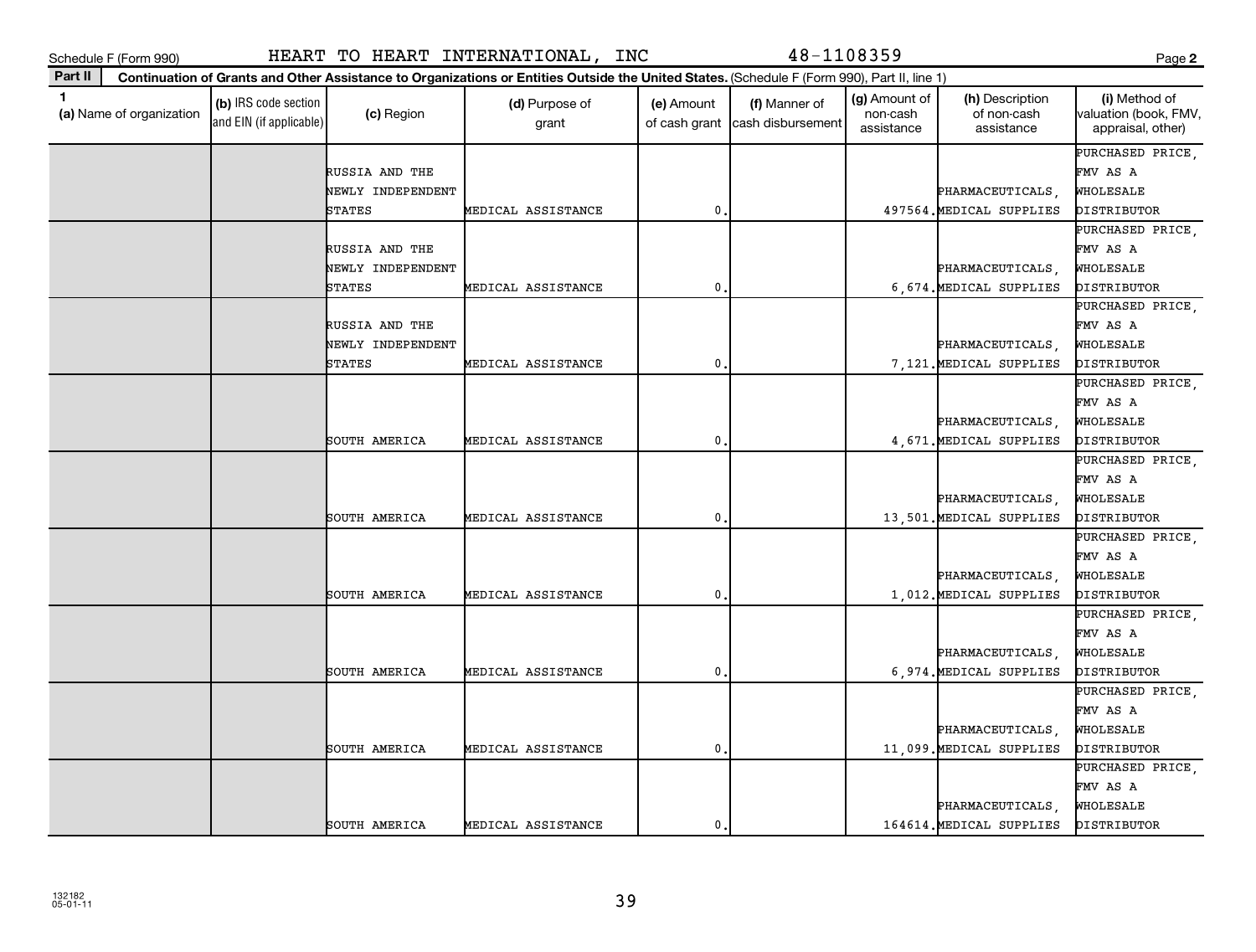|              | Schedule F (Form 990)    |                                                 |               | HEART TO HEART INTERNATIONAL, INC                                                                                                            |              | 48-1108359                                       |                                         |                                              | Page 2                                                      |
|--------------|--------------------------|-------------------------------------------------|---------------|----------------------------------------------------------------------------------------------------------------------------------------------|--------------|--------------------------------------------------|-----------------------------------------|----------------------------------------------|-------------------------------------------------------------|
| Part II      |                          |                                                 |               | Continuation of Grants and Other Assistance to Organizations or Entities Outside the United States. (Schedule F (Form 990), Part II, line 1) |              |                                                  |                                         |                                              |                                                             |
| $\mathbf{1}$ | (a) Name of organization | (b) IRS code section<br>and EIN (if applicable) | (c) Region    | (d) Purpose of<br>grant                                                                                                                      | (e) Amount   | (f) Manner of<br>of cash grant cash disbursement | (g) Amount of<br>non-cash<br>assistance | (h) Description<br>of non-cash<br>assistance | (i) Method of<br>valuation (book, FMV,<br>appraisal, other) |
|              |                          |                                                 | SOUTH AMERICA | MEDICAL ASSISTANCE                                                                                                                           | $\mathbf 0$  |                                                  |                                         | PHARMACEUTICALS,<br>4,156. MEDICAL SUPPLIES  | PURCHASED PRICE<br>FMV AS A<br>WHOLESALE<br>DISTRIBUTOR     |
|              |                          |                                                 | SOUTH ASIA    | MEDICAL ASSISTANCE                                                                                                                           | $\mathbf 0$  |                                                  |                                         | PHARMACEUTICALS,<br>5,327. MEDICAL SUPPLIES  | PURCHASED PRICE.<br>FMV AS A<br>WHOLESALE<br>DISTRIBUTOR    |
|              |                          |                                                 | SOUTH ASIA    | MEDICAL ASSISTANCE                                                                                                                           | $\mathbf 0$  |                                                  |                                         | PHARMACEUTICALS<br>5,103. MEDICAL SUPPLIES   | PURCHASED PRICE,<br>FMV AS A<br>WHOLESALE<br>DISTRIBUTOR    |
|              |                          |                                                 | SOUTH ASIA    | MEDICAL ASSISTANCE                                                                                                                           | $\mathbf{0}$ |                                                  |                                         | PHARMACEUTICALS,<br>6, 216. MEDICAL SUPPLIES | PURCHASED PRICE<br>FMV AS A<br>WHOLESALE<br>DISTRIBUTOR     |
|              |                          |                                                 | SOUTH ASIA    | MEDICAL ASSISTANCE                                                                                                                           | $\mathbf 0$  |                                                  |                                         | PHARMACEUTICALS,<br>1,475. MEDICAL SUPPLIES  | PURCHASED PRICE,<br>FMV AS A<br>WHOLESALE<br>DISTRIBUTOR    |
|              |                          |                                                 | SOUTH ASIA    | MEDICAL ASSISTANCE                                                                                                                           | $\mathbf{0}$ |                                                  |                                         | PHARMACEUTICALS<br>7,794. MEDICAL SUPPLIES   | PURCHASED PRICE.<br>FMV AS A<br>WHOLESALE<br>DISTRIBUTOR    |
|              |                          |                                                 | SOUTH ASIA    | MEDICAL ASSISTANCE                                                                                                                           | $\mathbf{0}$ |                                                  |                                         | PHARMACEUTICALS,<br>114798. MEDICAL SUPPLIES | PURCHASED PRICE<br>FMV AS A<br>WHOLESALE<br>DISTRIBUTOR     |
|              |                          |                                                 | SOUTH ASIA    | MEDICAL ASSISTANCE                                                                                                                           | $\mathbf 0$  |                                                  |                                         | PHARMACEUTICALS,<br>354281. MEDICAL SUPPLIES | PURCHASED PRICE,<br>FMV AS A<br>WHOLESALE<br>DISTRIBUTOR    |
|              |                          |                                                 | SOUTH ASIA    | MEDICAL ASSISTANCE                                                                                                                           | 0.           |                                                  |                                         | PHARMACEUTICALS<br>161705. MEDICAL SUPPLIES  | PURCHASED PRICE.<br>FMV AS A<br>WHOLESALE<br>DISTRIBUTOR    |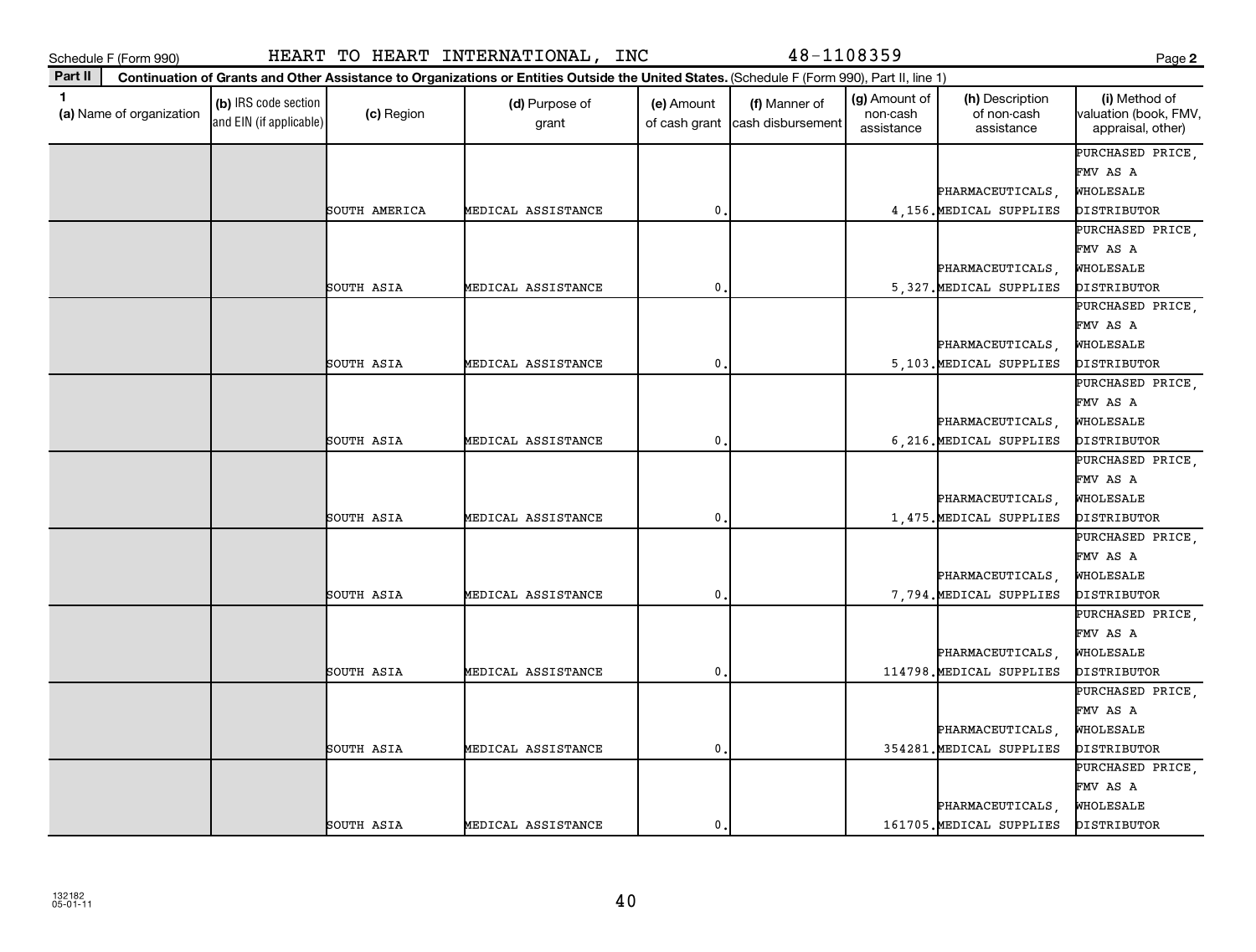| Schedule F (Form 990)                      |                                                 |            | HEART TO HEART INTERNATIONAL, INC                                                                                                            |                             | 48-1108359                         |                                         |                                              | Page 2                                                      |
|--------------------------------------------|-------------------------------------------------|------------|----------------------------------------------------------------------------------------------------------------------------------------------|-----------------------------|------------------------------------|-----------------------------------------|----------------------------------------------|-------------------------------------------------------------|
| Part II                                    |                                                 |            | Continuation of Grants and Other Assistance to Organizations or Entities Outside the United States. (Schedule F (Form 990), Part II, line 1) |                             |                                    |                                         |                                              |                                                             |
| $\blacksquare$<br>(a) Name of organization | (b) IRS code section<br>and EIN (if applicable) | (c) Region | (d) Purpose of<br>grant                                                                                                                      | (e) Amount<br>of cash grant | (f) Manner of<br>cash disbursement | (g) Amount of<br>non-cash<br>assistance | (h) Description<br>of non-cash<br>assistance | (i) Method of<br>valuation (book, FMV,<br>appraisal, other) |
|                                            |                                                 |            |                                                                                                                                              |                             |                                    |                                         |                                              | PURCHASED PRICE                                             |
|                                            |                                                 |            |                                                                                                                                              |                             |                                    |                                         |                                              | FMV AS A                                                    |
|                                            |                                                 |            |                                                                                                                                              |                             |                                    |                                         | PHARMACEUTICALS,                             | WHOLESALE                                                   |
|                                            |                                                 | SOUTH ASIA | MEDICAL ASSISTANCE                                                                                                                           | $\mathbf{0}$ .              |                                    |                                         | 22, 642. MEDICAL SUPPLIES                    | DISTRIBUTOR                                                 |
|                                            |                                                 |            |                                                                                                                                              |                             |                                    |                                         |                                              | PURCHASED PRICE,                                            |
|                                            |                                                 |            |                                                                                                                                              |                             |                                    |                                         |                                              | FMV AS A                                                    |
|                                            |                                                 |            |                                                                                                                                              |                             |                                    |                                         | PHARMACEUTICALS,                             | WHOLESALE                                                   |
|                                            |                                                 | SOUTH ASIA | MEDICAL ASSISTANCE                                                                                                                           | $\mathbf{0}$                |                                    |                                         | 3,510. MEDICAL SUPPLIES                      | DISTRIBUTOR                                                 |
|                                            |                                                 |            |                                                                                                                                              |                             |                                    |                                         |                                              | PURCHASED PRICE,                                            |
|                                            |                                                 |            |                                                                                                                                              |                             |                                    |                                         |                                              | FMV AS A                                                    |
|                                            |                                                 |            |                                                                                                                                              |                             |                                    |                                         | PHARMACEUTICALS,                             | WHOLESALE                                                   |
|                                            |                                                 | SOUTH ASIA | MEDICAL ASSISTANCE                                                                                                                           | $\mathbf{0}$                |                                    |                                         | 20,408. MEDICAL SUPPLIES                     | DISTRIBUTOR                                                 |
|                                            |                                                 |            |                                                                                                                                              |                             |                                    |                                         |                                              | PURCHASED PRICE.                                            |
|                                            |                                                 |            |                                                                                                                                              |                             |                                    |                                         |                                              | FMV AS A                                                    |
|                                            |                                                 |            |                                                                                                                                              |                             |                                    |                                         | PHARMACEUTICALS,                             | WHOLESALE                                                   |
|                                            |                                                 | SOUTH ASIA | MEDICAL ASSISTANCE                                                                                                                           | 0.                          |                                    |                                         | 2,360,485. MEDICAL SUPPLIES                  | DISTRIBUTOR                                                 |
|                                            |                                                 |            |                                                                                                                                              |                             |                                    |                                         |                                              | PURCHASED PRICE,                                            |
|                                            |                                                 |            |                                                                                                                                              |                             |                                    |                                         |                                              | FMV AS A                                                    |
|                                            |                                                 |            |                                                                                                                                              |                             |                                    |                                         | PHARMACEUTICALS,                             | WHOLESALE                                                   |
|                                            |                                                 | SOUTH ASIA | MEDICAL ASSISTANCE                                                                                                                           | $\mathbf 0$                 |                                    |                                         | 1, 214. MEDICAL SUPPLIES                     | DISTRIBUTOR                                                 |
|                                            |                                                 |            |                                                                                                                                              |                             |                                    |                                         |                                              | PURCHASED PRICE,                                            |
|                                            |                                                 |            |                                                                                                                                              |                             |                                    |                                         |                                              | FMV AS A                                                    |
|                                            |                                                 |            |                                                                                                                                              |                             |                                    |                                         | PHARMACEUTICALS,                             | WHOLESALE                                                   |
|                                            |                                                 | SOUTH ASIA | MEDICAL ASSISTANCE                                                                                                                           | $\mathbf{0}$                |                                    |                                         | 44,645. MEDICAL SUPPLIES                     | DISTRIBUTOR                                                 |
|                                            |                                                 |            |                                                                                                                                              |                             |                                    |                                         |                                              | PURCHASED PRICE                                             |
|                                            |                                                 |            |                                                                                                                                              |                             |                                    |                                         |                                              | FMV AS A                                                    |
|                                            |                                                 |            |                                                                                                                                              |                             |                                    |                                         | PHARMACEUTICALS,                             | WHOLESALE                                                   |
|                                            |                                                 | SOUTH ASIA | MEDICAL ASSISTANCE                                                                                                                           | $\mathbf{0}$                |                                    |                                         | 0. MEDICAL SUPPLIES                          | DISTRIBUTOR                                                 |
|                                            |                                                 |            |                                                                                                                                              |                             |                                    |                                         |                                              | PURCHASED PRICE,                                            |
|                                            |                                                 |            |                                                                                                                                              |                             |                                    |                                         |                                              | FMV AS A                                                    |
|                                            |                                                 |            |                                                                                                                                              |                             |                                    |                                         | PHARMACEUTICALS,                             | WHOLESALE                                                   |
|                                            |                                                 |            | SUB-SAHARA AFRICA MEDICAL ASSISTANCE                                                                                                         | $\mathbf 0$ .               |                                    |                                         | 55,831. MEDICAL SUPPLIES                     | DISTRIBUTOR                                                 |
|                                            |                                                 |            |                                                                                                                                              |                             |                                    |                                         |                                              | PURCHASED PRICE.                                            |
|                                            |                                                 |            |                                                                                                                                              |                             |                                    |                                         |                                              | FMV AS A                                                    |
|                                            |                                                 |            |                                                                                                                                              |                             |                                    |                                         | PHARMACEUTICALS,                             | WHOLESALE                                                   |
|                                            |                                                 |            | SUB-SAHARA AFRICA MEDICAL ASSISTANCE                                                                                                         | $\mathbf{0}$ .              |                                    |                                         | 2,894. MEDICAL SUPPLIES                      | DISTRIBUTOR                                                 |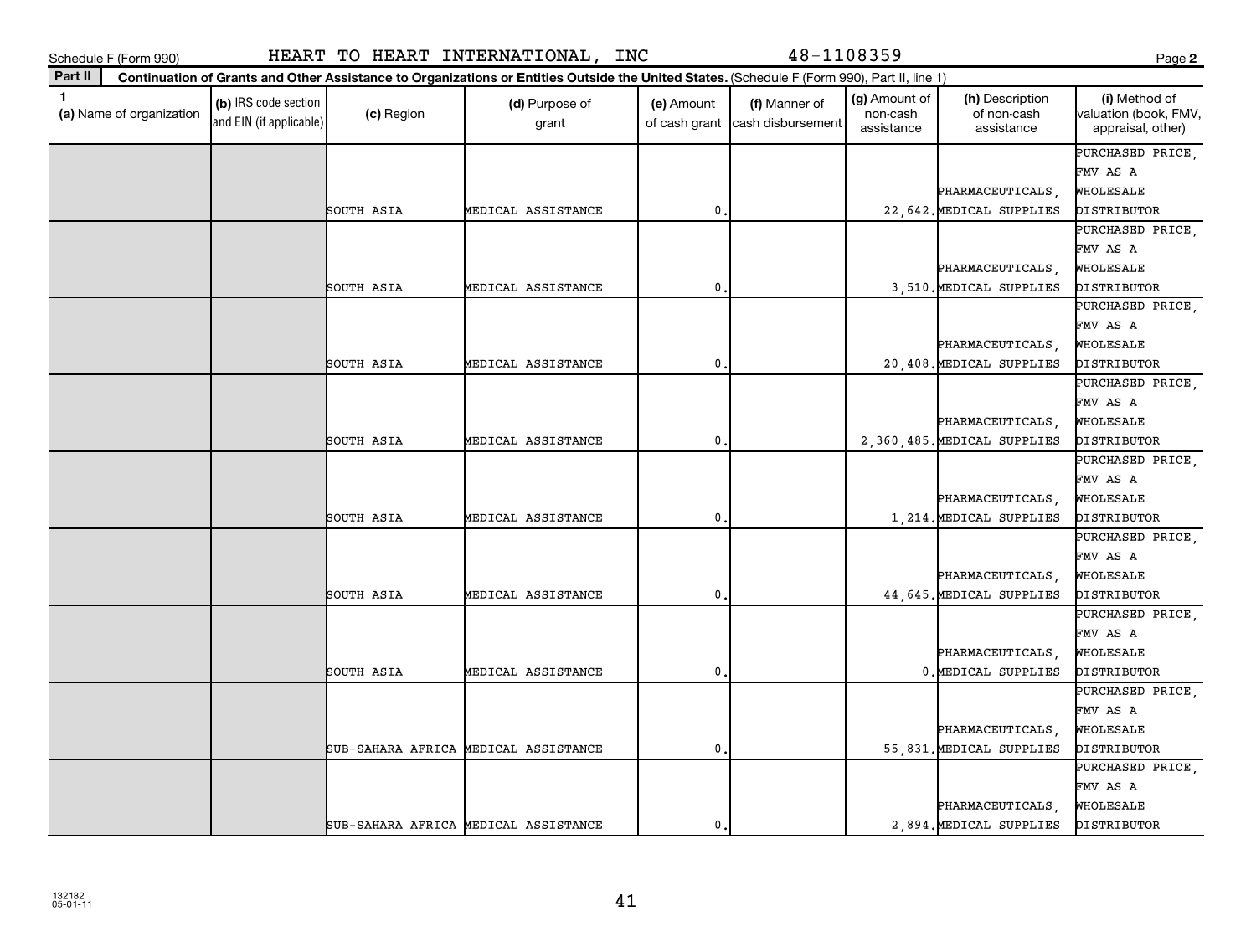|              | Schedule F (Form 990)    |                                                 |            | HEART TO HEART INTERNATIONAL, INC                                                                                                            |                             | 48-1108359                         |                                         |                                              | Page 2                                                      |
|--------------|--------------------------|-------------------------------------------------|------------|----------------------------------------------------------------------------------------------------------------------------------------------|-----------------------------|------------------------------------|-----------------------------------------|----------------------------------------------|-------------------------------------------------------------|
| Part II      |                          |                                                 |            | Continuation of Grants and Other Assistance to Organizations or Entities Outside the United States. (Schedule F (Form 990), Part II, line 1) |                             |                                    |                                         |                                              |                                                             |
| $\mathbf{1}$ | (a) Name of organization | (b) IRS code section<br>and EIN (if applicable) | (c) Region | (d) Purpose of<br>grant                                                                                                                      | (e) Amount<br>of cash grant | (f) Manner of<br>cash disbursement | (g) Amount of<br>non-cash<br>assistance | (h) Description<br>of non-cash<br>assistance | (i) Method of<br>valuation (book, FMV,<br>appraisal, other) |
|              |                          |                                                 |            |                                                                                                                                              |                             |                                    |                                         | PHARMACEUTICALS,                             | PURCHASED PRICE,<br>FMV AS A<br>WHOLESALE                   |
|              |                          |                                                 |            | SUB-SAHARA AFRICA MEDICAL ASSISTANCE                                                                                                         | $\mathbf 0$                 |                                    |                                         | 13,406. MEDICAL SUPPLIES                     | DISTRIBUTOR                                                 |
|              |                          |                                                 |            |                                                                                                                                              |                             |                                    |                                         | PHARMACEUTICALS                              | PURCHASED PRICE,<br>FMV AS A<br>WHOLESALE                   |
|              |                          |                                                 |            | SUB-SAHARA AFRICA MEDICAL ASSISTANCE                                                                                                         | 0                           |                                    |                                         | 39,600. MEDICAL SUPPLIES                     | DISTRIBUTOR                                                 |
|              |                          |                                                 |            |                                                                                                                                              |                             |                                    |                                         | PHARMACEUTICALS,                             | PURCHASED PRICE,<br>FMV AS A<br>WHOLESALE                   |
|              |                          |                                                 |            | SUB-SAHARA AFRICA MEDICAL ASSISTANCE                                                                                                         | $\mathbf 0$                 |                                    |                                         | 5,169. MEDICAL SUPPLIES                      | DISTRIBUTOR                                                 |
|              |                          |                                                 |            |                                                                                                                                              |                             |                                    |                                         |                                              | PURCHASED PRICE<br>FMV AS A                                 |
|              |                          |                                                 |            |                                                                                                                                              |                             |                                    |                                         | PHARMACEUTICALS,                             | WHOLESALE                                                   |
|              |                          |                                                 |            | SUB-SAHARA AFRICA MEDICAL ASSISTANCE                                                                                                         | $\mathbf{0}$                |                                    |                                         | 75,853. MEDICAL SUPPLIES                     | DISTRIBUTOR                                                 |
|              |                          |                                                 |            |                                                                                                                                              |                             |                                    |                                         | PHARMACEUTICALS,                             | PURCHASED PRICE.<br>FMV AS A<br>WHOLESALE                   |
|              |                          |                                                 |            | SUB-SAHARA AFRICA MEDICAL ASSISTANCE                                                                                                         | 0                           |                                    |                                         | 37,044. MEDICAL SUPPLIES                     | DISTRIBUTOR                                                 |
|              |                          |                                                 |            |                                                                                                                                              |                             |                                    |                                         | PHARMACEUTICALS,                             | PURCHASED PRICE,<br>FMV AS A<br>WHOLESALE                   |
|              |                          |                                                 |            | SUB-SAHARA AFRICA MEDICAL ASSISTANCE                                                                                                         | 0                           |                                    |                                         | 712163. MEDICAL SUPPLIES                     | DISTRIBUTOR                                                 |
|              |                          |                                                 |            |                                                                                                                                              |                             |                                    |                                         | PHARMACEUTICALS,                             | PURCHASED PRICE,<br>FMV AS A<br>WHOLESALE                   |
|              |                          |                                                 |            | SUB-SAHARA AFRICA MEDICAL ASSISTANCE                                                                                                         | 0                           |                                    |                                         | 28,813. MEDICAL SUPPLIES                     | DISTRIBUTOR                                                 |
|              |                          |                                                 |            | SUB-SAHARA AFRICA MEDICAL ASSISTANCE                                                                                                         | $\mathbf 0$ .               |                                    |                                         | PHARMACEUTICALS,<br>27,729. MEDICAL SUPPLIES | PURCHASED PRICE.<br>FMV AS A<br>WHOLESALE<br>DISTRIBUTOR    |
|              |                          |                                                 |            | SUB-SAHARA AFRICA MEDICAL ASSISTANCE                                                                                                         | $\mathbf{0}$ .              |                                    |                                         | PHARMACEUTICALS,<br>5,856. MEDICAL SUPPLIES  | PURCHASED PRICE,<br>FMV AS A<br>WHOLESALE<br>DISTRIBUTOR    |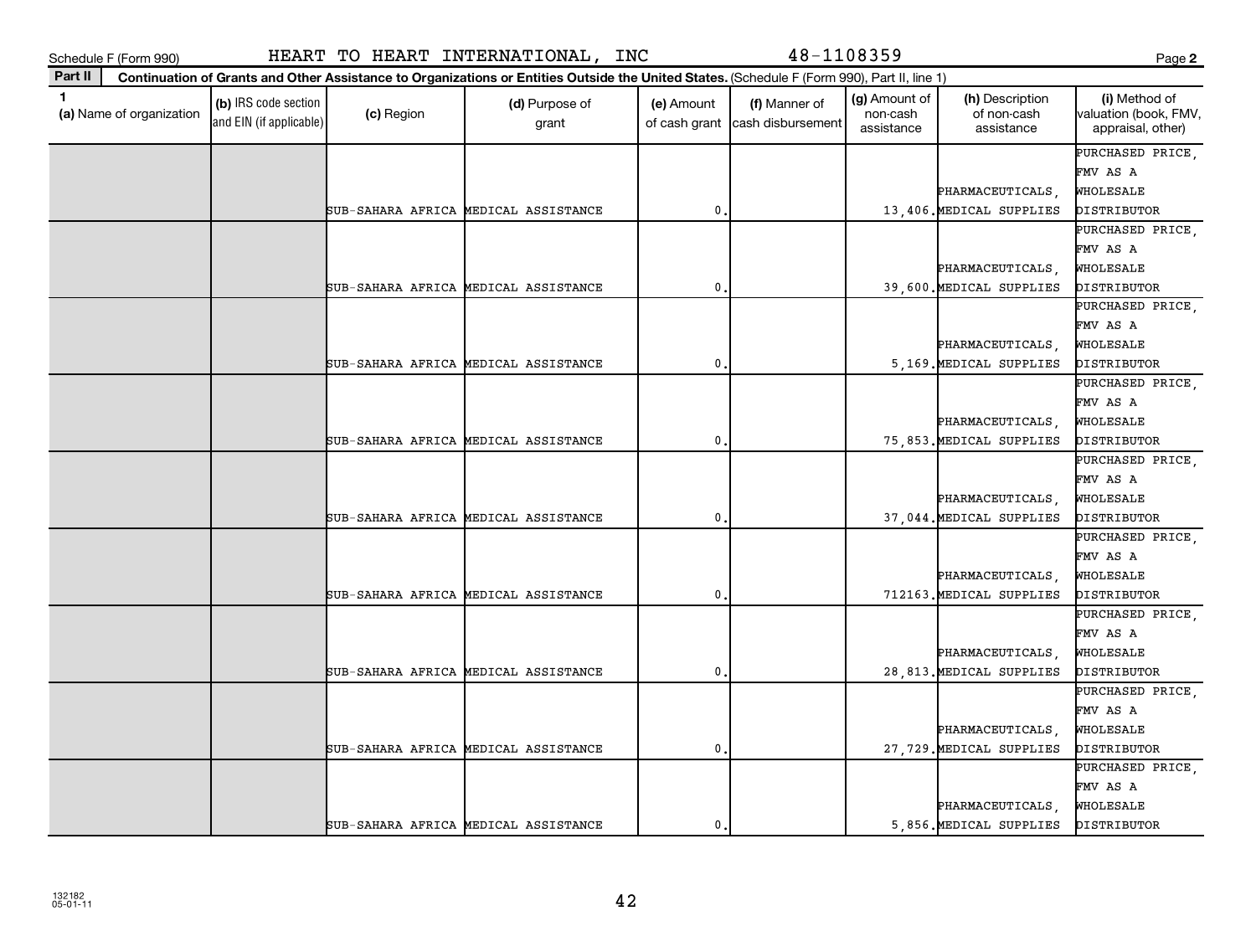|              | Schedule F (Form 990)    |                                                 |            | HEART TO HEART INTERNATIONAL, INC                                                                                                            |                             | 48-1108359                         |                                         |                                              | Page 2                                                       |
|--------------|--------------------------|-------------------------------------------------|------------|----------------------------------------------------------------------------------------------------------------------------------------------|-----------------------------|------------------------------------|-----------------------------------------|----------------------------------------------|--------------------------------------------------------------|
| Part II      |                          |                                                 |            | Continuation of Grants and Other Assistance to Organizations or Entities Outside the United States. (Schedule F (Form 990), Part II, line 1) |                             |                                    |                                         |                                              |                                                              |
| $\mathbf{1}$ | (a) Name of organization | (b) IRS code section<br>and EIN (if applicable) | (c) Region | (d) Purpose of<br>grant                                                                                                                      | (e) Amount<br>of cash grant | (f) Manner of<br>cash disbursement | (g) Amount of<br>non-cash<br>assistance | (h) Description<br>of non-cash<br>assistance | (i) Method of<br>[valuation (book, FMV,<br>appraisal, other) |
|              |                          |                                                 |            | SUB-SAHARA AFRICA MEDICAL ASSISTANCE                                                                                                         | $\mathbf{0}$                |                                    |                                         | PHARMACEUTICALS,<br>85,645. MEDICAL SUPPLIES | PURCHASED PRICE<br>FMV AS A<br>WHOLESALE<br>DISTRIBUTOR      |
|              |                          |                                                 |            | SUB-SAHARA AFRICA MEDICAL ASSISTANCE                                                                                                         | $\mathbf{0}$                |                                    |                                         | PHARMACEUTICALS,<br>5,352. MEDICAL SUPPLIES  | PURCHASED PRICE,<br>FMV AS A<br>WHOLESALE<br>DISTRIBUTOR     |
|              |                          |                                                 |            | SUB-SAHARA AFRICA MEDICAL ASSISTANCE                                                                                                         | $\mathbf{0}$                |                                    |                                         | PHARMACEUTICALS<br>3,190. MEDICAL SUPPLIES   | PURCHASED PRICE,<br>FMV AS A<br>WHOLESALE<br>DISTRIBUTOR     |
|              |                          |                                                 |            | SUB-SAHARA AFRICA MEDICAL ASSISTANCE                                                                                                         | $\pmb{0}$                   |                                    |                                         | PHARMACEUTICALS,<br>186508. MEDICAL SUPPLIES | PURCHASED PRICE<br>FMV AS A<br>WHOLESALE<br>DISTRIBUTOR      |
|              |                          |                                                 |            | SUB-SAHARA AFRICA MEDICAL ASSISTANCE                                                                                                         | $\mathbf{0}$                |                                    |                                         | PHARMACEUTICALS,<br>1,798. MEDICAL SUPPLIES  | PURCHASED PRICE,<br>FMV AS A<br>WHOLESALE<br>DISTRIBUTOR     |
|              |                          |                                                 |            | SUB-SAHARA AFRICA MEDICAL ASSISTANCE                                                                                                         | $\mathbf{0}$                |                                    |                                         | PHARMACEUTICALS<br>10,325. MEDICAL SUPPLIES  | PURCHASED PRICE,<br>FMV AS A<br>WHOLESALE<br>DISTRIBUTOR     |
|              |                          |                                                 |            | SUB-SAHARA AFRICA MEDICAL ASSISTANCE                                                                                                         | $\mathbf 0$                 |                                    |                                         | PHARMACEUTICALS,<br>599. MEDICAL SUPPLIES    | PURCHASED PRICE,<br>FMV AS A<br>WHOLESALE<br>DISTRIBUTOR     |
|              |                          |                                                 |            | SUB-SAHARA AFRICA MEDICAL ASSISTANCE                                                                                                         | $\mathbf{0}$                |                                    |                                         | PHARMACEUTICALS,<br>423767. MEDICAL SUPPLIES | PURCHASED PRICE,<br>FMV AS A<br>WHOLESALE<br>DISTRIBUTOR     |
|              |                          |                                                 |            | SUB-SAHARA AFRICA MEDICAL ASSISTANCE                                                                                                         | $\mathbf{0}$ .              |                                    |                                         | PHARMACEUTICALS<br>9.983. MEDICAL SUPPLIES   | PURCHASED PRICE.<br>FMV AS A<br>WHOLESALE<br>DISTRIBUTOR     |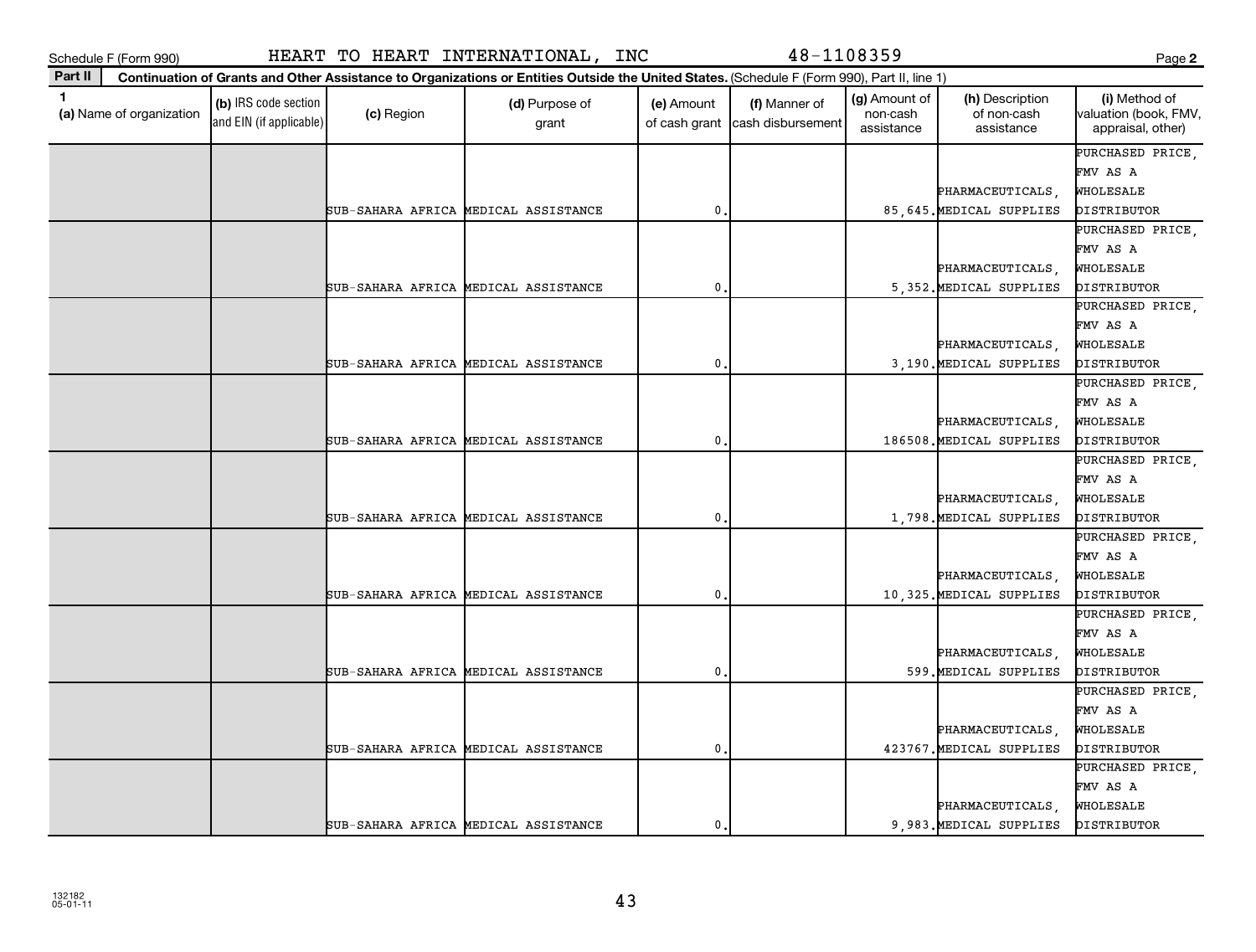|         | Schedule F (Form 990)    |                                                 |            | HEART TO HEART INTERNATIONAL, INC                                                                                                            |                             | 48-1108359                         |                                         |                                                 | Page 2                                                       |
|---------|--------------------------|-------------------------------------------------|------------|----------------------------------------------------------------------------------------------------------------------------------------------|-----------------------------|------------------------------------|-----------------------------------------|-------------------------------------------------|--------------------------------------------------------------|
| Part II |                          |                                                 |            | Continuation of Grants and Other Assistance to Organizations or Entities Outside the United States. (Schedule F (Form 990), Part II, line 1) |                             |                                    |                                         |                                                 |                                                              |
| 1       | (a) Name of organization | (b) IRS code section<br>and EIN (if applicable) | (c) Region | (d) Purpose of<br>grant                                                                                                                      | (e) Amount<br>of cash grant | (f) Manner of<br>cash disbursement | (g) Amount of<br>non-cash<br>assistance | (h) Description<br>of non-cash<br>assistance    | (i) Method of<br>[valuation (book, FMV,<br>appraisal, other) |
|         |                          |                                                 |            | SUB-SAHARA AFRICA MEDICAL ASSISTANCE                                                                                                         | $\mathbf 0$                 |                                    |                                         | PHARMACEUTICALS,<br>8.432. MEDICAL SUPPLIES     | PURCHASED PRICE<br>FMV AS A<br>WHOLESALE<br>DISTRIBUTOR      |
|         |                          |                                                 |            | SUB-SAHARA AFRICA MEDICAL ASSISTANCE                                                                                                         | 0                           |                                    |                                         | PHARMACEUTICALS,<br>1,233. MEDICAL SUPPLIES     | PURCHASED PRICE,<br>FMV AS A<br>WHOLESALE<br>DISTRIBUTOR     |
|         |                          |                                                 |            | SUB-SAHARA AFRICA MEDICAL ASSISTANCE                                                                                                         | $\mathbf 0$                 |                                    |                                         | PHARMACEUTICALS,<br>1,563,889. MEDICAL SUPPLIES | PURCHASED PRICE,<br>FMV AS A<br>WHOLESALE<br>DISTRIBUTOR     |
|         |                          |                                                 |            | SUB-SAHARA AFRICA MEDICAL ASSISTANCE                                                                                                         | 0                           |                                    |                                         | PHARMACEUTICALS,<br>3,035. MEDICAL SUPPLIES     | PURCHASED PRICE<br>FMV AS A<br>WHOLESALE<br>DISTRIBUTOR      |
|         |                          |                                                 |            | SUB-SAHARA AFRICA MEDICAL ASSISTANCE                                                                                                         | $\mathbf 0$                 |                                    |                                         | PHARMACEUTICALS,<br>256730. MEDICAL SUPPLIES    | PURCHASED PRICE,<br>FMV AS A<br>WHOLESALE<br>DISTRIBUTOR     |
|         |                          |                                                 |            | SUB-SAHARA AFRICA MEDICAL ASSISTANCE                                                                                                         | $\pmb{0}$                   |                                    |                                         | PHARMACEUTICALS,<br>72,065. MEDICAL SUPPLIES    | PURCHASED PRICE,<br>FMV AS A<br>WHOLESALE<br>DISTRIBUTOR     |
|         |                          |                                                 |            | SUB-SAHARA AFRICA MEDICAL ASSISTANCE                                                                                                         | 0                           |                                    |                                         | PHARMACEUTICALS,<br>111934. MEDICAL SUPPLIES    | PURCHASED PRICE<br>FMV AS A<br>WHOLESALE<br>DISTRIBUTOR      |
|         |                          |                                                 |            | SUB-SAHARA AFRICA MEDICAL ASSISTANCE                                                                                                         | $\mathbf{0}$                |                                    |                                         | PHARMACEUTICALS,<br>874945. MEDICAL SUPPLIES    | PURCHASED PRICE,<br>FMV AS A<br>WHOLESALE<br>DISTRIBUTOR     |
|         |                          |                                                 |            | SUB-SAHARA AFRICA MEDICAL ASSISTANCE                                                                                                         | $\mathbf{0}$ .              |                                    |                                         | PHARMACEUTICALS<br>321114. MEDICAL SUPPLIES     | PURCHASED PRICE.<br>FMV AS A<br>WHOLESALE<br>DISTRIBUTOR     |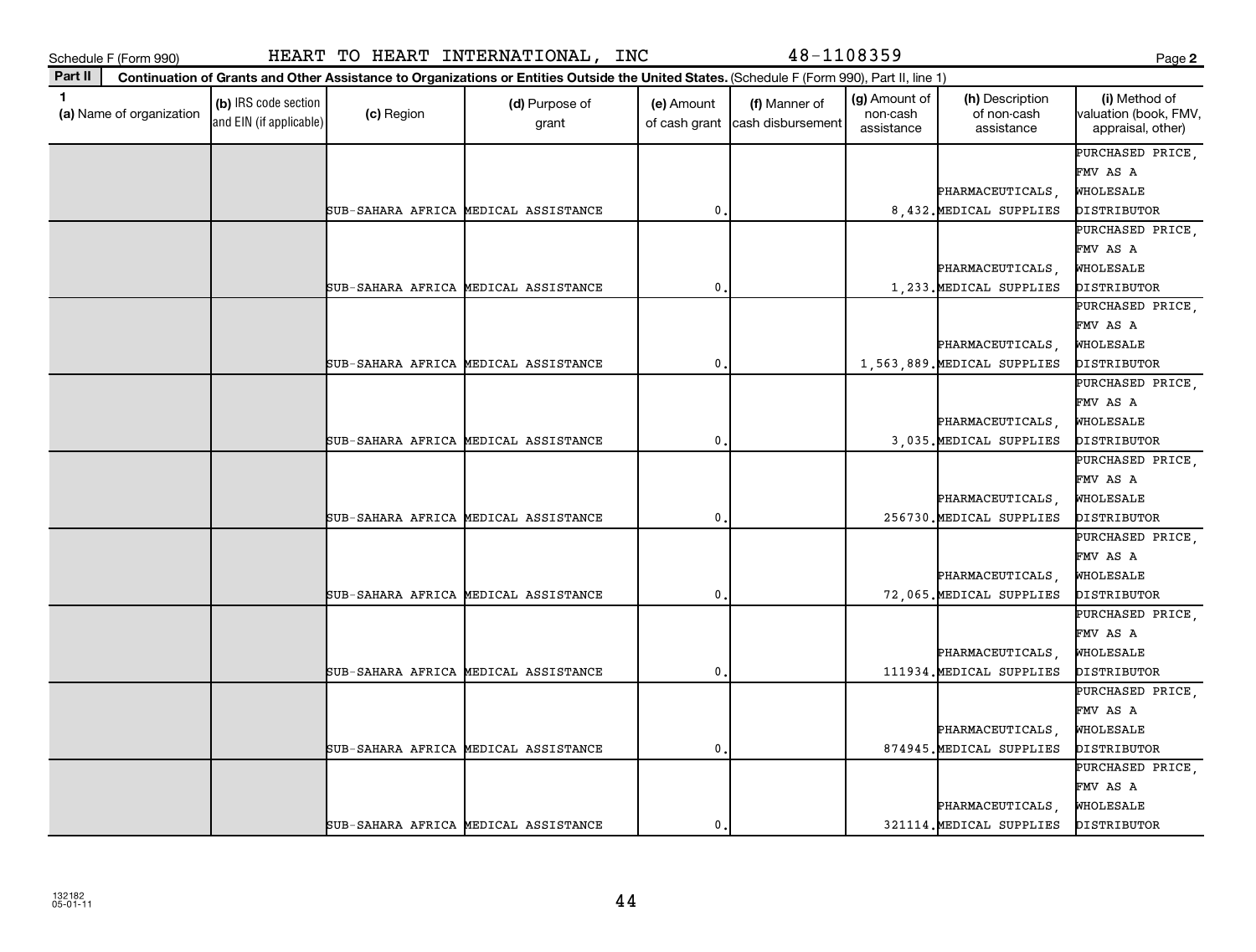|         | Schedule F (Form 990)    |                                                 |            | HEART TO HEART INTERNATIONAL, INC                                                                                                            |                             | 48-1108359                         |                                         |                                                 | Page 2                                                          |
|---------|--------------------------|-------------------------------------------------|------------|----------------------------------------------------------------------------------------------------------------------------------------------|-----------------------------|------------------------------------|-----------------------------------------|-------------------------------------------------|-----------------------------------------------------------------|
| Part II |                          |                                                 |            | Continuation of Grants and Other Assistance to Organizations or Entities Outside the United States. (Schedule F (Form 990), Part II, line 1) |                             |                                    |                                         |                                                 |                                                                 |
| 1       | (a) Name of organization | (b) IRS code section<br>and EIN (if applicable) | (c) Region | (d) Purpose of<br>grant                                                                                                                      | (e) Amount<br>of cash grant | (f) Manner of<br>cash disbursement | (g) Amount of<br>non-cash<br>assistance | (h) Description<br>of non-cash<br>assistance    | (i) Method of<br>valuation (book, FMV,<br>appraisal, other)     |
|         |                          |                                                 |            | SUB-SAHARA AFRICA MEDICAL ASSISTANCE                                                                                                         | $\mathbf{0}$                |                                    |                                         | PHARMACEUTICALS,<br>337. MEDICAL SUPPLIES       | PURCHASED PRICE.<br>FMV AS A<br>WHOLESALE<br>DISTRIBUTOR        |
|         |                          |                                                 |            | SUB-SAHARA AFRICA MEDICAL ASSISTANCE                                                                                                         | 0                           |                                    |                                         | PHARMACEUTICALS,<br>90,430. MEDICAL SUPPLIES    | PURCHASED PRICE,<br>FMV AS A<br>WHOLESALE<br>DISTRIBUTOR        |
|         |                          |                                                 |            | SUB-SAHARA AFRICA MEDICAL ASSISTANCE                                                                                                         | 0                           |                                    |                                         | PHARMACEUTICALS,<br>10,430. MEDICAL SUPPLIES    | PURCHASED PRICE,<br>FMV AS A<br>WHOLESALE<br>DISTRIBUTOR        |
|         |                          |                                                 |            | SUB-SAHARA AFRICA MEDICAL ASSISTANCE                                                                                                         | $\mathbf{0}$                |                                    |                                         | PHARMACEUTICALS,<br>412654. MEDICAL SUPPLIES    | PURCHASED PRICE.<br>FMV AS A<br>WHOLESALE<br>DISTRIBUTOR        |
|         |                          |                                                 |            | SUB-SAHARA AFRICA MEDICAL ASSISTANCE                                                                                                         | 0                           |                                    |                                         | PHARMACEUTICALS,<br>2,532,609. MEDICAL SUPPLIES | PURCHASED PRICE,<br>FMV AS A<br>WHOLESALE<br><b>DISTRIBUTOR</b> |
|         |                          |                                                 |            | SUB-SAHARA AFRICA MEDICAL ASSISTANCE                                                                                                         | $\mathbf{0}$                |                                    |                                         | PHARMACEUTICALS,<br>978. MEDICAL SUPPLIES       | PURCHASED PRICE,<br>FMV AS A<br>WHOLESALE<br>DISTRIBUTOR        |
|         |                          |                                                 |            | SUB-SAHARA AFRICA MEDICAL ASSISTANCE                                                                                                         | $\mathbf 0$                 |                                    |                                         | PHARMACEUTICALS,<br>22,942. MEDICAL SUPPLIES    | PURCHASED PRICE,<br>FMV AS A<br>WHOLESALE<br>DISTRIBUTOR        |
|         |                          |                                                 |            | SUB-SAHARA AFRICA MEDICAL ASSISTANCE                                                                                                         | $\mathbf{0}$                |                                    |                                         | PHARMACEUTICALS,<br>3,085. MEDICAL SUPPLIES     | PURCHASED PRICE,<br>FMV AS A<br>WHOLESALE<br>DISTRIBUTOR        |
|         |                          |                                                 |            | SUB-SAHARA AFRICA MEDICAL ASSISTANCE                                                                                                         | $\mathbf{0}$ .              |                                    |                                         | PHARMACEUTICALS,<br>6.523. MEDICAL SUPPLIES     | PURCHASED PRICE,<br>FMV AS A<br>WHOLESALE<br>DISTRIBUTOR        |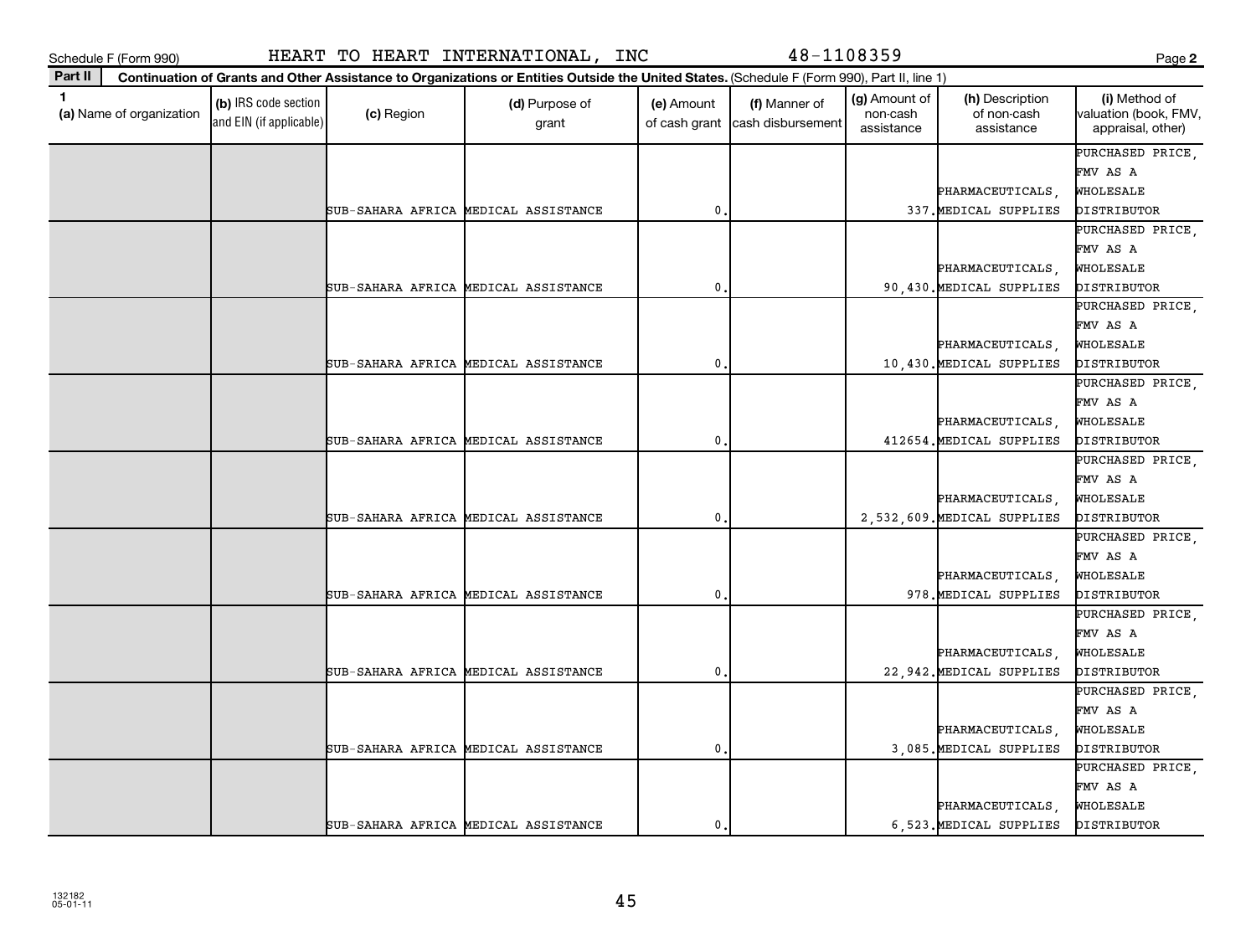| Schedule F (Form 990)                    |                                                 |            | HEART TO HEART INTERNATIONAL, INC                                                                                                            |                             | 48-1108359                         |                                         |                                              | Page 2                                                          |
|------------------------------------------|-------------------------------------------------|------------|----------------------------------------------------------------------------------------------------------------------------------------------|-----------------------------|------------------------------------|-----------------------------------------|----------------------------------------------|-----------------------------------------------------------------|
| Part II                                  |                                                 |            | Continuation of Grants and Other Assistance to Organizations or Entities Outside the United States. (Schedule F (Form 990), Part II, line 1) |                             |                                    |                                         |                                              |                                                                 |
| $\mathbf{1}$<br>(a) Name of organization | (b) IRS code section<br>and EIN (if applicable) | (c) Region | (d) Purpose of<br>grant                                                                                                                      | (e) Amount<br>of cash grant | (f) Manner of<br>cash disbursement | (g) Amount of<br>non-cash<br>assistance | (h) Description<br>of non-cash<br>assistance | (i) Method of<br>valuation (book, FMV,<br>appraisal, other)     |
|                                          |                                                 |            | SUB-SAHARA AFRICA MEDICAL ASSISTANCE                                                                                                         | 0                           |                                    |                                         | PHARMACEUTICALS,<br>14,078. MEDICAL SUPPLIES | PURCHASED PRICE,<br>FMV AS A<br>WHOLESALE<br>DISTRIBUTOR        |
|                                          |                                                 |            | SUB-SAHARA AFRICA MEDICAL ASSISTANCE                                                                                                         | 0                           |                                    |                                         | PHARMACEUTICALS,<br>7,422. MEDICAL SUPPLIES  | PURCHASED PRICE,<br>FMV AS A<br>WHOLESALE<br><b>DISTRIBUTOR</b> |
|                                          |                                                 |            | SUB-SAHARA AFRICA MEDICAL ASSISTANCE                                                                                                         | 0                           |                                    |                                         | PHARMACEUTICALS,<br>678194. MEDICAL SUPPLIES | PURCHASED PRICE,<br>FMV AS A<br>WHOLESALE<br>DISTRIBUTOR        |
|                                          |                                                 |            |                                                                                                                                              |                             |                                    |                                         |                                              |                                                                 |
|                                          |                                                 |            |                                                                                                                                              |                             |                                    |                                         |                                              |                                                                 |
|                                          |                                                 |            |                                                                                                                                              |                             |                                    |                                         |                                              |                                                                 |
|                                          |                                                 |            |                                                                                                                                              |                             |                                    |                                         |                                              |                                                                 |
|                                          |                                                 |            |                                                                                                                                              |                             |                                    |                                         |                                              |                                                                 |
|                                          |                                                 |            |                                                                                                                                              |                             |                                    |                                         |                                              |                                                                 |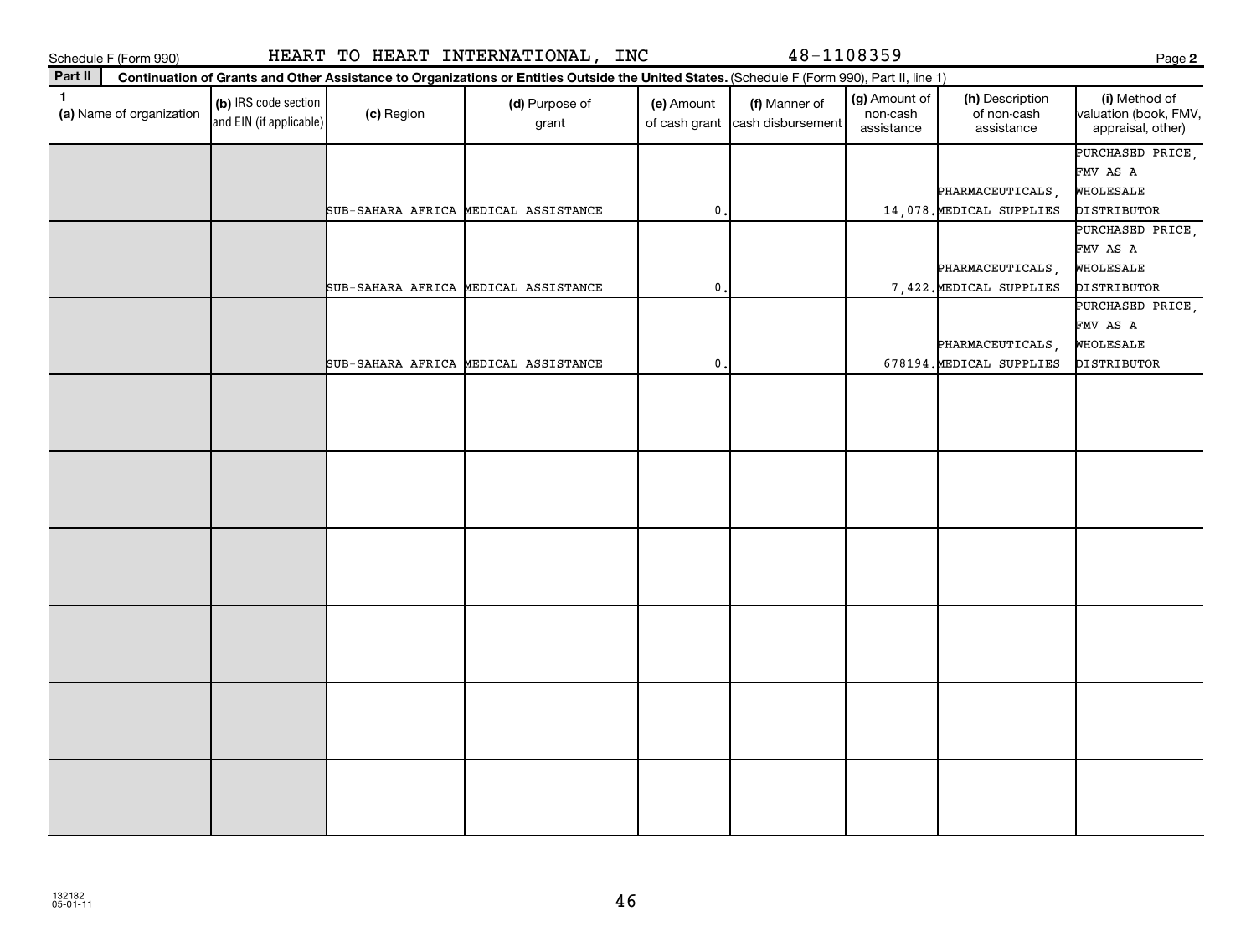| Part III                                                  |            |                             |                                             | Grants and Other Assistance to individuals Outside the United States. Complete if the organization answered "Yes" to Form 990, Part IV, line To. |                                         |                                           |                   |
|-----------------------------------------------------------|------------|-----------------------------|---------------------------------------------|--------------------------------------------------------------------------------------------------------------------------------------------------|-----------------------------------------|-------------------------------------------|-------------------|
| Part III can be duplicated if additional space is needed. |            |                             |                                             |                                                                                                                                                  |                                         |                                           |                   |
| (a) Type of grant or assistance                           | (b) Region | (c) Number of<br>recipients | $\vert$ (d) Amount of $\vert$<br>cash grant | (e) Manner of<br>cash disbursement                                                                                                               | (f) Amount of<br>non-cash<br>assistance | (g) Description of<br>non-cash assistance | (h)<br>(b<br>appr |
|                                                           |            |                             |                                             |                                                                                                                                                  |                                         |                                           |                   |
|                                                           |            |                             |                                             |                                                                                                                                                  |                                         |                                           |                   |
|                                                           |            |                             |                                             |                                                                                                                                                  |                                         |                                           |                   |

#### Schedule F (Form 990) 2011 HEAR'I' I'O HEAR'I' IN'I'ERNA'I'IONALI, INC 4 8-I I U 8 3 5 9 HEART TO HEART INTERNATIONAL, INC 48-1108359

**Part III Grants and Other Assistance to Individuals Outside the United States.**  Complete if the organization answered "Yes" to Form 990, Part IV, line 16.

| (a) Type of grant or assistance | (b) Region | recipients | cash grant | cash disbursement | non-cash<br>assistance | non-cash assistance | valuation<br>(book, FMV,<br>appraisal, other) |
|---------------------------------|------------|------------|------------|-------------------|------------------------|---------------------|-----------------------------------------------|
|                                 |            |            |            |                   |                        |                     |                                               |
|                                 |            |            |            |                   |                        |                     |                                               |
|                                 |            |            |            |                   |                        |                     |                                               |
|                                 |            |            |            |                   |                        |                     |                                               |
|                                 |            |            |            |                   |                        |                     |                                               |
|                                 |            |            |            |                   |                        |                     |                                               |
|                                 |            |            |            |                   |                        |                     |                                               |
|                                 |            |            |            |                   |                        |                     |                                               |
|                                 |            |            |            |                   |                        |                     |                                               |

**Schedule F (Form 990) 2011**

(h) Method of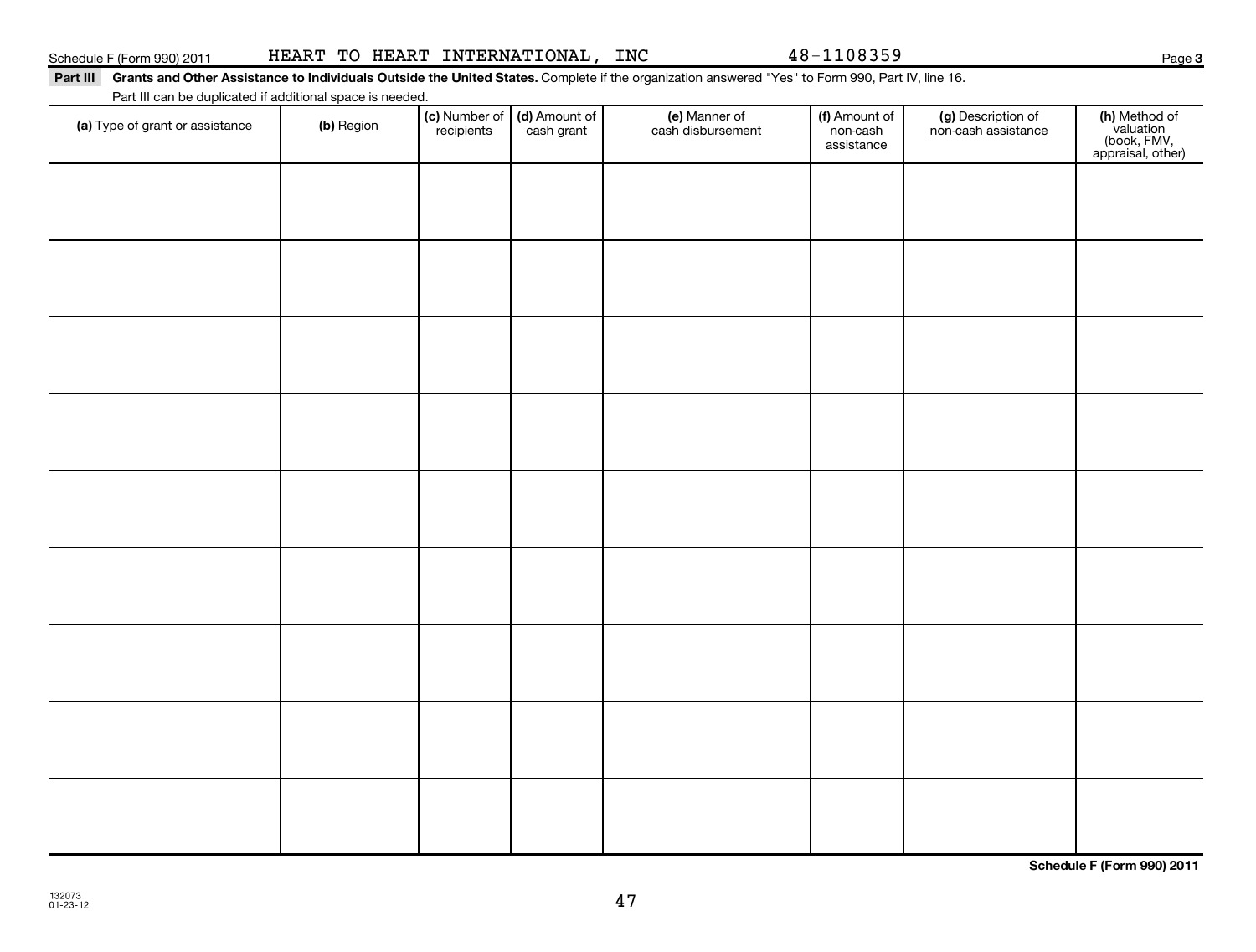| 1              | Was the organization a U.S. transferor of property to a foreign corporation during the tax year? If "Yes," the<br>organization may be required to file Form 926, Return by a U.S. Transferor of Property to a Foreign<br>Corporation (see Instructions for Form 926) [11] Corporation (See Instruction of School of School of School (See Instructions for Form 926) | $\boxed{\mathbf{X}}$ Yes | <b>No</b>         |
|----------------|----------------------------------------------------------------------------------------------------------------------------------------------------------------------------------------------------------------------------------------------------------------------------------------------------------------------------------------------------------------------|--------------------------|-------------------|
| $\overline{2}$ | Did the organization have an interest in a foreign trust during the tax year? If "Yes," the organization<br>may be required to file Form 3520, Annual Return to Report Transactions with Foreign Trusts and<br>Receipt of Certain Foreign Gifts, and/or Form 3520-A, Annual Information Return of Foreign Trust With                                                 | Yes                      | $\overline{X}$ No |
| 3              | Did the organization have an ownership interest in a foreign corporation during the tax year? If "Yes,"<br>the organization may be required to file Form 5471, Information Return of U.S. Persons With Respect To                                                                                                                                                    | Yes                      | $X _{N_Q}$        |
| 4              | Was the organization a direct or indirect shareholder of a passive foreign investment company or a<br>qualified electing fund during the tax year? If "Yes," the organization may be required to file Form 8621,<br>Information Return by a Shareholder of a Passive Foreign Investment Company or Qualified Electing Fund.<br>(see Instructions for Form 8621)      | Yes                      | $X _{NQ}$         |
| 5              | Did the organization have an ownership interest in a foreign partnership during the tax year? If "Yes,"<br>the organization may be required to file Form 8865, Return of U.S. Persons With Respect To Certain                                                                                                                                                        | Yes                      | $\sqrt{X}$ No     |
| 6              | Did the organization have any operations in or related to any boycotting countries during the tax year? If<br>"Yes," the organization may be required to file Form 5713, International Boycott Report (see Instructions<br>for Form 5713)                                                                                                                            | $\lfloor x \rfloor$ Yes  |                   |

**Schedule F (Form 990) 2011**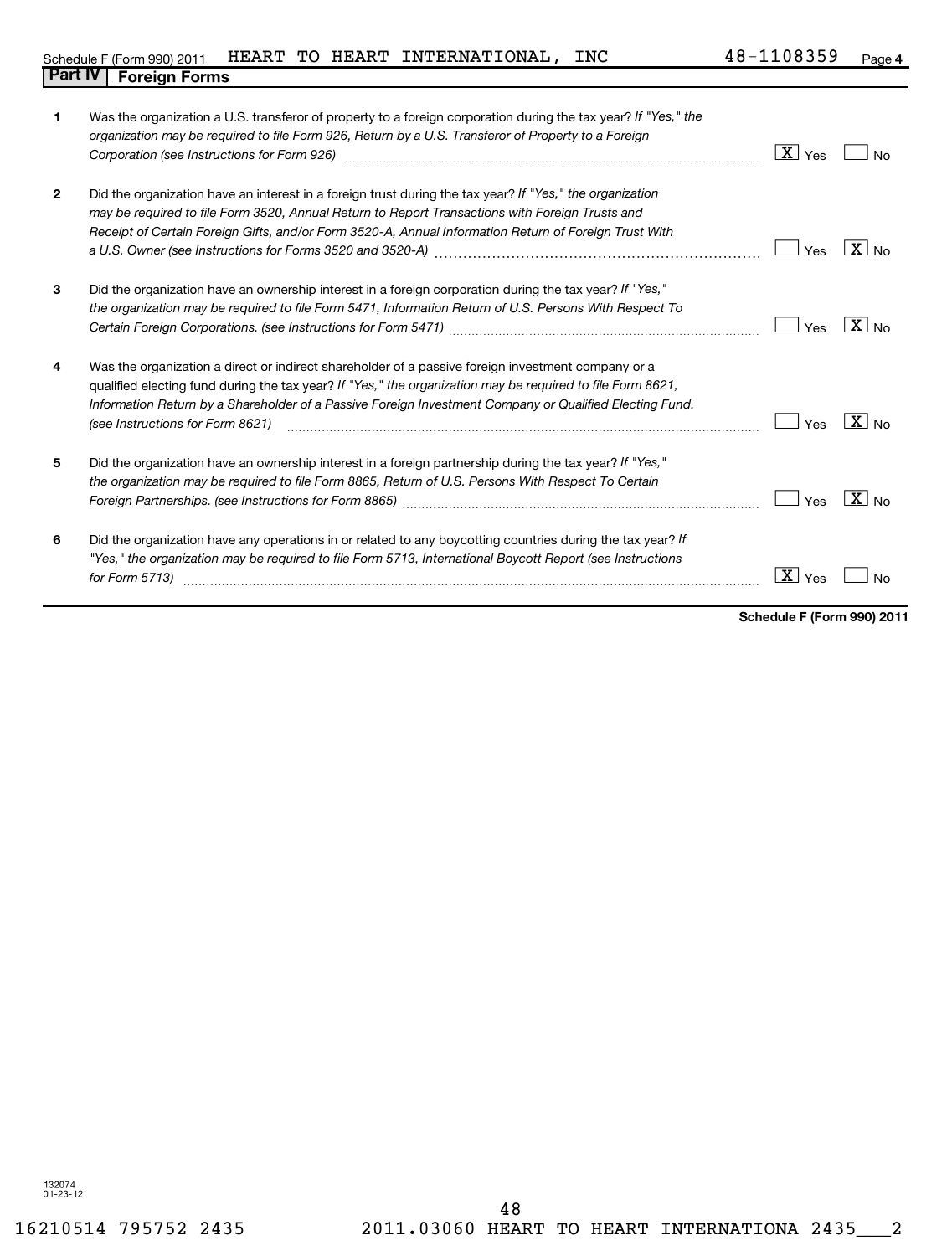| HEART TO HEART INTERNATIONAL,<br>INC<br>Schedule F (Form 990) 2011                                                                                                                                                                                                  | 48-1108359    | Page 5 |
|---------------------------------------------------------------------------------------------------------------------------------------------------------------------------------------------------------------------------------------------------------------------|---------------|--------|
| Part V<br><b>Supplemental Information</b>                                                                                                                                                                                                                           |               |        |
| Complete this part to provide the information required by Part I, line 2 (monitoring of funds); Part I, line 3, column (f) (accounting method;                                                                                                                      |               |        |
| amounts of investments vs. expenditures per region); Part II, line 1 (accounting method); Part III (accounting method); and Part III, column<br>(c) (estimated number of recipients), as applicable. Also complete this part to provide any additional information. |               |        |
|                                                                                                                                                                                                                                                                     |               |        |
| SCHEDULE F, PART I, LINE 2: RECIPIENT ORGANIZATIONS ARE REQUIRED TO                                                                                                                                                                                                 |               |        |
| TO HEART WITH DISTRIBUTION REPORTS AND OTHER DOCUMENTATION<br>PROVIDE HEART                                                                                                                                                                                         |               |        |
|                                                                                                                                                                                                                                                                     |               |        |
| PHOTOGRAPHS<br>DETAILING THE HUMANITARIAN IMPACT<br>SUCH AS<br>OF                                                                                                                                                                                                   | THE DONATION. |        |
| TO HEART AND/OR DISTRIBUTION PARTNER ORGANIZATION STAFF PERSONALLY<br>HEART                                                                                                                                                                                         |               |        |
|                                                                                                                                                                                                                                                                     |               |        |
| CONDUCT SITE VISITS AND FIELD INVESTIGATIONS FOR SPECIFIED RECIPIENTS                                                                                                                                                                                               |               |        |
| EACH YEAR.                                                                                                                                                                                                                                                          |               |        |
|                                                                                                                                                                                                                                                                     |               |        |
|                                                                                                                                                                                                                                                                     |               |        |
| NONCASH ITEMS<br>SCHEDULE F, PART I, LINE 3: FAIR MARKET VALUE OF                                                                                                                                                                                                   |               |        |
| DISTRIBUTED.                                                                                                                                                                                                                                                        |               |        |
|                                                                                                                                                                                                                                                                     |               |        |
|                                                                                                                                                                                                                                                                     |               |        |
| PART I, LINE 3, COLUMN (E):                                                                                                                                                                                                                                         |               |        |
| CENTRAL AMERICA AND THE CARIBBEAN                                                                                                                                                                                                                                   |               |        |
| REGION:                                                                                                                                                                                                                                                             |               |        |
| (E)<br><b>SERVICES</b><br>IN REGION:<br>DISTRIBUTION OF MEDICAL AID;<br>SPECIFIC TYPES OF                                                                                                                                                                           |               |        |
| MEDICAL SERVICES/EDUCATION; COMMUNITY HEALTH INITIATIVES; DISASTER                                                                                                                                                                                                  |               |        |
|                                                                                                                                                                                                                                                                     |               |        |
| <b>RESPONSE</b>                                                                                                                                                                                                                                                     |               |        |
|                                                                                                                                                                                                                                                                     |               |        |
|                                                                                                                                                                                                                                                                     |               |        |
| REGION: SOUTH ASIA                                                                                                                                                                                                                                                  |               |        |
| (E) SPECIFIC TYPES OF SERVICES IN REGION: DISTRIBUTION OF MEDICAL AID;                                                                                                                                                                                              |               |        |
| COMMUNITY HEALTH INITIATIVES; MEDICAL EDUCATION; DISASTER RESPONSE                                                                                                                                                                                                  |               |        |
|                                                                                                                                                                                                                                                                     |               |        |
|                                                                                                                                                                                                                                                                     |               |        |
|                                                                                                                                                                                                                                                                     |               |        |
|                                                                                                                                                                                                                                                                     |               |        |
| THE TRANSFERS REFERENCED IN THIS LINE RELATE TO THE GRANTS TO                                                                                                                                                                                                       |               |        |
| CHARITABLE ORGANIZATIONS NOTED IN PART II OF SCHEDULE F. FORM 926 IS                                                                                                                                                                                                |               |        |
|                                                                                                                                                                                                                                                                     |               |        |
|                                                                                                                                                                                                                                                                     |               |        |
|                                                                                                                                                                                                                                                                     |               |        |
| SCHEDULE F, PART IV, LINE 6<br><u> 1980 - John Stein, mars and de Britain and de Britain and de Britain and de Britain and de Britain and de Br</u>                                                                                                                 |               |        |
|                                                                                                                                                                                                                                                                     |               |        |
| THE ORGANIZATION GAVE MEDICAL AND PHARMACEUTICAL SUPPLIES VALUED AT                                                                                                                                                                                                 |               |        |

16210514 795752 2435 2011.03060 HEART TO HEART INTERNATIONA 2435\_\_\_2

132075 01-23-12

**Schedule F (Form 990) 2011**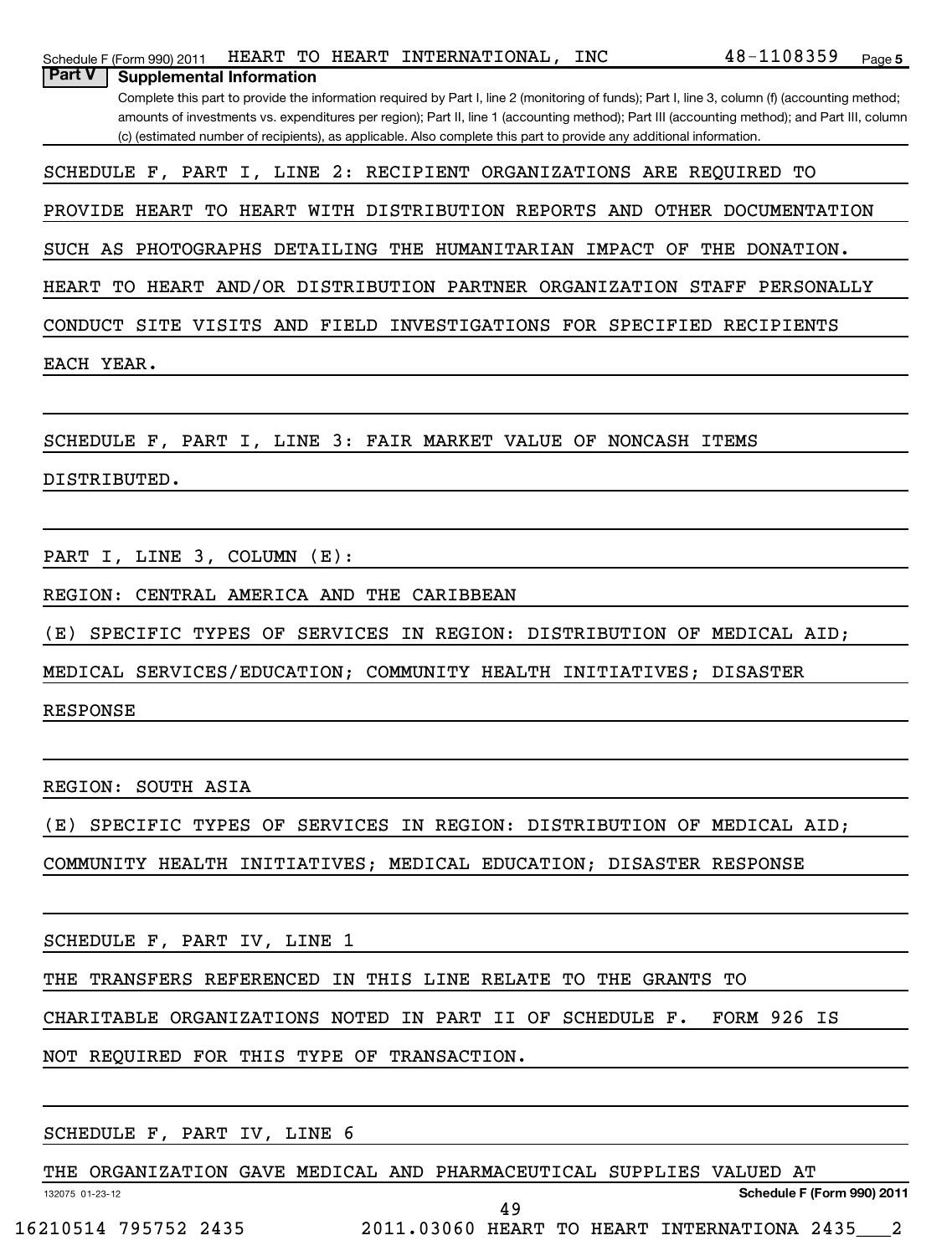| Schedule F (Form 990) 2011 | HEART |  |  | TO HEART INTERNATIONAL, | INC | 48-<br>.08359 | Page |  |
|----------------------------|-------|--|--|-------------------------|-----|---------------|------|--|
|----------------------------|-------|--|--|-------------------------|-----|---------------|------|--|

Complete this part to provide the information required by Part I, line 2 (monitoring of funds); Part I, line 3, column (f) (accounting method; amounts of investments vs. expenditures per region); Part II, line 1 (accounting method); Part III (accounting method); and Part III, column (c) (estimated number of recipients), as applicable. Also complete this part to provide any additional information.

### \$29,467 TO THE INTERNATIONAL MEDICAL CORP TO BE DISTRIBUTED IN LIBYA.

#### THE ORGANIZATION GAVE NO CASH, AND ALL NONCASH CONTRIBUTIONS WENT

THROUGH THE INTERNATIONAL MEDICAL CORP.

**Part V** | Supplemental Information

132075 01-23-12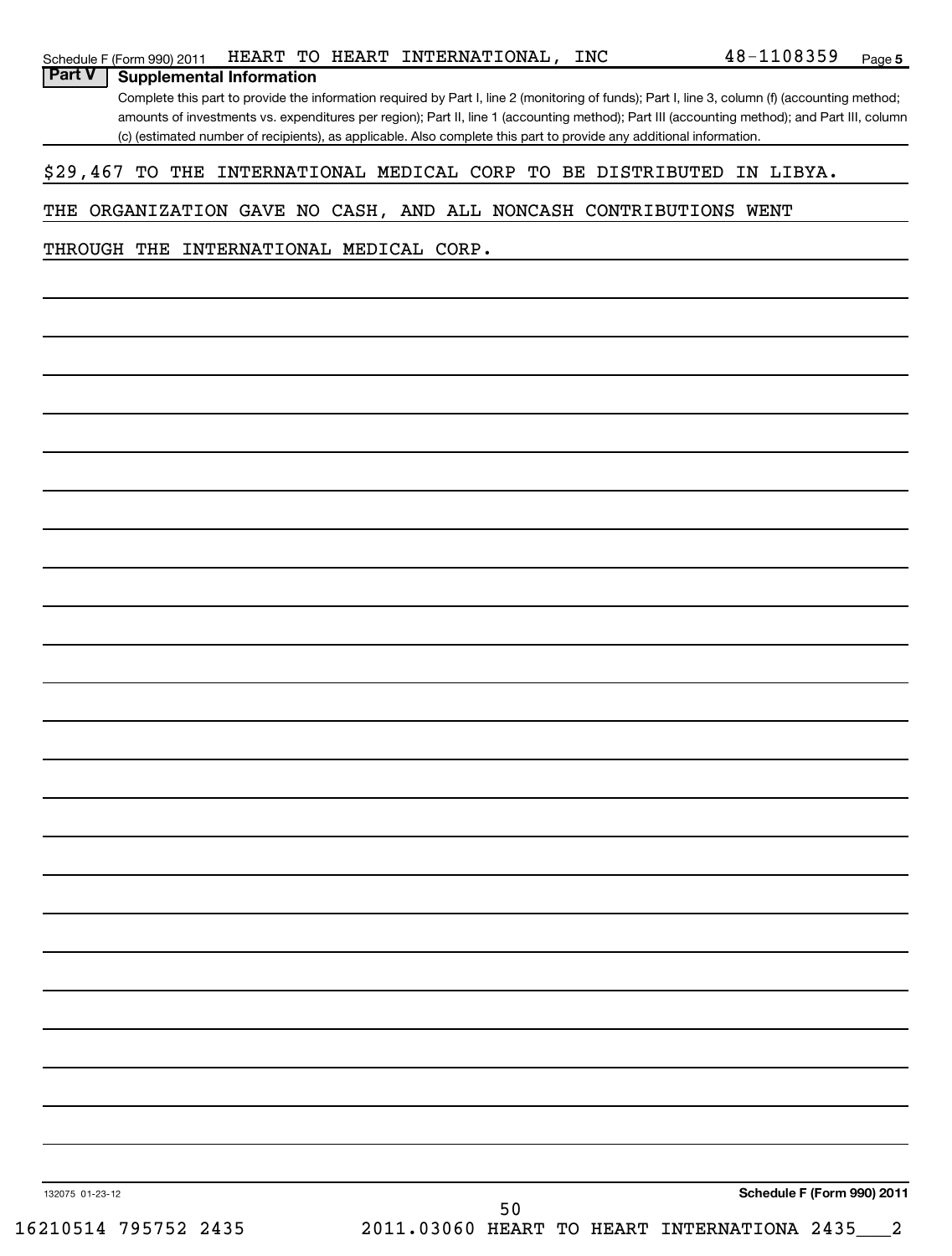| <b>SCHEDULE G</b> |
|-------------------|
|-------------------|

| (Form 990 or 990-EZ) |  |  |  |  |
|----------------------|--|--|--|--|
|----------------------|--|--|--|--|

| Department of the Treasury      |  |
|---------------------------------|--|
| <b>Internal Revenue Service</b> |  |

## **Supplemental Information Regarding Fundraising or Gaming Activities 2012**

**Complete if the organization answered "Yes" to Form 990, Part IV, lines 17, 18, or 19, or if the organization entered more than \$15,000 on Form 990-EZ, line 6a. | Attach to Form 990 or Form 990-EZ. | See separate instructions.**

**Open To Public Inspection**

OMB No. 1545-0047

| Name of the organization                                                                                                                                                                                                                                                                                                                                                                                                                                                                                                                                                                                                                                                                   |                                                     |                                                          |                |                                                                            |  |                                                                            | <b>Employer identification number</b>                   |  |  |
|--------------------------------------------------------------------------------------------------------------------------------------------------------------------------------------------------------------------------------------------------------------------------------------------------------------------------------------------------------------------------------------------------------------------------------------------------------------------------------------------------------------------------------------------------------------------------------------------------------------------------------------------------------------------------------------------|-----------------------------------------------------|----------------------------------------------------------|----------------|----------------------------------------------------------------------------|--|----------------------------------------------------------------------------|---------------------------------------------------------|--|--|
|                                                                                                                                                                                                                                                                                                                                                                                                                                                                                                                                                                                                                                                                                            | HEART TO HEART INTERNATIONAL, INC                   |                                                          |                |                                                                            |  | 48-1108359                                                                 |                                                         |  |  |
| Fundraising Activities. Complete if the organization answered "Yes" to Form 990, Part IV, line 17. Form 990-EZ filers are not<br>Part I<br>required to complete this part.                                                                                                                                                                                                                                                                                                                                                                                                                                                                                                                 |                                                     |                                                          |                |                                                                            |  |                                                                            |                                                         |  |  |
| 1 Indicate whether the organization raised funds through any of the following activities. Check all that apply.<br>Mail solicitations<br>a<br>Internet and email solicitations<br>b<br>Phone solicitations<br>c<br>In-person solicitations<br>d<br>2 a Did the organization have a written or oral agreement with any individual (including officers, directors, trustees or<br>key employees listed in Form 990, Part VII) or entity in connection with professional fundraising services?<br>b If "Yes," list the ten highest paid individuals or entities (fundraisers) pursuant to agreements under which the fundraiser is to be<br>compensated at least \$5,000 by the organization. | е<br>$\mathbf f$<br>Special fundraising events<br>q |                                                          |                | Solicitation of non-government grants<br>Solicitation of government grants |  | Yes                                                                        | <b>No</b>                                               |  |  |
| (i) Name and address of individual<br>or entity (fundraiser)                                                                                                                                                                                                                                                                                                                                                                                                                                                                                                                                                                                                                               | (ii) Activity                                       | (iii) Did<br>fundraiser<br>have custody<br>or control of | contributions? | (iv) Gross receipts<br>from activity                                       |  | (v) Amount paid<br>to (or retained by)<br>fundraiser<br>listed in col. (i) | (vi) Amount paid<br>to (or retained by)<br>organization |  |  |
|                                                                                                                                                                                                                                                                                                                                                                                                                                                                                                                                                                                                                                                                                            |                                                     | Yes                                                      | No             |                                                                            |  |                                                                            |                                                         |  |  |
|                                                                                                                                                                                                                                                                                                                                                                                                                                                                                                                                                                                                                                                                                            |                                                     |                                                          |                |                                                                            |  |                                                                            |                                                         |  |  |
|                                                                                                                                                                                                                                                                                                                                                                                                                                                                                                                                                                                                                                                                                            |                                                     |                                                          |                |                                                                            |  |                                                                            |                                                         |  |  |
|                                                                                                                                                                                                                                                                                                                                                                                                                                                                                                                                                                                                                                                                                            |                                                     |                                                          |                |                                                                            |  |                                                                            |                                                         |  |  |
|                                                                                                                                                                                                                                                                                                                                                                                                                                                                                                                                                                                                                                                                                            |                                                     |                                                          |                |                                                                            |  |                                                                            |                                                         |  |  |
|                                                                                                                                                                                                                                                                                                                                                                                                                                                                                                                                                                                                                                                                                            |                                                     |                                                          |                |                                                                            |  |                                                                            |                                                         |  |  |
|                                                                                                                                                                                                                                                                                                                                                                                                                                                                                                                                                                                                                                                                                            |                                                     |                                                          |                |                                                                            |  |                                                                            |                                                         |  |  |
|                                                                                                                                                                                                                                                                                                                                                                                                                                                                                                                                                                                                                                                                                            |                                                     |                                                          |                |                                                                            |  |                                                                            |                                                         |  |  |
|                                                                                                                                                                                                                                                                                                                                                                                                                                                                                                                                                                                                                                                                                            |                                                     |                                                          |                |                                                                            |  |                                                                            |                                                         |  |  |
|                                                                                                                                                                                                                                                                                                                                                                                                                                                                                                                                                                                                                                                                                            |                                                     |                                                          |                |                                                                            |  |                                                                            |                                                         |  |  |
| Total                                                                                                                                                                                                                                                                                                                                                                                                                                                                                                                                                                                                                                                                                      |                                                     |                                                          |                |                                                                            |  |                                                                            |                                                         |  |  |
| 3 List all states in which the organization is registered or licensed to solicit contributions or has been notified it is exempt from registration<br>or licensing.                                                                                                                                                                                                                                                                                                                                                                                                                                                                                                                        |                                                     |                                                          |                |                                                                            |  |                                                                            |                                                         |  |  |
|                                                                                                                                                                                                                                                                                                                                                                                                                                                                                                                                                                                                                                                                                            |                                                     |                                                          |                |                                                                            |  |                                                                            |                                                         |  |  |
|                                                                                                                                                                                                                                                                                                                                                                                                                                                                                                                                                                                                                                                                                            |                                                     |                                                          |                |                                                                            |  |                                                                            |                                                         |  |  |
|                                                                                                                                                                                                                                                                                                                                                                                                                                                                                                                                                                                                                                                                                            |                                                     |                                                          |                |                                                                            |  |                                                                            |                                                         |  |  |
|                                                                                                                                                                                                                                                                                                                                                                                                                                                                                                                                                                                                                                                                                            |                                                     |                                                          |                |                                                                            |  |                                                                            |                                                         |  |  |
|                                                                                                                                                                                                                                                                                                                                                                                                                                                                                                                                                                                                                                                                                            |                                                     |                                                          |                |                                                                            |  |                                                                            |                                                         |  |  |
|                                                                                                                                                                                                                                                                                                                                                                                                                                                                                                                                                                                                                                                                                            |                                                     |                                                          |                |                                                                            |  |                                                                            |                                                         |  |  |
|                                                                                                                                                                                                                                                                                                                                                                                                                                                                                                                                                                                                                                                                                            |                                                     |                                                          |                |                                                                            |  |                                                                            |                                                         |  |  |
|                                                                                                                                                                                                                                                                                                                                                                                                                                                                                                                                                                                                                                                                                            |                                                     |                                                          |                |                                                                            |  |                                                                            |                                                         |  |  |
|                                                                                                                                                                                                                                                                                                                                                                                                                                                                                                                                                                                                                                                                                            |                                                     |                                                          |                |                                                                            |  |                                                                            |                                                         |  |  |

**Paperwork Reduction Act Notice, see the Instructions for Form 990 or 990-EZ.** LHA

**Schedule G (Form 990 or 990-EZ) 2011**

132081 01-23-12

16210514 795752 2435 2011.03060 HEART TO HEART INTERNATIONA 2435\_\_\_2 51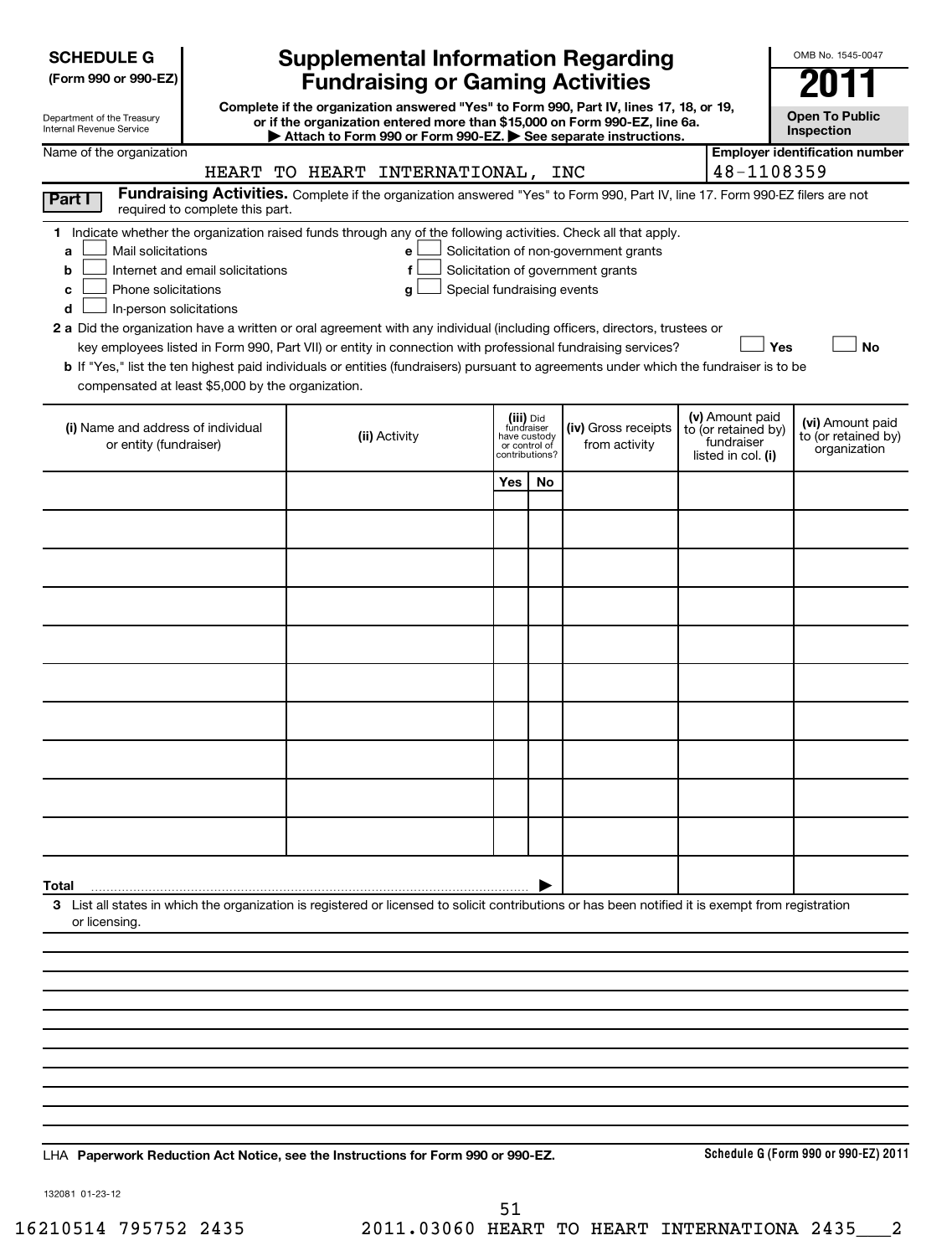|                        | <b>Part II</b> | Schedule G (Form 990 or 990-EZ) 2011 HEART TO HEART INTERNATIONAL, INC<br>Fundraising Events. Complete if the organization answered "Yes" to Form 990, Part IV, line 18, or reported more than \$15,000 |                            |                         |                  | $48 - 1108359$ Page 2                |
|------------------------|----------------|---------------------------------------------------------------------------------------------------------------------------------------------------------------------------------------------------------|----------------------------|-------------------------|------------------|--------------------------------------|
|                        |                | of fundraising event contributions and gross income on Form 990-EZ, lines 1 and 6b. List events with gross receipts greater than \$5,000.                                                               |                            |                         |                  |                                      |
|                        |                |                                                                                                                                                                                                         | (a) Event $#1$             | $(b)$ Event #2          | (c) Other events | (d) Total events                     |
|                        |                |                                                                                                                                                                                                         | GOLF                       |                         | <b>NONE</b>      | (add col. (a) through                |
|                        |                |                                                                                                                                                                                                         | TOURNAMENT<br>(event type) | (event type)            | (total number)   | col. (c)                             |
|                        |                |                                                                                                                                                                                                         |                            |                         |                  |                                      |
| Revenue                | 1              |                                                                                                                                                                                                         | 43,987.                    |                         |                  | 43,987.                              |
|                        | $\mathbf{2}$   | Less: Charitable contributions                                                                                                                                                                          | 38,287.                    |                         |                  | 38,287.                              |
|                        | 3              | Gross income (line 1 minus line 2)                                                                                                                                                                      | 5,700.                     |                         |                  | 5,700.                               |
|                        | 4              |                                                                                                                                                                                                         |                            |                         |                  |                                      |
|                        | 5              |                                                                                                                                                                                                         | 12,855.                    |                         |                  | 12,855.                              |
| <b>Direct Expenses</b> | 6              |                                                                                                                                                                                                         | 5,440.                     |                         |                  | 5,440.                               |
|                        | 7              |                                                                                                                                                                                                         | 1,806.                     |                         |                  | 1,806.                               |
|                        |                |                                                                                                                                                                                                         |                            |                         |                  |                                      |
|                        | 8              |                                                                                                                                                                                                         | 5,354.                     |                         |                  | 5,354.                               |
|                        | 9<br>10        | Direct expense summary. Add lines 4 through 9 in column (d)                                                                                                                                             |                            |                         |                  | 25,455,                              |
|                        | 11             |                                                                                                                                                                                                         |                            |                         |                  | $-19,755.$                           |
| <b>Part III</b>        |                | Gaming. Complete if the organization answered "Yes" to Form 990, Part IV, line 19, or reported more than                                                                                                |                            |                         |                  |                                      |
|                        |                | \$15,000 on Form 990-EZ, line 6a.                                                                                                                                                                       |                            |                         |                  |                                      |
|                        |                |                                                                                                                                                                                                         |                            | (b) Pull tabs/instant   |                  | (d) Total gaming (add                |
| Revenue                |                |                                                                                                                                                                                                         | (a) Bingo                  | bingo/progressive bingo | (c) Other gaming | col. (a) through col. (c))           |
|                        |                |                                                                                                                                                                                                         |                            |                         |                  |                                      |
|                        |                |                                                                                                                                                                                                         |                            |                         |                  |                                      |
|                        |                |                                                                                                                                                                                                         |                            |                         |                  |                                      |
|                        | $\mathbf{2}$   | Cash prizes [11] Cash prizes [11] Cash prizes [11] Cash prizes [11] [11] Casa Divideo [11] [11] 2012                                                                                                    |                            |                         |                  |                                      |
|                        |                |                                                                                                                                                                                                         |                            |                         |                  |                                      |
| Expenses               | 3              |                                                                                                                                                                                                         |                            |                         |                  |                                      |
| ぉ<br>Dire              | 4              |                                                                                                                                                                                                         |                            |                         |                  |                                      |
|                        | 5              |                                                                                                                                                                                                         |                            |                         |                  |                                      |
|                        |                |                                                                                                                                                                                                         | Yes<br>%                   | Yes<br>%                | Yes<br>%         |                                      |
|                        | 6              | Volunteer labor                                                                                                                                                                                         | No                         | No                      | No               |                                      |
|                        | 7              | Direct expense summary. Add lines 2 through 5 in column (d)                                                                                                                                             |                            |                         |                  |                                      |
|                        | 8              |                                                                                                                                                                                                         |                            |                         |                  |                                      |
|                        |                |                                                                                                                                                                                                         |                            |                         |                  |                                      |
| 9                      |                | Enter the state(s) in which the organization operates gaming activities:                                                                                                                                |                            |                         |                  |                                      |
|                        |                |                                                                                                                                                                                                         |                            |                         |                  | Yes<br><b>No</b>                     |
|                        |                |                                                                                                                                                                                                         |                            |                         |                  |                                      |
|                        |                |                                                                                                                                                                                                         |                            |                         |                  |                                      |
|                        |                |                                                                                                                                                                                                         |                            |                         |                  | <b>No</b><br>Yes                     |
|                        |                | <b>b</b> If "Yes," explain:                                                                                                                                                                             |                            |                         |                  |                                      |
|                        |                |                                                                                                                                                                                                         |                            |                         |                  |                                      |
|                        |                | 132082 01-23-12                                                                                                                                                                                         |                            |                         |                  | Schedule G (Form 990 or 990-EZ) 2011 |
|                        |                |                                                                                                                                                                                                         |                            |                         |                  |                                      |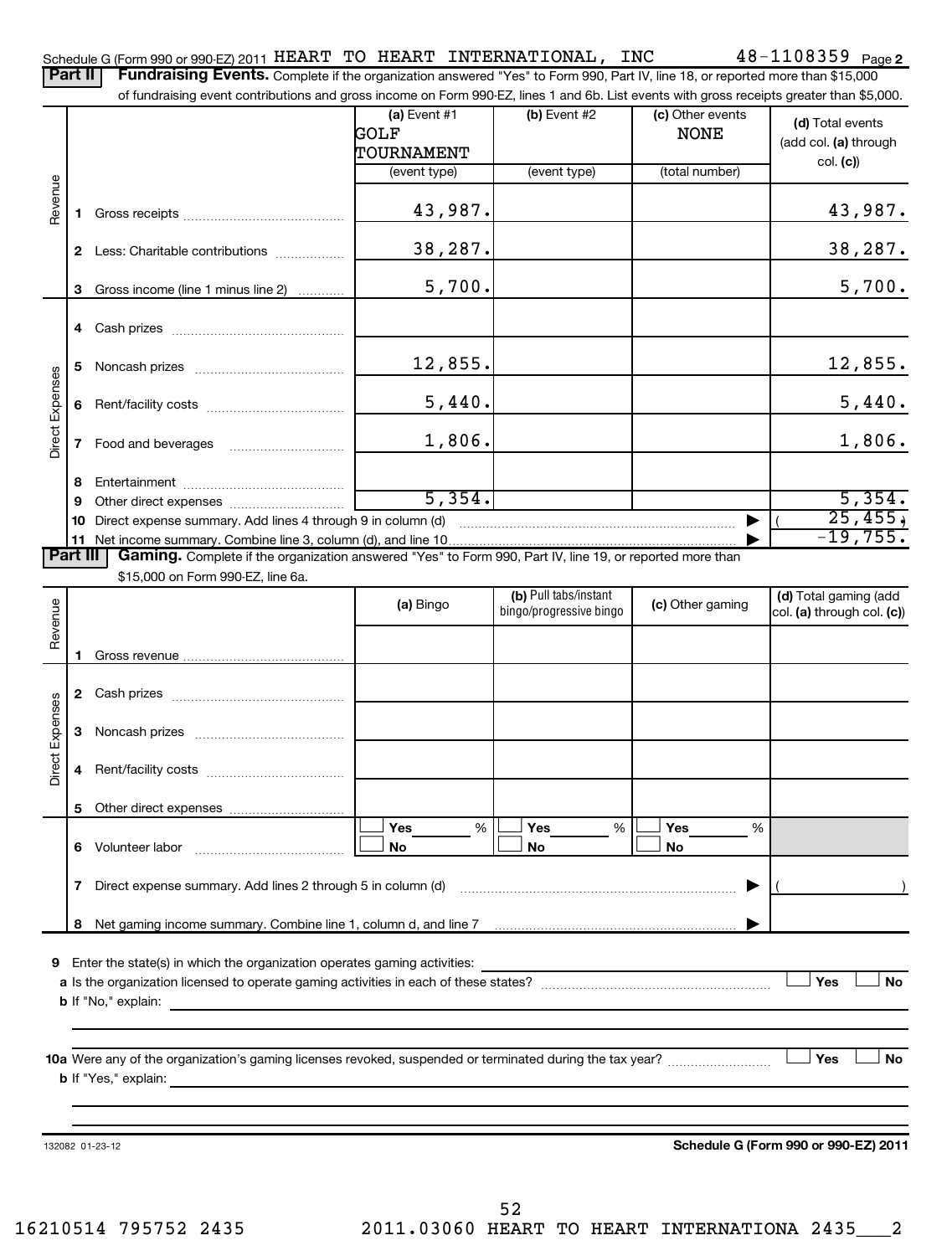| 48-1108359<br>Schedule G (Form 990 or 990-EZ) 2011 HEART TO HEART INTERNATIONAL, INC                                                                                                                                                      |            |            | Page 3               |
|-------------------------------------------------------------------------------------------------------------------------------------------------------------------------------------------------------------------------------------------|------------|------------|----------------------|
|                                                                                                                                                                                                                                           |            | Yes        | No                   |
| 12 Is the organization a grantor, beneficiary or trustee of a trust or a member of a partnership or other entity formed                                                                                                                   |            |            |                      |
|                                                                                                                                                                                                                                           | $\Box$ Yes |            | No                   |
| 13 Indicate the percentage of gaming activity operated in:                                                                                                                                                                                |            |            |                      |
| a The organization's facility www.communication.com/www.communication.com/www.communication/setter [                                                                                                                                      | 13a        |            | %                    |
| <b>b</b> An outside facility <b>with the contract of the contract of the contract of the contract of the contract of the contract of the contract of the contract of the contract of the contract of the contract of the contract of </b> | 13b        |            | %                    |
| 14 Enter the name and address of the person who prepares the organization's gaming/special events books and records:                                                                                                                      |            |            |                      |
|                                                                                                                                                                                                                                           |            |            |                      |
|                                                                                                                                                                                                                                           |            |            |                      |
| 15a Does the organization have a contract with a third party from whom the organization receives gaming revenue?                                                                                                                          |            | <b>Yes</b> | No                   |
|                                                                                                                                                                                                                                           |            |            |                      |
| of gaming revenue retained by the third party $\triangleright$ \$ __________________.                                                                                                                                                     |            |            |                      |
| c If "Yes," enter name and address of the third party:                                                                                                                                                                                    |            |            |                      |
| Name ▶ <u>───────────────</u>                                                                                                                                                                                                             |            |            |                      |
|                                                                                                                                                                                                                                           |            |            |                      |
|                                                                                                                                                                                                                                           |            |            |                      |
| <b>16</b> Gaming manager information:                                                                                                                                                                                                     |            |            |                      |
| Name $\blacktriangleright$<br><u> 1980 - Andrea Andrew Maria (h. 1980).</u>                                                                                                                                                               |            |            |                      |
| Gaming manager compensation > \$                                                                                                                                                                                                          |            |            |                      |
|                                                                                                                                                                                                                                           |            |            |                      |
|                                                                                                                                                                                                                                           |            |            |                      |
|                                                                                                                                                                                                                                           |            |            |                      |
| Director/officer<br>Employee<br>J Independent contractor                                                                                                                                                                                  |            |            |                      |
|                                                                                                                                                                                                                                           |            |            |                      |
| 17 Mandatory distributions:<br>a Is the organization required under state law to make charitable distributions from the gaming proceeds to                                                                                                |            |            |                      |
| retain the state gaming license?                                                                                                                                                                                                          |            |            | $\Box$ Yes $\Box$ No |
| <b>b</b> Enter the amount of distributions required under state law to be distributed to other exempt organizations or spent in the                                                                                                       |            |            |                      |
| organization's own exempt activities during the tax year $\triangleright$ \$                                                                                                                                                              |            |            |                      |
| <b>Part IV</b><br>Supplemental Information. Complete this part to provide the explanations required by Part I, line 2b, columns (iii) and (v), and Part III,                                                                              |            |            |                      |
| lines 9, 9b, 10b, 15b, 15c, 16, and 17b, as applicable. Also complete this part to provide any additional information (see instructions).                                                                                                 |            |            |                      |
|                                                                                                                                                                                                                                           |            |            |                      |
|                                                                                                                                                                                                                                           |            |            |                      |
|                                                                                                                                                                                                                                           |            |            |                      |
|                                                                                                                                                                                                                                           |            |            |                      |
|                                                                                                                                                                                                                                           |            |            |                      |
|                                                                                                                                                                                                                                           |            |            |                      |
|                                                                                                                                                                                                                                           |            |            |                      |
|                                                                                                                                                                                                                                           |            |            |                      |
|                                                                                                                                                                                                                                           |            |            |                      |
|                                                                                                                                                                                                                                           |            |            |                      |
| Schedule G (Form 990 or 990-EZ) 2011<br>132083 01-23-12                                                                                                                                                                                   |            |            |                      |
| 53                                                                                                                                                                                                                                        |            |            |                      |

16210514 795752 2435 2011.03060 HEART TO HEART INTERNATIONA 2435\_\_\_2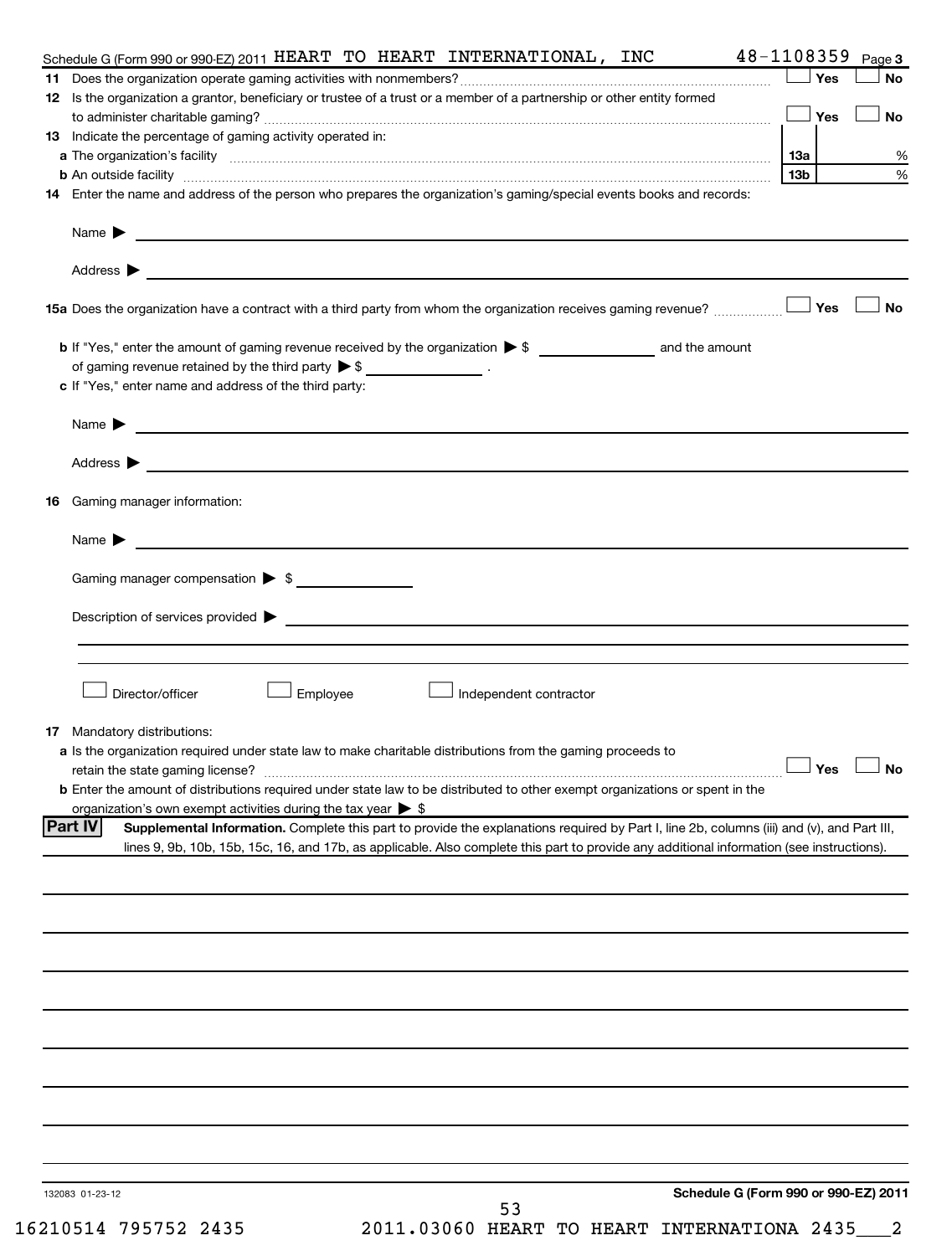| <b>SCHEDULE I</b>                                      |                                                                                                                                                                            |                |                                                                                  |                                                   |                                         |                                               |                                                            |                                       | OMB No. 1545-0047                   |  |
|--------------------------------------------------------|----------------------------------------------------------------------------------------------------------------------------------------------------------------------------|----------------|----------------------------------------------------------------------------------|---------------------------------------------------|-----------------------------------------|-----------------------------------------------|------------------------------------------------------------|---------------------------------------|-------------------------------------|--|
| (Form 990)                                             |                                                                                                                                                                            |                |                                                                                  | Grants and Other Assistance to Organizations,     |                                         |                                               |                                                            |                                       | 2011                                |  |
|                                                        |                                                                                                                                                                            |                |                                                                                  | Governments, and Individuals in the United States |                                         |                                               |                                                            |                                       |                                     |  |
| Department of the Treasury<br>Internal Revenue Service |                                                                                                                                                                            |                | Complete if the organization answered "Yes" to Form 990, Part IV, line 21 or 22. | Attach to Form 990.                               |                                         |                                               |                                                            |                                       | <b>Open to Public</b><br>Inspection |  |
| Name of the organization                               |                                                                                                                                                                            |                |                                                                                  |                                                   |                                         |                                               |                                                            | <b>Employer identification number</b> |                                     |  |
|                                                        |                                                                                                                                                                            |                | HEART TO HEART INTERNATIONAL,                                                    | INC                                               |                                         |                                               |                                                            |                                       | 48-1108359                          |  |
| Part I                                                 | <b>General Information on Grants and Assistance</b>                                                                                                                        |                |                                                                                  |                                                   |                                         |                                               |                                                            |                                       |                                     |  |
|                                                        | 1 Does the organization maintain records to substantiate the amount of the grants or assistance, the grantees' eligibility for the grants or assistance, and the selection |                |                                                                                  |                                                   |                                         |                                               |                                                            |                                       |                                     |  |
|                                                        |                                                                                                                                                                            |                |                                                                                  |                                                   |                                         |                                               |                                                            | $ \overline{X} $ Yes                  | l No                                |  |
|                                                        | 2 Describe in Part IV the organization's procedures for monitoring the use of grant funds in the United States.                                                            |                |                                                                                  |                                                   |                                         |                                               |                                                            |                                       |                                     |  |
| Part II                                                | Grants and Other Assistance to Governments and Organizations in the United States. Complete if the organization answered "Yes" to Form 990, Part IV, line 21, for any      |                |                                                                                  |                                                   |                                         |                                               |                                                            |                                       |                                     |  |
|                                                        |                                                                                                                                                                            |                |                                                                                  |                                                   |                                         | (f) Method of                                 |                                                            |                                       |                                     |  |
|                                                        | 1 (a) Name and address of organization<br>or government                                                                                                                    | $(b)$ EIN      | (c) IRC section<br>if applicable                                                 | (d) Amount of<br>cash grant                       | (e) Amount of<br>non-cash<br>assistance | valuation (book,<br>FMV, appraisal,<br>other) | (g) Description of<br>non-cash assistance                  | (h) Purpose of grant<br>or assistance |                                     |  |
|                                                        |                                                                                                                                                                            |                |                                                                                  |                                                   |                                         |                                               |                                                            |                                       |                                     |  |
| TUTWILER CLINIC, INC                                   |                                                                                                                                                                            |                |                                                                                  |                                                   |                                         |                                               |                                                            |                                       |                                     |  |
| 205 ALMA ST                                            |                                                                                                                                                                            |                |                                                                                  |                                                   |                                         |                                               | PHARMACEUTICALS                                            |                                       |                                     |  |
| TUTWILER, MS 38963-0462                                |                                                                                                                                                                            | $53 - 0196617$ | 501C3                                                                            | 0                                                 |                                         | 5 213. WHOLESALE PRICE                        | MEDICAL SUPPLIES MEDICAL ASSISTANCE                        |                                       |                                     |  |
|                                                        |                                                                                                                                                                            |                |                                                                                  |                                                   |                                         |                                               |                                                            |                                       |                                     |  |
| LAKE COUNTY FREE MEDICAL CLINIC                        |                                                                                                                                                                            |                |                                                                                  |                                                   |                                         |                                               |                                                            |                                       |                                     |  |
| 54 SOUTH STATE STREET SUITE 302                        |                                                                                                                                                                            |                |                                                                                  |                                                   |                                         |                                               | PHARMACEUTICALS                                            |                                       |                                     |  |
| PAINESVILLE, OH 44077                                  |                                                                                                                                                                            | 34-1081191     | 501C3                                                                            | 0                                                 |                                         | 5, 223. WHOLESALE PRICE                       | MEDICAL SUPPLIES MEDICAL ASSISTANCE                        |                                       |                                     |  |
|                                                        |                                                                                                                                                                            |                |                                                                                  |                                                   |                                         |                                               |                                                            |                                       |                                     |  |
| JOPLIN COMMUNITY CLINIC                                |                                                                                                                                                                            |                |                                                                                  |                                                   |                                         |                                               |                                                            |                                       |                                     |  |
| 701 SOUTH JOPLIN AVENUE                                |                                                                                                                                                                            |                |                                                                                  |                                                   |                                         |                                               | PHARMACEUTICALS                                            |                                       |                                     |  |
| JOPLIN, MO 64801                                       |                                                                                                                                                                            | 43-1643962     | 501C3                                                                            | 0                                                 |                                         | 5.463. WHOLESALE PRICE                        | MEDICAL SUPPLIES MEDICAL ASSISTANCE                        |                                       |                                     |  |
|                                                        |                                                                                                                                                                            |                |                                                                                  |                                                   |                                         |                                               |                                                            |                                       |                                     |  |
| SWOPE HEALTH SERVICES                                  |                                                                                                                                                                            |                |                                                                                  |                                                   |                                         |                                               |                                                            |                                       |                                     |  |
| 3801 BLUE PARKWAY                                      |                                                                                                                                                                            |                |                                                                                  |                                                   |                                         |                                               | PHARMACEUTICALS                                            |                                       |                                     |  |
| KANSAS CITY, MO 64130                                  |                                                                                                                                                                            | 43-0957840     | 501C3                                                                            | 0                                                 |                                         | 6.009. WHOLESALE PRICE                        | MEDICAL SUPPLIES MEDICAL ASSISTANCE                        |                                       |                                     |  |
|                                                        |                                                                                                                                                                            |                |                                                                                  |                                                   |                                         |                                               |                                                            |                                       |                                     |  |
| <b>JAYDOC FREE CLINIC</b>                              |                                                                                                                                                                            |                |                                                                                  |                                                   |                                         |                                               |                                                            |                                       |                                     |  |
| 300 SOUTHWEST BLVD                                     |                                                                                                                                                                            |                |                                                                                  |                                                   |                                         |                                               | PHARMACEUTICALS                                            |                                       |                                     |  |
| KANSAS CITY, KS 66103                                  |                                                                                                                                                                            | 48-0547734     | 501C3                                                                            | $\mathbf{0}$                                      |                                         | 6.604. WHOLESALE PRICE                        | MEDICAL SUPPLIES MEDICAL ASSISTANCE                        |                                       |                                     |  |
| MICH ST UNIV CIM COLLEGE OF                            |                                                                                                                                                                            |                |                                                                                  |                                                   |                                         |                                               |                                                            |                                       |                                     |  |
| OSTEOPATHIC MED - C108 EAST FEE                        |                                                                                                                                                                            |                |                                                                                  |                                                   |                                         |                                               |                                                            |                                       |                                     |  |
| HALL MSU COLLEGE OF OSTEOPATHIC                        |                                                                                                                                                                            |                |                                                                                  |                                                   |                                         |                                               | PHARMACEUTICALS                                            |                                       |                                     |  |
| MED - EAST LANSING, MI 48824                           |                                                                                                                                                                            | 38-6005984     | 501C3                                                                            | $\mathbf 0$ .                                     |                                         |                                               | 6,938. WHOLESALE PRICE MEDICAL SUPPLIES MEDICAL ASSISTANCE |                                       |                                     |  |
| $\mathbf{2}$                                           | Enter total number of section 501(c)(3) and government organizations listed in the line 1 table                                                                            |                |                                                                                  |                                                   |                                         |                                               |                                                            |                                       | 71.                                 |  |
| 3                                                      | Enter total number of other organizations listed in the line 1 table                                                                                                       |                |                                                                                  |                                                   |                                         |                                               |                                                            |                                       | 0.                                  |  |
| LHA                                                    | For Paperwork Reduction Act Notice, see the Instructions for Form 990.                                                                                                     |                |                                                                                  |                                                   |                                         |                                               |                                                            |                                       | Schedule I (Form 990) (2011)        |  |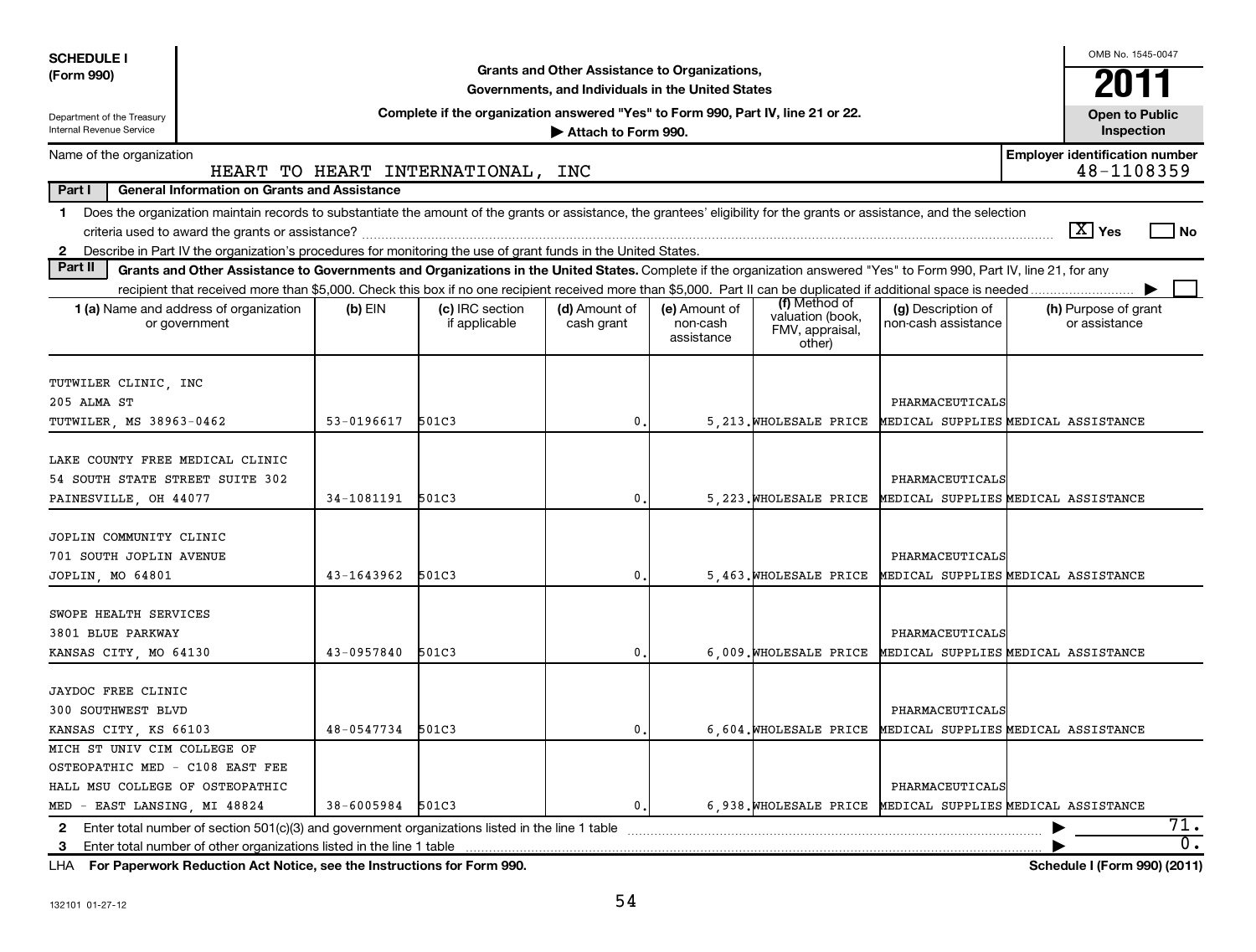**Part II Continuation of Grants and Other Assistance to Governments and Organizations in the United States**  (Schedule I (Form 990), Part II.)

| (a) Name and address of<br>organization or government                                         | $(b)$ EIN        | (c) IRC section<br>if applicable | (d) Amount of<br>cash grant | (e) Amount of<br>non-cash<br>assistance | (f) Method of<br>valuation<br>(book, FMV,<br>appraisal, other) | (g) Description of<br>non-cash assistance | (h) Purpose of grant<br>or assistance                       |
|-----------------------------------------------------------------------------------------------|------------------|----------------------------------|-----------------------------|-----------------------------------------|----------------------------------------------------------------|-------------------------------------------|-------------------------------------------------------------|
| ORLANDO UNION RESCUE MISSION<br>1521 WEST WASHINGTON STREET<br>ORLANDO, FL 32805              | 59-1035082       | 501C3                            | $\mathbf{0}$ .              |                                         |                                                                | PHARMACEUTICALS                           | 7,154. WHOLESALE PRICE MEDICAL SUPPLIES MEDICAL ASSISTANCE  |
| MOTHER AND CHILD HEALTH COALITION<br>6400 PROSPECT AVENUE, SUITE 216<br>KANSAS CITY, MO 64132 | 43-1897000       | 501C3                            | $\mathbf{0}$ .              |                                         |                                                                | PHARMACEUTICALS                           | 7, 283. WHOLESALE PRICE MEDICAL SUPPLIES MEDICAL ASSISTANCE |
| BETTER TOGETHER, INC.<br>9138 CAENEN LAKE ROAD<br>LENEXA, KS 66215                            | 27-0574873       | 501C3                            | $\mathbf{0}$ .              |                                         |                                                                | PHARMACEUTICALS                           | 7,379. WHOLESALE PRICE MEDICAL SUPPLIES MEDICAL ASSISTANCE  |
| MAUI MEMORIAL MEDICAL CENTER<br>221 MAHALANI STREET<br>WAILUKA, HI 96793                      | 99-0330698       | 501C3                            | $\mathbf{0}$                |                                         |                                                                | PHARMACEUTICALS                           | 7,572. WHOLESALE PRICE MEDICAL SUPPLIES MEDICAL ASSISTANCE  |
| OPERATION CARE, INC.<br>708 MAIN STREET<br>SHELBYVILLE, KY 40065                              | 61-1211189       | 501C3                            | $\mathbf{0}$ .              |                                         |                                                                | PHARMACEUTICALS                           | 7,929. WHOLESALE PRICE MEDICAL SUPPLIES MEDICAL ASSISTANCE  |
| METRO MINISTRIES<br>17 MENAHAN STREEET<br>BROOKLYN, NY 11221                                  | 11-3302193       | 501C3                            | $\mathfrak o$ .             |                                         |                                                                | PHARMACEUTICALS                           | 8, 121. WHOLESALE PRICE MEDICAL SUPPLIES MEDICAL ASSISTANCE |
| ST. VINCENT DE PAUL CHARITABLE<br>PHARMACY - 1125 BANK ST. -<br>CINCINNATI, OH 45214          | 30-0272954       | 501C3                            | 0.                          |                                         |                                                                | PHARMACEUTICALS                           | 8, 392. WHOLESALE PRICE MEDICAL SUPPLIES MEDICAL ASSISTANCE |
| CHARLOTTE COMMUNITY HEALTH CLINIC<br>PO BOX 18216 3040A EASTWAY DR<br>CHARLOTTE, NC 28218     | 56-2274174       | 501C3                            | $\mathbf{0}$ .              |                                         |                                                                | PHARMACEUTICALS                           | 8,539. WHOLESALE PRICE MEDICAL SUPPLIES MEDICAL ASSISTANCE  |
| HOPE PRESBYTERIAN CHURCH<br>8500 WALNUT GROVE<br>CORDOVA, TN 38018                            | 62-1360056 501C3 |                                  | $\mathbf{0}$ .              |                                         |                                                                | PHARMACEUTICALS                           | 8,640. WHOLESALE PRICE MEDICAL SUPPLIES MEDICAL ASSISTANCE  |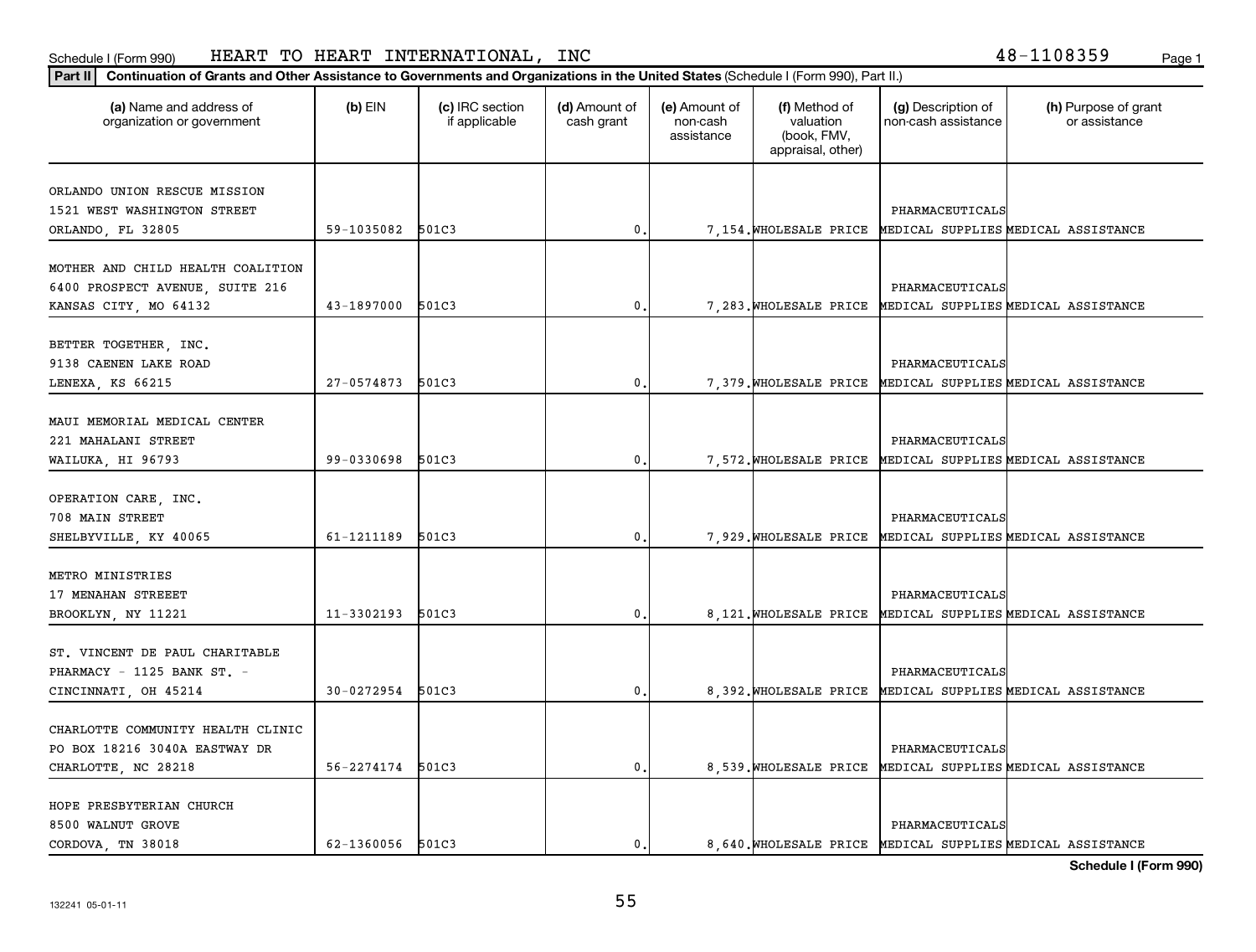| Part II   Continuation of Grants and Other Assistance to Governments and Organizations in the United States (Schedule I (Form 990), Part II.) |                  |                                  |                             |                                         |                                                                |                                           |                                                             |
|-----------------------------------------------------------------------------------------------------------------------------------------------|------------------|----------------------------------|-----------------------------|-----------------------------------------|----------------------------------------------------------------|-------------------------------------------|-------------------------------------------------------------|
| (a) Name and address of<br>organization or government                                                                                         | $(b)$ EIN        | (c) IRC section<br>if applicable | (d) Amount of<br>cash grant | (e) Amount of<br>non-cash<br>assistance | (f) Method of<br>valuation<br>(book, FMV,<br>appraisal, other) | (g) Description of<br>non-cash assistance | (h) Purpose of grant<br>or assistance                       |
|                                                                                                                                               |                  |                                  |                             |                                         |                                                                |                                           |                                                             |
| ST. LUKE'S FAMILY PRACTICE                                                                                                                    |                  |                                  |                             |                                         |                                                                |                                           |                                                             |
| 1700 MCHENRY VILLAGE WAY, SUITE 2                                                                                                             |                  |                                  |                             |                                         |                                                                | PHARMACEUTICALS                           |                                                             |
| MODESTO, CA 95350                                                                                                                             | 38-3681072       | 501C3                            | 0                           |                                         |                                                                |                                           | 9,325. WHOLESALE PRICE MEDICAL SUPPLIES MEDICAL ASSISTANCE  |
| MISSION BIRMINGHAM                                                                                                                            |                  |                                  |                             |                                         |                                                                |                                           |                                                             |
| 1009 20TH STREET                                                                                                                              |                  |                                  |                             |                                         |                                                                | PHARMACEUTICALS                           |                                                             |
|                                                                                                                                               | $27 - 0005520$   | 501C3                            | 0                           |                                         |                                                                |                                           |                                                             |
| BIRMINGHAM, AL 35205                                                                                                                          |                  |                                  |                             |                                         | 9,376. WHOLESALE PRICE                                         |                                           | MEDICAL SUPPLIES MEDICAL ASSISTANCE                         |
| AMERICARES                                                                                                                                    |                  |                                  |                             |                                         |                                                                |                                           |                                                             |
| 88 HAMILTON AVENUE                                                                                                                            |                  |                                  |                             |                                         |                                                                | PHARMACEUTICALS                           |                                                             |
| STAMFORD, CT 06902                                                                                                                            | 06-1008595       | 501C3                            | $\mathbf{0}$                |                                         | 9.515. WHOLESALE PRICE                                         |                                           | MEDICAL SUPPLIES MEDICAL ASSISTANCE                         |
|                                                                                                                                               |                  |                                  |                             |                                         |                                                                |                                           |                                                             |
| WYANDOTTE CO. JUVENILE INTAKE AND                                                                                                             |                  |                                  |                             |                                         |                                                                |                                           |                                                             |
| ASSESSMENT CTR. - 710 N 7TH ST -                                                                                                              |                  |                                  |                             |                                         |                                                                | PHARMACEUTICALS                           |                                                             |
| KANSAS CITY, KS 66101                                                                                                                         | 48-1194075       | 501C3                            | $\mathbf 0$                 |                                         | 9,692. WHOLESALE PRICE                                         |                                           | MEDICAL SUPPLIES MEDICAL ASSISTANCE                         |
|                                                                                                                                               |                  |                                  |                             |                                         |                                                                |                                           |                                                             |
| CHILDREN'S AID AND FAMILY                                                                                                                     |                  |                                  |                             |                                         |                                                                |                                           |                                                             |
| SERVICES, INC. - 200 ROBIN ROAD -                                                                                                             |                  |                                  |                             |                                         |                                                                | PHARMACEUTICALS                           |                                                             |
| PARAMUS, NJ 07652                                                                                                                             | $22 - 1487147$   | 501C3                            | 0                           |                                         | 9,720. WHOLESALE PRICE                                         |                                           | MEDICAL SUPPLIES MEDICAL ASSISTANCE                         |
| COALITION OF HISPANIC WOMEN                                                                                                                   |                  |                                  |                             |                                         |                                                                |                                           |                                                             |
| AGAINST CANCER, INC. - 2100                                                                                                                   |                  |                                  |                             |                                         |                                                                |                                           |                                                             |
| METROPOLITAN AVENUE, SUITE 16 -                                                                                                               |                  |                                  |                             |                                         |                                                                | PHARMACEUTICALS                           |                                                             |
|                                                                                                                                               | 48-1230884       | 501C3                            | $\mathbf{0}$                |                                         | 9,873. WHOLESALE PRICE                                         |                                           | MEDICAL SUPPLIES MEDICAL ASSISTANCE                         |
| KANSAS CITY, KS 66106                                                                                                                         |                  |                                  |                             |                                         |                                                                |                                           |                                                             |
| GOOD NEIGHBOR HEALTHCARE CLINIC                                                                                                               |                  |                                  |                             |                                         |                                                                |                                           |                                                             |
| 190 HEIGHTS BLVD                                                                                                                              |                  |                                  |                             |                                         |                                                                | PHARMACEUTICALS                           |                                                             |
| HOUSTON, TX 77007                                                                                                                             | 74-1746576       | 501C3                            | $\mathbf{0}$                |                                         |                                                                |                                           | 9,980. WHOLESALE PRICE MEDICAL SUPPLIES MEDICAL ASSISTANCE  |
| ST. JOSEPH HEALTH SERVICES OF                                                                                                                 |                  |                                  |                             |                                         |                                                                |                                           |                                                             |
|                                                                                                                                               |                  |                                  |                             |                                         |                                                                |                                           |                                                             |
| RHODE ISLAND - 200 HIGH SERVICE                                                                                                               |                  |                                  |                             |                                         |                                                                |                                           |                                                             |
| AVENUE - NORTH PROVIDENCE, RI                                                                                                                 |                  |                                  |                             |                                         |                                                                | PHARMACEUTICALS                           |                                                             |
| 02904                                                                                                                                         | 05-0259026       | 501C3                            | 0.                          |                                         | 10,081. WHOLESALE PRICE                                        |                                           | MEDICAL SUPPLIES MEDICAL ASSISTANCE                         |
| WATERED GARDENS GOSPEL RESCUE                                                                                                                 |                  |                                  |                             |                                         |                                                                |                                           |                                                             |
| MISSION - 531 SOUTH KENTUCKY -                                                                                                                |                  |                                  |                             |                                         |                                                                | PHARMACEUTICALS                           |                                                             |
| JOPLIN, MO 64801                                                                                                                              | 20-2586821 501C3 |                                  | $\mathbf{0}$ .              |                                         |                                                                |                                           | 10,800. WHOLESALE PRICE MEDICAL SUPPLIES MEDICAL ASSISTANCE |
|                                                                                                                                               |                  |                                  |                             |                                         |                                                                |                                           |                                                             |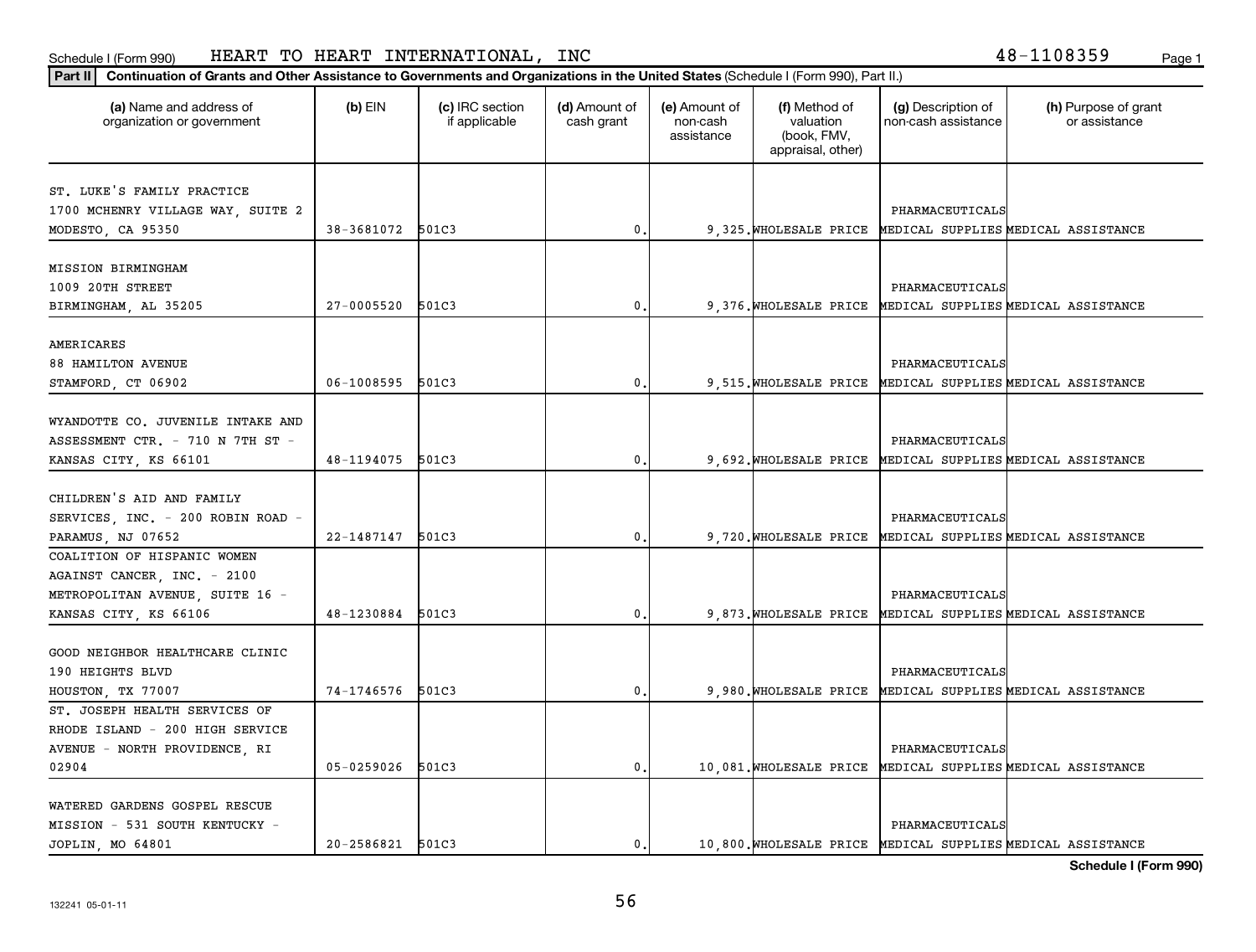**Part II Continuation of Grants and Other Assistance to Governments and Organizations in the United States**  (Schedule I (Form 990), Part II.)

| (a) Name and address of<br>organization or government                | $(b)$ EIN        | (c) IRC section<br>if applicable | (d) Amount of<br>cash grant | (e) Amount of<br>non-cash<br>assistance | (f) Method of<br>valuation<br>(book, FMV,<br>appraisal, other) | (g) Description of<br>non-cash assistance | (h) Purpose of grant<br>or assistance                        |
|----------------------------------------------------------------------|------------------|----------------------------------|-----------------------------|-----------------------------------------|----------------------------------------------------------------|-------------------------------------------|--------------------------------------------------------------|
| COMMUNITY CARE CLINIC OF HIGHLAND<br>- CASHIERS, INC. - 52 AUNT DORA |                  |                                  |                             |                                         |                                                                | PHARMACEUTICALS                           |                                                              |
| DRIVE - HIGHLANDS, NC 28741                                          | 65-1251915 501C3 |                                  | 0                           |                                         |                                                                |                                           | 10,878. WHOLESALE PRICE MEDICAL SUPPLIES MEDICAL ASSISTANCE  |
| HEALTH CARE ACCESS                                                   |                  |                                  |                             |                                         |                                                                |                                           |                                                              |
| 330 MAINE                                                            |                  |                                  |                             |                                         |                                                                | PHARMACEUTICALS                           |                                                              |
| LAWRENCE, KS 66044                                                   | 48-1062114       | 501C3                            | 0                           |                                         | 11,006.WHOLESALE PRICE                                         |                                           | MEDICAL SUPPLIES MEDICAL ASSISTANCE                          |
| NAZARENE COMPASSIONATE MINISTRIES                                    |                  |                                  |                             |                                         |                                                                |                                           |                                                              |
| 17001 PRAIRIE STAR PARKWAY                                           |                  |                                  |                             |                                         |                                                                | PHARMACEUTICALS                           |                                                              |
| LENEXA, KS 66220                                                     | 43-1550318 501C3 |                                  | 0                           |                                         |                                                                |                                           | 11, 175. WHOLESALE PRICE MEDICAL SUPPLIES MEDICAL ASSISTANCE |
| CAMBODIAN HEALTH PROFESSIONALS                                       |                  |                                  |                             |                                         |                                                                |                                           |                                                              |
| ASSOCIATION - CHPAA - 1025                                           |                  |                                  |                             |                                         |                                                                |                                           |                                                              |
| ATLANTIC AVE - LONG BEACH, CA                                        |                  |                                  |                             |                                         |                                                                | PHARMACEUTICALS                           |                                                              |
| 90813                                                                | 90-0546021       | 501C3                            | 0                           |                                         |                                                                |                                           | 11, 336. WHOLESALE PRICE MEDICAL SUPPLIES MEDICAL ASSISTANCE |
|                                                                      |                  |                                  |                             |                                         |                                                                |                                           |                                                              |
| LAKE AREA FREE CLINIC<br>856 B ARMOUR ROAD                           |                  |                                  |                             |                                         |                                                                | PHARMACEUTICALS                           |                                                              |
| OCONOMOWOC, WI 53066                                                 | 39-2006388       | 501C3                            | 0                           |                                         |                                                                |                                           | 11, 617. WHOLESALE PRICE MEDICAL SUPPLIES MEDICAL ASSISTANCE |
|                                                                      |                  |                                  |                             |                                         |                                                                |                                           |                                                              |
| CABOT WESTSIDE HEALTH CENTER                                         |                  |                                  |                             |                                         |                                                                |                                           |                                                              |
| 2121 SUMMIT ST                                                       |                  |                                  |                             |                                         |                                                                | PHARMACEUTICALS                           |                                                              |
| KANSAS CITY, MO 64108                                                | 44-0546280       | 501C3                            | 0                           |                                         |                                                                |                                           | 11,986. WHOLESALE PRICE MEDICAL SUPPLIES MEDICAL ASSISTANCE  |
| SAMUEL U RODGERS HEALTH CENTER                                       |                  |                                  |                             |                                         |                                                                |                                           |                                                              |
| 825 EUCLID AVENUE                                                    |                  |                                  |                             |                                         |                                                                | PHARMACEUTICALS                           |                                                              |
| KANSAS CITY, MO 64124                                                | 43-0899356 501C3 |                                  | 0                           |                                         |                                                                |                                           | 13,031. WHOLESALE PRICE MEDICAL SUPPLIES MEDICAL ASSISTANCE  |
|                                                                      |                  |                                  |                             |                                         |                                                                |                                           |                                                              |
| OUR LADY OF THE ANGELS                                               |                  |                                  |                             |                                         |                                                                |                                           |                                                              |
| 4232 MERCIER                                                         |                  |                                  |                             |                                         |                                                                | PHARMACEUTICALS                           |                                                              |
| KANSAS CITY, MO 64111                                                | 44-0546494 501C3 |                                  | $\mathbf 0$                 |                                         |                                                                |                                           | 13,926. WHOLESALE PRICE MEDICAL SUPPLIES MEDICAL ASSISTANCE  |
| DUCHESNE CLINIC                                                      |                  |                                  |                             |                                         |                                                                |                                           |                                                              |
| 636 TAUROMEE                                                         |                  |                                  |                             |                                         |                                                                | PHARMACEUTICALS                           |                                                              |
| KANSAS CITY, KS 66101                                                | 48-1009910       | 501C3                            | 0                           |                                         |                                                                |                                           | 14,077. WHOLESALE PRICE MEDICAL SUPPLIES MEDICAL ASSISTANCE  |
|                                                                      |                  |                                  |                             |                                         |                                                                |                                           | Schedule I (Form 990)                                        |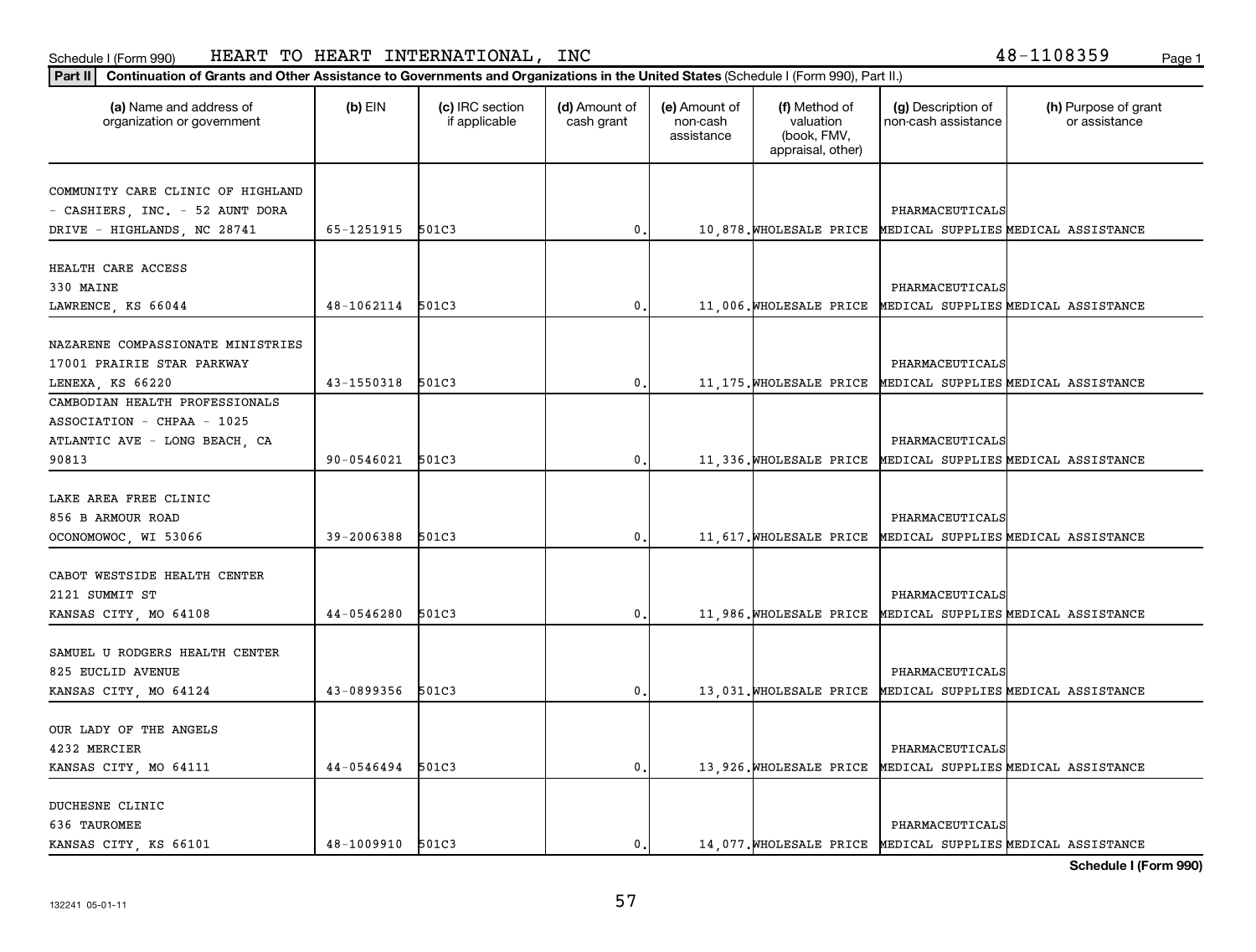| Continuation of Grants and Other Assistance to Governments and Organizations in the United States (Schedule I (Form 990), Part II.)<br>  Part II |                  |                                  |                             |                                         |                                                                |                                           |                                                              |
|--------------------------------------------------------------------------------------------------------------------------------------------------|------------------|----------------------------------|-----------------------------|-----------------------------------------|----------------------------------------------------------------|-------------------------------------------|--------------------------------------------------------------|
| (a) Name and address of<br>organization or government                                                                                            | $(b)$ EIN        | (c) IRC section<br>if applicable | (d) Amount of<br>cash grant | (e) Amount of<br>non-cash<br>assistance | (f) Method of<br>valuation<br>(book, FMV,<br>appraisal, other) | (g) Description of<br>non-cash assistance | (h) Purpose of grant<br>or assistance                        |
|                                                                                                                                                  |                  |                                  |                             |                                         |                                                                |                                           |                                                              |
| GRACE MEDICAL CLINIC                                                                                                                             |                  |                                  |                             |                                         |                                                                |                                           |                                                              |
| 211 SOUTH 8TH STREET                                                                                                                             |                  |                                  |                             |                                         |                                                                | PHARMACEUTICALS                           |                                                              |
| MAYFIELD, KY 42066                                                                                                                               | 61-1351519 501C3 |                                  | 0.                          |                                         |                                                                |                                           | 15,009. WHOLESALE PRICE MEDICAL SUPPLIES MEDICAL ASSISTANCE  |
| HARMON DIABETES CENTER                                                                                                                           |                  |                                  |                             |                                         |                                                                |                                           |                                                              |
| 2188 EAST MEYER BOULEVARD                                                                                                                        |                  |                                  |                             |                                         |                                                                | PHARMACEUTICALS                           |                                                              |
| KANSAS CITY, MO 64132                                                                                                                            | 43-1349021       | 501C3                            | $\mathbf 0$ .               |                                         |                                                                |                                           | 15,599. WHOLESALE PRICE MEDICAL SUPPLIES MEDICAL ASSISTANCE  |
|                                                                                                                                                  |                  |                                  |                             |                                         |                                                                |                                           |                                                              |
| MOUNTAIN HOPE CLINIC                                                                                                                             |                  |                                  |                             |                                         |                                                                |                                           |                                                              |
| 312 PRINCE STREET                                                                                                                                |                  |                                  |                             |                                         |                                                                | PHARMACEUTICALS                           |                                                              |
| SEVIERVILLE, TN 37862                                                                                                                            | 62-1747037       | 501C3                            | 0.                          |                                         |                                                                |                                           | 15, 733. WHOLESALE PRICE MEDICAL SUPPLIES MEDICAL ASSISTANCE |
| HEALTH PARTNERSHIP CLINIC OF                                                                                                                     |                  |                                  |                             |                                         |                                                                |                                           |                                                              |
| JOHNSON COUNTY - 7171 W 95TH                                                                                                                     |                  |                                  |                             |                                         |                                                                |                                           |                                                              |
| STREET, SUITE 100 - OVERLAND PARK                                                                                                                |                  |                                  |                             |                                         |                                                                | PHARMACEUTICALS                           |                                                              |
| KS 66212                                                                                                                                         | 48-1115529       | 501C3                            | $\mathbf 0$ .               |                                         |                                                                |                                           | 16,162. WHOLESALE PRICE MEDICAL SUPPLIES MEDICAL ASSISTANCE  |
|                                                                                                                                                  |                  |                                  |                             |                                         |                                                                |                                           |                                                              |
| CHEYENNE CROSSROADS CLINIC                                                                                                                       |                  |                                  |                             |                                         |                                                                |                                           |                                                              |
| 1504 STINSON AVENUE                                                                                                                              |                  |                                  |                             |                                         |                                                                | PHARMACEUTICALS                           |                                                              |
| CHEYENNE, WY 82001                                                                                                                               | 82-0530042       | 501C3                            | $\mathbf 0$ .               |                                         |                                                                |                                           | 16,478. WHOLESALE PRICE MEDICAL SUPPLIES MEDICAL ASSISTANCE  |
|                                                                                                                                                  |                  |                                  |                             |                                         |                                                                |                                           |                                                              |
| AMERICAN DIABETES ASSOCIATION                                                                                                                    |                  |                                  |                             |                                         |                                                                |                                           |                                                              |
| PO BOX 3551                                                                                                                                      |                  |                                  |                             |                                         |                                                                | PHARMACEUTICALS                           |                                                              |
| JOPLIN, MO 64803                                                                                                                                 | 13-1623888       | 501C3                            | 0.                          |                                         |                                                                |                                           | 17,975. WHOLESALE PRICE MEDICAL SUPPLIES MEDICAL ASSISTANCE  |
|                                                                                                                                                  |                  |                                  |                             |                                         |                                                                |                                           |                                                              |
| WOMEN'S HEALTHCARE GROUP                                                                                                                         |                  |                                  |                             |                                         |                                                                |                                           |                                                              |
| 10550 QUIVIRA                                                                                                                                    |                  |                                  |                             |                                         |                                                                | PHARMACEUTICALS                           |                                                              |
| OVERLAND PARK, KS 66215                                                                                                                          | 48-1084280       | 501C3                            | 0.                          |                                         |                                                                |                                           | 17,980. WHOLESALE PRICE MEDICAL SUPPLIES MEDICAL ASSISTANCE  |
|                                                                                                                                                  |                  |                                  |                             |                                         |                                                                |                                           |                                                              |
| SOJOURNER HEALTH CLINIC                                                                                                                          |                  |                                  |                             |                                         |                                                                |                                           |                                                              |
| 205 EAST 9TH STREET                                                                                                                              |                  |                                  |                             |                                         |                                                                | PHARMACEUTICALS                           |                                                              |
| KANSAS CITY, MO 64106                                                                                                                            | 26-3143007       | 501C3                            | $\mathbf 0$ .               |                                         |                                                                |                                           | 19, 284. WHOLESALE PRICE MEDICAL SUPPLIES MEDICAL ASSISTANCE |
|                                                                                                                                                  |                  |                                  |                             |                                         |                                                                |                                           |                                                              |
| CATHEDRAL OF PRAISE INTERNATIONAL<br>MINISTRIES - 1519 SOUTH RIVERSIDE                                                                           |                  |                                  |                             |                                         |                                                                | PHARMACEUTICALS                           |                                                              |
| AVENUE - RIALTO, CA 92376                                                                                                                        | 33-0652964 501C3 |                                  | $\mathbf{0}$ .              |                                         |                                                                |                                           | 20, 221. WHOLESALE PRICE MEDICAL SUPPLIES MEDICAL ASSISTANCE |
|                                                                                                                                                  |                  |                                  |                             |                                         |                                                                |                                           |                                                              |

**Schedule I (Form 990)**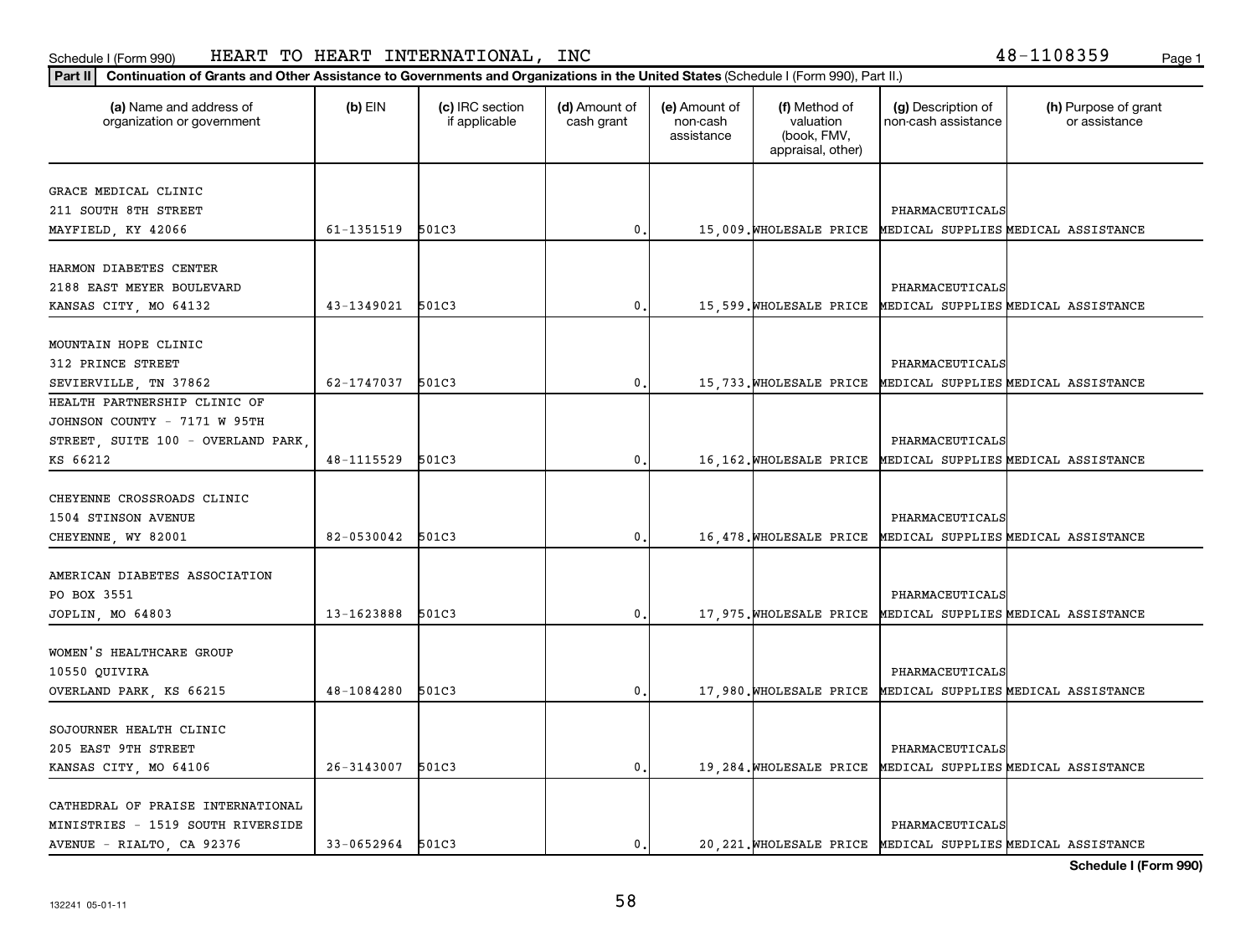**Part II Continuation of Grants and Other Assistance to Governments and Organizations in the United States**  (Schedule I (Form 990), Part II.)

| (a) Name and address of<br>organization or government | (b) EIN          | (c) IRC section<br>if applicable | (d) Amount of<br>cash grant | (e) Amount of<br>non-cash<br>assistance | (f) Method of<br>valuation<br>(book, FMV,<br>appraisal, other) | (g) Description of<br>non-cash assistance | (h) Purpose of grant<br>or assistance                        |
|-------------------------------------------------------|------------------|----------------------------------|-----------------------------|-----------------------------------------|----------------------------------------------------------------|-------------------------------------------|--------------------------------------------------------------|
| VOLUNTEERS IN MEDICINE - DIXON                        |                  |                                  |                             |                                         |                                                                |                                           |                                                              |
| FOUNDATION - 711 SOUT 8TH STREET                      |                  |                                  |                             |                                         |                                                                | PHARMACEUTICALS                           |                                                              |
| LEBANON, PA 17042                                     | 26-3915958       | 501C3                            | $\mathbf 0$ .               |                                         |                                                                |                                           | 21, 330. WHOLESALE PRICE MEDICAL SUPPLIES MEDICAL ASSISTANCE |
| WEST VIRGINIA HEALTH RIGHT                            |                  |                                  |                             |                                         |                                                                |                                           |                                                              |
| 1520 EAST WASHINGTON STREET                           |                  |                                  |                             |                                         |                                                                | PHARMACEUTICALS                           |                                                              |
| CHARLESTON, WV 25311                                  | 31-1066881       | 501C3                            | 0                           |                                         |                                                                |                                           | 23, 333. WHOLESALE PRICE MEDICAL SUPPLIES MEDICAL ASSISTANCE |
|                                                       |                  |                                  |                             |                                         |                                                                |                                           |                                                              |
| TRUMAN MEDICAL CENTER                                 |                  |                                  |                             |                                         |                                                                |                                           |                                                              |
| 2633 INDEPENDENCE AVE.                                |                  |                                  |                             |                                         |                                                                | PHARMACEUTICALS                           |                                                              |
| KANSAS CITY, MO 64124                                 | 44-0661018       | 501C3                            | 0                           |                                         |                                                                |                                           | 23, 468. WHOLESALE PRICE MEDICAL SUPPLIES MEDICAL ASSISTANCE |
| CHARLES TOWN HEALTH RIGHT, INC                        |                  |                                  |                             |                                         |                                                                |                                           |                                                              |
| 1212 NORTH MILDRED STREET                             |                  |                                  |                             |                                         |                                                                | PHARMACEUTICALS                           |                                                              |
| RANSON, WV 25438                                      | 55-0778553       | 501C3                            | 0                           |                                         |                                                                |                                           | 24, 344. WHOLESALE PRICE MEDICAL SUPPLIES MEDICAL ASSISTANCE |
|                                                       |                  |                                  |                             |                                         |                                                                |                                           |                                                              |
| INLAND BEHAVIORAL AND HEALTH                          |                  |                                  |                             |                                         |                                                                |                                           |                                                              |
| SERVICES, INC. - 1963 NORTH E                         |                  |                                  |                             |                                         |                                                                | PHARMACEUTICALS                           |                                                              |
| STREET - SAN BERNARDINO, CA 92405                     | 95-3246624       | 501C3                            | 0                           |                                         |                                                                |                                           | 24, 565. WHOLESALE PRICE MEDICAL SUPPLIES MEDICAL ASSISTANCE |
|                                                       |                  |                                  |                             |                                         |                                                                |                                           |                                                              |
| HEALTHREACH COMMUNITY CLINIC                          |                  |                                  |                             |                                         |                                                                |                                           |                                                              |
| 400 EAST STATESVILLE AVENUE, SUITE                    |                  |                                  |                             |                                         |                                                                | PHARMACEUTICALS                           |                                                              |
| MOORESVILLE, NC 28115                                 | 20-1020941       | 501C3                            | 0                           |                                         |                                                                |                                           | 25,998. WHOLESALE PRICE MEDICAL SUPPLIES MEDICAL ASSISTANCE  |
| GRACE UNITED METHODIST CHURCH                         |                  |                                  |                             |                                         |                                                                |                                           |                                                              |
| AGAPE CLINIC - 4105 JUNIUS STREET                     |                  |                                  |                             |                                         |                                                                | PHARMACEUTICALS                           |                                                              |
| - DALLAS, TX 75246                                    | 14-1847977       | 501C3                            | 0                           |                                         |                                                                |                                           | 31, 716. WHOLESALE PRICE MEDICAL SUPPLIES MEDICAL ASSISTANCE |
|                                                       |                  |                                  |                             |                                         |                                                                |                                           |                                                              |
| NEIGHBORHOOD CHRISTIAN CENTER                         |                  |                                  |                             |                                         |                                                                |                                           |                                                              |
| 785 JACKSON AVENUE                                    |                  |                                  |                             |                                         |                                                                | PHARMACEUTICALS                           |                                                              |
| MEMPHIS, TN 38107                                     | 58-1394456       | 501C3                            | 0                           |                                         |                                                                |                                           | 32, 370. WHOLESALE PRICE MEDICAL SUPPLIES MEDICAL ASSISTANCE |
|                                                       |                  |                                  |                             |                                         |                                                                |                                           |                                                              |
| SILVER CITY HEALTH CENTER                             |                  |                                  |                             |                                         |                                                                |                                           |                                                              |
| 1428 S 32ND STREET, SUITE 100                         |                  |                                  |                             |                                         |                                                                | PHARMACEUTICALS                           |                                                              |
| KANSAS CITY, KS 66106                                 | 48-1149398 501C3 |                                  | 0.                          |                                         |                                                                |                                           | 35, 843. WHOLESALE PRICE MEDICAL SUPPLIES MEDICAL ASSISTANCE |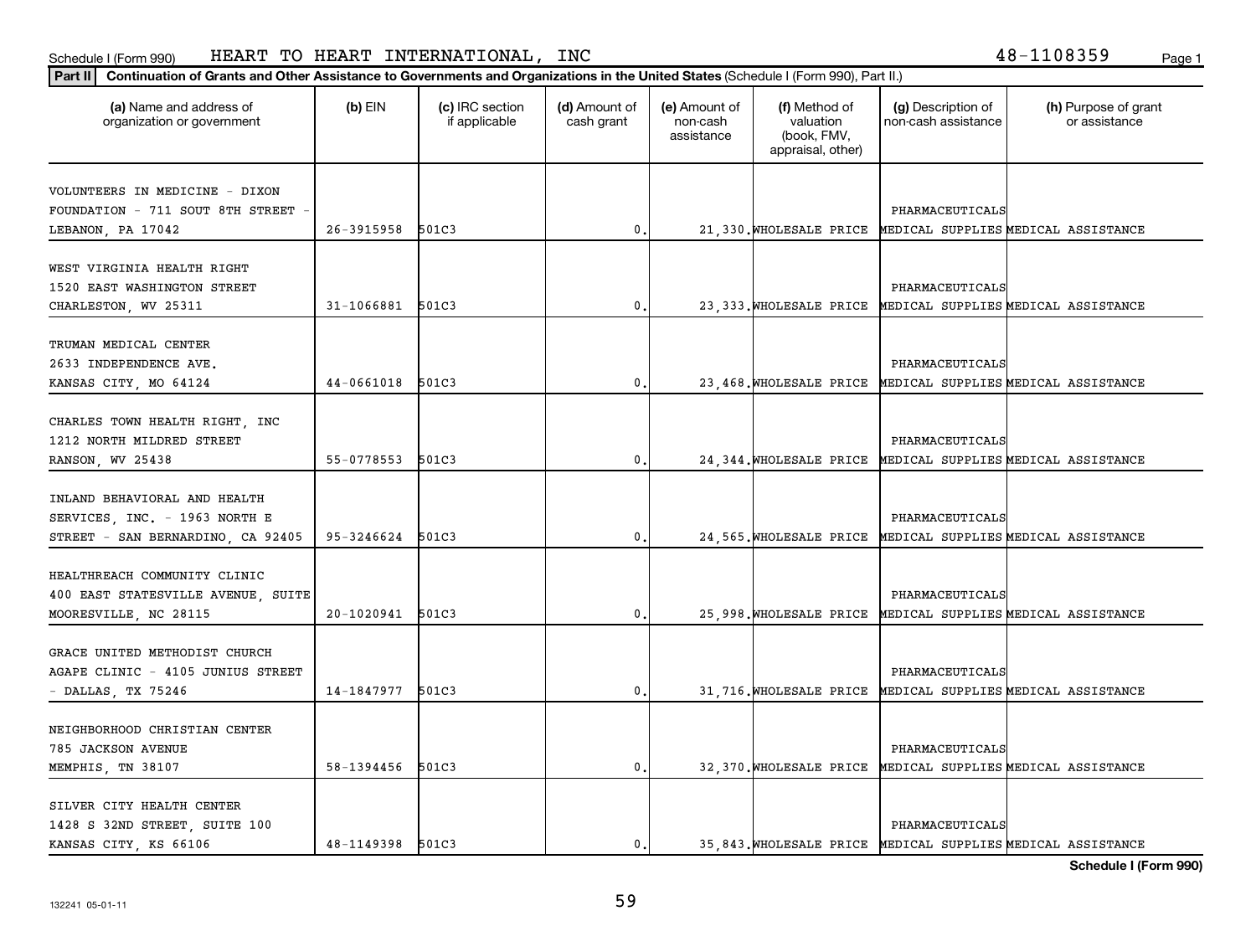**Part II Continuation of Grants and Other Assistance to Governments and Organizations in the United States**  (Schedule I (Form 990), Part II.)

| (a) Name and address of<br>organization or government | $(b)$ EIN  | (c) IRC section<br>if applicable | (d) Amount of<br>cash grant | (e) Amount of<br>non-cash<br>assistance | (f) Method of<br>valuation<br>(book, FMV,<br>appraisal, other) | (g) Description of<br>non-cash assistance | (h) Purpose of grant<br>or assistance                        |
|-------------------------------------------------------|------------|----------------------------------|-----------------------------|-----------------------------------------|----------------------------------------------------------------|-------------------------------------------|--------------------------------------------------------------|
| FREE CLINICS OF IOWA                                  |            |                                  |                             |                                         |                                                                |                                           |                                                              |
| 3200 GRAND AVENUE                                     |            |                                  |                             |                                         |                                                                | PHARMACEUTICALS                           |                                                              |
| DES MOINES, IA 50312                                  | 42-1428706 | 501C3                            | $\mathbf{0}$                |                                         |                                                                |                                           | 36,823. WHOLESALE PRICE MEDICAL SUPPLIES MEDICAL ASSISTANCE  |
| MACEDONIA NEW LIFE CHURCH                             |            |                                  |                             |                                         |                                                                |                                           |                                                              |
|                                                       |            |                                  |                             |                                         |                                                                |                                           |                                                              |
| 2004 ROCK QUARRY RD                                   |            |                                  |                             |                                         |                                                                | PHARMACEUTICALS                           |                                                              |
| RALEIGH, NC 27610                                     | 56-1650283 | 501C3                            | $\mathbf 0$                 |                                         |                                                                |                                           | 41, 391. WHOLESALE PRICE MEDICAL SUPPLIES MEDICAL ASSISTANCE |
| GREENVILLE FREE MEDICAL CLINIC                        |            |                                  |                             |                                         |                                                                |                                           |                                                              |
| 600 ARLINGTON ROAD                                    |            |                                  |                             |                                         |                                                                | PHARMACEUTICALS                           |                                                              |
|                                                       | 57-0855205 | 501C3                            | $\mathbf 0$                 |                                         |                                                                |                                           | 53,150. WHOLESALE PRICE MEDICAL SUPPLIES MEDICAL ASSISTANCE  |
| GREENVILLE, SC 29601                                  |            |                                  |                             |                                         |                                                                |                                           |                                                              |
| PROJECT CURE                                          |            |                                  |                             |                                         |                                                                |                                           |                                                              |
| 10377 EAST GEDDES AVENUE, SUITE 200                   |            |                                  |                             |                                         |                                                                | PHARMACEUTICALS                           |                                                              |
| CENTENNIAL, CO 80112                                  | 84-1568566 | 501C3                            | $\pmb{0}$                   |                                         |                                                                |                                           | 56,420. WHOLESALE PRICE MEDICAL SUPPLIES MEDICAL ASSISTANCE  |
|                                                       |            |                                  |                             |                                         |                                                                |                                           |                                                              |
| CITIZENS OF LAKE COUNTY FOR HEALTH                    |            |                                  |                             |                                         |                                                                |                                           |                                                              |
| CARE - 215 SOUTH COURT STREET -                       |            |                                  |                             |                                         |                                                                | PHARMACEUTICALS                           |                                                              |
|                                                       | 62-1026947 | 501C3                            | $\mathbf 0$                 |                                         |                                                                |                                           |                                                              |
| TIPTONVILLE, TN 38079                                 |            |                                  |                             |                                         | 63,097. WHOLESALE PRICE                                        |                                           | MEDICAL SUPPLIES MEDICAL ASSISTANCE                          |
| KANSAS CITY FREE CLINIC                               |            |                                  |                             |                                         |                                                                |                                           |                                                              |
| 3515 BROADWAY                                         |            |                                  |                             |                                         |                                                                | PHARMACEUTICALS                           |                                                              |
| KANSAS CITY, MO 64111                                 | 43-0967292 | 501C3                            | $\mathbf 0$                 |                                         |                                                                |                                           | 78,488. WHOLESALE PRICE MEDICAL SUPPLIES MEDICAL ASSISTANCE  |
| SAINT MARY MEDICAL CENTER                             |            |                                  |                             |                                         |                                                                |                                           |                                                              |
| FOUNDATION - 1050 LINDEN AVE:                         |            |                                  |                             |                                         |                                                                |                                           |                                                              |
| OFFICE OF MEDICAL EDUCATION - LONG                    |            |                                  |                             |                                         |                                                                | PHARMACEUTICALS                           |                                                              |
|                                                       | 23-7153876 | 501C3                            | 0                           |                                         |                                                                |                                           | 81, 412. WHOLESALE PRICE MEDICAL SUPPLIES MEDICAL ASSISTANCE |
| BEACH, CA 90813                                       |            |                                  |                             |                                         |                                                                |                                           |                                                              |
| SERVE THE PEOPLE                                      |            |                                  |                             |                                         |                                                                |                                           |                                                              |
| 1206 EAST 17TH STREET, SUITE 205                      |            |                                  |                             |                                         |                                                                | PHARMACEUTICALS                           |                                                              |
| SANTA ANA, CA 92701                                   | 27-0421556 | 501C3                            | $^{\rm 0}$ .                |                                         |                                                                |                                           | 100,183. WHOLESALE PRICE MEDICAL SUPPLIES MEDICAL ASSISTANCE |
|                                                       |            |                                  |                             |                                         |                                                                |                                           |                                                              |
| HEART TO HEART INTERNATIONAL                          |            |                                  |                             |                                         |                                                                |                                           |                                                              |
| 401 S. CLAIRBORNE, SUITE 302                          |            |                                  |                             |                                         |                                                                | PHARMACEUTICALS                           |                                                              |
| OLATHE, KS 66062                                      | 48-1108359 | 501C3                            | $\mathbf{0}$ .              |                                         |                                                                |                                           | 182,587. WHOLESALE PRICE MEDICAL SUPPLIES MEDICAL ASSISTANCE |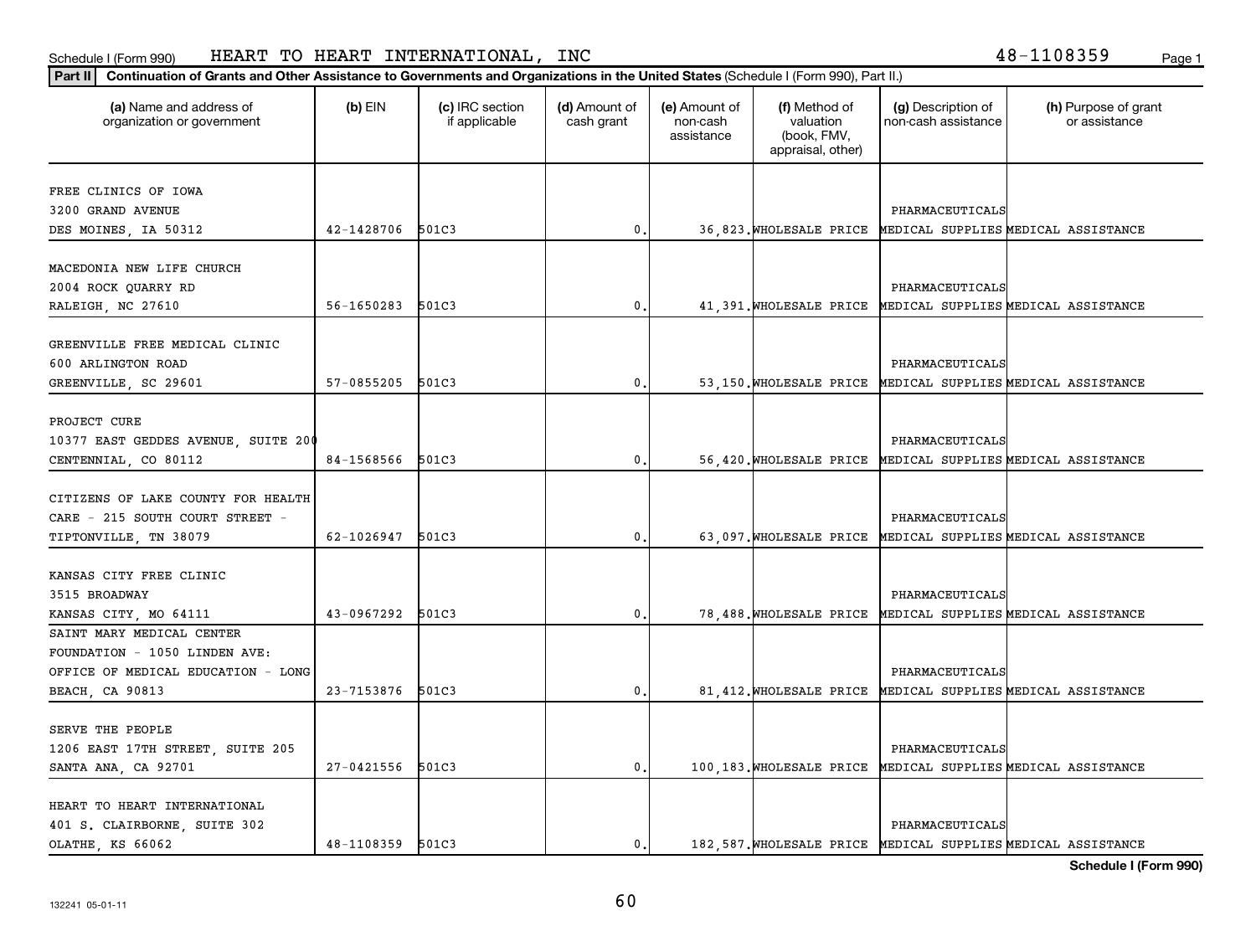**Part II Continuation of Grants and Other Assistance to Governments and Organizations in the United States**  (Schedule I (Form 990), Part II.)

| (a) Name and address of<br>organization or government | $(b)$ EIN         | (c) IRC section<br>if applicable | (d) Amount of<br>cash grant | (e) Amount of<br>non-cash<br>assistance | (f) Method of<br>valuation<br>(book, FMV,<br>appraisal, other) | (g) Description of<br>non-cash assistance | (h) Purpose of grant<br>or assistance                         |
|-------------------------------------------------------|-------------------|----------------------------------|-----------------------------|-----------------------------------------|----------------------------------------------------------------|-------------------------------------------|---------------------------------------------------------------|
| RIVERVIEW COMMUNITY SERVICES, INC.                    |                   |                                  |                             |                                         |                                                                |                                           |                                                               |
| 722 REYNOLDS AVENUE                                   |                   |                                  |                             |                                         |                                                                | PHARMACEUTICALS                           |                                                               |
| KANSAS CITY, KS 66101                                 | 48-1072716        | 501C3                            | $^{\rm 0}$ .                |                                         |                                                                |                                           | 186,072. WHOLESALE PRICE MEDICAL SUPPLIES MEDICAL ASSISTANCE  |
| MONTGOMERY AIDS OUTREACH, INC.                        |                   |                                  |                             |                                         |                                                                |                                           |                                                               |
| 820 WEST SOUTH BOULEVARD                              |                   |                                  |                             |                                         |                                                                | PHARMACEUTICALS                           |                                                               |
| MONTGOMERY, AL 36105                                  | 63-0959628        | 501C3                            | $\mathbf{0}$ .              |                                         |                                                                |                                           | 197, 443. WHOLESALE PRICE MEDICAL SUPPLIES MEDICAL ASSISTANCE |
| WORLD ASSIST                                          |                   |                                  |                             |                                         |                                                                |                                           |                                                               |
| 7695 CONCERTO LANE                                    |                   |                                  |                             |                                         |                                                                | PHARMACEUTICALS                           |                                                               |
| SAN DIEGO, CA 92127                                   | 26-1434692        | 501C3                            | $\mathbf{0}$                |                                         |                                                                |                                           | 236, 962. WHOLESALE PRICE MEDICAL SUPPLIES MEDICAL ASSISTANCE |
|                                                       |                   |                                  |                             |                                         |                                                                |                                           |                                                               |
| OPERATION USA<br>3617 HAYDEN AVENUE SUITE A           |                   |                                  |                             |                                         |                                                                | PHARMACEUTICALS                           |                                                               |
| CULVER CITY, CA 90232                                 | 95-3504080        | 501C3                            | $^{\rm 0}$ .                |                                         |                                                                |                                           | 350, 755. WHOLESALE PRICE MEDICAL SUPPLIES MEDICAL ASSISTANCE |
|                                                       |                   |                                  |                             |                                         |                                                                |                                           |                                                               |
| THE CONSOLATE OF MEXICO IN KANSAS                     |                   |                                  |                             |                                         |                                                                |                                           |                                                               |
| CITY - 1617 BALTIMORE - KANSAS                        |                   |                                  |                             |                                         |                                                                | PHARMACEUTICALS                           |                                                               |
| CITY, MO 64108                                        | APPLIED FOR 501C3 |                                  | $\mathbf{0}$ .              |                                         |                                                                |                                           | 5, 238. WHOLESALE PRICE MEDICAL SUPPLIES MEDICAL ASSISTANCE   |
| KING SOLOMON MISSIONARY BAPTIST                       |                   |                                  |                             |                                         |                                                                |                                           |                                                               |
| CHURCH - 2601 GARFIELD AVENUE -                       |                   |                                  |                             |                                         |                                                                | PHARMACEUTICALS                           |                                                               |
| KANSAS CITY, KS 66212                                 | APPLIED FOR 501C3 |                                  | 0                           |                                         |                                                                |                                           | 7,049. WHOLESALE PRICE MEDICAL SUPPLIES MEDICAL ASSISTANCE    |
|                                                       |                   |                                  |                             |                                         |                                                                |                                           |                                                               |
| KANSAS STATEWIDE FARMWORKER HEALTH                    |                   |                                  |                             |                                         |                                                                |                                           |                                                               |
| PROGRAM - 1000 SW JACKSON STREET,                     |                   |                                  |                             |                                         |                                                                | PHARMACEUTICALS                           |                                                               |
| SUITE 340 - TOPEKA, KS 66612                          | APPLIED FOR 501C3 |                                  | 0                           |                                         |                                                                |                                           | 9, 218. WHOLESALE PRICE MEDICAL SUPPLIES MEDICAL ASSISTANCE   |
| CLIFFORD & JOYCE PENNER &                             |                   |                                  |                             |                                         |                                                                |                                           |                                                               |
| ASSOCIATES - 200 E DEL MAR BLVD.,                     |                   |                                  |                             |                                         |                                                                | PHARMACEUTICALS                           |                                                               |
| SUITE 126 - PASADENA, CA 91105                        | APPLIED FOR 501C3 |                                  | $\mathbf{0}$ .              |                                         |                                                                |                                           | 10,788. WHOLESALE PRICE MEDICAL SUPPLIES MEDICAL ASSISTANCE   |
| COUNCILMAN RILEY                                      |                   |                                  |                             |                                         |                                                                |                                           |                                                               |
| 414 EAST 12TH STREET, 22ND FLOOR                      |                   |                                  |                             |                                         |                                                                | PHARMACEUTICALS                           |                                                               |
| KANSAS CITY, MO 64106                                 | APPLIED FOR 501C3 |                                  | 0.                          |                                         |                                                                |                                           | 15, 255. WHOLESALE PRICE MEDICAL SUPPLIES MEDICAL ASSISTANCE  |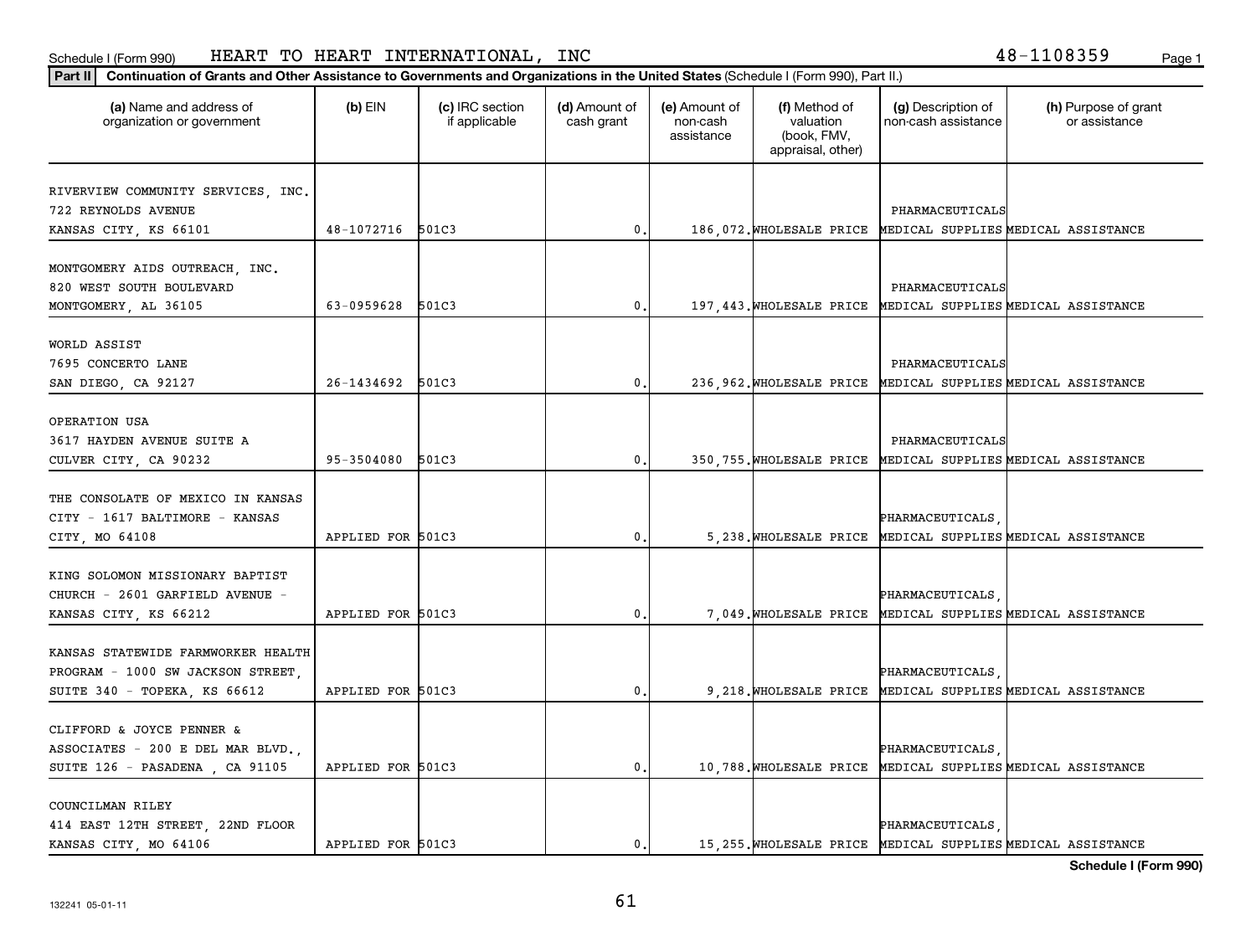| Part II   Continuation of Grants and Other Assistance to Governments and Organizations in the United States (Schedule I (Form 990), Part II.) |                   |                                  |                             |                                         |                                                                |                                           |                                       |
|-----------------------------------------------------------------------------------------------------------------------------------------------|-------------------|----------------------------------|-----------------------------|-----------------------------------------|----------------------------------------------------------------|-------------------------------------------|---------------------------------------|
| (a) Name and address of<br>organization or government                                                                                         | $(b)$ EIN         | (c) IRC section<br>if applicable | (d) Amount of<br>cash grant | (e) Amount of<br>non-cash<br>assistance | (f) Method of<br>valuation<br>(book, FMV,<br>appraisal, other) | (g) Description of<br>non cash assistance | (h) Purpose of grant<br>or assistance |
|                                                                                                                                               |                   |                                  |                             |                                         |                                                                |                                           |                                       |
| KCMO HEALTH DEPARTMENT<br>2400 TROOST                                                                                                         |                   |                                  |                             |                                         |                                                                |                                           |                                       |
| KANSAS CITY, MO 64108                                                                                                                         | APPLIED FOR 501C3 |                                  | $\mathfrak o$ .             |                                         | 35,960. WHOLESALE PRICE                                        | PHARMACEUTICALS,                          | MEDICAL SUPPLIES MEDICAL ASSISTANCE   |
|                                                                                                                                               |                   |                                  |                             |                                         |                                                                |                                           |                                       |
| KANSAS CITY MISSOURI SCHOOL<br>DISTRICT - 1211 MCGEE STREET -                                                                                 |                   |                                  |                             |                                         |                                                                | PHARMACEUTICALS                           |                                       |
| KANSAS CITY, MO 64106                                                                                                                         | APPLIED FOR 501C3 |                                  | $\mathfrak o$ .             |                                         | 190,896. WHOLESALE PRICE                                       |                                           | MEDICAL SUPPLIES MEDICAL ASSISTANCE   |
|                                                                                                                                               |                   |                                  |                             |                                         |                                                                |                                           |                                       |
|                                                                                                                                               |                   |                                  |                             |                                         |                                                                |                                           |                                       |
|                                                                                                                                               |                   |                                  |                             |                                         |                                                                |                                           |                                       |
|                                                                                                                                               |                   |                                  |                             |                                         |                                                                |                                           |                                       |
|                                                                                                                                               |                   |                                  |                             |                                         |                                                                |                                           |                                       |
|                                                                                                                                               |                   |                                  |                             |                                         |                                                                |                                           |                                       |
|                                                                                                                                               |                   |                                  |                             |                                         |                                                                |                                           |                                       |
|                                                                                                                                               |                   |                                  |                             |                                         |                                                                |                                           |                                       |
|                                                                                                                                               |                   |                                  |                             |                                         |                                                                |                                           |                                       |
|                                                                                                                                               |                   |                                  |                             |                                         |                                                                |                                           |                                       |
|                                                                                                                                               |                   |                                  |                             |                                         |                                                                |                                           |                                       |
|                                                                                                                                               |                   |                                  |                             |                                         |                                                                |                                           |                                       |
|                                                                                                                                               |                   |                                  |                             |                                         |                                                                |                                           |                                       |
|                                                                                                                                               |                   |                                  |                             |                                         |                                                                |                                           |                                       |

**Schedule I (Form 990)**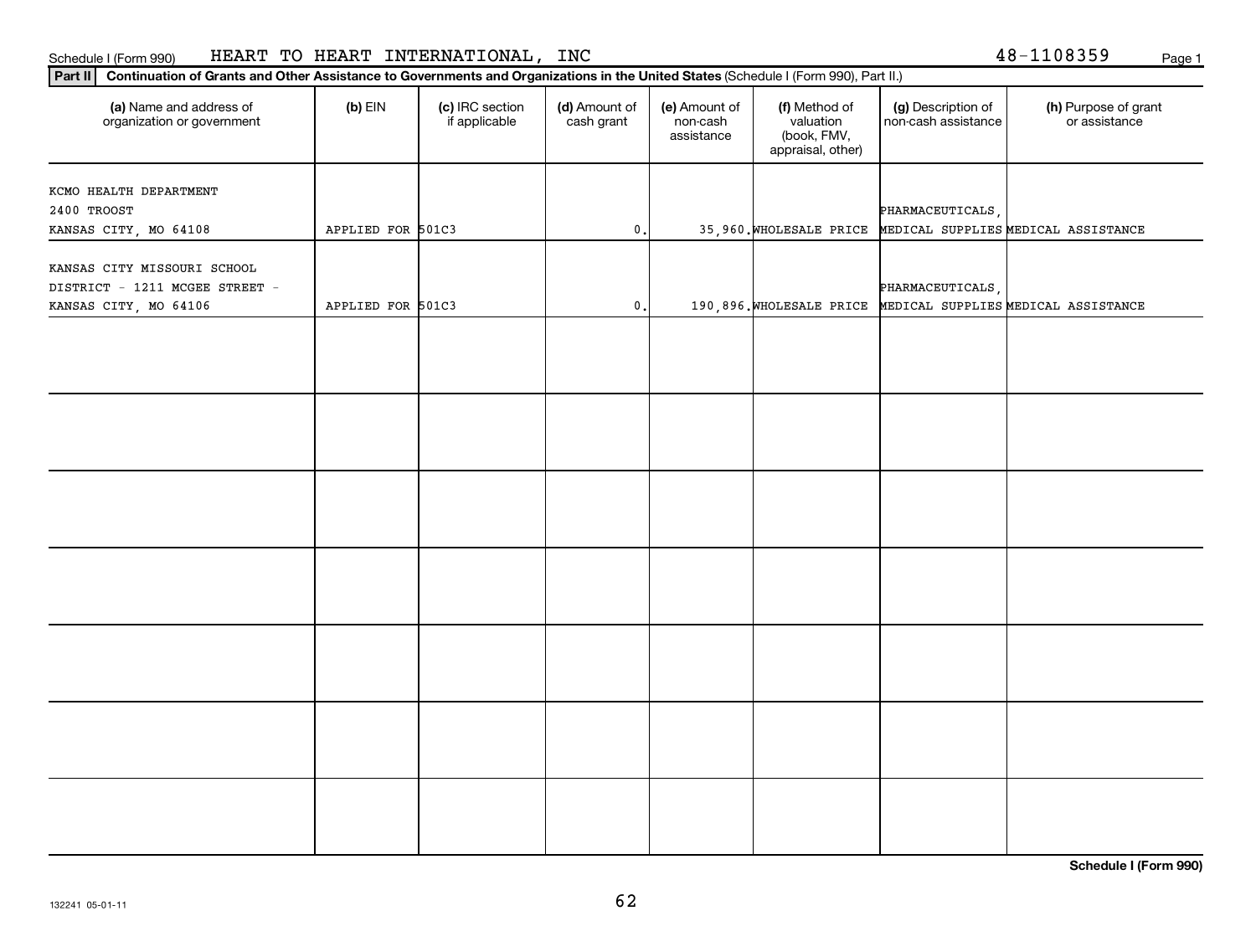## Schedule I (Form 990) (2011) Page HEART TO HEART INTERNATIONAL, INC 48-1108359

**2**

Part III | Grants and Other Assistance to Individuals in the United States. Complete if the organization answered "Yes" to Form 990, Part IV, line 22. Part III can be duplicated if additional space is needed.

| (a) Type of grant or assistance                                                                                                                      | (b) Number of<br>recipients                                                 | (c) Amount of<br>cash grant | (d) Amount of non-<br>cash assistance | (e) Method of valuation<br>(book, FMV, appraisal, other) | (f) Description of non-cash assistance |  |  |  |  |  |
|------------------------------------------------------------------------------------------------------------------------------------------------------|-----------------------------------------------------------------------------|-----------------------------|---------------------------------------|----------------------------------------------------------|----------------------------------------|--|--|--|--|--|
|                                                                                                                                                      |                                                                             |                             |                                       |                                                          |                                        |  |  |  |  |  |
|                                                                                                                                                      |                                                                             |                             |                                       |                                                          |                                        |  |  |  |  |  |
|                                                                                                                                                      |                                                                             |                             |                                       |                                                          |                                        |  |  |  |  |  |
|                                                                                                                                                      |                                                                             |                             |                                       |                                                          |                                        |  |  |  |  |  |
|                                                                                                                                                      |                                                                             |                             |                                       |                                                          |                                        |  |  |  |  |  |
|                                                                                                                                                      |                                                                             |                             |                                       |                                                          |                                        |  |  |  |  |  |
|                                                                                                                                                      |                                                                             |                             |                                       |                                                          |                                        |  |  |  |  |  |
|                                                                                                                                                      |                                                                             |                             |                                       |                                                          |                                        |  |  |  |  |  |
|                                                                                                                                                      |                                                                             |                             |                                       |                                                          |                                        |  |  |  |  |  |
|                                                                                                                                                      |                                                                             |                             |                                       |                                                          |                                        |  |  |  |  |  |
| Part IV<br>Supplemental Information. Complete this part to provide the information required in Part I, line 2, and any other additional information. |                                                                             |                             |                                       |                                                          |                                        |  |  |  |  |  |
|                                                                                                                                                      | SCHEDULE I, PART I, LINE 2: RECIPIENT ORGANIZATIONS ARE REQUIRED TO PROVIDE |                             |                                       |                                                          |                                        |  |  |  |  |  |
| HEART TO HEART WITH DISTRIBUTION REPORTS AND OTHER DOCUMENTATION SUCH AS                                                                             |                                                                             |                             |                                       |                                                          |                                        |  |  |  |  |  |

PHOTOGRAPHS DETAILING THE HUMANITARIAN IMPACT OF THE DONATION. HEART TO

HEART AND/OR DISTRIBUTION PARTNER ORGANIZATION STAFF PERSONALLY CONDUCT

SITE VISITS AND FIELD INVESTIGATIONS FOR SPECIFIED RECIPIENTS EACH YEAR.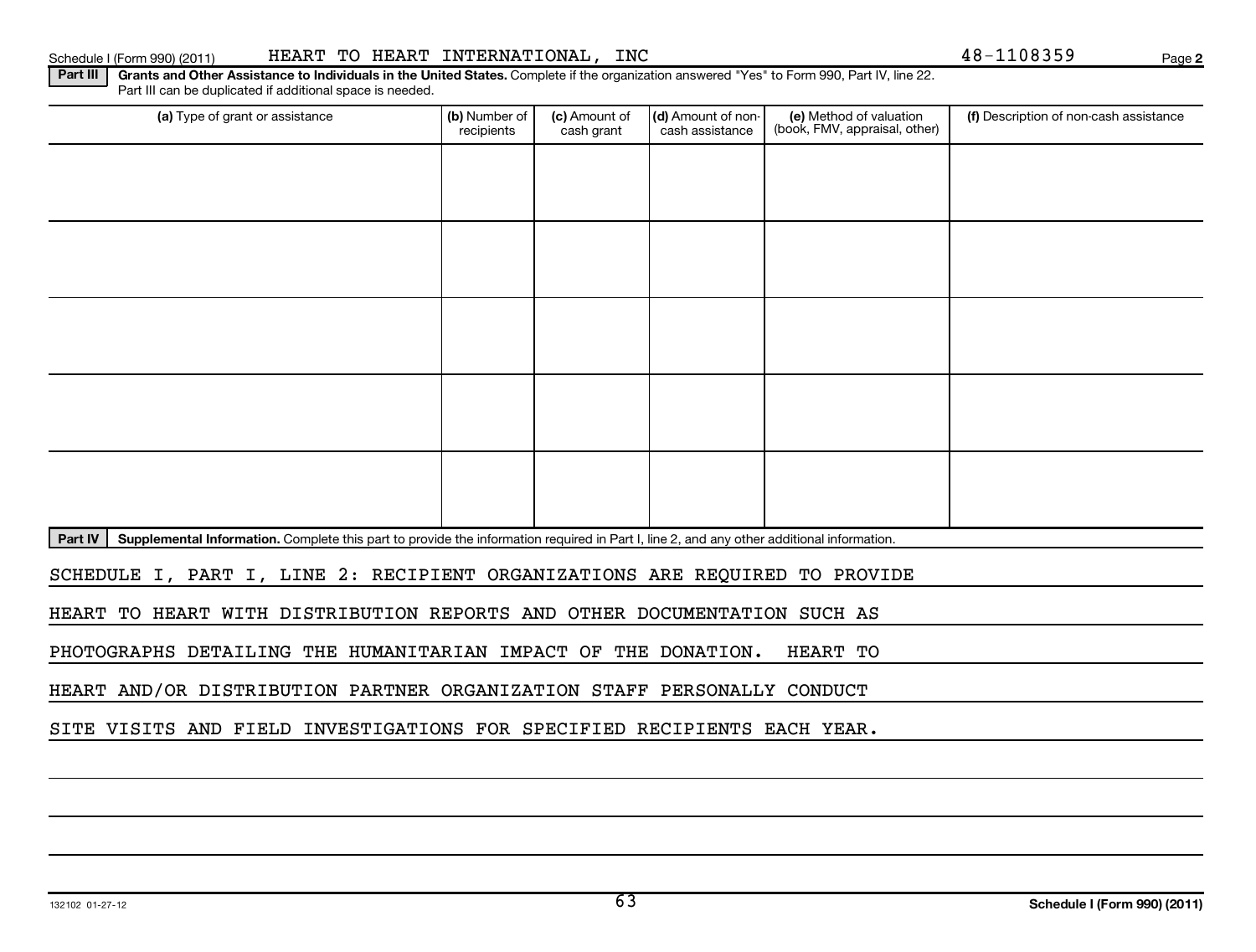### **SCHEDULE M (Form 990)**

Department of the Treasury Internal Revenue Service

# **Noncash Contributions**

**Complete if the organizations answered "Yes" on Form** <sup>J</sup>**2011**

**990, Part IV, lines 29 or 30. Open to Public Unspection**<br> **■** Attach to Form 990

**Inspection Inspection Inspection Inspection Inspection Employer identification number**

OMB No. 1545-0047

| Name of the organization |  |  |
|--------------------------|--|--|
|--------------------------|--|--|

### HEART TO HEART INTERNATIONAL, INC  $\vert$  48-1108359

| Part I   | <b>Types of Property</b>                                                                                                            |                               |                                      |                                                    |                                                              |     |     |    |
|----------|-------------------------------------------------------------------------------------------------------------------------------------|-------------------------------|--------------------------------------|----------------------------------------------------|--------------------------------------------------------------|-----|-----|----|
|          |                                                                                                                                     | (a)<br>Check if<br>applicable | (b)<br>Number of<br>contributions or | (c)<br>Noncash contribution<br>amounts reported on | (d)<br>Method of determining<br>noncash contribution amounts |     |     |    |
|          |                                                                                                                                     |                               |                                      | items contributed Form 990, Part VIII, line 1g     |                                                              |     |     |    |
| 1.       |                                                                                                                                     |                               |                                      |                                                    |                                                              |     |     |    |
| 2        |                                                                                                                                     |                               |                                      |                                                    |                                                              |     |     |    |
| 3        | Art - Fractional interests                                                                                                          |                               |                                      |                                                    |                                                              |     |     |    |
| 4        |                                                                                                                                     | $\overline{\textbf{x}}$       |                                      |                                                    | 991,858. FAIR MARKET VALUE                                   |     |     |    |
| 5        | Clothing and household goods                                                                                                        |                               |                                      |                                                    |                                                              |     |     |    |
| 6        |                                                                                                                                     |                               |                                      |                                                    |                                                              |     |     |    |
| 7<br>8   |                                                                                                                                     |                               |                                      |                                                    |                                                              |     |     |    |
| 9        | Securities - Publicly traded                                                                                                        |                               |                                      |                                                    |                                                              |     |     |    |
|          | Securities - Closely held stock                                                                                                     |                               |                                      |                                                    |                                                              |     |     |    |
| 10<br>11 | Securities - Partnership, LLC, or                                                                                                   |                               |                                      |                                                    |                                                              |     |     |    |
|          | trust interests                                                                                                                     |                               |                                      |                                                    |                                                              |     |     |    |
| 12       | Securities - Miscellaneous                                                                                                          |                               |                                      |                                                    |                                                              |     |     |    |
| 13       | Qualified conservation contribution -                                                                                               |                               |                                      |                                                    |                                                              |     |     |    |
|          |                                                                                                                                     |                               |                                      |                                                    |                                                              |     |     |    |
| 14       | Qualified conservation contribution - Other                                                                                         |                               |                                      |                                                    |                                                              |     |     |    |
| 15       | Real estate - Residential                                                                                                           |                               |                                      |                                                    |                                                              |     |     |    |
| 16       |                                                                                                                                     |                               |                                      |                                                    |                                                              |     |     |    |
| 17       |                                                                                                                                     |                               |                                      |                                                    |                                                              |     |     |    |
| 18       |                                                                                                                                     |                               |                                      |                                                    |                                                              |     |     |    |
| 19       |                                                                                                                                     |                               |                                      |                                                    |                                                              |     |     |    |
| 20       | Drugs and medical supplies                                                                                                          | $\overline{\textbf{x}}$       | 19                                   | 83,420,918. FAIR MARKET VALUE                      |                                                              |     |     |    |
| 21       |                                                                                                                                     |                               |                                      |                                                    |                                                              |     |     |    |
| 22       |                                                                                                                                     |                               |                                      |                                                    |                                                              |     |     |    |
| 23       |                                                                                                                                     |                               |                                      |                                                    |                                                              |     |     |    |
| 24       |                                                                                                                                     |                               |                                      |                                                    |                                                              |     |     |    |
| 25       | Other $\blacktriangleright$                                                                                                         |                               |                                      |                                                    |                                                              |     |     |    |
| 26       | Other                                                                                                                               |                               |                                      |                                                    |                                                              |     |     |    |
| 27       | Other                                                                                                                               |                               |                                      |                                                    |                                                              |     |     |    |
| 28       | Other $\blacktriangleright$                                                                                                         |                               |                                      |                                                    |                                                              |     |     |    |
| 29       | Number of Forms 8283 received by the organization during the tax year for contributions                                             |                               |                                      |                                                    |                                                              |     |     |    |
|          | for which the organization completed Form 8283, Part IV, Donee Acknowledgement                                                      |                               |                                      | 29                                                 |                                                              |     |     |    |
|          |                                                                                                                                     |                               |                                      |                                                    |                                                              |     | Yes | No |
|          | 30a During the year, did the organization receive by contribution any property reported in Part I, lines 1-28 that it must hold for |                               |                                      |                                                    |                                                              |     |     |    |
|          | at least three years from the date of the initial contribution, and which is not required to be used for exempt purposes for        |                               |                                      |                                                    |                                                              |     |     |    |
|          |                                                                                                                                     |                               |                                      |                                                    |                                                              | 30a |     | x  |
| b        | If "Yes," describe the arrangement in Part II.                                                                                      |                               |                                      |                                                    |                                                              |     |     |    |
| 31       | Does the organization have a gift acceptance policy that requires the review of any non-standard contributions?                     |                               |                                      |                                                    |                                                              | 31  | х   |    |
|          | 32a Does the organization hire or use third parties or related organizations to solicit, process, or sell noncash<br>contributions? |                               |                                      |                                                    |                                                              | 32a |     | x  |
|          | <b>b</b> If "Yes," describe in Part II.                                                                                             |                               |                                      |                                                    |                                                              |     |     |    |

**For Paperwork Reduction Act Notice, see the Instructions for Form 990. Schedule M (Form 990) (2011)** describe in Part II. LHA

**33** If the organization did not report an amount in column (c) for a type of property for which column (a) is checked,

132141 01-23-12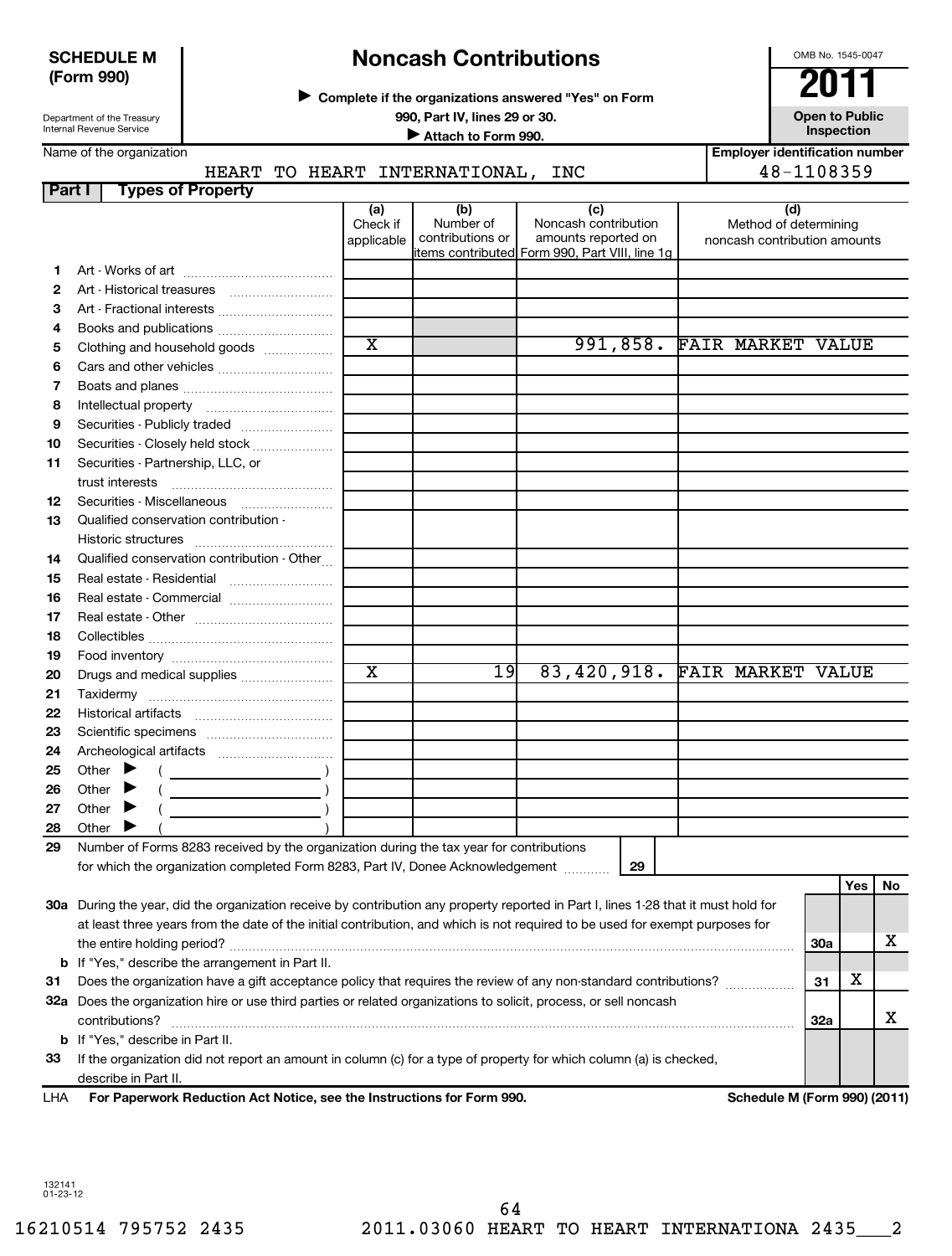| SCHEDULE M, PART I, COLUMN (B): THE NUMBER OF CONTRIBUTORS REPRESENT |  |  |  |  |    |                                           |                              |  |
|----------------------------------------------------------------------|--|--|--|--|----|-------------------------------------------|------------------------------|--|
| DIFFERENT DONORS.                                                    |  |  |  |  |    | EACH DONOR MAY HAVE GIVEN MULTIPLE TIMES. |                              |  |
|                                                                      |  |  |  |  |    |                                           |                              |  |
|                                                                      |  |  |  |  |    |                                           |                              |  |
|                                                                      |  |  |  |  |    |                                           |                              |  |
|                                                                      |  |  |  |  |    |                                           |                              |  |
|                                                                      |  |  |  |  |    |                                           |                              |  |
|                                                                      |  |  |  |  |    |                                           |                              |  |
|                                                                      |  |  |  |  |    |                                           |                              |  |
|                                                                      |  |  |  |  |    |                                           |                              |  |
|                                                                      |  |  |  |  |    |                                           |                              |  |
|                                                                      |  |  |  |  |    |                                           |                              |  |
|                                                                      |  |  |  |  |    |                                           |                              |  |
|                                                                      |  |  |  |  |    |                                           |                              |  |
|                                                                      |  |  |  |  |    |                                           |                              |  |
|                                                                      |  |  |  |  |    |                                           |                              |  |
|                                                                      |  |  |  |  |    |                                           |                              |  |
|                                                                      |  |  |  |  |    |                                           |                              |  |
|                                                                      |  |  |  |  |    |                                           |                              |  |
|                                                                      |  |  |  |  |    |                                           |                              |  |
|                                                                      |  |  |  |  |    |                                           |                              |  |
|                                                                      |  |  |  |  |    |                                           |                              |  |
|                                                                      |  |  |  |  |    |                                           |                              |  |
|                                                                      |  |  |  |  |    |                                           |                              |  |
|                                                                      |  |  |  |  |    |                                           |                              |  |
|                                                                      |  |  |  |  |    |                                           |                              |  |
|                                                                      |  |  |  |  |    |                                           |                              |  |
|                                                                      |  |  |  |  |    |                                           |                              |  |
|                                                                      |  |  |  |  |    |                                           |                              |  |
| 132142 01-23-12                                                      |  |  |  |  |    |                                           | Schedule M (Form 990) (2011) |  |
|                                                                      |  |  |  |  | 65 |                                           |                              |  |
| 16210514 795752 2435 2011.03060 HEART TO HEART INTERNATIONA 2435 2   |  |  |  |  |    |                                           |                              |  |

Part II | Supplemental Information. Complete this part to provide the information required by Part I, lines 30b, 32b, and 33, and whether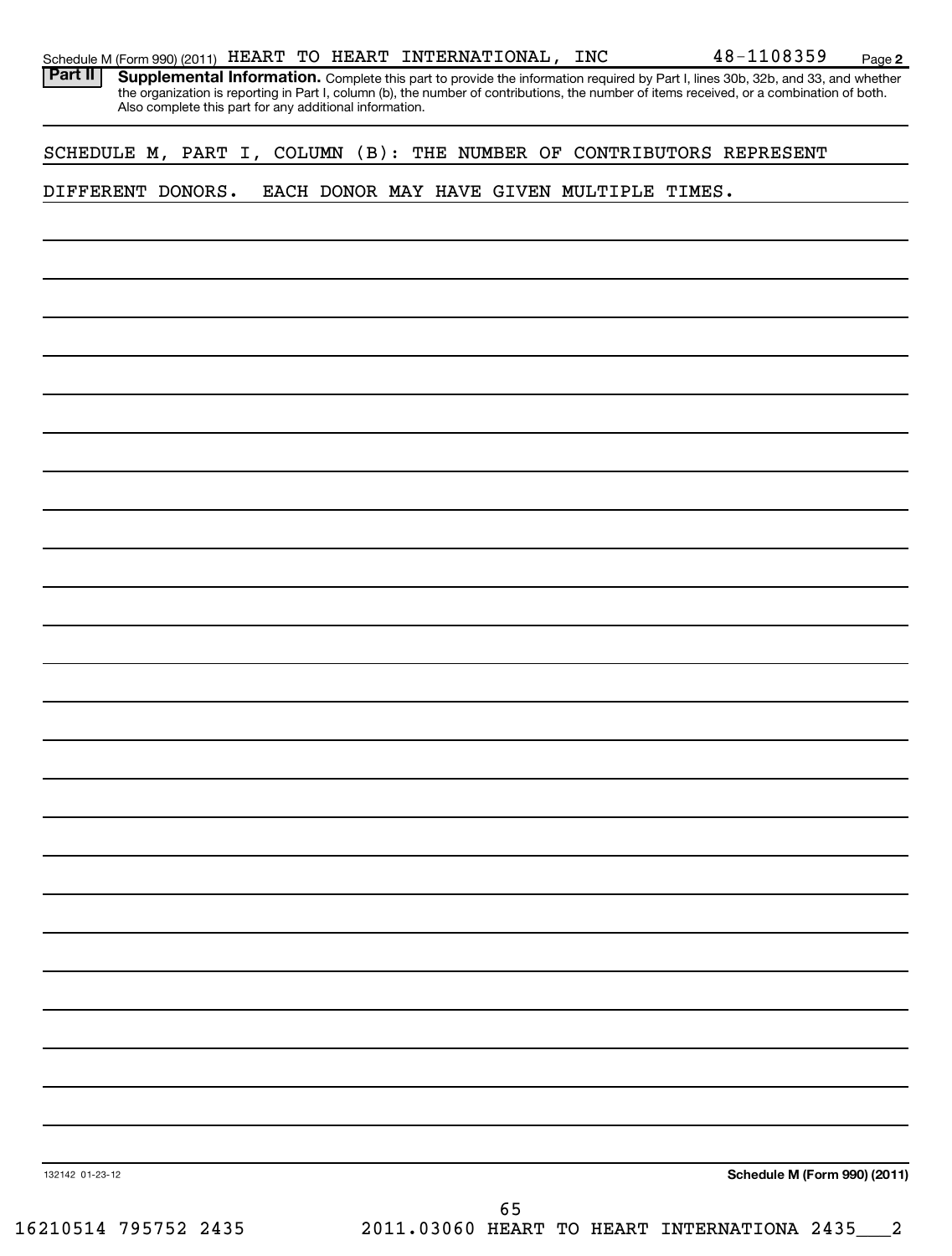| <b>SCHEDULE O</b> |  |
|-------------------|--|
|                   |  |

Department of the Treasury Internal Revenue Service Name of the organization

**(Form 990 or 990-EZ) Complete to provide information for responses to specific questions on Form 990 or 990-EZ or to provide any additional information. | Attach to Form 990 or 990-EZ. Open to Public Supplemental Information to Form 990 or 990-EZ**<br> **Complete to provide information for responses to specific questions on**<br>
Form 990 or 990-EZ or to provide any additional information.



HEART TO HEART INTERNATIONAL, INC 48-1108359

**Employer identification number**

FORM 990, PART VI, SECTION A, LINE 8B: THE INDIVIDUAL COMMITTEES THAT MEET

DO NOT KEEP MINUTES, BUT ALL BOARD MEETINGS ARE DOCUMENTED WITH MINUTES.

FORM 990, PART VI, SECTION B, LINE 11: THE FORM 990 WILL BE REVIEWED AND APPROVED BY CEO AND DIRECTOR OF FINANCE AND ADMINISTRATION. THE BOARD OF DIRECTORS WILL RECEIVE A COPY OF THE TAX RETURN.

FORM 990, PART VI, SECTION B, LINE 12C: THE ORGANIZATION REQUIRES THAT DIRECTORS AND OFFICERS ANNUALLY DISCLOSE INTERESTS THAT COULD GIVE RISE TO CONFLICTS. IF A DIRECTOR HAS AN INTEREST THAT COULD GIVE RISE TO CONFLICT, THAT DIRECTOR RECUSES HIMSELF FROM ANY DISCUSSION AND VOTING THAT AFFECTS HIS INTEREST.

FORM 990, PART VI, SECTION B, LINE 15A: THE EXECUTIVE COMMITTEE OF THE BOARD REVIEWS AND APPROVES THE COMPENSATION FOR THE CEO AND USES THE SALARY AND BENEFITS SURVEY OF GREATER KANSAS CITY AREA NONPROFIT ORGANIZATIONS COMPILED BY THE MIDWEST CENTER FOR NONPROFIT LEADERSHIP AS WELL AS COMPENSATION INFORMATION FROM OTHER NATIONAL NONPROFIT ORGANIZATIONS WHICH PROVIDE THE SAME TYPES OF SERVICES THAT WE PROVIDE.

FORM 990, PART VI, LINE 17, LIST OF STATES RECEIVING COPY OF FORM 990: AL,AK,AR,AZ,CA,CT,DC,FL,GA,HI,IL,KS,KY,LA,ME,MD,MA,MI,MN,MS,NH,NJ,NM,NY,NC OH,OK,OR,PA,RI,SC,TN,UT,VA,WV,WI

FORM 990, PART VI, SECTION C, LINE 19: THE ORGANIZATION MAKES ITS ANNUAL

REPORT AVAILABLE ON ITS WEBSITE. THE GOVERNING DOCUMENTS, FINANCIAL

132211 01-23-12 LHA For Paperwork Reduction Act Notice, see the Instructions for Form 990 or 990-EZ. Schedule O (Form 990 or 990-EZ) (2011) 66

16210514 795752 2435 2011.03060 HEART TO HEART INTERNATIONA 2435\_\_\_2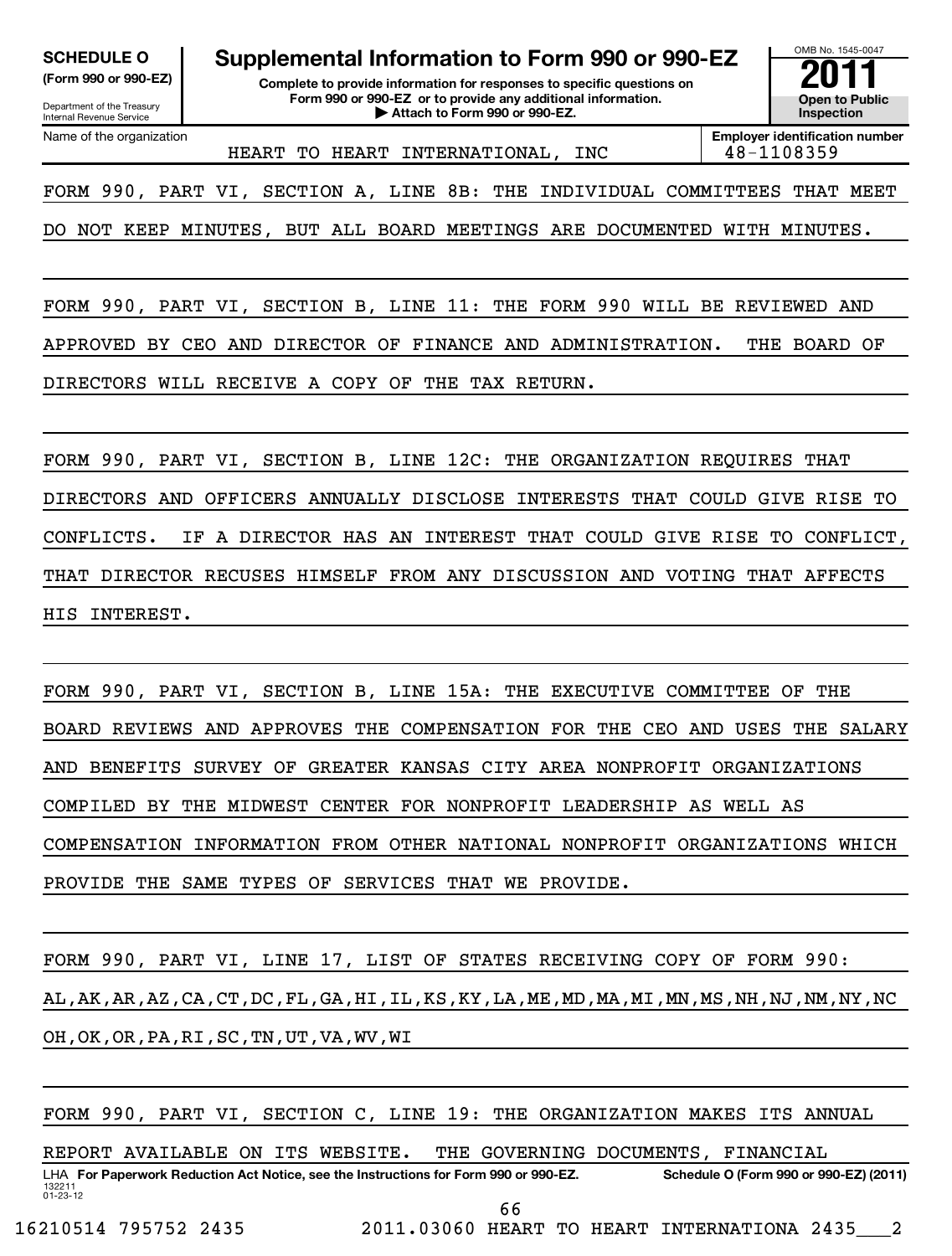| Name of the organization                                                   | HEART TO HEART INTERNATIONAL, INC |    |  | 48-1108359 | <b>Employer identification number</b>  |
|----------------------------------------------------------------------------|-----------------------------------|----|--|------------|----------------------------------------|
| STATEMENTS AND CONFLICT OF INTEREST POLICY ARE ALL AVAILABLE UPON REQUEST. |                                   |    |  |            |                                        |
|                                                                            |                                   |    |  |            |                                        |
| FORM 990, PART XI, LINE 5, CHANGES IN NET ASSETS:                          |                                   |    |  |            |                                        |
| NET UNREALIZED LOSSES ON INVESTMENTS:                                      |                                   |    |  |            | $-603.$                                |
|                                                                            |                                   |    |  |            |                                        |
|                                                                            |                                   |    |  |            |                                        |
|                                                                            |                                   |    |  |            |                                        |
|                                                                            |                                   |    |  |            |                                        |
|                                                                            |                                   |    |  |            |                                        |
|                                                                            |                                   |    |  |            |                                        |
|                                                                            |                                   |    |  |            |                                        |
|                                                                            |                                   |    |  |            |                                        |
|                                                                            |                                   |    |  |            |                                        |
|                                                                            |                                   |    |  |            |                                        |
|                                                                            |                                   |    |  |            |                                        |
|                                                                            |                                   |    |  |            |                                        |
|                                                                            |                                   |    |  |            |                                        |
|                                                                            |                                   |    |  |            |                                        |
|                                                                            |                                   |    |  |            |                                        |
|                                                                            |                                   |    |  |            |                                        |
|                                                                            |                                   |    |  |            |                                        |
|                                                                            |                                   |    |  |            |                                        |
|                                                                            |                                   |    |  |            |                                        |
| 132212<br>01-23-12                                                         |                                   | 67 |  |            | Schedule O (Form 990 or 990-EZ) (2011) |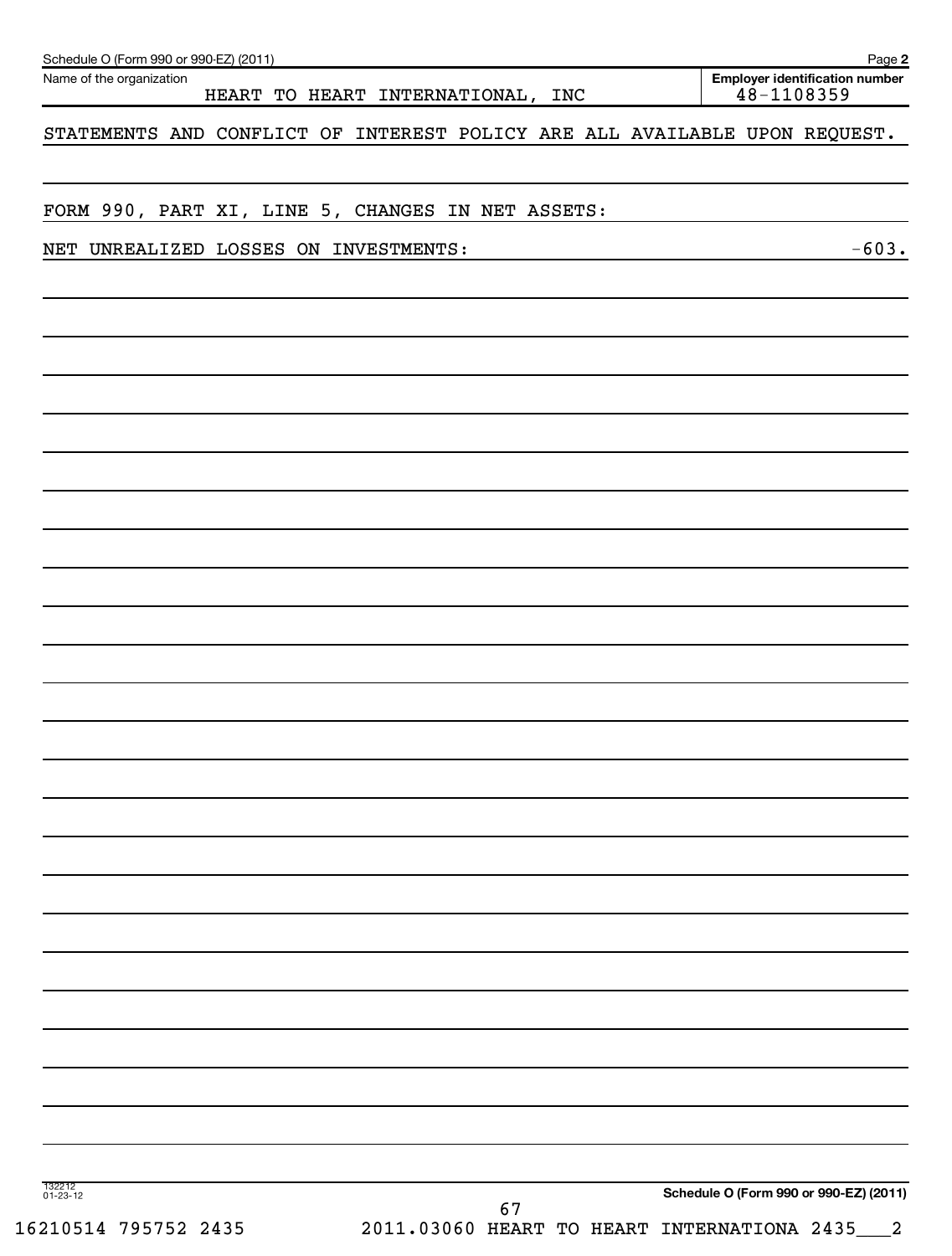|                          | 5713                                          |                                                                                                                                                                                                                                                                                                  | International Boycott Report                                       |                                                              |                            | OMB No. 1545-0216<br>Attachment                                                                                                      |
|--------------------------|-----------------------------------------------|--------------------------------------------------------------------------------------------------------------------------------------------------------------------------------------------------------------------------------------------------------------------------------------------------|--------------------------------------------------------------------|--------------------------------------------------------------|----------------------------|--------------------------------------------------------------------------------------------------------------------------------------|
|                          |                                               |                                                                                                                                                                                                                                                                                                  |                                                                    |                                                              |                            | Sequence No. 123                                                                                                                     |
|                          | (Rev. December 2010)                          | For tax year beginning<br>and ending                                                                                                                                                                                                                                                             | JANUARY 1<br>DECEMBER 31                                           |                                                              | , 2011<br>$20$ $\text{II}$ | Paper filers must file in                                                                                                            |
| Internal Revenue Service | Department of the Treasury                    |                                                                                                                                                                                                                                                                                                  | Controlled groups, see instructions.                               |                                                              |                            | duplicate (see When and Where                                                                                                        |
| Name                     |                                               |                                                                                                                                                                                                                                                                                                  |                                                                    |                                                              |                            | to File in the instructions)<br>Identifying number                                                                                   |
| HEART                    |                                               | TO HEART INTERNATIONAL,                                                                                                                                                                                                                                                                          | INC.                                                               |                                                              |                            | 48-1108359                                                                                                                           |
|                          |                                               | Number, street, and room or suite no. If a P.O. box, see instructions.                                                                                                                                                                                                                           |                                                                    |                                                              |                            |                                                                                                                                      |
|                          | 401 S CLAIRBORNE,                             | SUITE 302                                                                                                                                                                                                                                                                                        |                                                                    |                                                              |                            |                                                                                                                                      |
|                          | City or town state, and ZIP code              |                                                                                                                                                                                                                                                                                                  |                                                                    |                                                              |                            |                                                                                                                                      |
|                          | OLATHE, KS 66062                              |                                                                                                                                                                                                                                                                                                  |                                                                    |                                                              |                            |                                                                                                                                      |
|                          |                                               | Address of service center where your tax return is filed                                                                                                                                                                                                                                         |                                                                    |                                                              |                            |                                                                                                                                      |
| E-FILE                   |                                               |                                                                                                                                                                                                                                                                                                  |                                                                    |                                                              |                            |                                                                                                                                      |
|                          | Type of filer (check one):                    |                                                                                                                                                                                                                                                                                                  |                                                                    |                                                              |                            |                                                                                                                                      |
|                          | Individual                                    | $\Box$ Partnership                                                                                                                                                                                                                                                                               | Corporation                                                        | $\sqcup$ Trust                                               | Estate                     | $\boxtimes$ Other                                                                                                                    |
| 1                        |                                               | Individuals-Enter adjusted gross income from your tax return (see instructions)                                                                                                                                                                                                                  |                                                                    |                                                              |                            |                                                                                                                                      |
| $\overline{2}$           |                                               | Partnerships and corporations:                                                                                                                                                                                                                                                                   |                                                                    |                                                              |                            |                                                                                                                                      |
| a                        |                                               | Partnerships-Enter each partner's name and identifying number.                                                                                                                                                                                                                                   |                                                                    |                                                              |                            |                                                                                                                                      |
| b                        |                                               | Corporations-Enter the name and employer identification number of each member of the controlled group (as defined in                                                                                                                                                                             |                                                                    |                                                              |                            |                                                                                                                                      |
|                          |                                               | members of the controlled group not included in the consolidated return.<br>If you list any corporations below or if you attach Form 851, you must designate a common tax year. Enter on line 4b<br>the name and employer identification number of the corporation whose tax year is designated. | Name                                                               |                                                              |                            | <b>Identifying number</b>                                                                                                            |
|                          |                                               |                                                                                                                                                                                                                                                                                                  |                                                                    |                                                              |                            |                                                                                                                                      |
|                          |                                               |                                                                                                                                                                                                                                                                                                  |                                                                    |                                                              |                            |                                                                                                                                      |
|                          |                                               |                                                                                                                                                                                                                                                                                                  |                                                                    |                                                              |                            |                                                                                                                                      |
|                          |                                               |                                                                                                                                                                                                                                                                                                  |                                                                    |                                                              |                            |                                                                                                                                      |
|                          |                                               |                                                                                                                                                                                                                                                                                                  |                                                                    |                                                              |                            |                                                                                                                                      |
|                          |                                               |                                                                                                                                                                                                                                                                                                  |                                                                    |                                                              |                            |                                                                                                                                      |
|                          |                                               |                                                                                                                                                                                                                                                                                                  |                                                                    |                                                              |                            |                                                                                                                                      |
|                          |                                               | If more space is needed, attach additional sheets and check this box                                                                                                                                                                                                                             |                                                                    |                                                              |                            | $\mathbf{L}$                                                                                                                         |
|                          |                                               |                                                                                                                                                                                                                                                                                                  |                                                                    |                                                              | Code                       | Description                                                                                                                          |
| с                        |                                               | Enter principal business activity code and description (see instructions)                                                                                                                                                                                                                        |                                                                    |                                                              | 621498                     | NONCASH MEDICAL<br>AID                                                                                                               |
| d                        |                                               | IC-DISCs-Enter principal product or service code and description (see instructions)                                                                                                                                                                                                              |                                                                    |                                                              |                            |                                                                                                                                      |
| 3                        |                                               | Partnerships-Each partnership filing Form 5713 must give the following information:                                                                                                                                                                                                              |                                                                    |                                                              |                            |                                                                                                                                      |
| a                        |                                               | Partnership's total assets (see instructions).                                                                                                                                                                                                                                                   | والموالي والمتناوب والمتحال والمتناوب والمتناوب والمتناوب والمناوب |                                                              |                            |                                                                                                                                      |
| b                        |                                               |                                                                                                                                                                                                                                                                                                  |                                                                    |                                                              |                            |                                                                                                                                      |
| 4                        |                                               | Corporations—Each corporation filing Form 5713 must give the following information:                                                                                                                                                                                                              |                                                                    |                                                              |                            |                                                                                                                                      |
| а                        |                                               | Type of form filed (Form 1120, 1120-FSC, 1120-IC-DISC, 1120-L, 1120-PC, etc.)                                                                                                                                                                                                                    |                                                                    |                                                              |                            | FORM 990                                                                                                                             |
| b                        |                                               | Common tax year election (see instructions)                                                                                                                                                                                                                                                      |                                                                    |                                                              |                            |                                                                                                                                      |
|                          | (1) Name of corporation $\blacktriangleright$ |                                                                                                                                                                                                                                                                                                  |                                                                    |                                                              |                            |                                                                                                                                      |
|                          |                                               | (2) Employer identification number (e.g. because of example, and a set of the contract of the contract of the                                                                                                                                                                                    |                                                                    |                                                              |                            |                                                                                                                                      |
|                          |                                               |                                                                                                                                                                                                                                                                                                  |                                                                    |                                                              |                            |                                                                                                                                      |
| С                        |                                               | Corporations filing this form enter:                                                                                                                                                                                                                                                             |                                                                    |                                                              |                            |                                                                                                                                      |
|                          |                                               | (1) Total assets (see instructions).                                                                                                                                                                                                                                                             | and the contract of the contract of the contract of the            |                                                              |                            | 22, 797, 263                                                                                                                         |
|                          |                                               | (2) Taxable income before net operating loss and special deductions (see instructions)                                                                                                                                                                                                           |                                                                    |                                                              |                            | (0                                                                                                                                   |
|                          |                                               |                                                                                                                                                                                                                                                                                                  |                                                                    |                                                              |                            |                                                                                                                                      |
| 5                        |                                               | Estates or trusts-Enter total income (Form 1041, page 1)                                                                                                                                                                                                                                         |                                                                    | $\mathcal{A}$ . The second contribution of the $\mathcal{A}$ |                            |                                                                                                                                      |
| 6                        |                                               | Enter the total amount (before reduction for boycott participation or cooperation) of the following tax benefits (see instructions):                                                                                                                                                             |                                                                    |                                                              |                            |                                                                                                                                      |
| а                        | Foreign tax credit                            | a construction of the construction of the construction of the construction of the construction of the construction of the construction of the construction of the construction of the construction of the construction of the                                                                    |                                                                    |                                                              |                            | (0)                                                                                                                                  |
| b                        |                                               | Deferral of earnings of controlled foreign corporations and a series and a series of the Deferral of earnings                                                                                                                                                                                    |                                                                    |                                                              |                            | $\overline{0}$<br>the control of the control of the control of the control of                                                        |
| c                        |                                               | Deferral of IC-DISC income with a subset of the state of the state of the DISC income with a state of the state of the state of the state of the state of the state of the state of the state of the state of the state of the                                                                   |                                                                    |                                                              |                            | $\overline{0}$<br><u> 1980 - Antonio Alemania, prima de la conte</u>                                                                 |
| d                        |                                               |                                                                                                                                                                                                                                                                                                  |                                                                    |                                                              |                            | $\overline{(0)}$<br><u> The Communication of the Communication of the Communication of the Communication of the Communication of</u> |
| е                        |                                               | Foreign trade income qualifying for the extraterritorial income exclusion                                                                                                                                                                                                                        |                                                                    |                                                              |                            | $\left( 0\right)$                                                                                                                    |
| Please                   |                                               | Under penalties of perjury, I declare that I have examined this report, including accompanying schedules and statements, and to the best of my                                                                                                                                                   |                                                                    |                                                              |                            |                                                                                                                                      |
| Sign                     |                                               | knowledge and belief, it is true, correct, and complete.                                                                                                                                                                                                                                         |                                                                    |                                                              |                            |                                                                                                                                      |
|                          |                                               |                                                                                                                                                                                                                                                                                                  |                                                                    |                                                              |                            |                                                                                                                                      |
| Here                     |                                               | Signature                                                                                                                                                                                                                                                                                        |                                                                    | Date                                                         | <b>Title</b>               |                                                                                                                                      |

For Paperwork Reduction Act Notice, see separate instructions.

 $\bar{\alpha}$ 

Ą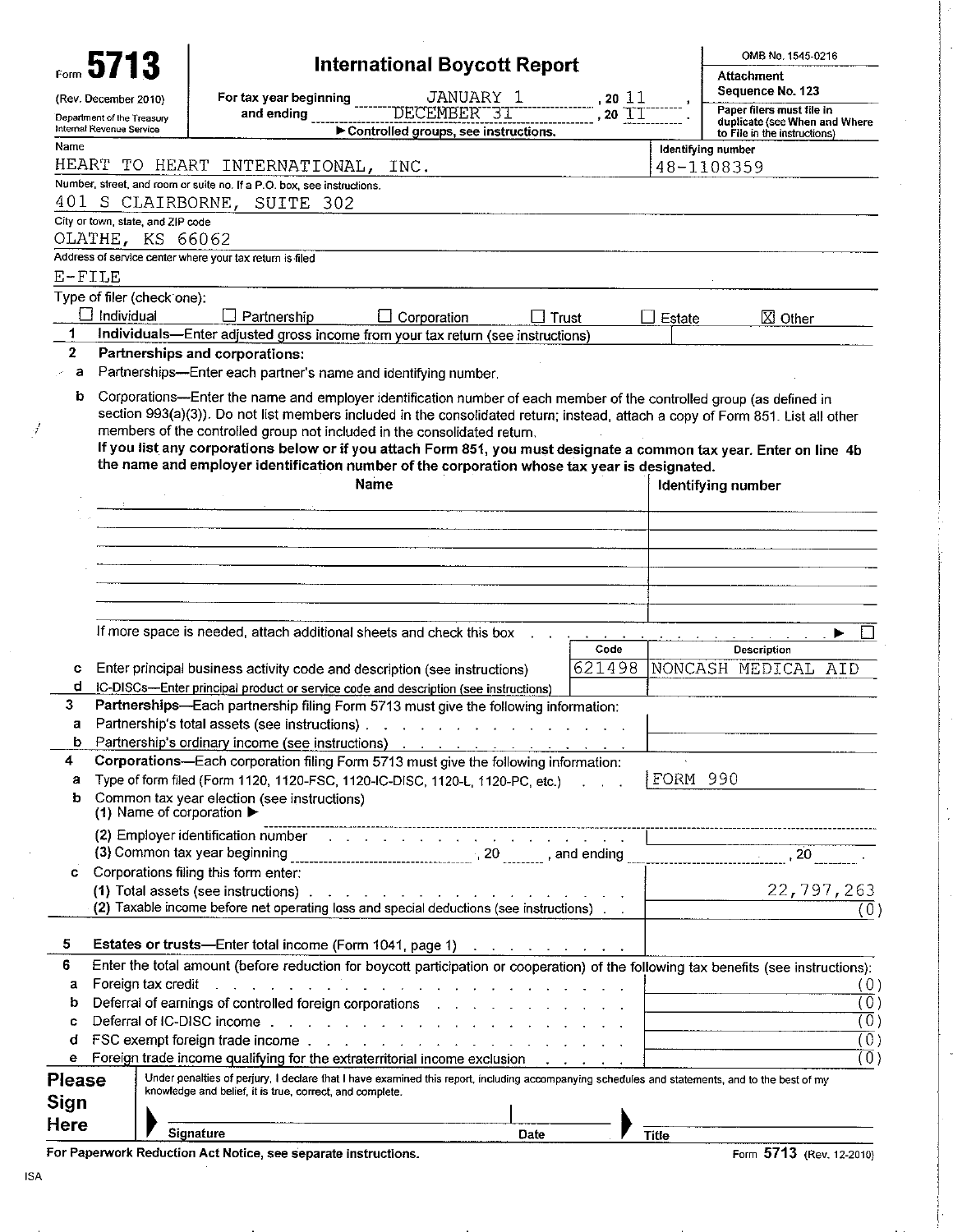|        | Form 5713 (Rev. 12-2010)                                                                                                                                                                                                                                                                                                           |     | Page 2   |
|--------|------------------------------------------------------------------------------------------------------------------------------------------------------------------------------------------------------------------------------------------------------------------------------------------------------------------------------------|-----|----------|
|        | 7a Are you a U.S. shareholder (as defined in section 951(b)) of any foreign corporation (including a FSC that does not                                                                                                                                                                                                             | Yes | No.      |
|        | use the administrative pricing rules) that had operations reportable under section 999(a)?<br>$\mathbf{r}$ and $\mathbf{r}$ are the set of the set of the set of the set of the set of the set of the set of the set of the set of the set of the set of the set of the set of the set of the set of the set of the set of the set |     | X.       |
| b      | If the answer to question 7a is "Yes," is any foreign corporation a controlled foreign corporation (as defined in                                                                                                                                                                                                                  |     |          |
| с      | Do you own any stock of an IC-DISC? The contract of the contract of the contract of the Contract of the Contract of the Contract of the Contract of the Contract of the Contract of the Contract of the Contract of the Contra                                                                                                     |     | X        |
| d      | Do you claim any foreign tax credit? And the contract of the contract of the contract of the contract of the contract of the contract of the contract of the contract of the contract of the contract of the contract of the c                                                                                                     |     | X        |
| e      | Do you control (within the meaning of section 304(c)) any corporation (other than a corporation included in this<br>report) that has operations reportable under section 999(a)? The and a subset of the set of the set of the set                                                                                                 |     | X.       |
|        | If "Yes," did that corporation participate in or cooperate with an international boycott at any time during its tax<br>year that ends with or within your tax year?<br>المتابعة والمتابعة والمتابعة والمتابعة والمتابعة والمتابعة والمتابعة والمتابعة والمتابعة                                                                    |     |          |
|        | Are you controlled (within the meaning of section 304(c)) by any person (other than a person included in this                                                                                                                                                                                                                      |     | X.       |
|        | If "Yes," did that person participate in or cooperate with an international boycott at any time during its tax year<br>that ends with or within your tax year? The contract of the contract of the contract of the state of the contract of                                                                                        |     |          |
| g      | Are you treated under section 671 as the owner of a trust that has reportable operations under section 999(a)?                                                                                                                                                                                                                     |     | X        |
| h      | Are you a partner in a partnership that has reportable operations under section 999(a)?<br>.                                                                                                                                                                                                                                       |     | X.       |
|        | Are you a foreign sales corporation (FSC) (as defined in section 922(a), as in effect before its repeal)?                                                                                                                                                                                                                          |     | X        |
|        | Are you excluding extraterritorial income (defined in section 114(e), as in effect before its repeal) from                                                                                                                                                                                                                         |     |          |
|        | gross income?<br>the contract of the contract of the contract of the contract of the contract of the contract of the contract of                                                                                                                                                                                                   |     | X        |
| Part I | Operations in or Related to a Boycotting Country (see instructions)                                                                                                                                                                                                                                                                |     |          |
| 8      | Boycott of Israel—Did you have any operations in or related to any country (or with the government, a company,                                                                                                                                                                                                                     |     | Yes   No |
|        | or a national of that country) associated in carrying out the boycott of Israel which is on the list maintained by the                                                                                                                                                                                                             |     |          |

Secretary of the Treasury under section 999(a)(3)? (See Boycotting Countries in the instructions.)<br>If "Yes," complete the following table. If more space is needed, attach additional sheets using the exact format and check

 $\Box$ 

| Name of country                             | Identifying number of           |             | Principal business activity |                                   |  |  |  |  |
|---------------------------------------------|---------------------------------|-------------|-----------------------------|-----------------------------------|--|--|--|--|
| (1)                                         | person having operations<br>(2) | Code<br>(3) | Description<br>(4)          | only-Enter<br>product code<br>(5) |  |  |  |  |
| aLIBYA                                      | 48-1108359                      |             | 621498 NONCASH MEDICAL AID  |                                   |  |  |  |  |
| $\mathbf b$                                 |                                 |             |                             |                                   |  |  |  |  |
| $\mathbf{c}$                                |                                 |             |                             |                                   |  |  |  |  |
| $\mathbf d$                                 |                                 |             | $\omega \in \mathbb{R}^d$   |                                   |  |  |  |  |
| $\mathbf e$                                 |                                 |             |                             |                                   |  |  |  |  |
| f                                           |                                 |             |                             |                                   |  |  |  |  |
| g                                           |                                 |             |                             |                                   |  |  |  |  |
| $\boldsymbol{\mathsf{h}}$<br>$\sim 10^{-1}$ |                                 |             |                             |                                   |  |  |  |  |
| i.                                          | $\mathcal{L}$                   |             |                             |                                   |  |  |  |  |
|                                             |                                 |             | $\sim$                      |                                   |  |  |  |  |
| $\mathsf k$                                 |                                 |             |                             |                                   |  |  |  |  |
| 1                                           |                                 |             |                             |                                   |  |  |  |  |
| $\mathbf{m}$                                |                                 |             |                             |                                   |  |  |  |  |
| $\mathsf{n}$                                |                                 | $\omega$    |                             |                                   |  |  |  |  |
| $\mathbf{o}$                                |                                 |             |                             |                                   |  |  |  |  |

Form 5713 (Rev. 12-2010) NONCASH MEDICAL AND PHARMACEUTICAL SUPPLIES WERE GIVEN TO THE INTERNATIONAL MEDICAL CORP TO BE DISTRIBUTED IN LIBYA.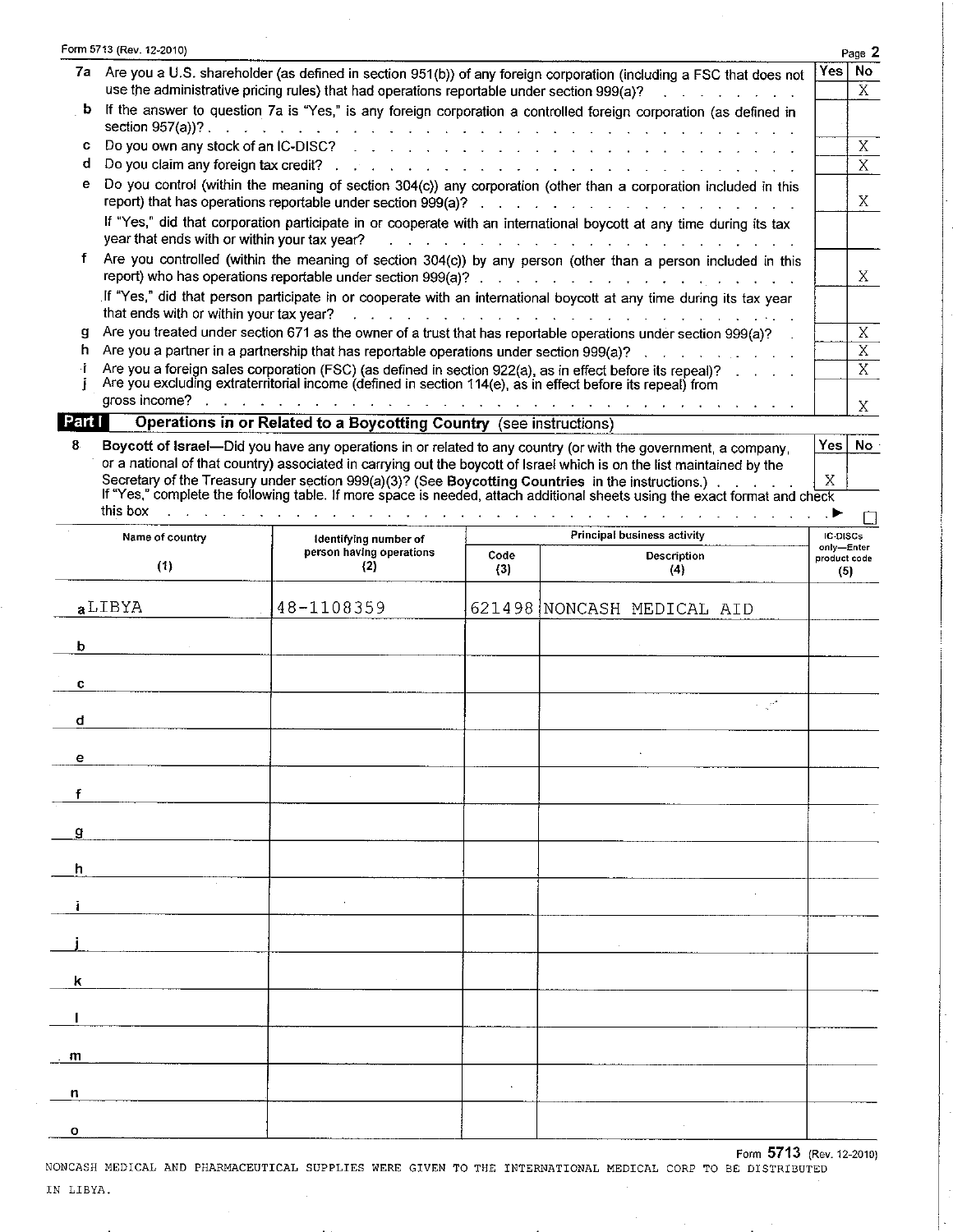X

Χ

Yes

| Nonlisted countries boycotting Israel—Did you have operations in any nonlisted country which you know or                   |  |
|----------------------------------------------------------------------------------------------------------------------------|--|
| have reason to know requires participation in or cooperation with an international boycott directed against Israel?        |  |
| If "Yes," complete the following table. If more space is needed, attach additional sheets using the exact format and check |  |

| this box<br>Name of country | Identifying number of           |             | and a construction of the construction of the construction of the construction of the construction of the construction of the construction of the construction of the construction of the construction of the construction of<br><b>Principal business activity</b> | <b>IC-DISCs</b>                   |
|-----------------------------|---------------------------------|-------------|---------------------------------------------------------------------------------------------------------------------------------------------------------------------------------------------------------------------------------------------------------------------|-----------------------------------|
| (1)                         | person having operations<br>(2) | Code<br>(3) | <b>Description</b><br>(4)                                                                                                                                                                                                                                           | only-Enter<br>product code<br>(5) |
| $\cdot$ a                   |                                 |             |                                                                                                                                                                                                                                                                     |                                   |
| $\mathbf b$                 |                                 |             |                                                                                                                                                                                                                                                                     |                                   |
| $\mathbf C$                 |                                 |             |                                                                                                                                                                                                                                                                     |                                   |
| $\mathbf d$                 |                                 |             |                                                                                                                                                                                                                                                                     |                                   |
| e                           |                                 |             |                                                                                                                                                                                                                                                                     |                                   |
|                             |                                 |             |                                                                                                                                                                                                                                                                     |                                   |
| q                           |                                 |             |                                                                                                                                                                                                                                                                     |                                   |
| h                           |                                 |             |                                                                                                                                                                                                                                                                     |                                   |
|                             |                                 |             | $\sim$                                                                                                                                                                                                                                                              | Yes No                            |

Boycotts other than the boycott of Israel-Did you have operations in any other country which you know or have 10 reason to know requires participation in or cooperation with an international boycott other than the boycott of Israel? If "Yes," complete the following table. If more space is needed, attach additional sheets using the exact format and check

| Name of country | Identifying number of                                                            |             | <b>Principal business activity</b>                                                                                                                                                                                                      |                                    |  |  |  |
|-----------------|----------------------------------------------------------------------------------|-------------|-----------------------------------------------------------------------------------------------------------------------------------------------------------------------------------------------------------------------------------------|------------------------------------|--|--|--|
| (1)             | person having operations<br>(2)                                                  | Code<br>(3) | Description<br>(4)                                                                                                                                                                                                                      | only-Enter<br>product code<br>(5)  |  |  |  |
| а               |                                                                                  |             |                                                                                                                                                                                                                                         |                                    |  |  |  |
| b               |                                                                                  |             |                                                                                                                                                                                                                                         |                                    |  |  |  |
| c               |                                                                                  |             |                                                                                                                                                                                                                                         |                                    |  |  |  |
| d               |                                                                                  |             |                                                                                                                                                                                                                                         |                                    |  |  |  |
| e               |                                                                                  |             |                                                                                                                                                                                                                                         |                                    |  |  |  |
|                 |                                                                                  |             |                                                                                                                                                                                                                                         |                                    |  |  |  |
| g               |                                                                                  |             |                                                                                                                                                                                                                                         |                                    |  |  |  |
| h               |                                                                                  |             |                                                                                                                                                                                                                                         |                                    |  |  |  |
| 11              | Were you requested to participate in or cooperate with an international boycott? |             | and a state of the state of the state of the state of the state of the state of the state of the state of the<br>If "Yes," attach a copy (in English) of any and all such requests received during your tax year. If the request was in | Yesl<br>No<br>$\overline{X}$<br>XI |  |  |  |

requests. (See instructions.)  $12$ Did you participate in or cooperate with an international boycott? <u>na kama sa sana sa sa sa sa sa sa sa sa sa</u> If "Yes," attach a copy (in English) of any and all boycott clauses agreed to, and attach a general statement of the agreement.

If the agreement was in a form other than a written agreement, attach a separate sheet explaining the nature and form of any and all such agreements. (See instructions.)

Note: If the answer to either question 11 or 12 is "Yes," you must complete the rest of Form 5713. If you answered "Yes" to question 12, you must complete Schedules A and C or B and C (Form 5713).

 $\overline{\textsf{x}}$